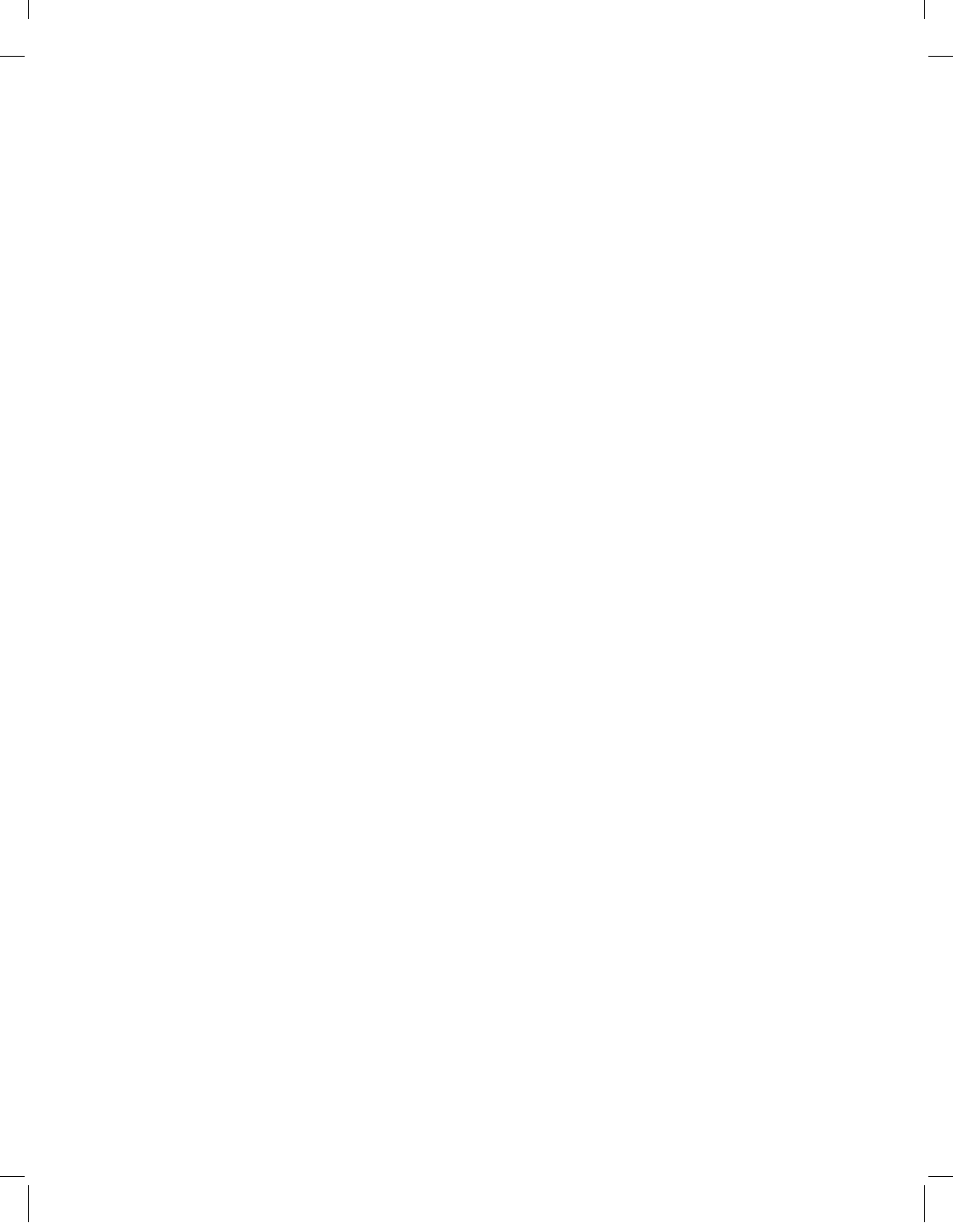**The Geochemist's Workbench® Release 16**

# **GWB Reference Manual**

**Craig M. Bethke Brian Farrell**

**Aqueous Solutions, LLC Champaign, Illinois**

**Printed March 25, 2022**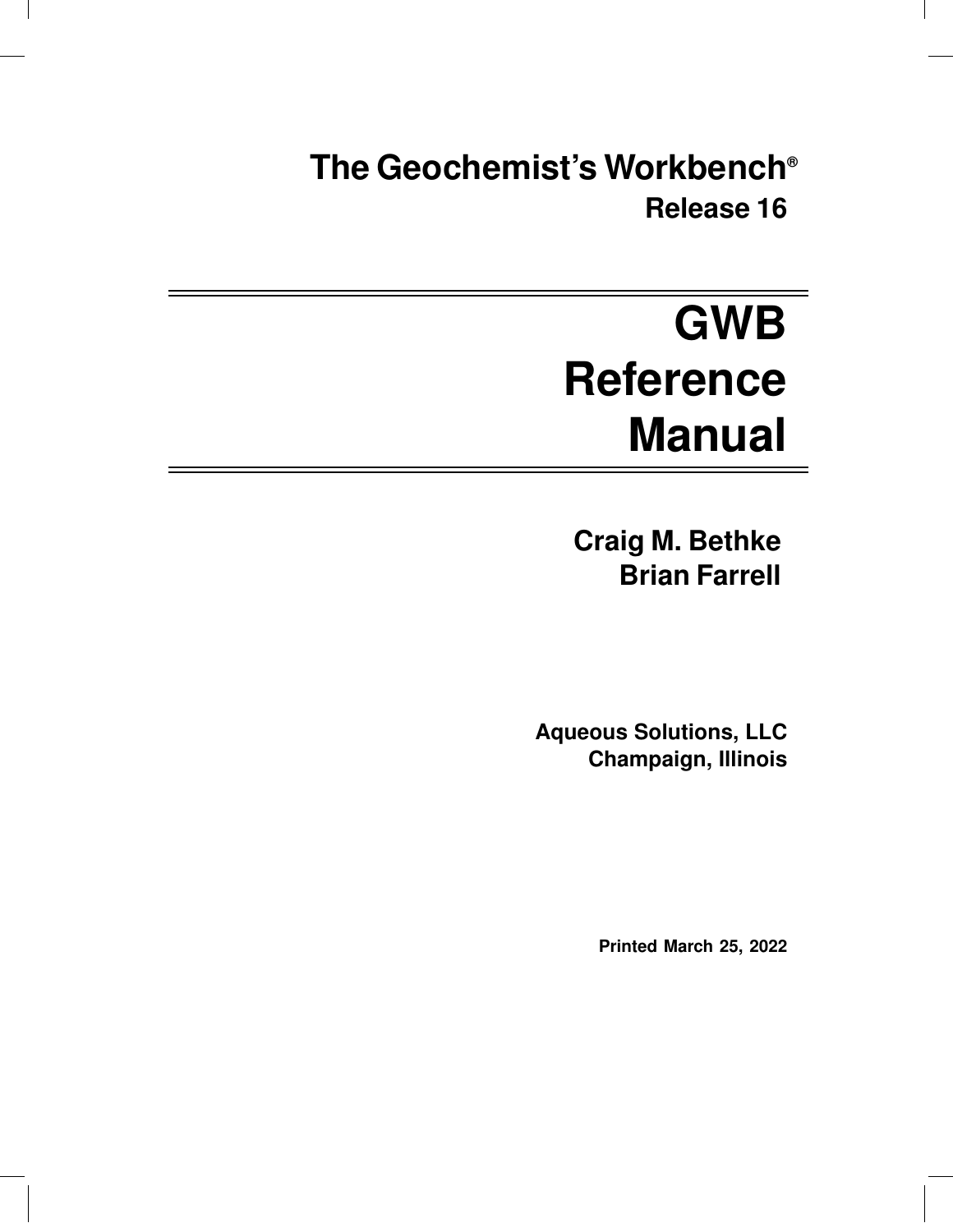This document © Copyright 2022 by Aqueous Solutions LLC. All rights reserved. Earlier editions copyright 2000–2021. This document may be reproduced freely to support any licensed use of the GWB software package.

Software copyright notice: Programs GSS, Rxn, Act2, Tact, SpecE8, Gtplot, TEdit, React, Phase2, P2plot, X1t, X2t, Xtplot, and ChemPlugin © Copyright 1983–2022 by Aqueous Solutions LLC. An unpublished work distributed via trade secrecy license. All rights reserved under the copyright laws.

The Geochemist's Workbench®, ChemPlugin<sup>™</sup>, We put bugs in our software<sup>™</sup>, and The Geochemist's Spreadsheet<sup> $M$ </sup> are a registered trademark and trademarks of Aqueous Solutions LLC; Microsoft®, MS®, Windows 11®, and Windows 10® are registered trademarks of Microsoft Corporation; PostScript® is a registered trademark of Adobe Systems, Inc. Other products mentioned in this document are identified by the trademarks of their respective companies; the authors disclaim responsibility for specifying which marks are owned by which companies. The software uses zlib  $\odot$  1995-2005 Jean-Loup Gailly and Mark Adler, and Expat  $\odot$ 1998-2006 Thai Open Source Center Ltd. and Clark Cooper.

The GWB software was originally developed by the students, staff, and faculty of the Hydrogeology Program in the Department of Geology at the University of Illinois Urbana-Champaign. The package is currently developed and maintained by Aqueous Solutions LLC at the University of Illinois Research Park.

Address inquiries to

Aqueous Solutions LLC 301 North Neil Street, Suite 400 Champaign, IL 61820 USA

Warranty: The Aqueous Solutions LLC warrants only that it has the right to convey license to the GWB software. Aqueous Solutions makes no other warranties, express or implied, with respect to the licensed software and/or associated written documentation. Aqueous Solutions disclaims any express or implied warranties of merchantability, fitness for a particular purpose, and non-infringement. Aqueous Solutions does not warrant, guarantee, or make any representations regarding the use, or the results of the use, of the Licensed Software or documentation in terms of correctness, accuracy, reliability, currentness, or otherwise. Aqueous Solutions shall not be liable for any direct, indirect, consequential, or incidental damages (including damages for loss of profits, business interruption, loss of business information, and the like) arising out of any claim by Licensee or a third party regarding the use of or inability to use Licensed Software. The entire risk as to the results and performance of Licensed Software is assumed by the Licensee. See License Agreement for complete details.

License Agreement: Use of the GWB is subject to the terms of the accompanying License Agreement. Please refer to that Agreement for details.

Cover photo: Salinas de Janubio by Jorg Hackemann.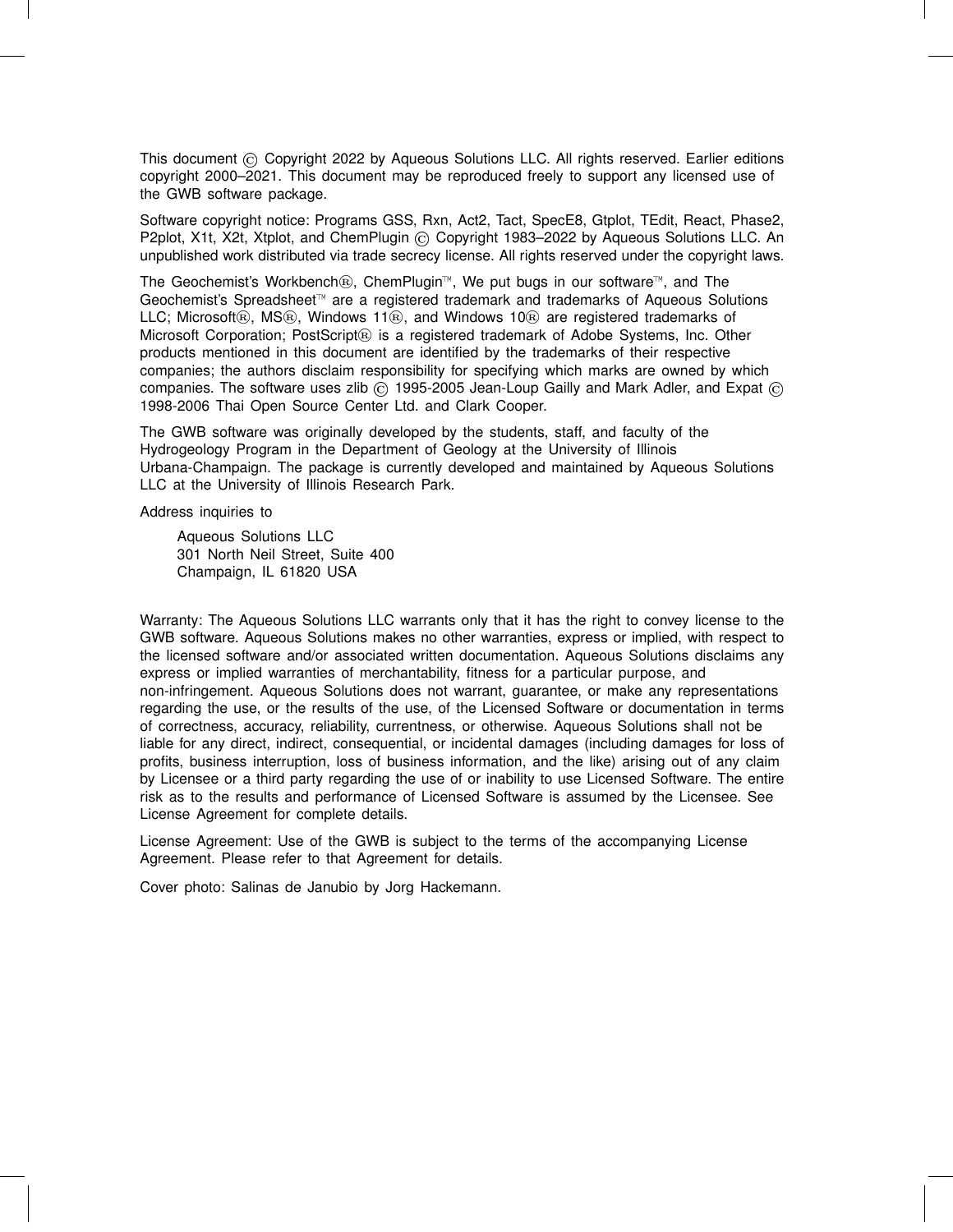## **Contents**

## **Chapter List**

 $\mathcal{L}$ 

| 5 |  |
|---|--|
|   |  |
|   |  |
|   |  |
|   |  |
|   |  |
|   |  |
|   |  |
|   |  |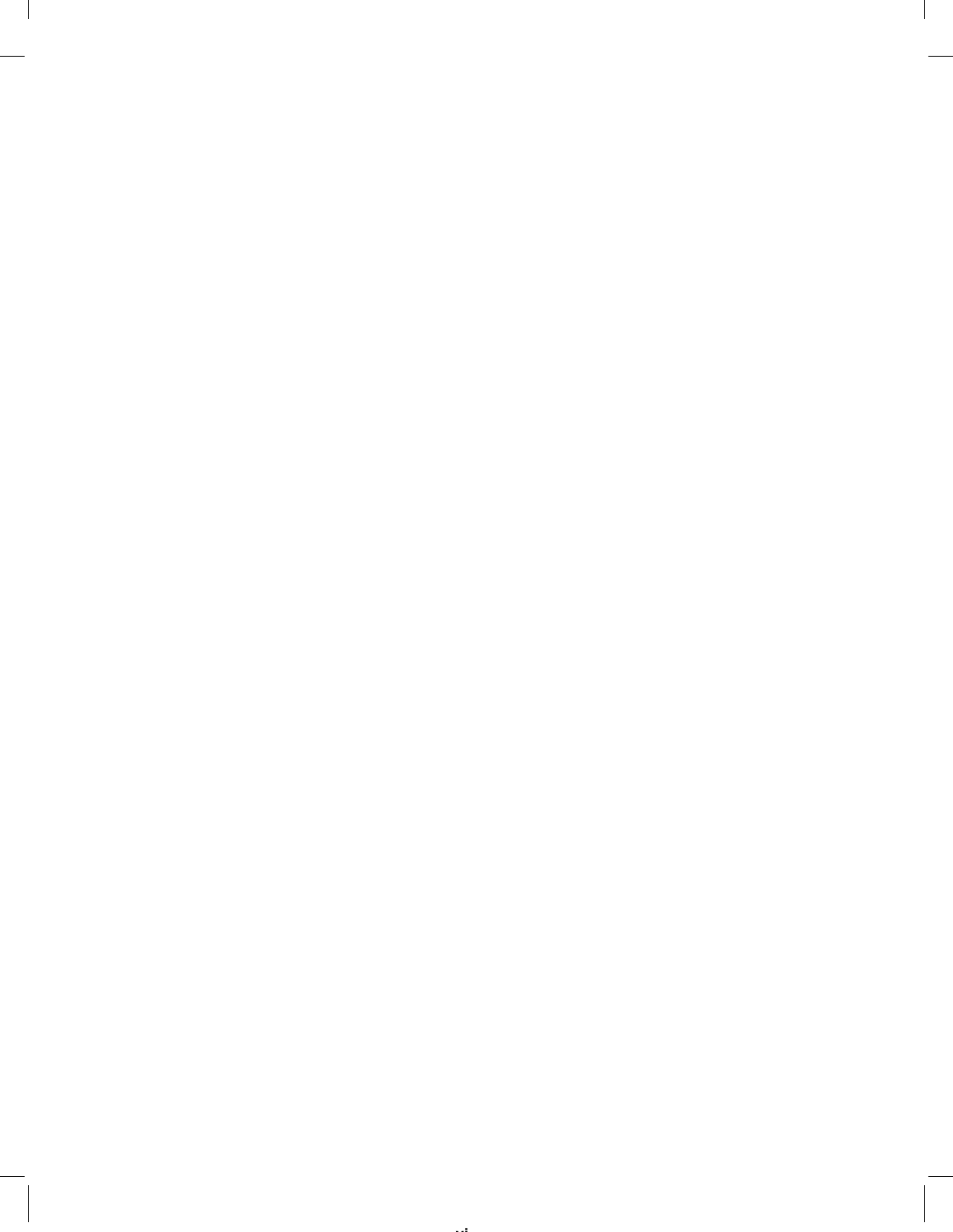## **Contents**

| 1.<br><b>Introduction</b> | 1                                                                                                                                                                                                                                          |
|---------------------------|--------------------------------------------------------------------------------------------------------------------------------------------------------------------------------------------------------------------------------------------|
| 1.1                       | $\mathbf{1}$<br>Chapters in the manual                                                                                                                                                                                                     |
| 1.2 <sub>2</sub>          | $\overline{2}$<br>Legacy features                                                                                                                                                                                                          |
| $\overline{2}$            | 3<br><b>Command Line Interface</b>                                                                                                                                                                                                         |
| 2.1                       | 3<br>Spelling completion                                                                                                                                                                                                                   |
| 2.2                       | 3<br>History substitution <b>All Accords</b>                                                                                                                                                                                               |
| 2.3                       | Special characters <b>Special</b> characters and the substantial<br>5                                                                                                                                                                      |
| 2.4                       | 5<br>Calculator                                                                                                                                                                                                                            |
| 2.5                       | 6<br>Startup files                                                                                                                                                                                                                         |
| 2.6                       | 6<br>Online documentation                                                                                                                                                                                                                  |
| 2.7                       | 6<br>System commands                                                                                                                                                                                                                       |
| 2.8                       | 7<br>Text size in the windows                                                                                                                                                                                                              |
| 2.9                       | Keyboard shortcuts<br>7                                                                                                                                                                                                                    |
| $\mathbf{3}$              | 9<br><b>Thermo Datasets</b>                                                                                                                                                                                                                |
| 3.1                       | Dataset format<br>9                                                                                                                                                                                                                        |
| 3.2 <sub>1</sub>          | 10<br>Temperature expansions                                                                                                                                                                                                               |
| 3.2.1                     | 10<br>T-table expansions                                                                                                                                                                                                                   |
| 3.2.2                     | Polynomial expansions<br>11                                                                                                                                                                                                                |
| 3.2.3                     | 12<br>Choice of expansion                                                                                                                                                                                                                  |
| 3.3                       | 12<br>Header data <b>Figure 1.1 August</b>                                                                                                                                                                                                 |
| 3.3.1                     | Initial lines<br>12                                                                                                                                                                                                                        |
| 3.3.2                     | Principal temperatures<br>13                                                                                                                                                                                                               |
| 3.3.3                     | 13<br>Header variables<br>$\sim$                                                                                                                                                                                                           |
| 3.4                       | 14<br>Species and reactions                                                                                                                                                                                                                |
| 3.4.1                     | 15<br><b>Elements</b><br>$\mathcal{L}$ is a set of the set of $\mathcal{L}$                                                                                                                                                                |
| 3.4.2                     | 15<br>Basis species <b>contains a state of the set of the set of the set of the set of the set of the set of the set of the set of the set of the set of the set of the set of the set of the set of the set of the set of the set of </b> |
| 3.4.3                     | Redox couples<br>16                                                                                                                                                                                                                        |
| 3.4.4                     | 17<br>Aqueous species                                                                                                                                                                                                                      |
| 3.4.5                     | Free electron<br>18                                                                                                                                                                                                                        |
| 3.4.6                     | 19                                                                                                                                                                                                                                         |
|                           |                                                                                                                                                                                                                                            |
|                           | Minerals                                                                                                                                                                                                                                   |
| 3.4.7<br>3.4.8            | Solid solutions<br>19<br>20<br>Gases                                                                                                                                                                                                       |

 $\mathbb{R}$ 

| $3.5\,$<br>Virial coefficients                             | 21 |
|------------------------------------------------------------|----|
| 3.5.1 Temperature expansions                               | 21 |
| 3.5.1.1<br>Legacy temperature ex-                          |    |
| pansion<br>والمتحدث والمتحدث والمنافذة                     | 22 |
| New temperature expansion<br>3.5.1.2                       | 22 |
| 3.5.1.3<br>Temperaturerangeofvalidity                      | 22 |
| Data blocks for species pairs<br>3.5.2                     |    |
| and triplets <b>and triplets</b>                           | 22 |
| 3.5.2.1<br>Legacy temperature ex-                          |    |
| pansion for Pitzer coeffi-                                 |    |
|                                                            | 22 |
| New temperature expan-<br>3.5.2.2                          |    |
| sion for Pitzer coefficients                               | 23 |
| 3.5.2.3<br>New temperature expan-                          |    |
| sion for SIT coefficients.                                 | 23 |
| Legacy dataset formats<br>3.6                              | 24 |
| Principal temperatures<br>3.6.1                            | 24 |
| Temperature expansions<br>3.6.2                            | 24 |
| 3.6.3<br>Initial lines                                     | 24 |
| 3.6.4<br>Header variables <b>Header</b>                    | 24 |
| Arbitrary reaction definition.<br>3.6.5                    | 25 |
| 3.6.6<br>Redox couples                                     | 25 |
| 3.6.7<br>Free electron                                     | 25 |
| Formulae for aqueous species<br>3.6.8                      | 25 |
| 3.6.9<br>Solid solutions                                   | 25 |
| Fugacity coefficients<br>3.6.10                            | 25 |
| 4<br><b>Surface Datasets</b>                               | 27 |
| 4.1<br>Sections in a surface dataset.                      | 27 |
| 4.2<br>Temperature expansions                              | 28 |
| Header data<br>4.3                                         | 28 |
| 4.3.1<br>Initial lines <b>All According to the Initial</b> | 28 |
| Species and reactions<br>4.4                               | 29 |
| 4.4.1 Basis species                                        | 30 |
|                                                            |    |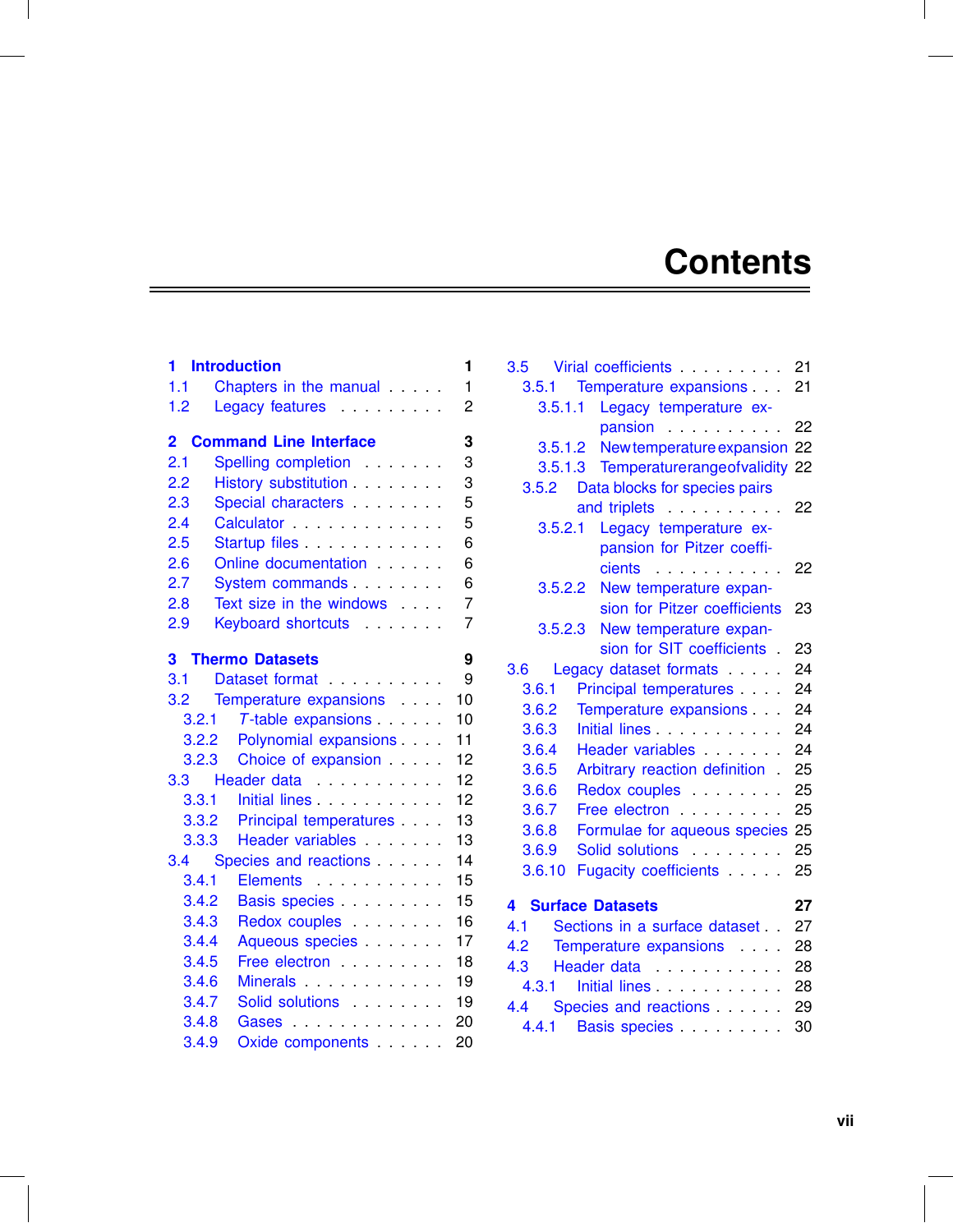#### **Contents**

 $\overline{\phantom{a}}$ 

| 4.4.2 | Sorbing minerals                                       | 30 |
|-------|--------------------------------------------------------|----|
| 4.4.3 | Surface species                                        | 31 |
| 4.5   | Legacy dataset formats                                 | 34 |
| 4.5.1 | Thermo data line                                       | 34 |
| 4.5.2 | Three-layer models                                     | 34 |
| 4.5.3 | Polydentate sorption                                   | 34 |
| 4.5.4 | End line                                               | 34 |
| 4.5.5 | Charged uncomplexed sites.                             | 34 |
| 4.5.6 | Site density units <b>Site Allenger</b>                | 35 |
| 4.5.7 | Arbitrary reaction definition.                         | 35 |
| 4.5.8 | Temperature expansions                                 | 35 |
| 5     | <b>Report Command</b>                                  | 37 |
| 6     | <b>Control Scripts</b>                                 | 59 |
| 6.1   | Control statements                                     | 60 |
| 6.2   | Interacting with the application.                      | 60 |
| 6.3   | Example control script                                 | 61 |
| 6.4   | Tcl license agreement                                  | 62 |
| 7     | <b>Plug-in Feature</b>                                 | 63 |
| 7.1   | $C++$<br>and a series of                               | 64 |
| 7.1.1 | Initializing the GWB application                       | 64 |
| 7.1.2 | Configuringandexecutingcal-                            |    |
|       | culations                                              | 65 |
| 7.1.3 | Retrieving the results                                 | 66 |
| 7.1.4 | $C++$ programs $\ldots \ldots$                         | 67 |
| 7.1.5 | Compiling and linking                                  | 70 |
| 7.2   | Fortran<br>the contract of the contract of             | 73 |
| 7.2.1 | Initializing the GWB application                       | 74 |
| 7.2.2 | Configuringandexecutingcal-                            |    |
|       | culations                                              | 75 |
| 7.2.3 | Retrieving the results                                 | 76 |
| 7.2.4 | Fortran programs                                       | 77 |
| 7.2.5 | Compiling                                              | 81 |
| 7.3   | <b>Python Example 2 Python</b>                         | 84 |
| 7.3.1 | Initializing the GWB application                       | 84 |
| 7.3.2 | Configuringandexecutingcal-                            |    |
|       | culations                                              | 86 |
| 7.3.3 | Retrieving the results<br>$\mathcal{L}^{\mathcal{L}}$  | 86 |
|       |                                                        |    |
| 7.3.4 | Python programs                                        | 87 |
| 7.3.5 | Python command line                                    | 89 |
| 7.4   | Other<br>and a straight and a straight<br>$\sim$<br>l. | 90 |
| 7.4.1 | GWBplugin.dll function pro-<br>totypes                 |    |

| 7.4.2<br>7.4.3 | Initializing the GWB application 91<br>Configuringandexecutingcal- |     |
|----------------|--------------------------------------------------------------------|-----|
|                | culations                                                          | 92  |
| 7.4.4          | Retrieving the results                                             | 93  |
| 8              | <b>Units Recognized</b>                                            | 97  |
| 9              | <b>Graphics Output</b>                                             | 105 |
| 9.1            | Clipboard 105                                                      |     |
| 9.2            | Saving images 106                                                  |     |
| 9.3            | Font for data markers 108                                          |     |
|                | <b>10 Scatter Data</b>                                             | 109 |
| 10.1           |                                                                    |     |
| 10.2           | Gtplot 111                                                         |     |
|                | 10.3 P2plot 115                                                    |     |
| 10.4           | Xtplot 115                                                         |     |
|                | <b>11 Multiple Analyses</b>                                        | 117 |
| $11.1 -$       | Calculation procedure  117                                         |     |
| 11.2           |                                                                    |     |
|                | <b>12 Remote Control</b>                                           | 121 |
| 12.1           | C++ program, unnamed pipes . 122                                   |     |
| 12.2           | C++ program, named pipes 124                                       |     |
| 12.3           | Tcl script, unnamed pipes 125                                      |     |
| 12.4           | Perl script, unnamed pipes 126                                     |     |
| <b>Index</b>   |                                                                    | 127 |

 $\mathbf{I}$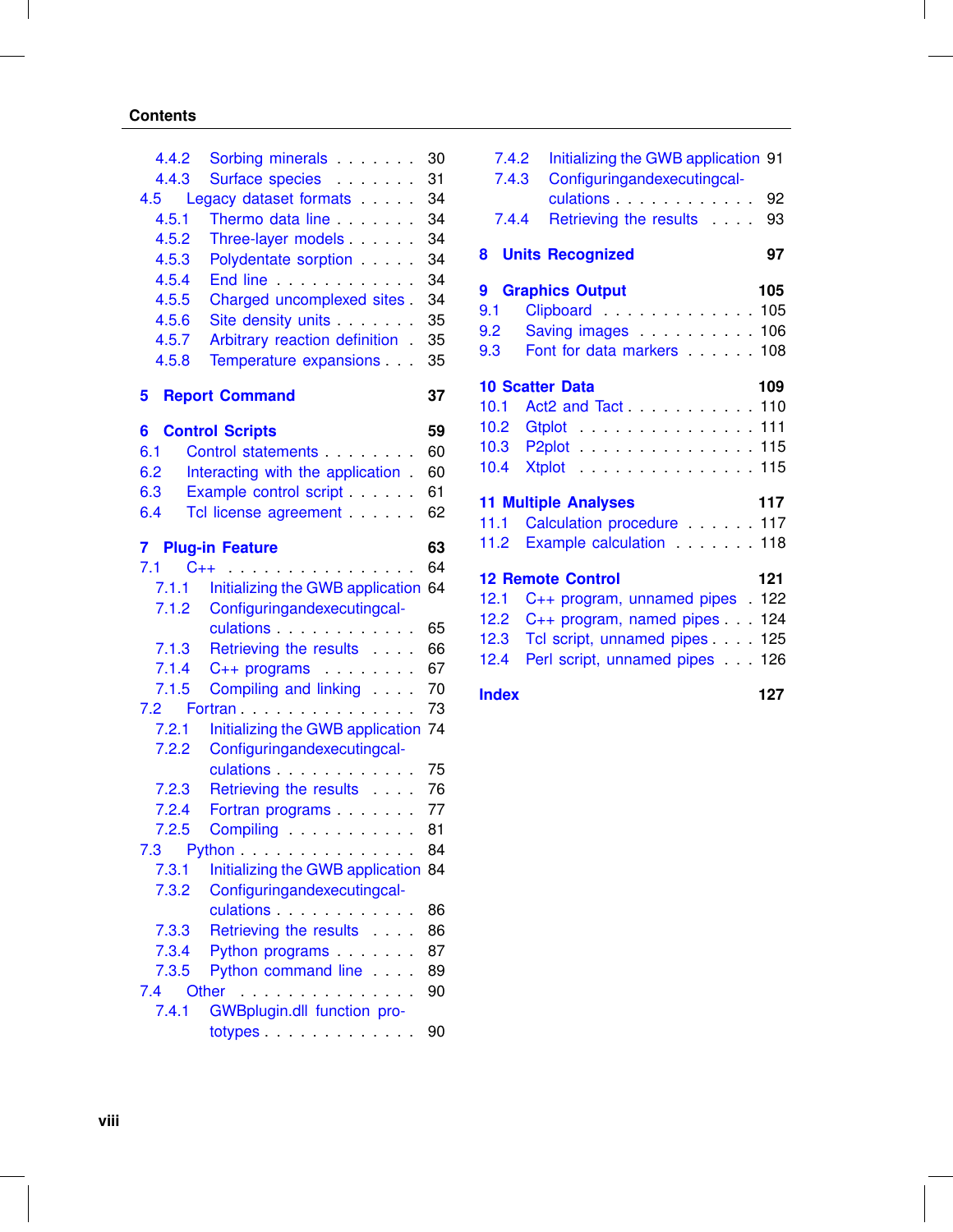## **Introduction**

<span id="page-8-0"></span>This **GWB Reference Manual** contains information about the command line interface on the **Command** pane, the format of thermodynamic datasets, the report command, control scripts, the plug-in feature for running the GWB applications from within your own applications, unit conversion within the programs, and manipulating graphics output.

The manual also describes several legacy features: text-format scatter data, using scripts to process multiple analyses, and the remote control feature. Each of these has been superseded by the **GSS** application or the plug-in feature.

This manual is intended as a supplement to the GWB manuals: **GWB Essentials Guide**, **GWB Reaction Modeling Guide**, **GWB Reactive Transport Modeling Guide**, and the **GWB Command Reference**.

Please consult the latter manual for specifics about the commands used to configure the GWB programs.

### <span id="page-8-1"></span>**1.1 Chapters in the manual**

This manual contains chapters that provide details about specific features of the GWB software package:

- **[Command Line Interface](#page-10-0)** The features of the user interface for the **Command** pane, including spelling completion, history substitution, and the built-in calculator.
- **[Thermo Datasets](#page-16-0)**—Information about formatting and content of the thermodynamic databases that the GWB programs can read. This information is useful if you need to modify the database, or create your own.
- **[Surface Datasets](#page-34-0)** Information about formatting and content of surface datasets.
- **[Report Command](#page-44-0)** Format and use of the "report" command, which returns the results of calculations. This command provides a means of transmitting results to control scripts and to programs running a GWB application as a plug-in or by remote control.
- **[Control Scripts](#page-66-0)** How to set up within GWB input file scripts containing loops, branches, if checks, and so on.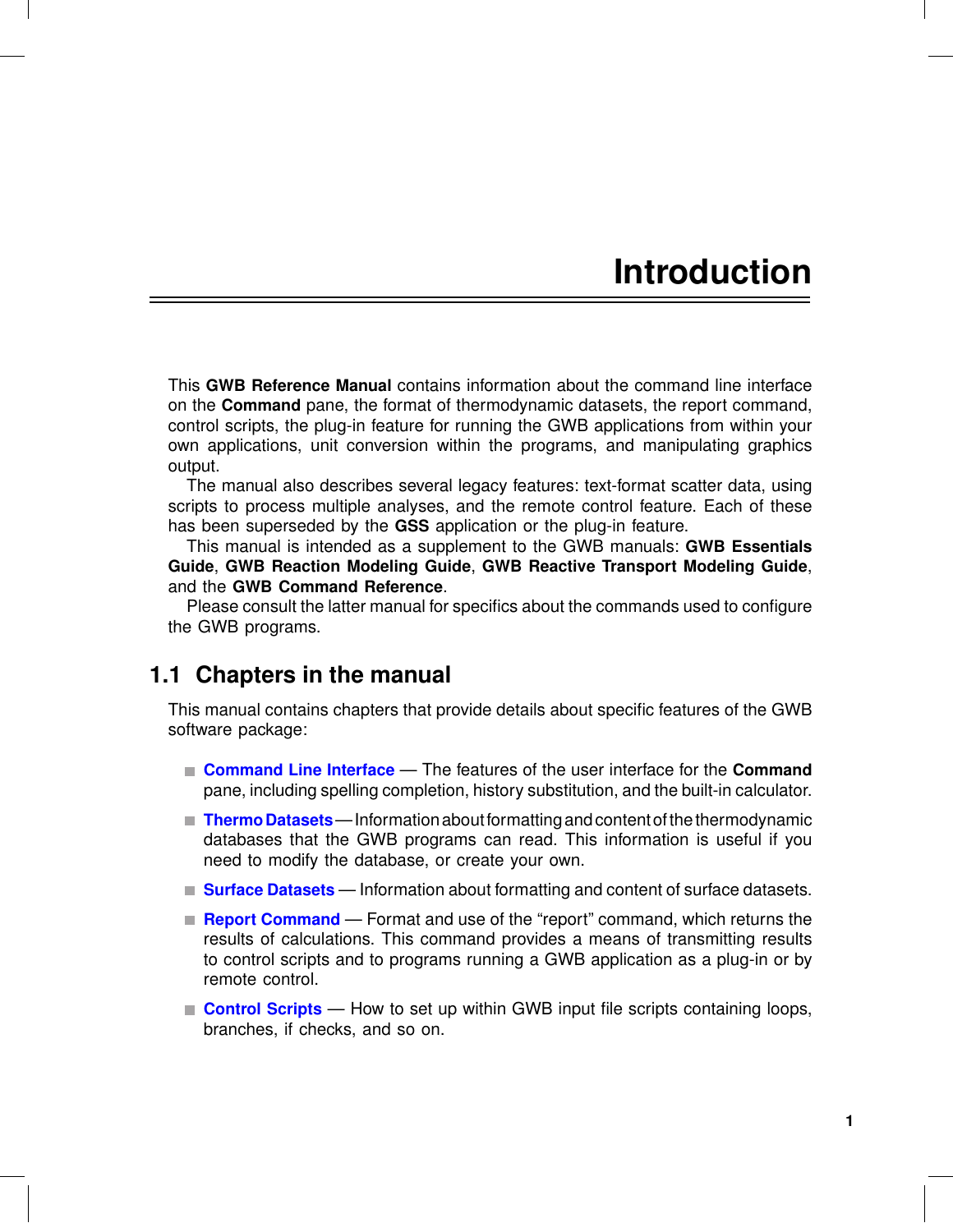- **[Plug-in Feature](#page-70-0)** Details how to use the capabilities of the GWB applications through the functions of a DLL.
- **[Units Recognized](#page-104-0)** A complete table of the unit names to be used in the commands.
- **[Graphics Output](#page-112-0)** How you can manipulate the graphical output from **Act2**, **Tact**, **Gtplot**, **P2plot**, and **Xtplot**.

## <span id="page-9-0"></span>**1.2 Legacy features**

The manual also desribes several legacy features of the software:

- **[Scatter Data](#page-116-0)** The legacy method of adding scatter data to a diagram by importing a specially formatted table from a text file. The preferred method is to use a **GSS** spreadsheet as described in the **GWB Essentials Guide**.
- **[Multiple Analyses](#page-124-0)** Examples of how to process a number of chemical analyses from a spreadsheet and save the results to the spreadsheet.
- **[Remote Control](#page-128-0)** Details the deprecated legacy method of how you can run the GWB applications as slave processes from other programs and software environments. This method has been replaced by the **[Plug-in Feature](#page-70-0)**.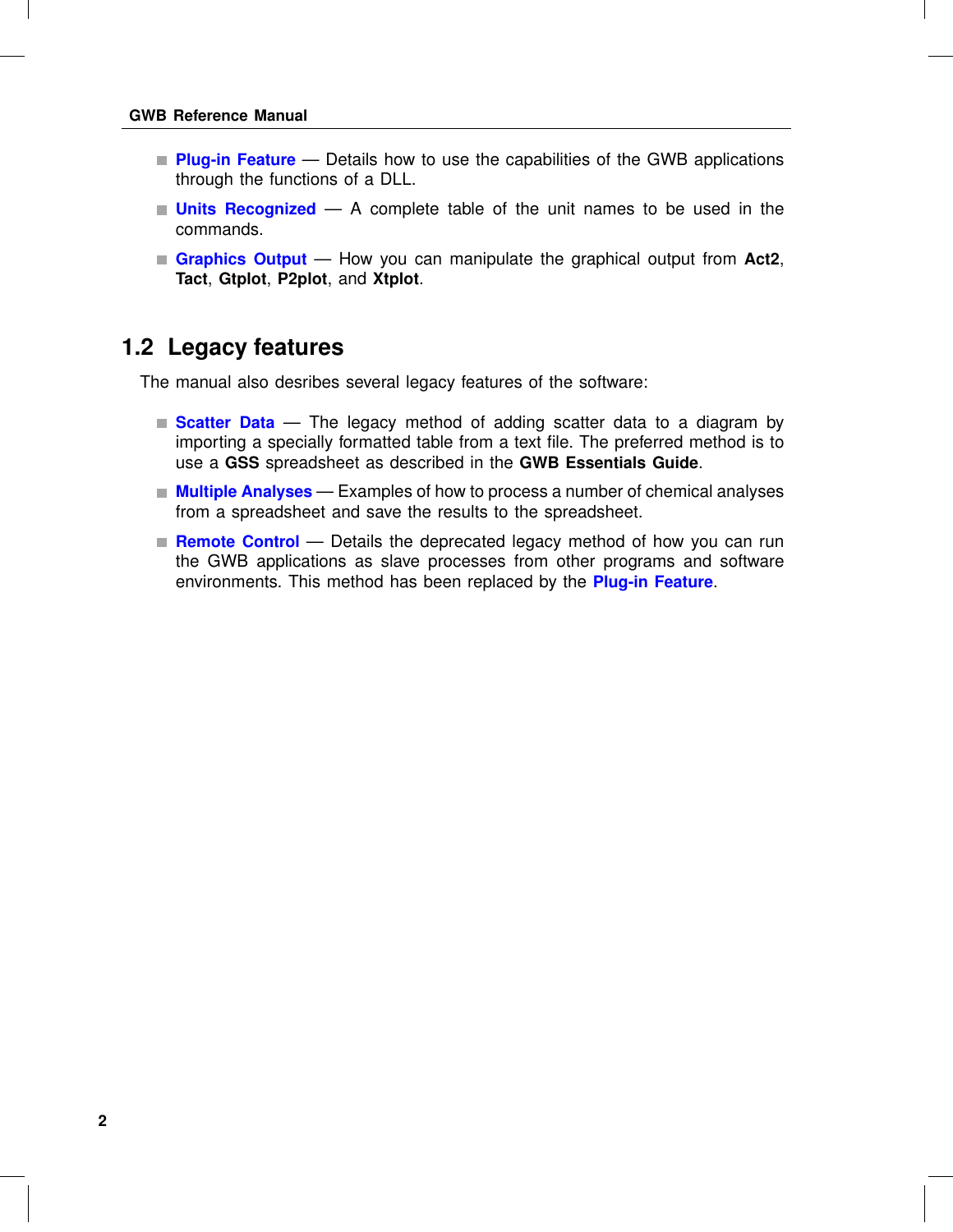## **Command Line Interface**

<span id="page-10-0"></span>The command line interface for **Rxn**, **Act2**, **Tact**, **SpecE8**, **React**, **Phase2**, **X1t**, and **X2t** includes a number of special features that you will find increasingly helpful as you gain experience.

## <span id="page-10-1"></span>**2.1 Spelling completion**

**Rxn**, **Act2**, **Tact**, **SpecE8**, **React**, **Phase2**, **X1t**, and **X2t** can complete the spelling of chemical and mineral names. The feature also completes the names of program commands and dataset names. To complete a spelling, begin typing the name and touch the tab (or, on most computers, escape) key. For example, if you type

1 free mole Musc[tab]

the program will complete the line

1 free mole Muscovite

When the program cannot identify a unique name from the letters provided, it will cycle through the possible completions with subsequent tab key presses. To list the possible completions, you can type **Ctrl+D**. For example, if you type

swap Al2^D

the program will respond with

Al2(OH)2++++ Al2(SO4)3 Al2(SO4)3:6H2O

swap Al2|

leaving the cursor ("j") in position to continue the command.

## <span id="page-10-2"></span>**2.2 History substitution**

**Rxn**, **Act2**, **Tact**, **SpecE8**, **React**, **Phase2**, **X1t**, and **X2t** maintain history lists. Previously executed commands are stored in the user's profile directory (e.g., "c:\Documents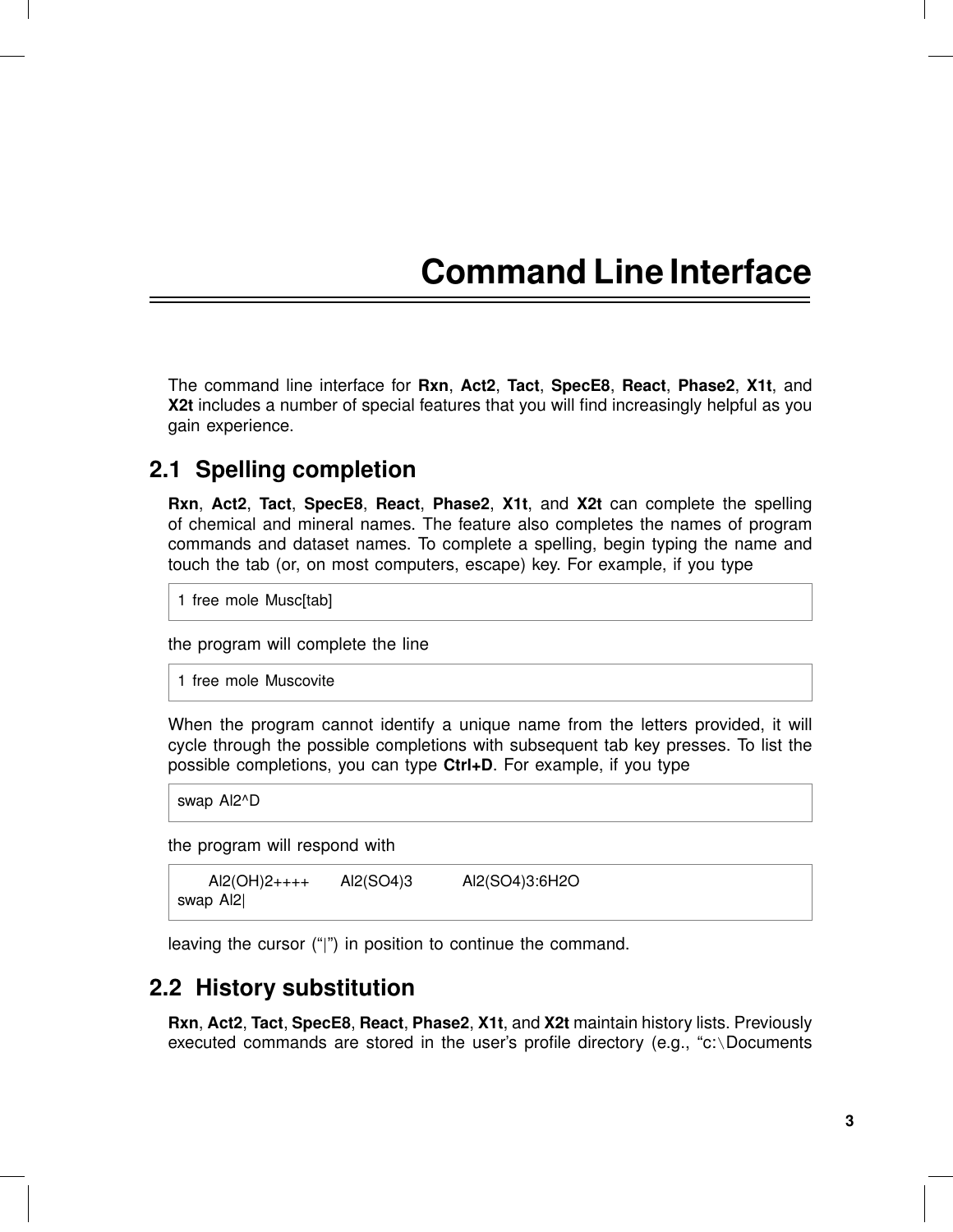and Settings\ jones\Application Data\GWB") in datasets such as "rxn\_history.dat". If you type the command

history 10

the program lists the previous ten commands executed.

Each of the history substitution functions of the C-shell are available within the programs. For example, typing

!! !10 !swap !?HCO3

causes the program to re-execute, respectively, the previous command, command number 10, the last command that began with "swap", and the last command that contained the string "HCO3".

Entries of the form

^string1^string2

replace the occurrence of "string1" with "string2" in the previous command, so that you can avoid retyping lengthy commands after simple errors. Finally, typing

#### !10-15

causes the program to re-execute commands 10 through 15. This latter feature is an extension to the C-shell protocol.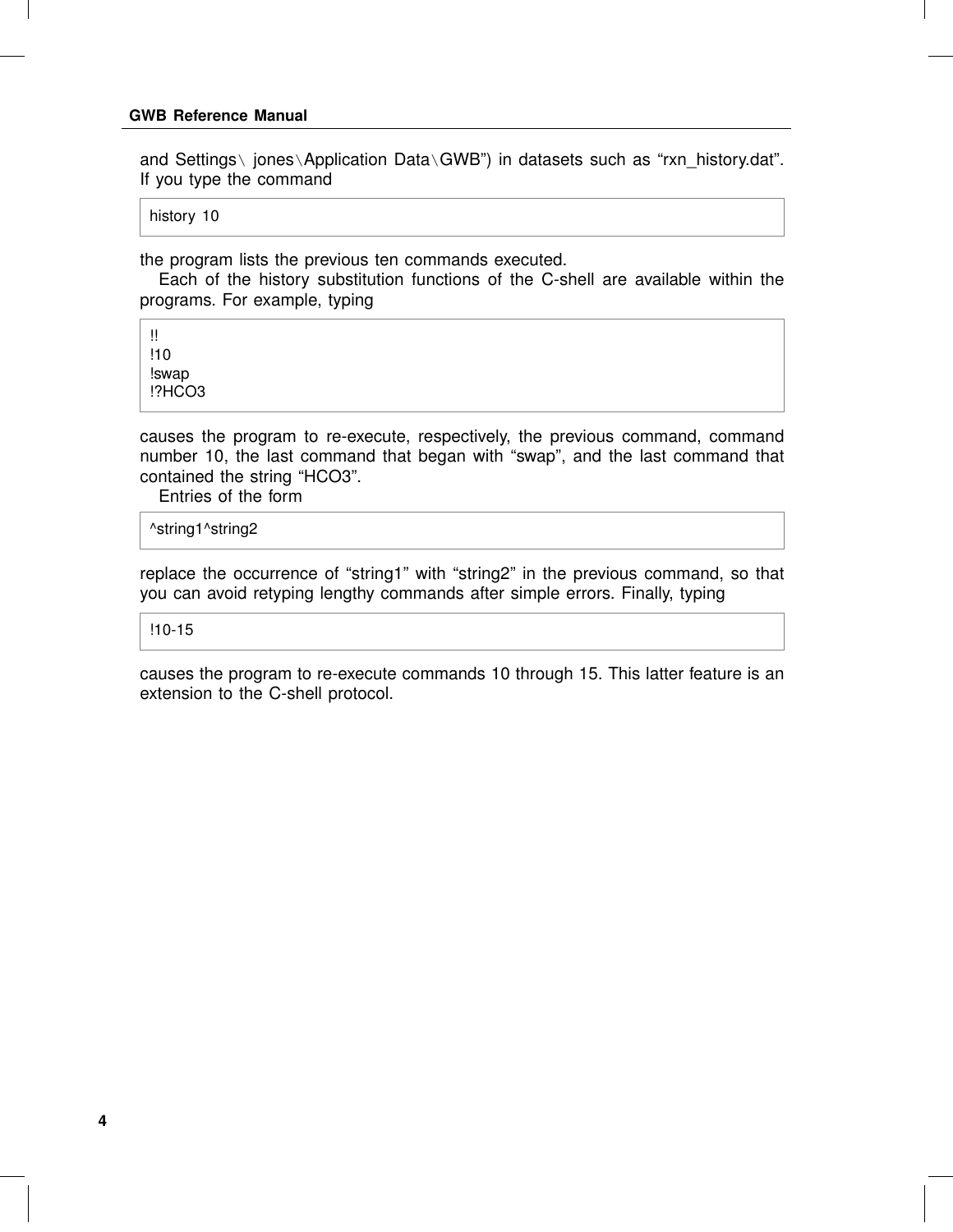## <span id="page-12-0"></span>**2.3 Special characters**

The following special characters are used in the **Command** pane in **Rxn**, **Act2**, **Tact**, **SpecE8**, **React**, **Phase2**, **X1t**, and **X2t**:

| $Ctrl + D$      | Show choices for spelling completion of chemical names,<br>commands, or file names.          |
|-----------------|----------------------------------------------------------------------------------------------|
| $Ctrl + F$      | Clear screen.                                                                                |
| $Ctrl + H$      | Backspace over a character.                                                                  |
| $Ctrl + N$      | Scroll forward through your command history to give the next<br>command in list.             |
| $Ctrl + P$      | Scroll backward through your command history to give the previous<br>command in list.        |
| $Ctrl+U$        | Backspace over entire line of input.                                                         |
| $Ctrl+W$        | Backspace over previous word of input.                                                       |
| Tab $or$<br>Esc | Cycle through choices for spelling completion of chemical names,<br>commands, or file names. |
|                 | Continue a command from one line to the next.                                                |

## <span id="page-12-1"></span>**2.4 Calculator**

Programs **Rxn**, **Act2**, **Tact**, **SpecE8**, **React**, **Phase2**, **X1t**, and **X2t** provide an online calculator with these functions:

| $^{+}$    | Addition                |
|-----------|-------------------------|
|           | Subtraction             |
| $\star$   | Multiplication          |
|           | Division                |
| $\lambda$ | Exponentiation          |
| ( )       | Grouping of terms       |
| ln        | Natural logarithm       |
| log       | Common logarithm        |
| abs       | Absolute value          |
| sqrt      | Square root             |
| exp       | Exponentiation of e     |
| sin, cos, | Trigonometric functions |
| tan, cot, | (arguments in radians)  |
| sec, csc  |                         |
| e         | Value of e              |
| рi        | Value of $\pi$          |

The online calculator is especially useful to a geochemist for converting numbers to their logarithms and vice versa, but can be used to evaluate any numerical expression. To use the calculator, type an expression at the prompt. Examples: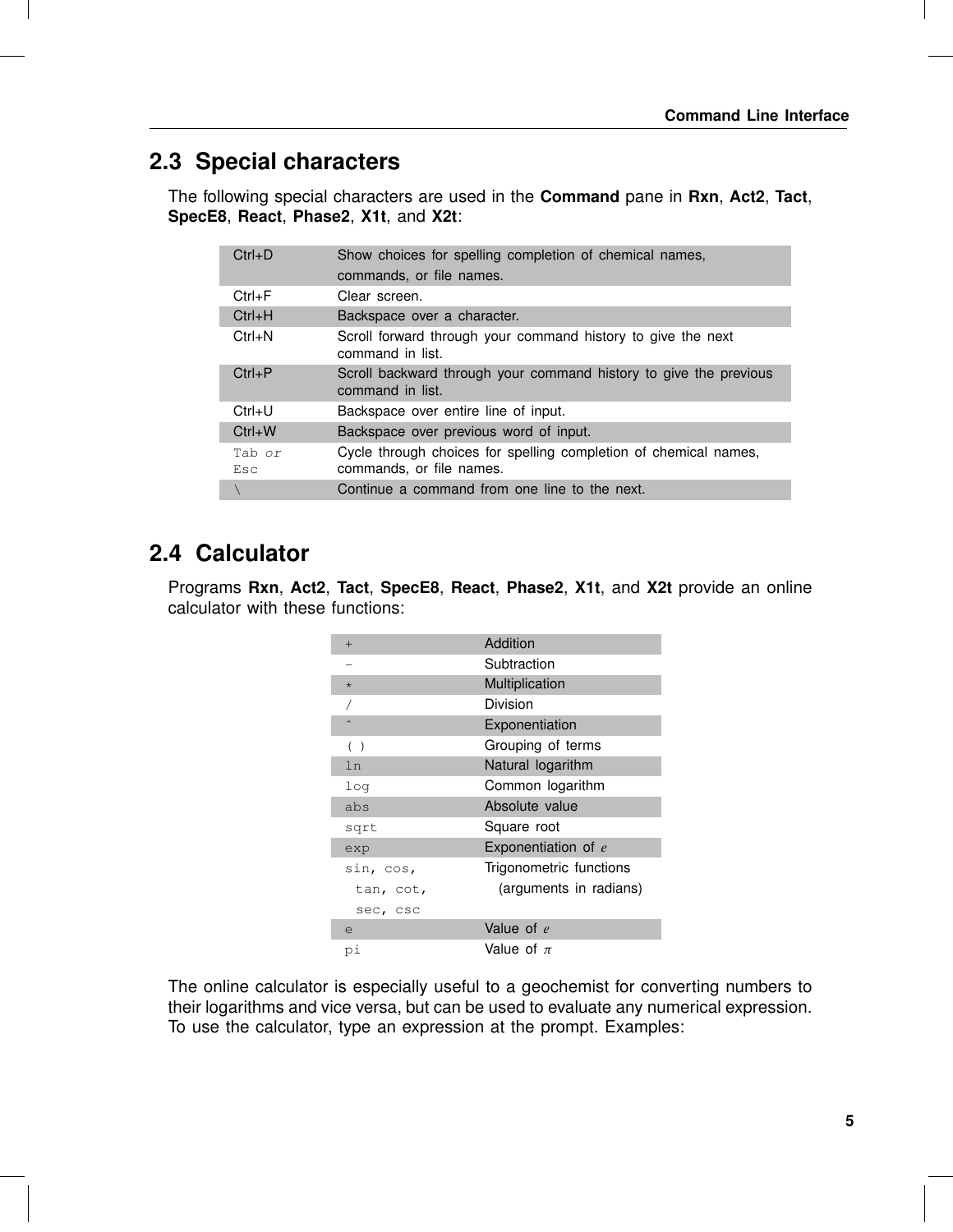log .0003 10^-4.5 (200 - 32) \* 5/9

In each case, the program evaluates the expression and returns its numerical value.

## <span id="page-13-0"></span>**2.5 Startup files**

Upon startup, **Rxn** looks for a file such as "rxn\_startup.rxn" in a user's profile directory (found by typing %appdata% in the Windows Explorer Address bar, e.g.,

"c:\Documents and Settings\jones\Application Data\GWB") and executes any commands in it; the other modeling programs similarly look for files named "act2\_startup.ac2", "spece8\_startup.sp8", and so on. These datasets provide a means for you to customize the working environment of each program. An "act2\_startup.ac2" file including the commands

background grey font Times

for example, will cause **Act2** to produce plots with grey backgrounds and Times lettering, unless told otherwise.

## <span id="page-13-1"></span>**2.6 Online documentation**

You can obtain online help for any of the programs on the **Docs** pane of the GWB dashboard, or using the "Help" pulldown menu on the menubar of any GWB program. The entire manual set, including this User's Guide, can be accessed from the "Help" pulldown.

## <span id="page-13-2"></span>**2.7 System commands**

You can execute ("fork") DOS commands from the command lines of **Rxn**, **Act2**, **Tact**, **SpecE8**, **React**, **Phase2**, **X1t**, and **X2t**. To do so, type a "\$" followed by the desired DOS command. Example:

\$print React\_output.txt

When a system command is executed, a "Command Prompt" window will appear briefly on your screen. Due to limitations of the Windows operating system, you cannot fork a command that requires user input, and you will not be able to see any output (including error messages) that might be generated by the command.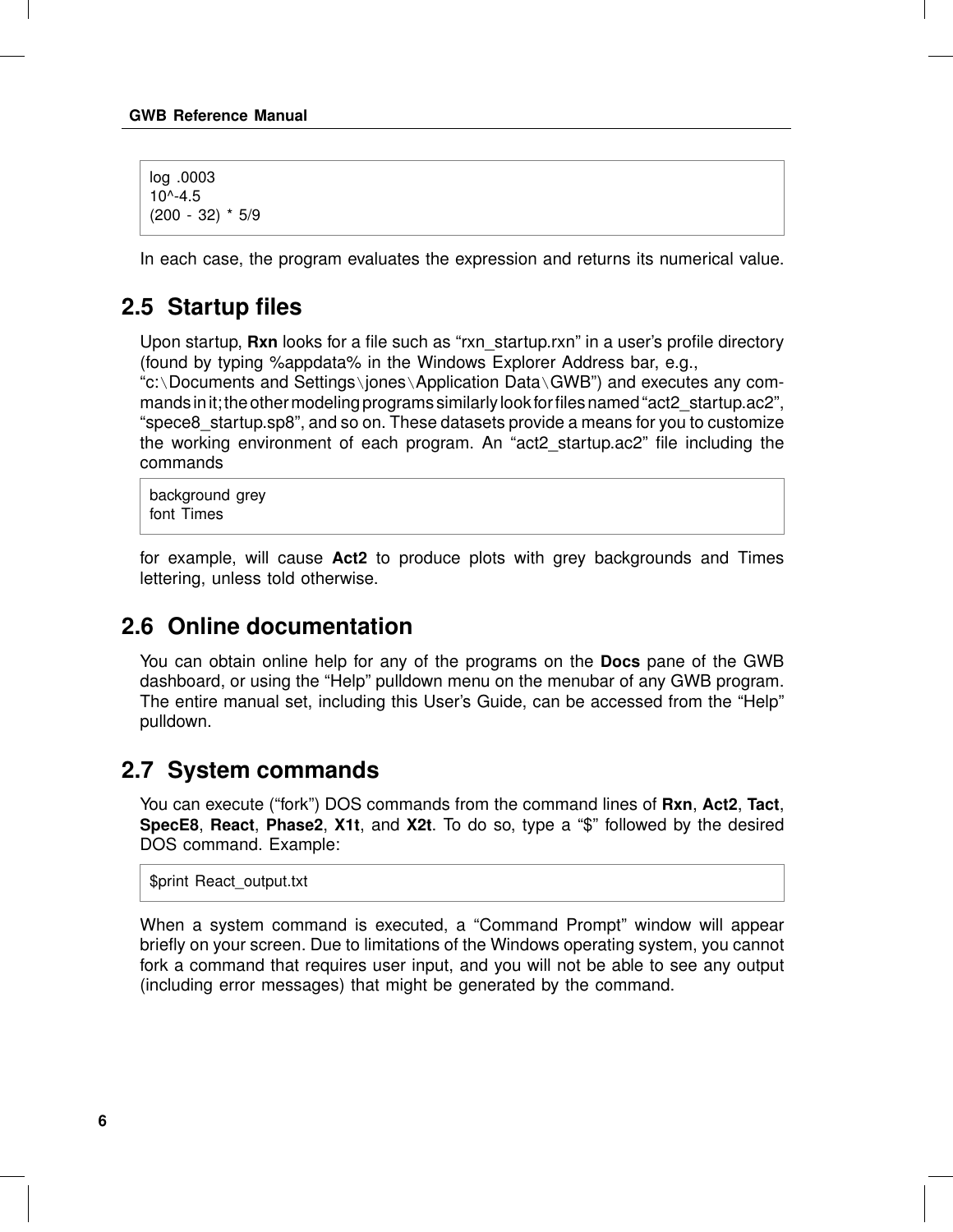## <span id="page-14-0"></span>**2.8 Text size in the GWB windows**

You can control the font and size of the text within the program shells for **Rxn**, **Act2**, **Tact**, **SpecE8**, **React**, **Phase2**, **X1t**, and **X2t** by choosing the desired font and point size from View  $\rightarrow$  Appearance.... "Reset" will change the point size back to the default value.

## <span id="page-14-1"></span>**2.9 Keyboard shortcuts**

| Ctrl+Break         | Break program (used during program execution, it stops the<br>calculation and returns you to the command prompt) |
|--------------------|------------------------------------------------------------------------------------------------------------------|
| $Ctrl+A$           | Select all                                                                                                       |
| $Ctrl + C$         | Copy                                                                                                             |
| Ctrl+Shift+C       | Load conductivity data (SpecE8, React, Phase2, X1t, X2t)                                                         |
| $Ctrl + F$         | Clear screen                                                                                                     |
| $Ctrl + G$         | Go, run calculation of the model                                                                                 |
| Ctrl+Shift+G       | Load scatter data (Act2, Tact)                                                                                   |
| Ctrl+Shift+G       | Go single, run on a single processor (Phase2, X1t, X2t)                                                          |
| $Ctrl + I$         | Go initial, calculate the initial state of the medium                                                            |
|                    | (React, Phase2, X1t, X2t)                                                                                        |
| Ctrl+Shift+L       | Launch Gtplot, P2plot, or Xtplot to show results                                                                 |
|                    | (SpecE8, React, Phase2, X1t, X2t)                                                                                |
| $Ctrl+M$           | Save image (Act2, Tact)                                                                                          |
| Ctrl+N             | Add an entry to the basis                                                                                        |
| $Ctrl + O$         | Read script (open data file)                                                                                     |
| $Ctrl + Q$         | Quit the program                                                                                                 |
| $Ctrl + R$         | Reset configuration                                                                                              |
| Ctrl+Shift+R       | Resume, restore the configuration from when the program was<br>last exited                                       |
| $Ctrl + S$         | Save As                                                                                                          |
| $Ctrl + Shift + S$ | Load sorbing surfaces (Rxn, SpecE8, React, Phase2, X1t, X2t)                                                     |
| $Alt + S$          | Reset the size of the window to the default                                                                      |
| $Ctrl+T$           | Load thermo dataset                                                                                              |
| Ctrl+Shift+T       | Load reaction trace (Act2, Tact)                                                                                 |
| $Ctrl+U$           | Update trace (Act2, Tact)                                                                                        |
| $Ctrl + V$         | Paste                                                                                                            |
| Ctrl+Shift+W       | Change working directory                                                                                         |
| $Ctrl+X$           | Cut                                                                                                              |
| $Ctrl + Shift + X$ | Go X, run a single scanning path (Phase2)                                                                        |
| $Ctrl+Y$           | Redo (GSS)                                                                                                       |
| $Ctrl + Shift + Y$ | Go Y, calculate the staging path (Phase2)                                                                        |
| $Ctrl + Z$         | Undo (GSS)                                                                                                       |
| F <sub>1</sub>     | Open the User's Guide most relevant to the current app                                                           |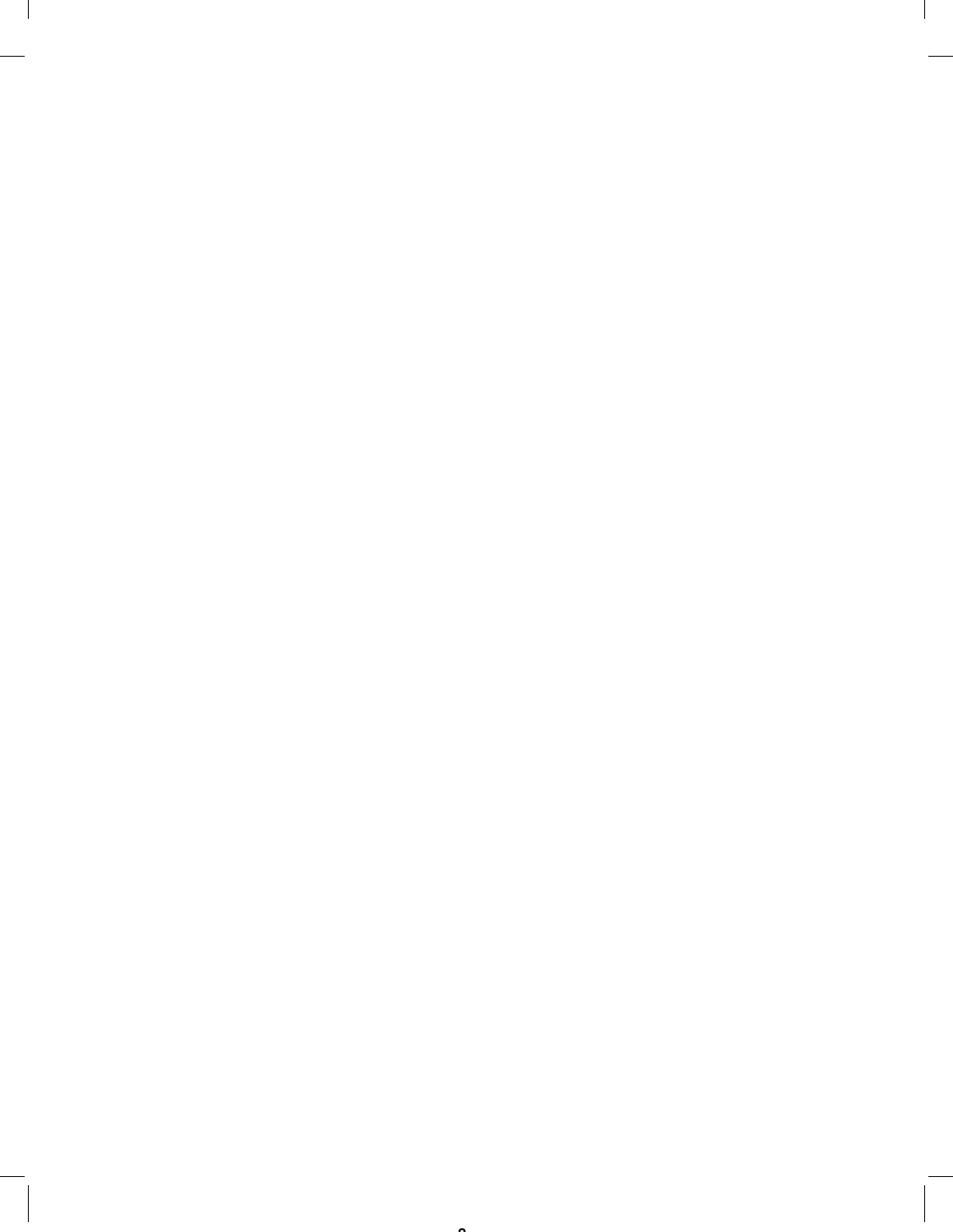## **Thermo Datasets**

<span id="page-16-0"></span>The databases of thermodynamic data used by the programs are ascii (or character) datasets with a ".tdat" file extension. You can edit a ".tdat" file with **TEdit**, the thermo editor supplied as part of the GWB software. You can alternatively change a thermo file using a text editor, such as "Notepad" under MS Windows.

You are free to alter existing databases such as "thermo.tdat" by changing data or adding species, minerals, and so on. When changing a database, it is a good idea to copy the original database to a file with a new name, and then alter that file. You can also create your own databases using **TEdit**, or by following the dataset format in a text editor.

You access a thermo dataset from a GWB app in various ways: by dragging a ".tdat" file into the app's window, opening the **File**  $\rightarrow$  **Open**  $\rightarrow$  **Thermo Data...** dialog, or using the "read" command from the **Command** pane or an input script. You can specify that specific dataset be read by default when a GWB app starts. To do so, set the dataset as the default thermodynamic file in File  $\rightarrow$  Preferences... (see **Thermodynamic datasets** under **Configuring the Programs** in the **GWB Essentials Guide**).

The information in this chapter applies to the "mar21" format, which is used beginning with the GWB16 release. A description of legacy datasets appears at the end of the chapter.

### <span id="page-16-1"></span>**3.1 Sections in a thermodynamic dataset**

Each thermo dataset is composed of the following sections:

- 1. Initial lines, which identify the dataset
- 2. Header variables
- 3. Elements included in the dataset
- 4. Basis species
- 5. Redox couples
- 6. Aqueous species
- 7. Free electron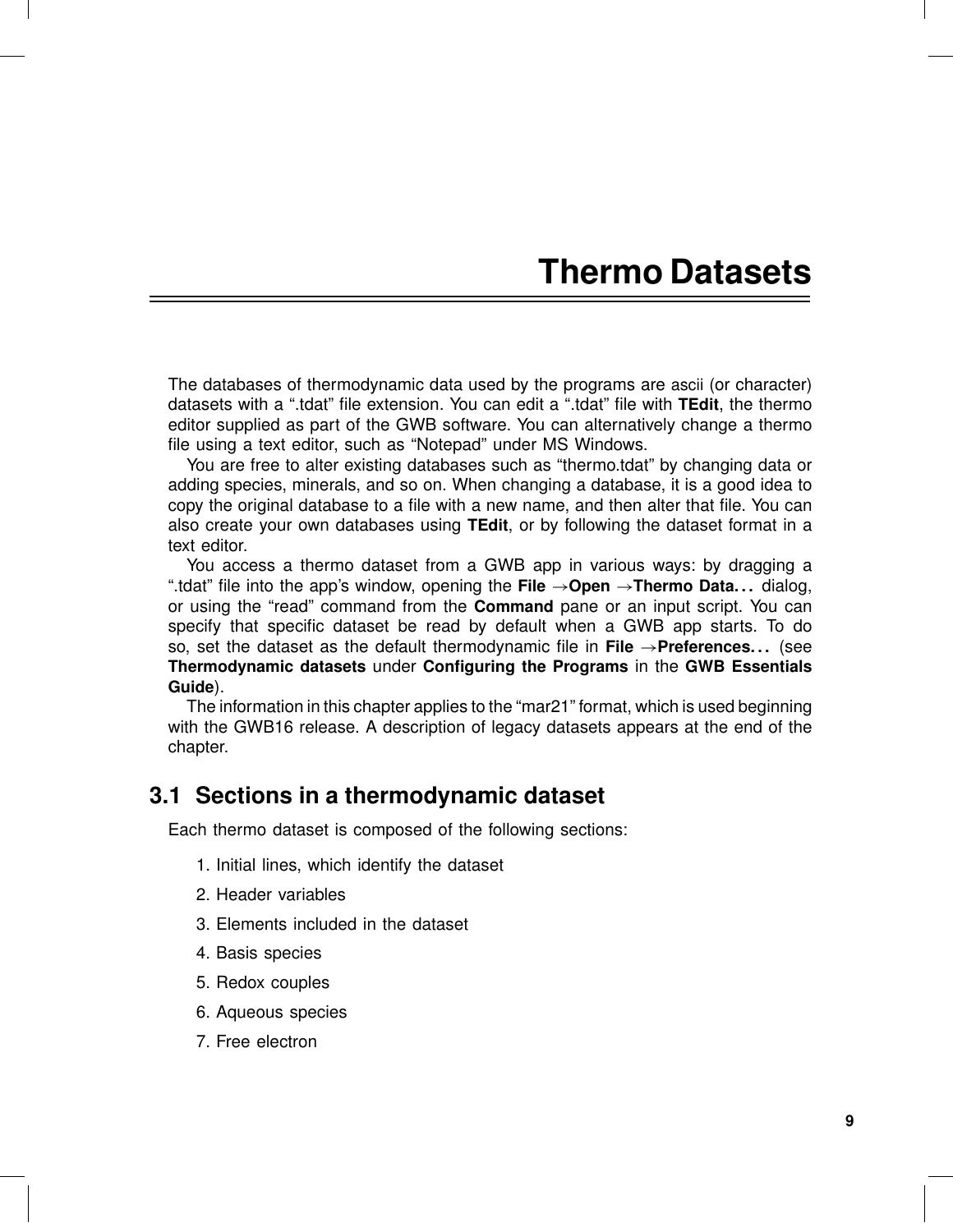- 8. Minerals
- 9. Solid solutions
- 10. Gases
- 11. Oxide components

12. Virial coefficients, for datasets invoking a virial ("Pitzer" or SIT) activity model

Sections 3–10 begin with a header line such as

```
46 elements
```
which identifies the number of elements, species, and so on in each section. The count is ignored in the current software, but very old GWB releases require it to be accurate. A line

-end-

marks the end of each section.

You can include comment lines, identified by a " $*$ " as the first character, freely within the dataset. The programs read the data word-by-word, so it is not necessary to count spaces or align columns when adding or modifying data.

## <span id="page-17-0"></span>**3.2 Temperature expansions**

A primary purpose of a thermodynamic dataset is to define how certain values—the "header variables" and the log  $Ks$  for the various reactions considered—vary as functions of temperature. In a dataset invoking the "Pitzer equations" or the SIT activity model, the virial coefficients can also vary with temperature; the formalism in this case is described in section **Virial coefficients**, later in this chapter.

For header variables and reaction log  $Ks$ , a temperature expansion may be given as either a  $T$ -table or a set of polynomial coefficients. The two options are described below.

#### <span id="page-17-1"></span>**3.2.1** *T***-table expansions**

In the case of *-tables, the legacy method, an expansion is given as a set of values,* one for each of the dataset's principal temperatures:

| * log Ks |          |           |          |  |
|----------|----------|-----------|----------|--|
| -1.6590  | -1.9641  | $-2.4627$ | -3.0613  |  |
| -3.8086  | 500.0000 | 500.0000  | 500.0000 |  |

The corresponding principal temperatures are given in the header of the dataset, as The corresponding principal temperatures are given in the header of the dataset, as<br>described in the next section; commonly they are 0°C, 25°C, 60°C, 100°C, 150°C, described in the next section; commonly they are  $0^{\circ}$ C,  $25^{\circ}$ C,  $60^{\circ}$ C,  $100^{\circ}$ C,  $150^{\circ}$ C,  $200^{\circ}$ C,  $250^{\circ}$ C, and  $300^{\circ}$ C, though any number of principal temperatures can be chosen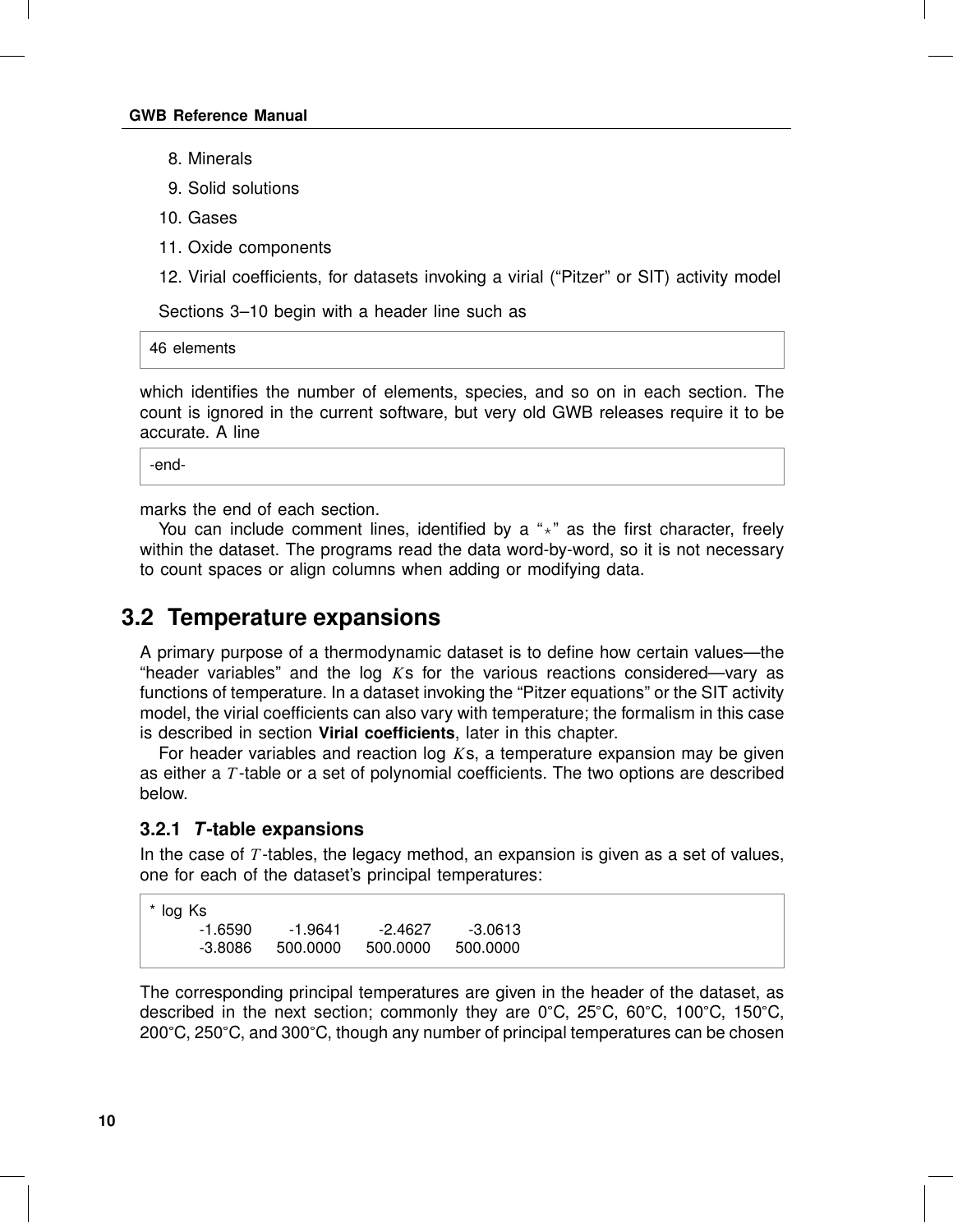and any values can be used. The first line above is a comment added here for clarity; it does not affect program execution.

A value of "500" in a  $T$ -table, as shown above, denotes a lack of data at the corresponding principal temperature (except pressure, for which "500" is interpreted as a real value). For log  $Ks$ , the temperature range of validity for a  $T$ -table expansion is figured as the range of principal temperatures that map to non-"500" values; header variables are taken to span the principal temperatures, whether "500" entries are present or not.

In isothermal runs in which temperature is set to one of the principal temperatures, the GWB applications take the corresponding value from each data table. In a run at 25°C, for example, given the principal temperatures above, a GWB app takes the second entry in each  $T$ -table in the dataset.

Where temperature differs from a principal temperature, the application fits non-"500" values in each  $T$ -table to a polynomial

$$
v = a_0 + a_1 T + a_2 T^2 + a_3 T^3 + a_4 T^4
$$

with respect to temperature  $T$ , in  ${}^{\circ}$ C. You can use **Rxn** to quickly check the polynomial fit of the log  $K$  for any chemical species:

react Anhydrite long go

for example. Finally, the command

 $span = on$ 

forces a GWB app to use the polynomial expansion, even when it is working at one of the principal temperatures.

#### <span id="page-18-0"></span>**3.2.2 Polynomial expansions**

Beginning with dataset format "jan19", temperature expansions for header variables and log Ks may alternatively be given as coefficients  $a$  through  $f$  in the polynomial

$$
f(T_K) = a + b (T_K - T_r) + c (T_K^2 - T_r^2) + d \left( \frac{1}{T_K} - \frac{1}{T_r} \right) + e \left( \frac{1}{T_K^2} - \frac{1}{T_r^2} \right) + f \ln \left( \frac{T_K}{T_r} \right)
$$

where  $T_K$  is absolute temperature, in Kelvin, and  $T_r$  is the reference temperature, 298.15 K.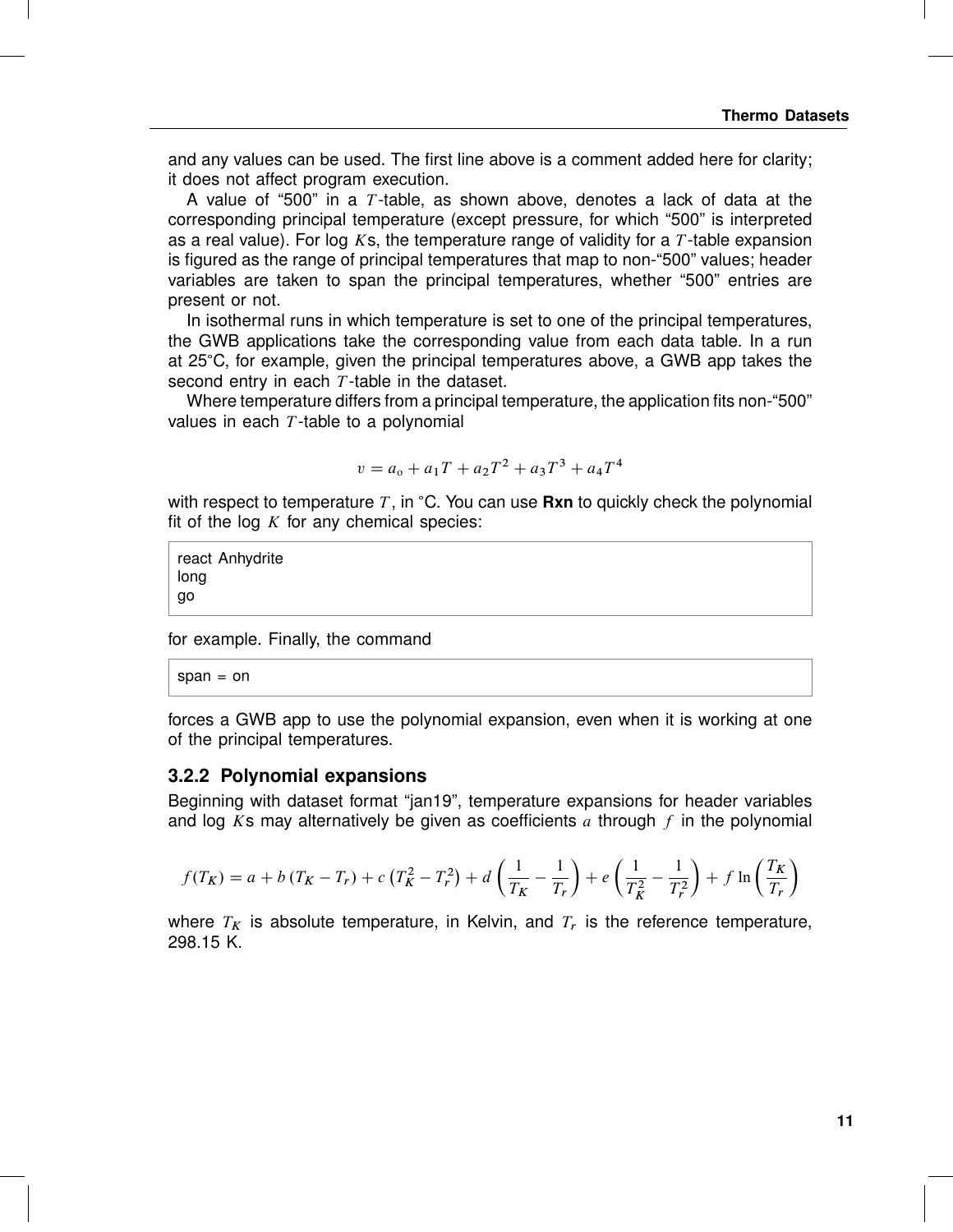The GWB apps distinguish data blocks of polynomial coefficients from  $T$ -tables by the presence of the tag "a=". For example, a block defining a polynomial expansion might appear

 $log10 K(298 K) = -1.9641$ a= -1.964075 b= 0.24778 c= -0.00011177 d= -13261.67 e= 0 f= -102.477 TminK= 273.15 TmaxK= 373.15

where the first line is an optional comment. The coefficient assignments must span two lines and be set out in order, although the sequence may be truncated. Omitting coefficients  $e$  and  $f$  in the block above, for example, would cause them to be set to zero.

For log  $Ks$ , an optional last line beginning with "TminK", sets the expansion's temperature range of validity. Unless the "extrapolate = on" option is set, a GWB app loads only species whose log  $K$  expansions are valid across the temperature range of the calculation. In the example above, the species in question would be loaded loads only species whose log *K* expansions are valid across the temperature range<br>of the calculation. In the example above, the species in question would be loaded<br>for a calculation performed at 298 K, or 25°C, but not on the absence of this line, the range of validity is taken as the span of the dataset's principal temperatures.

#### <span id="page-19-0"></span>**3.2.3 Choice of expansion**

 $T$ -table expansions, the legacy method, are broadly employed in GWB databases today. For this reason,  $T$ -tables are used to illustrate examples in the remainder of this chapter. To visualize a data block using polynomial expansions instead, simply replace the T-table values with two lines containing coefficients  $a$  through  $f$ , optionally along with a third line setting out a temperature range.

In developing new databases, we suggest taking advantage of the polynomial expansion feature, since the expansions can be imported directly from various repositories, do not require the GWB apps to re-fit polynomials internally, and because they allow temperature ranges of validity to be prescribed precisely.

### <span id="page-19-1"></span>**3.3 Header data**

#### <span id="page-19-2"></span>**3.3.1 Initial lines**

A group of initial lines appears at the top of the dataset:

```
dataset of thermodynamic data for gwb programs
dataset format: mar21
activity model: b-dot
fugacity model: tsonopoulos
```
These lines identify the dataset, its format, and the activity and fugacity models to be invoked. The current format is "mar21"; earlier formats are described in the last section of this chapter.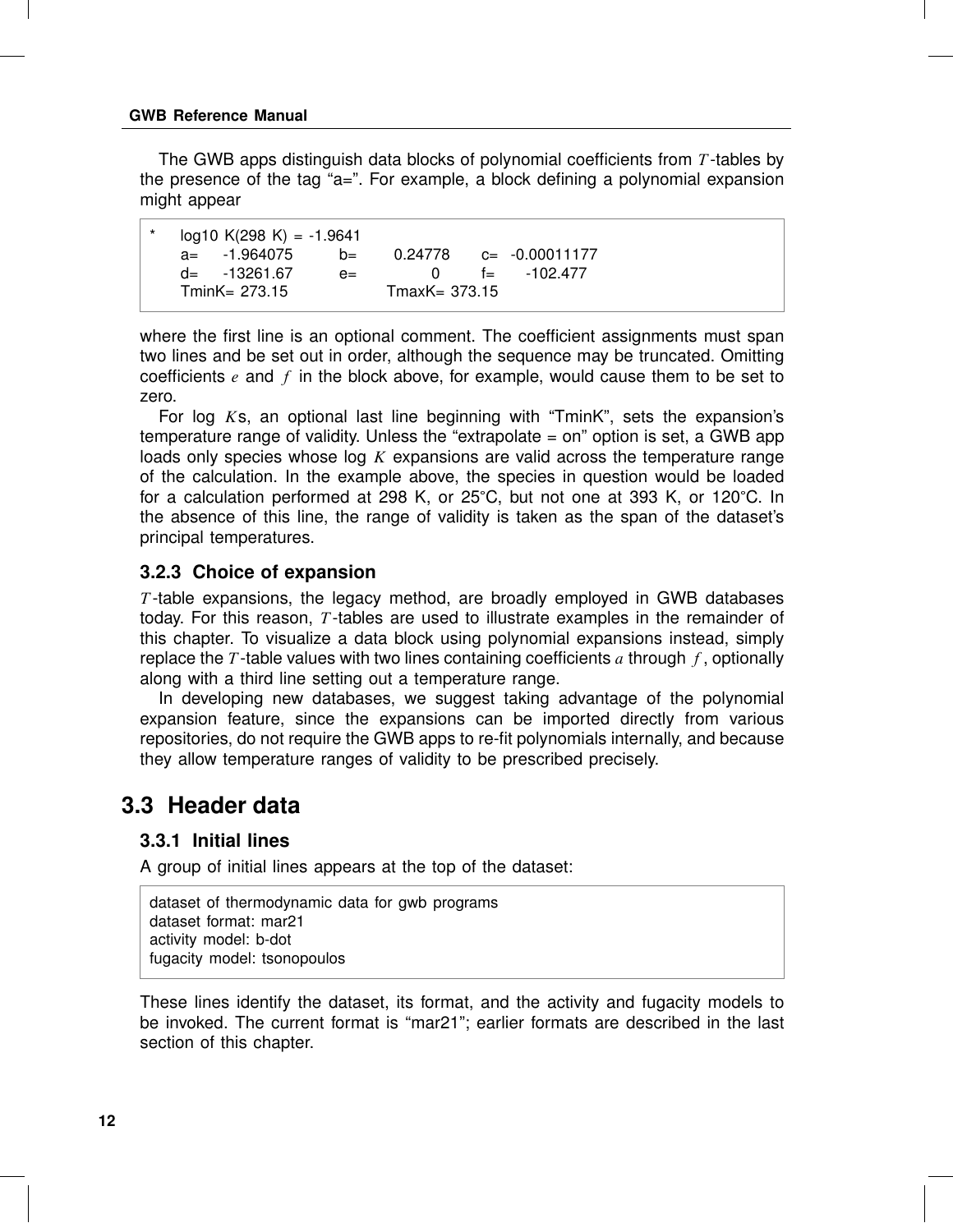A database may invoke a variant of the Debye-Hückel equation as its activity model, or be based on one formulated in terms of virial equations. Tags "b-dot" (equivalent to "debye-huckel"), "phreeqc", "wateq4f", "minteq", and "davies" identify Debye-Hückel methods, whereas "h-m-w", "phrqpitz" (currently equivalent to "h-m-w"), and "sit" refer to virial formulations. The "pitzer" tag is outmoded and no longer supported.

The fugacity model is the default method for calculating gas partial pressure; it may be "tsonopoulos", "peng-robinson", or "spycher-reed".

#### <span id="page-20-0"></span>**3.3.2 Principal temperatures**

Following the initial lines, each ".tdat" file contains a table of principal temperatures

\* temperatures 0.00 25.00 60.00 100.00 150.00 200.00 250.00 300.00

whether the dataset makes use of  $T$ -table temperature expansions, or not. By loose whether the dataset makes use of *T*-table temperature expansions, or not. By loose<br>convention, the principal temperatures 0°C, 25°C, 60°C, 100°C, 150°C, 200°C, 250°C, whether the dataset makes use of *T*-table temperature expansions, or not. By<br>convention, the principal temperatures 0°C, 25°C, 60°C, 100°C, 150°C, 200°C, 2<br>and 300°C are commonly used, but the table can include as few as

\* temperatures 25.00

or as many as are desired to span the dataset's applicable range

temperatures 100.00 150.00 200.00 250.00 300.00 350.00 400.00 450.00 500.00 550.00 600.00

Values, in °C, should be set four per line until the maximum temperature is reached.

#### <span id="page-20-1"></span>**3.3.3 Header variables**

Following the temperature table are temperature expansions giving pressure, coefficients for calculating parameters in activity coefficient correlations, and so on, either as  $T$ -tables or polynomials. The expansion for the first set of principal temperatures above looks like:

```
pressures
     1.0134 1.0134 1.0134 1.0134
     4.7600 15.5490 39.7760 85.9270
* debye huckel a (adh)
      .4913 .5092 .5450 .5998
      .6898 .8099 .9785 1.2555
...
```
The expansion corresponding to the second looks like: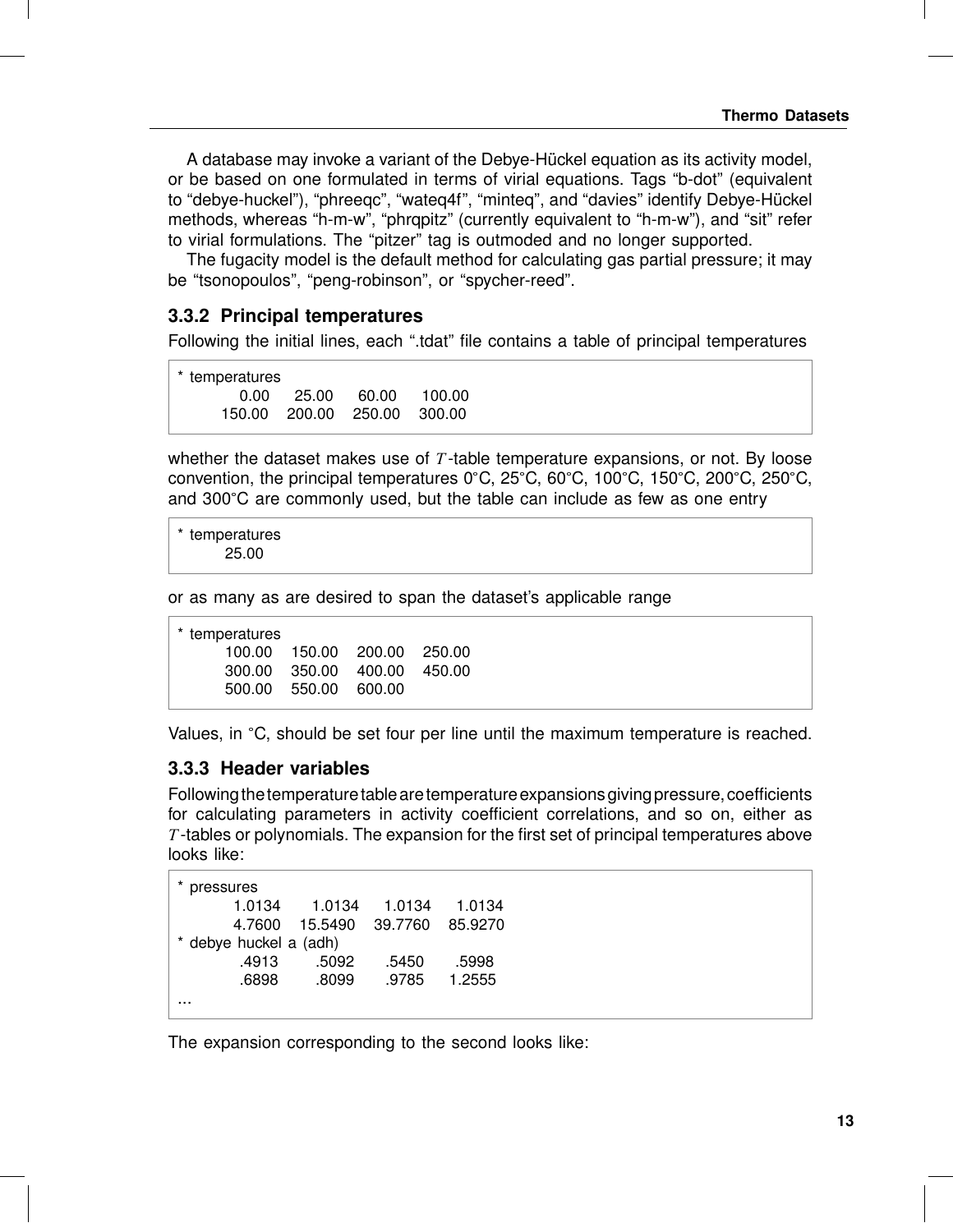\* pressures 1.0134 \* debye huckel a (adh) .5092 ...

and the third:

| pressures            |          |          |          |
|----------------------|----------|----------|----------|
| 500.0000             | 500.0000 | 500.0000 | 500.0000 |
| 500.0000             | 500.0000 | 500.0000 | 500.0000 |
| 500.0000             | 500.0000 | 500.0000 |          |
| debye huckel a (adh) |          |          |          |
| .5646                | .6346    | .7190    | .8215    |
| .9504                | 1.1182   | 1.3486   | 1.6882   |
| 2.1947               | 2.8908   | 3.6724   |          |
|                      |          |          |          |

The header variables are

- $\blacksquare$  Pressure, in bar,
- $\blacksquare$  The Debye-Hückel parameters A and B.

The various Debye-Hückel methods make use of both  $A$  and  $B$ , except for "davies", which does not use  $B$ . The "sit" method, similarly, uses  $A$  alone. The "h-m-w" method uses A to determine the value of  $A^{\phi}$  as 2.303A/3 only when its temperature expansion is defined in polynomial form; the apps calculate  $A^{\phi}$  internally when A is set as a  $T$ -table using a method valid above the freezing point of water.

Datasets employing the "b-dot" activity model additionally contain temperature expansions for

- **The Debye-Hückel extension B,**
- $\blacksquare$  Coefficients for calculating the activity coefficients for CO<sub>2</sub> and some other electrically neutral species, and
- Coefficients for calculating the activity of water.

Temperature expansions for the header variables may be any combination of  $T$ -tables and polynomials.

## <span id="page-21-0"></span>**3.4 Species and reactions**

Next, a dataset holds entries defining a set of elements, several categories of aqueous species, minerals, solid solutions, gases, and oxides. Apart from the elements, basis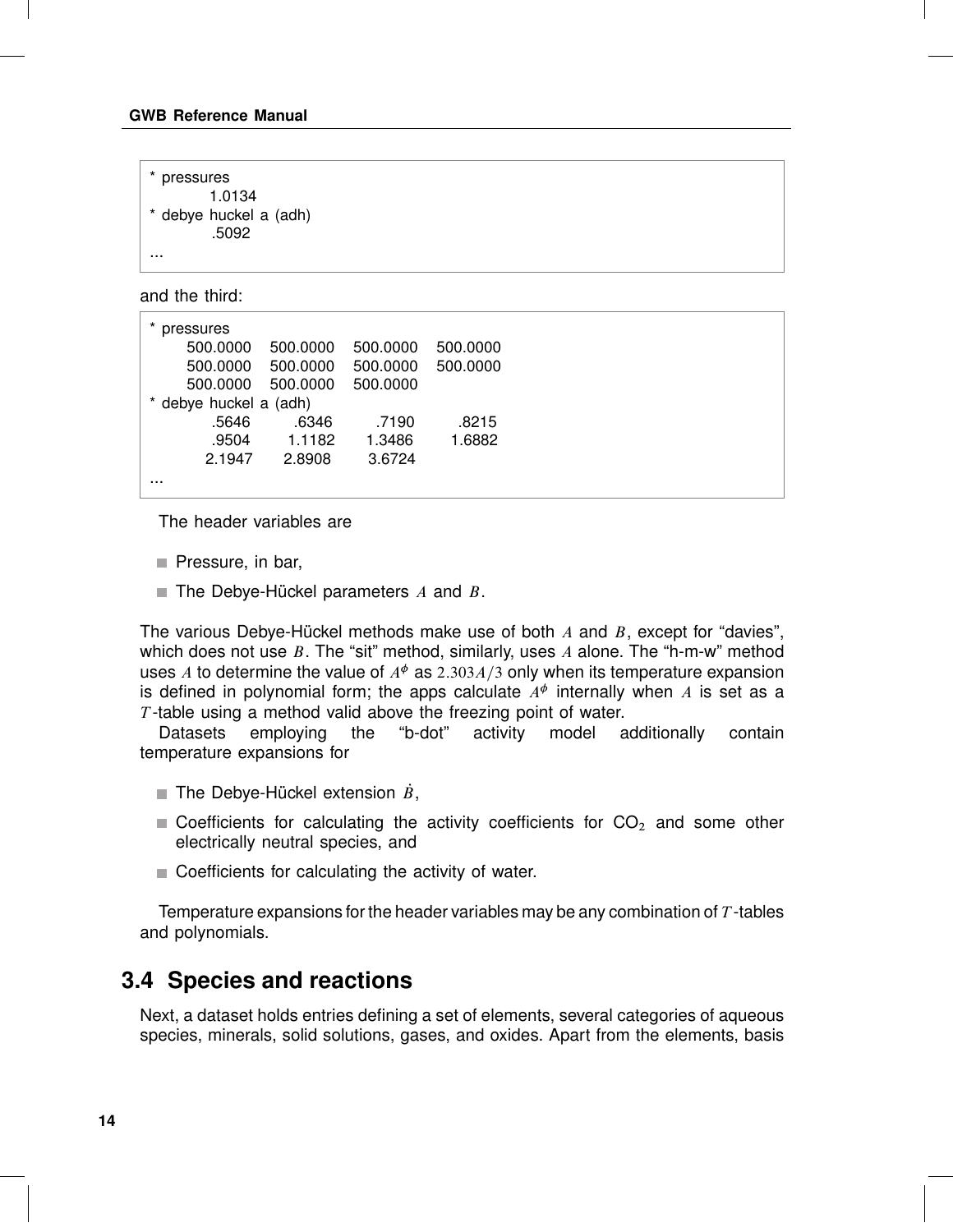species, and solid solutions, entries include the reactions the species can undergo and the log  $Ks$  for those reactions (note, the oxides contain reactions but no log  $Ks$ ). Reactions can be written in terms of any species in the dataset (basis species, redox couples, aqueous species, the free electron, minerals, and gases, but not elements, solid solutions, or fictive oxide components). Reactions are set with 3 species per line, until the reaction is complete.

Temperature expansions for the log  $Ks$  must be either all  $T$ -tables or all polynomials. Whereas the two types of expansions may be mixed freely for header variables within a given dataset, the expansions for log Ks must be of one type or the other.

Names can be no more than 31 characters, all of which should be drawn from the standard ASCII set. Names can not include a double colon, "::", as this will interfere with handling of solid solution end members. Names should not be reused (e.g., CO2(aq) and CO2(g) should be used rather than two entries named CO2).

#### <span id="page-22-0"></span>**3.4.1 Elements**

The section begins with a list of elements from which species and so on in the database are composed. Each element has a name, chemical symbol, and mole weight

| Oxygen    | (O)  | mole $wt =$ | 15.9994 a  |  |
|-----------|------|-------------|------------|--|
| Silver    | (Ag) | mole $wt =$ | 107.8680 g |  |
| Aluminum  | (AI) | mole $wt =$ | 26.9815 g  |  |
| Americium | (Am) | mole $wt =$ | 241.0600 g |  |
| .         |      |             |            |  |
|           |      |             |            |  |

#### <span id="page-22-1"></span>**3.4.2 Basis species**

The following section sets out the basis species for the dataset, beginning with water  $(H<sub>2</sub>O)$ . The entry for each species contains its charge, ion size parameter in ångstroms (for calculating its activity coefficient), mole weight (g/mol), and elemental composition

```
H2O
   charge= \overline{0} ion size= 0.0 A mole wt.= 18.0152 g
   2 elements in species
    1.000 O 2.000 H
Ag+
   charge= 1 ion size= 2.5 A mole wt.= 107.8680 g
    1 elements in species
    1.000 Ag
Al+++charge= 3 ion size= 9.0 A mole wt.= 26.9815 g
    1 elements in species
    1.000 Al
Am+++charge= 3 ion size= 9.0 \text{ A} mole wt.= 241.0600 g
```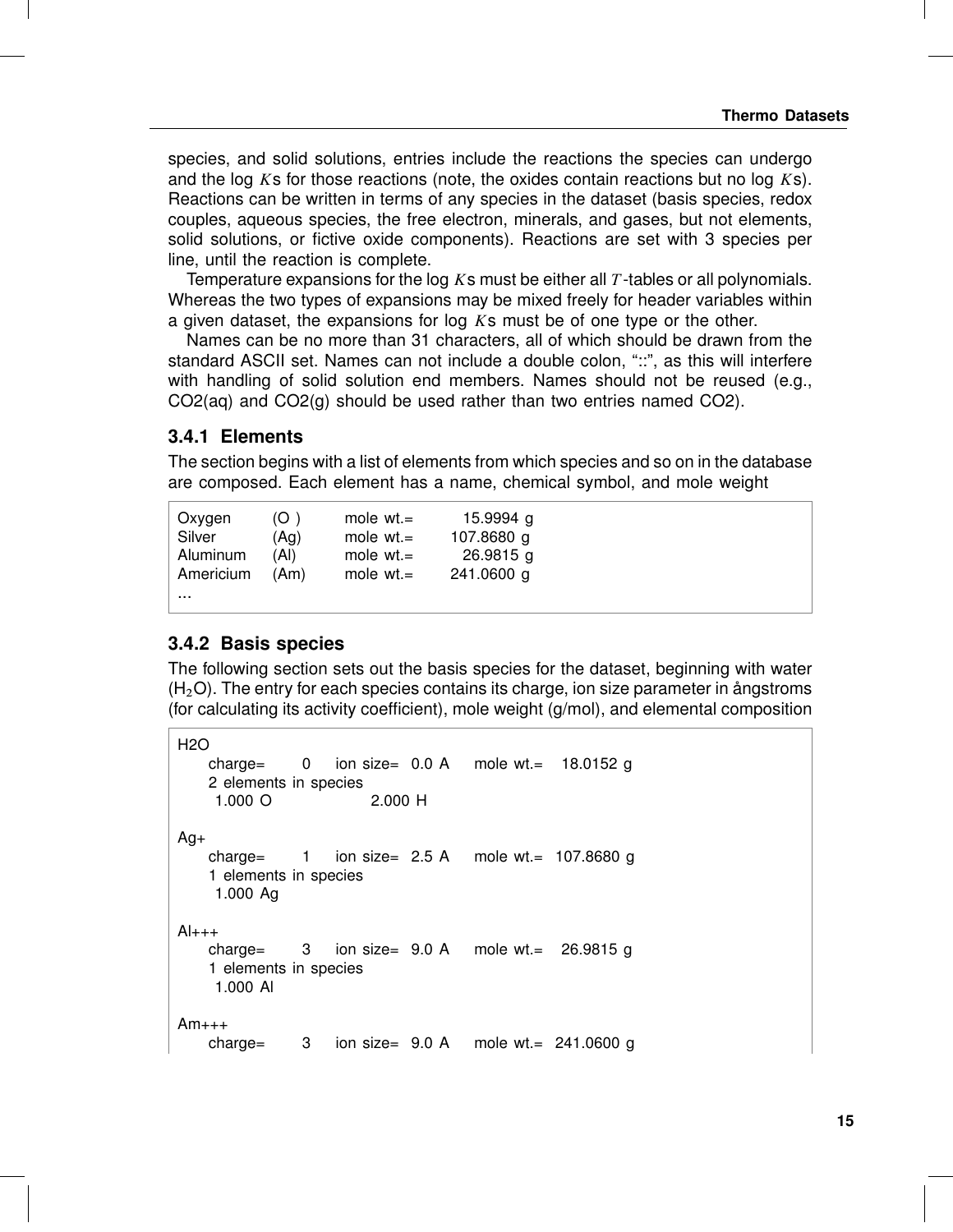...

1 elements in species 1.000 Am

The ion size parameter  $a_0$  in the dataset has special meaning for  $H_2O$  in the various Debye-Hückel methods, where it controls the water activity calculation. When  $a_0 = -3$ , water activity is set to one. When  $a_0 = -2$ , the method of Wolery (1992b) derived for the B-dot model is used. When  $a_0 = -1$ , the method of Garrels and Christ (1965) is used. Otherwise, the method of Helgeson (1969) is used in "b-dot" datasets and the Garrels and Christ method for "phreeqc", "wateq4f", "minteq", and "davies" datasets.

For neutral species, similarly, the ion size parameter controls the activity coefficient calculation. When  $a_0 \leq -1$ , B is treated as a Setschenow coefficient. The logarithm of the activity coefficient is set to the product  $\vec{B} \times I$ , where  $\vec{B}$  is given by the data tables above, and I is true ionic strength. When  $a_{\rm o} = -0.5$ , the activity coefficient is calculated from the "CO2" coefficients in the data table section, according to equation 8.6 in the "Geochemical and Biogeochemical Reaction Modeling" text. Note, the methods yield a value of one for the activity coefficient in non-"b-dot" datasets, where the  $\dot{B}$  and "CO2" tables are not available. When  $a_0 = -0.6$ , an alternate calculation for "CO2" from Drummond (1981) is used. Otherwise, the activity coefficient is set to one in "b-dot" datasets and calculated from the Setschenow equation (with a coefficient of 0:1), in "phreeqc", "wateq4f", "minteq", and "davies" datasets.

Whenever a database is to include protonation and deprotonation reactions, the list of basis entries needs to include the hydrogen ion,  $H^+$ , labeled as "H+". Databases treating redox require as part of the list either dissolved dioxygen,  $O<sub>2</sub>(aq)$ , or dissolved dihydrogen  $H_2(aq)$ ; the species must be labeled, respectively, "O2(aq)" and "H2(aq)". The species you choose,  $O_2(aq)$  or  $H_2(aq)$ , is the database's "redox pivot".

#### <span id="page-23-0"></span>**3.4.3 Redox couples**

Redox coupling reactions for the dataset are found in the following section. The  $Fe^{+++}/Fe^{++}$  couple, for example, is represented

```
Fe+++charge= 3 ion size= 9.0 A mole wt.= 55.8470 g
   4 species in reaction
    -0.500 H2O 1.000 Fe++ 1.000 H+
    0.250 O2(aq)
    -10.0553 -8.4878 -6.6954 -5.0568
     -3.4154 -2.0747 -0.8908 0.2679
```
The first two lines identify the redox species and give its charge, ion size parameter, and mole weight. The subsequent lines show the reaction by which the redox species dissociates. The final lines give log  $K$  values for this reaction at each of the principal temperatures.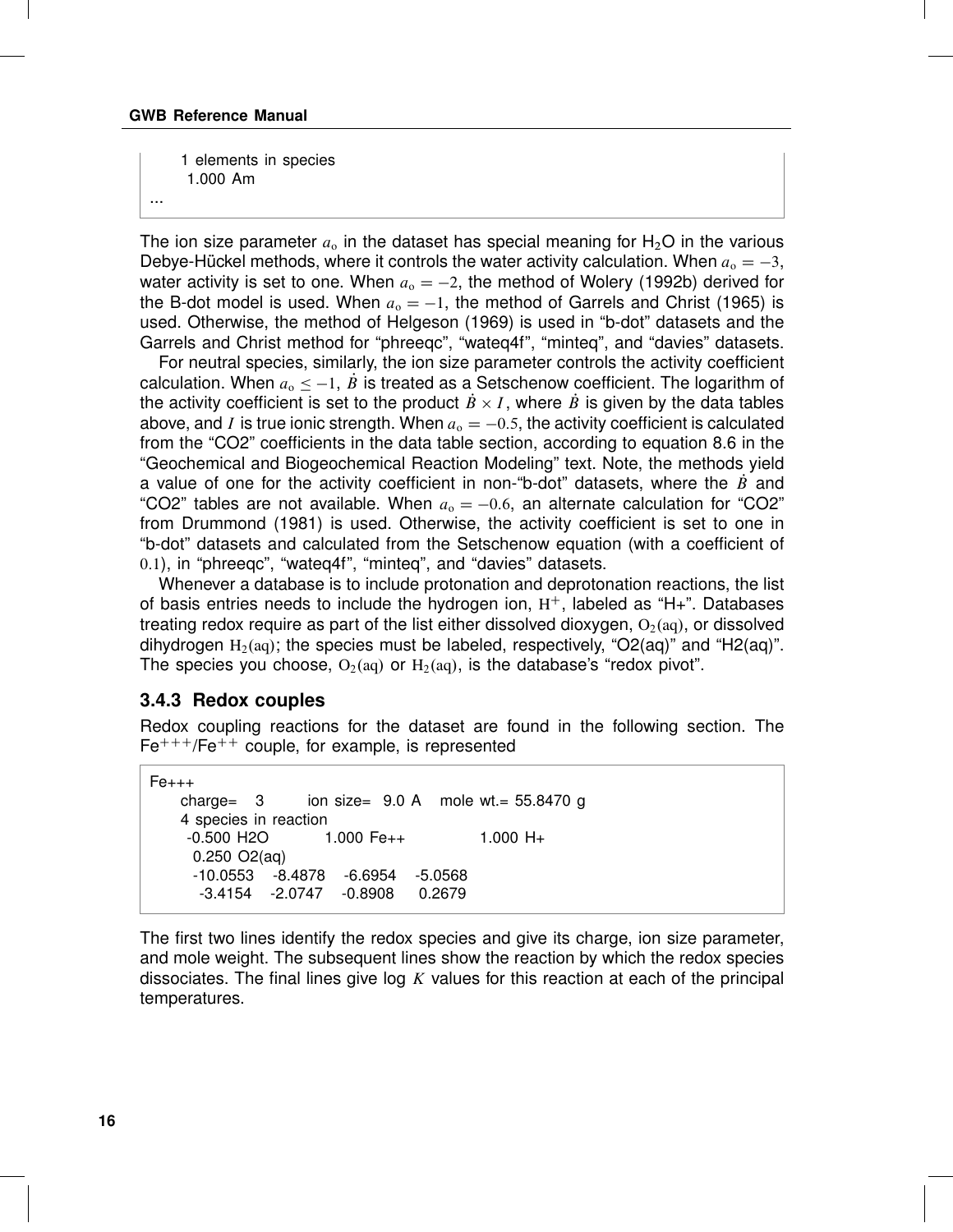The manner in which you represent electron acceptance and donation in the coupling reactions is flexible. For example, you might balance redox reactions in terms of aqueous or gaseous dioxygen, "O2(aq)" or "O2(g)":

```
Fe+++charge= 3 ion size= 9.0 A mole wt.= 55.8470 g
   4 species in reaction
   -0.500 H2O 1.000 Fe++ 1.000 H+
    0.250 O2(g)
     -9.3901 -7.7630 -5.9309 -4.2756
     -2.6496 -1.3462 -0.2258 0.8704
```
Or, you may set a half-cell reaction in terms of the free electron, "e-"

```
Fe+++
   charge= 3 ion size= 9.0 A mole wt. = 55.8470 g
   2 species in reaction
     1.000 \text{Fe}_{++} -1.000 e-
      13.3713 13.0127 12.5821 12.1903
      11.8236 11.5751 11.4559 11.5415
```
Similarly, you might use "H2(aq)" or "H2(g)".

```
Fe+++charge= 3 ion size= 9.0 A mole wt.= 55.8470 g
   3 species in reaction
     1.000 Fe<sub>++</sub> 1.000 H<sub>+</sub> -0.500 H<sub>2(g)</sub>
      13.6804 13.0127 12.2194 11.4873
      10.7750 10.2446 9.8895 9.7741
```
In datasets that do not include a redox pivot within the basis, you would normally not include redox coupling reactions. In that case, the section would look like

0 redox couples -end-

#### <span id="page-24-0"></span>**3.4.4 Aqueous species**

The next section contains the aqueous species to be considered in addition to the basis and redox species. The entry for CaCl $^+$ , for example, is

```
CaCl+
   charge= 1 ion size= 4.0 A mole wt.= 75.5330 g
   2 species in reaction
     1.000 Ca++ 1.000 Cl-
```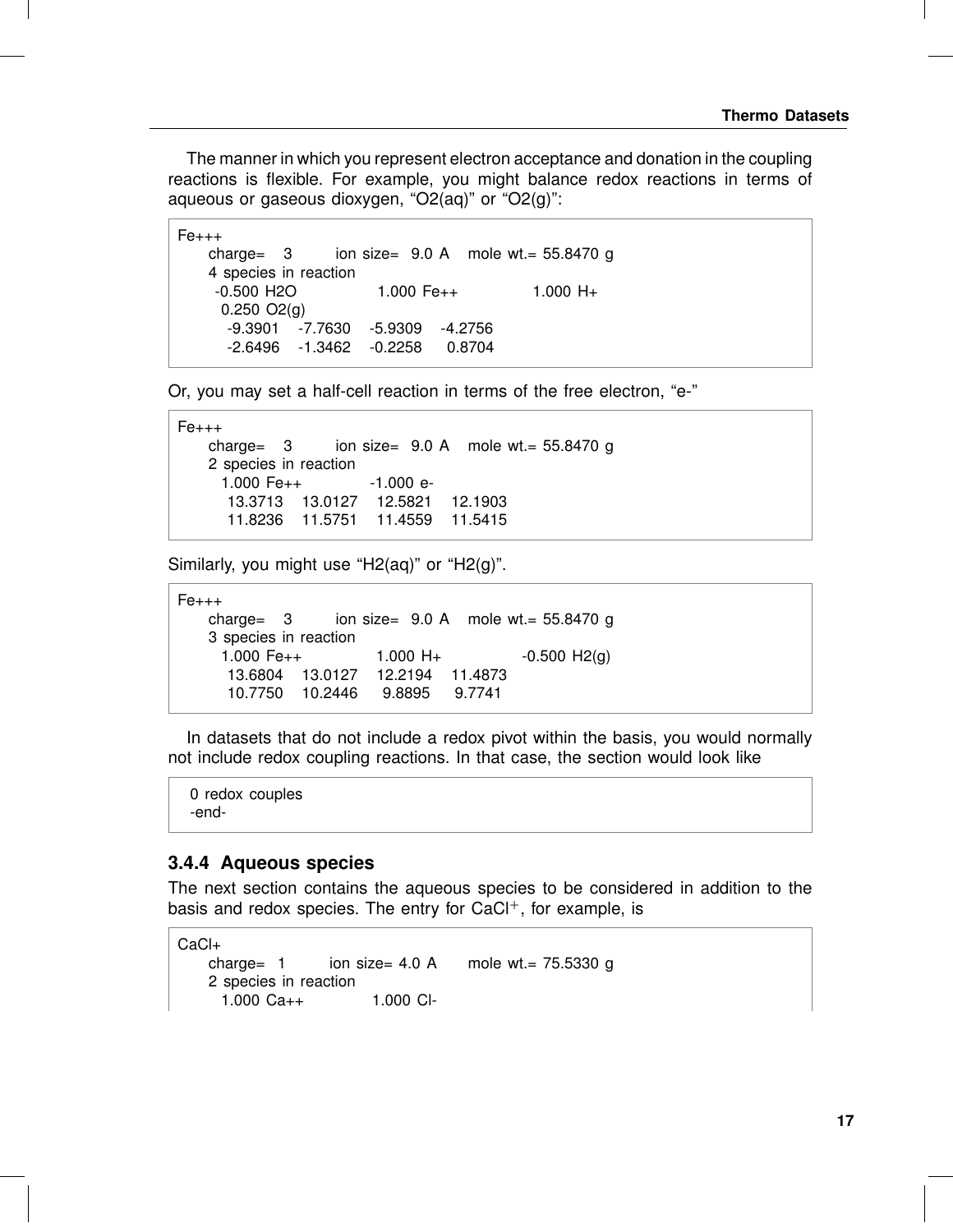| -0.9687 | $-0.7000 - 0.5157$ |                   | -0.4688   |
|---------|--------------------|-------------------|-----------|
| -0.5789 |                    | $-0.8602 -1.3560$ | $-2.2451$ |

The entry contains a dissociation reaction for the species, and the log  $K$  values for this reaction.

To maintain the software's ability to couple and decouple redox reactions, you should balance reactions in this and following sections by avoiding the use, wherever possible, of  $O_2(aq)$ ,  $O_2(g)$ ,  $H_2(aq)$ ,  $H_2(g)$ , and  $e^-$ . To do so, you balance the reactions in terms of species of the same oxidation state as the species in question. The entry for  $H_2S(aq)$ , for example,

H2S(aq) charge=  $0$  ion size=  $4.0$  A mole wt.= 34.0758 g 2 species in reaction 1.000 H+ 1.000 HS- -7.6500 -6.9500 -6.6800 -6.6100 -6.7900 -7.1700 -7.7200 -8.4300

is properly balanced in terms of the redox species  $HS^-$ , or the secondary aqueous species  $S^{--}$  perhaps, rather than the basis species  $SO_4^{--}$ .

Note that for any basis species, redox couple, or aqueous species, you may specify a stoichiometric formula

Acetic acid formula= HCH3COO charge=  $0$  ion size=  $4.0$  A mole wt.=  $60.0524$  g 2 species in reaction 1.000 H+ 1.000 CH3COO- -4.7743 -4.7563 -4.8079 -5.3017 -5.8241 500.0000 500.0000

by appending a "formula=" field to the species' name.

#### <span id="page-25-0"></span>**3.4.5 Free electron**

The half-cell reaction representing take-up of the free electron is typically in terms of either "O2(aq)" or "O2(g)":

```
e-
   charge= -1 ion size= 0.0 \text{ A} mole wt.= 0.0000 \text{ g}3 species in reaction
     0.500 H2O -0.250 O2(g) -1.000 H<sup>+</sup>
     22.7614 20.7757 18.5130 16.4658
      14.4732 12.9213 11.6817 10.6711
```
or in terms of "H2(aq)" or "H2(g)":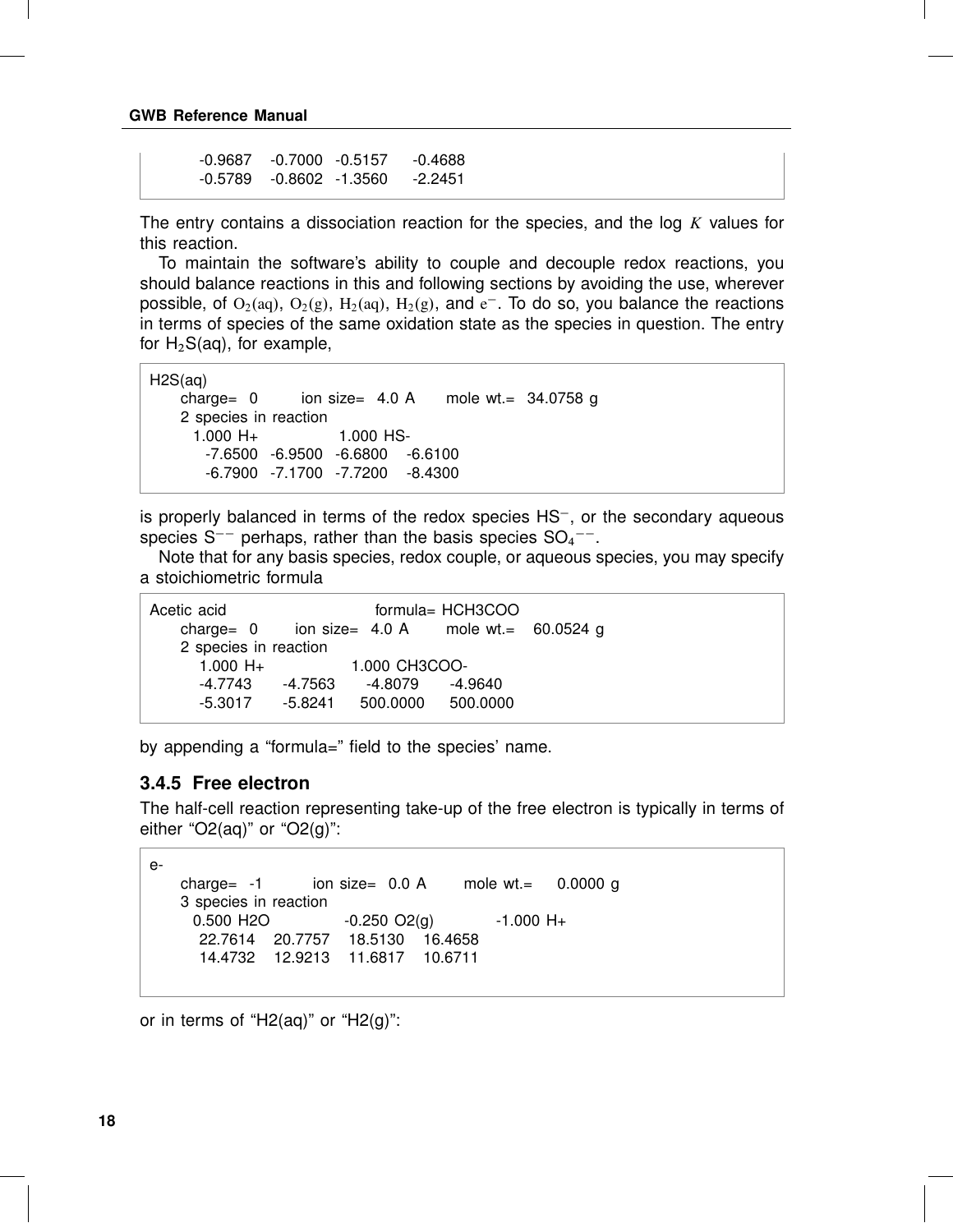```
\mathsf{P}charge= -1 ion size= 0.0 \text{ A} mole wt.= 0.0000 \text{ g}2 species in reaction
     0.500 H2(g) -1.000 H<sub>+</sub>
      -0.3091 0.0000 0.3627 0.7030
       1.0486 1.3305 1.5663 1.7673
```
#### <span id="page-26-0"></span>**3.4.6 Minerals**

Minerals to be included in the database are found in the next section. The entry for the sodium feldspar albite looks like

```
Albite type= feldspar
   formula= NaAlSi3O8
   mole vol.= 100.250 cc mole wt.= 262.2230 g
   5 species in reaction
    2.000 H2O 1.000 Na+ 1.000 Al+++
    3.000 SiO2(aq) -4.000 H<sub>+</sub>
      3.9160 3.0973 1.9915 0.9454
     -0.0499 -0.8183 -1.5319 -2.5197
```
The initial lines in the entry give the mineral's name, type, formula, and molar volume (cm<sup>3</sup>/mol) and weight (g/mol). The remaining lines give the reaction by which the mineral decomposes and the corresponding  $log K$  values at the principal temperatures. As with the aqueous species, the reaction should be written without change in oxidation state, if possible, but can otherwise be written in terms of any species in the dataset.

#### <span id="page-26-1"></span>**3.4.7 Solid solutions**

The next section contains zero or more binary solid solutions. An example is,

| High-Mg Calcite          |                         | type= guggenheim    |
|--------------------------|-------------------------|---------------------|
| Calcite                  | $taa = Cc$              | contains            |
| Magnesite<br>$a0 = -3.2$ | tag= Magn<br>$a1 = 0.0$ | from $0.0$ to $0.4$ |
|                          |                         |                     |

The first line in the block sets the solution's name and assigns an activity model, either "ideal" or "guggenheim". The second and third lines specify the end-member minerals, taken from the previous section.

Each end member is identified in the calculations by a short label or "tag". The name of a species, mineral, or gas in the thermo database cannot be used to name any solid solution, nor to tag an end member. The keyword "contains" optionally appears after the first mineral's tag, for clarity only.

You can on the next line specify a range for the second mineral's mole fraction in the solid solution; omitting the range falls through to the default, from 0 to 1. A nonideal solution requires a fourth line supplying the dimensionless Guggenheim parameters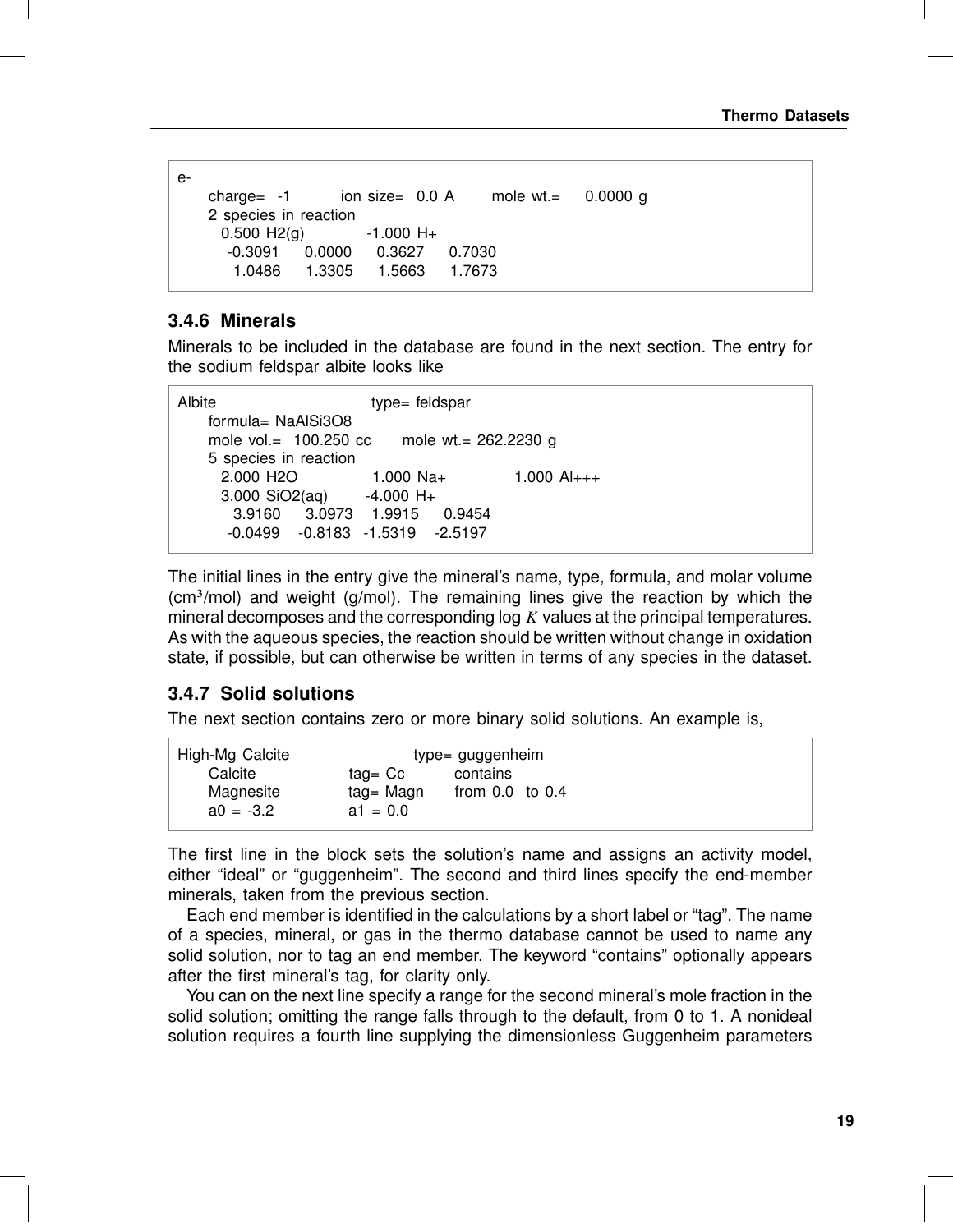$a_0$  and  $a_1$ . The sign of the second coefficient reflects the order in which end members appear in the block, as well as the GWB's convention for setting out the Guggenheim equations. For details, see **Solid solutions** under **Configuring the Programs** in the **GWB Essentials Guide**.

#### <span id="page-27-0"></span>**3.4.8 Gases**

The next section contains the gases considered. The entry for  $CO<sub>2</sub>(g)$ , for example, is

 $CO2(g)$ mole wt.= 44.0098 g chi= -1430.87 3.598 -.00227376 3.47644 -.0104247 8.46271e-6 Pcrit= 73.8 bar Tcrit= 304.1 K omega= .239 3 species in reaction -1.000 H2O 1.000 H<sub>+</sub> 1.000 HCO3--7.6827 -7.8184 -8.0628 -8.3849 -8.8297 -9.3208 -9.8841 -10.6132

The first lines give the name and mole weight (g/mol) of the gas.

The next two lines, which are optional and can appear in either order, hold data for calculating fugacity coefficients. A line starting with "chi=" gives the factors  $a$  through f used in the Spycher-Reed method to calculate the fugacity coefficient  $\varphi$ 

$$
\ln \varphi = \left(\frac{a}{T_K^2} + \frac{b}{T_K} + c\right)P + \left(\frac{d}{T_K^2} + \frac{e}{T_K} + f\right)\frac{P^2}{2}
$$
(3.1)

as a function of absolute temperature  $T_K$ , and pressure P, in bars.

A line beginning "Pcrit=" gives the data needed to evaluate the Tsonopoulos and Peng-Robinson pressure models: the critical point pressure  $P_{cr}$  and temperature  $T_{cr}$ , and the acentric factor  $\omega$ . For polar or hydrogen bonding gases, like H<sub>2</sub>O(g), the line may be extended to include factors  $a$  and  $b$ 

Pcrit= 221.2 bar Tcrit= 647.3 K omega= .344 a= -.0109 b= 0.0

used for such gases by the Tsonopoulos model.

As before, the remaining lines give the gas' dissociation reaction and corresponding  $log K$  values.

#### <span id="page-27-1"></span>**3.4.9 Oxide components**

The oxide components are used as reactants in simulations that, for example, model the dissolution of a glass phase. An example is

```
Al2O3
   mole wt.= 101.9616 g
   3 species in reaction
   -6.000 H+ 2.000 Al+++ 3.000 H2O
```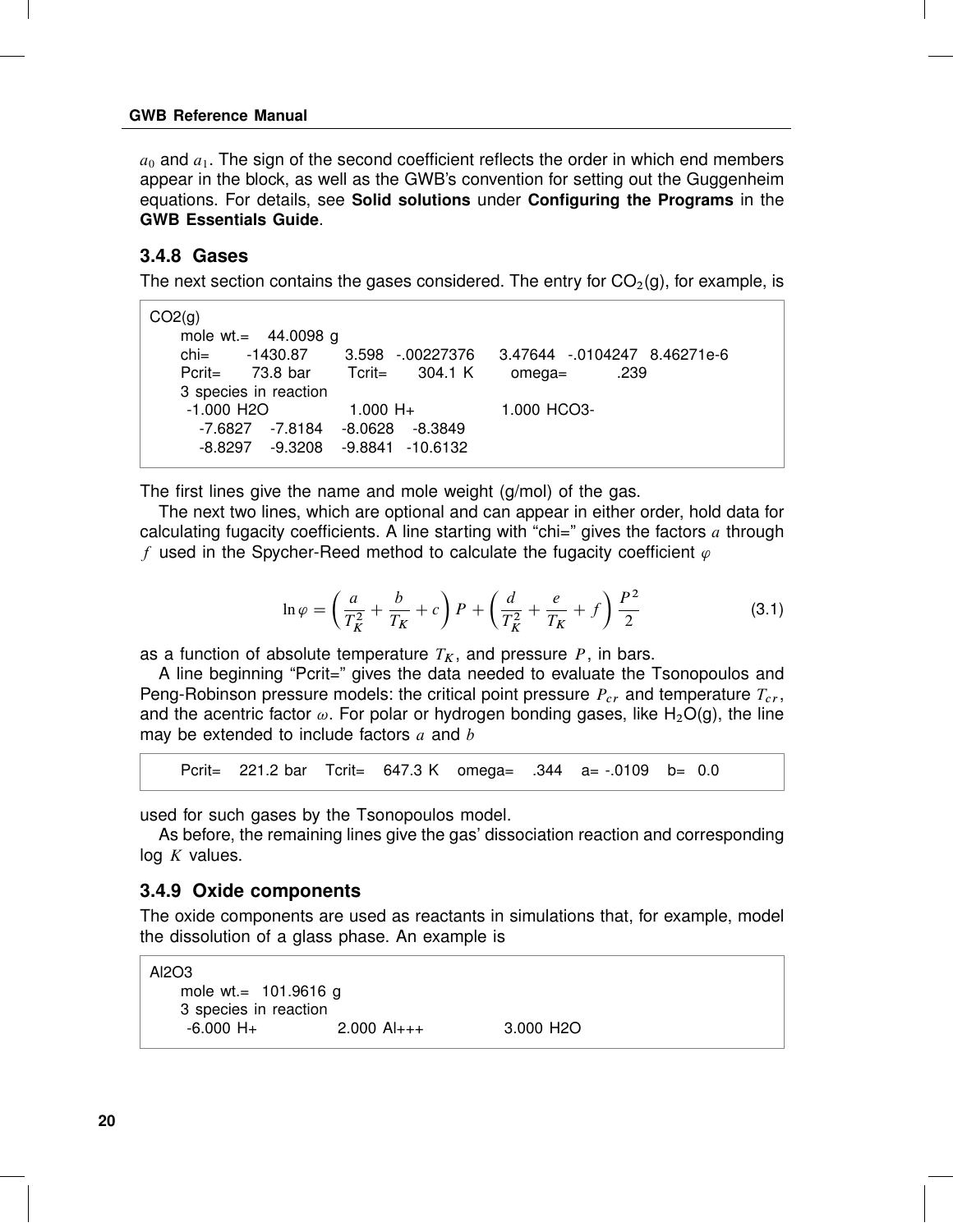Since components are fictive entities used to describe bulk composition, oxides have no thermodynamic stability and hence there is no expansion for log  $K$ .

### <span id="page-28-0"></span>**3.5 Virial coefficients**

The "Pitzer" and SIT activity models commonly used in geochemistry to describe chemical potentials in concentrated solutions rely on virial coefficients. Virial coefficients account for energetic interactions among aqueous species taken two and three at a time—i.e., species pairs and triplets.

For this reason, datasets calling on the "h-m-w", "phrqpitz", and "sit" activity models contain a final section defining virial coefficients for the species carried in the dataset; this last section is omitted from datasets employing the other activity models.

For the "h-m-w" (and "phrqpitz") activity model, the section is made up of four segments of virial coefficients:

- Values of  $\beta^{(0)}$ ,  $\beta^{(1)}$ ,  $\beta^{(2)}$ ,  $c^{\phi}$ ,  $\alpha^{(1)}$ , and  $\alpha^{(2)}$  for cation-anion pairs,
- $\blacksquare$  Values of  $\theta$  for anion-anion pairs,
- $\blacksquare$  Values of  $\lambda$  for ion-neutral species pairs, and
- $\blacksquare$  Values of  $\psi$  for species triplets.

In datasets calling the "sit" model, the section is made up of two segments:

- $\blacksquare$  Values of  $\varepsilon$  for cation-anion pairs, and
- $\blacksquare$  Values of  $\varepsilon$  for ion-neutral species pairs.

 $\varepsilon$  is normally invariant with respect to ionic strength, but you can account for its variation by specifying two values  $\varepsilon_1$  and  $\varepsilon_2$ , in which case  $\varepsilon = \varepsilon_1 + \varepsilon_2 \times \log I$ .

The data format for a pair and triplet depends on the type of temperature expansion chosen for the entry.

#### <span id="page-28-1"></span>**3.5.1 Temperature expansions**

Virial coefficients  $\beta^{(0)}$ ,  $\beta^{(1)}$ ,  $\beta^{(2)}$ ,  $c^{\phi}$ ,  $\theta$ ,  $\lambda$ , and  $\psi$ , as well as  $\varepsilon$ ,  $\varepsilon_1$ , and  $\varepsilon_2$ , vary with temperature and hence carry temperature expansions in a dataset. Coefficients  $\alpha^{(1)}$ and  $\alpha^{(2)}$  are invariant with temperature.

The GWB apps recognize temperature expansions for virial coefficients in two similar forms: a legacy polynomial, and the polynomial used to expand header variables and log Ks, as described already. The two types of temperature expansions may be mixed freely within a given dataset, but only a single type may be used within the data block for a given pair or triplet of species.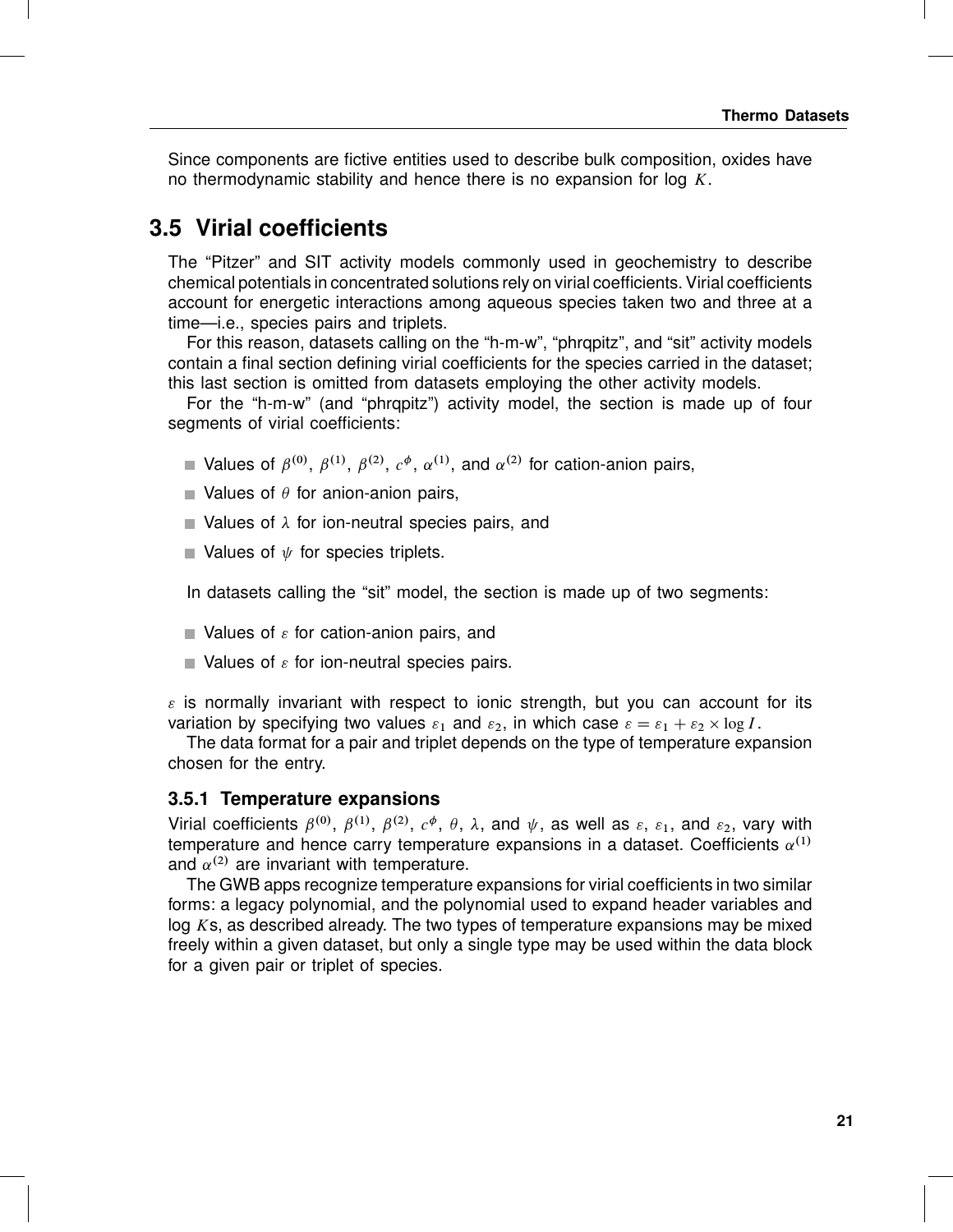#### <span id="page-29-0"></span>*3.5.1.1 Legacy temperature expansion*

The legacy temperature expansion casts a virial coefficient's variation according to the polynomial

$$
\beta = \beta_{25} + c_1 (T_K - T_r) + c_2 \left(\frac{1}{T_K} - \frac{1}{T_r}\right) + c_3 \ln \left(\frac{T_K}{T_r}\right) + c_4 (T_K^2 - T_r^2) + c_5 \left(\frac{1}{T_K^2} - \frac{1}{T_r^2}\right)
$$

Here,  $\beta$  represents the virial coefficient in question,  $\beta_{25}$  is its value at 25°C,  $T_K$  is absolute temperature, and the reference temperature  $T_r$  is 298.15 K.

Each coefficient is defined on a line containing at a minimum the value at 25°C and optionally one or more of the polynomial coefficients  $c_1 - c_5$ . Any omitted entries for the polynomial are treated as zero values. Hence, a line containing  $\beta_{25}$  and  $c_1$  defines optionally one or more of the polynomial coefficients  $c_1-c_5.$  Any omitted entries<br>the polynomial are treated as zero values. Hence, a line containing  $\beta_{25}$  and  $c_1$  defir<br>the virial coefficient in terms of its 25°C

#### <span id="page-29-1"></span>*3.5.1.2 New temperature expansion*

The temperature expansion used for header variables and log  $Ks$  beginning with dataset format "jan19" may also be used to describe the behavior of virial coefficients. In this case, an arbitrary coefficient  $\beta$  is given by coefficients a through f according to

$$
\beta = a + b (T_K - T_r) + c (T_K^2 - T_r^2) + d \left( \frac{1}{T_K} - \frac{1}{T_r} \right) + e \left( \frac{1}{T_K^2} - \frac{1}{T_r^2} \right) + f \ln \left( \frac{T_K}{T_r} \right)
$$

where  $T_K$  is Kelvin temperature, and the reference temperature  $T_r$  is 298.15 K. As you can see, the new and legacy expansions differ only in the order in which the terms are presented and the labels assigned to the coefficients.

The coefficients a through f are presented in order. The series may be truncated, in which case any remaining coefficients are carried as zero. Coefficient  $a$  is required, and  $a$  and  $b$  must be given at a minimum to set variation with temperature.

#### <span id="page-29-2"></span>*3.5.1.3 Temperature range of validity*

A temperature range of validity may optionally be set for each species pair and triplet, regardless of the temperature expansion chosen. If no range is set, the span of the principal temperatures is assumed.

A GWB app loads only virial coefficients for pair or triplets whose range of validity spans the calculation's temperature range, unless the "extrapolate = on" command is given. If a pair's or triplet's coefficients are not loaded, the app gives a warning message and continues.

#### <span id="page-29-3"></span>**3.5.2 Data blocks for species pairs and triplets**

A GWB app distinguishes virial coefficients expanded in terms of the new, rather than legacy polynomial by checking for the tag "a=" on a data line.

#### <span id="page-29-4"></span>*3.5.2.1 Legacy temperature expansion for Pitzer coefficients*

An example block for the cation-anion pair  $Na^+$ -Cl<sup>-</sup> in which the virial coefficients are expanded in terms of the legacy polynomial is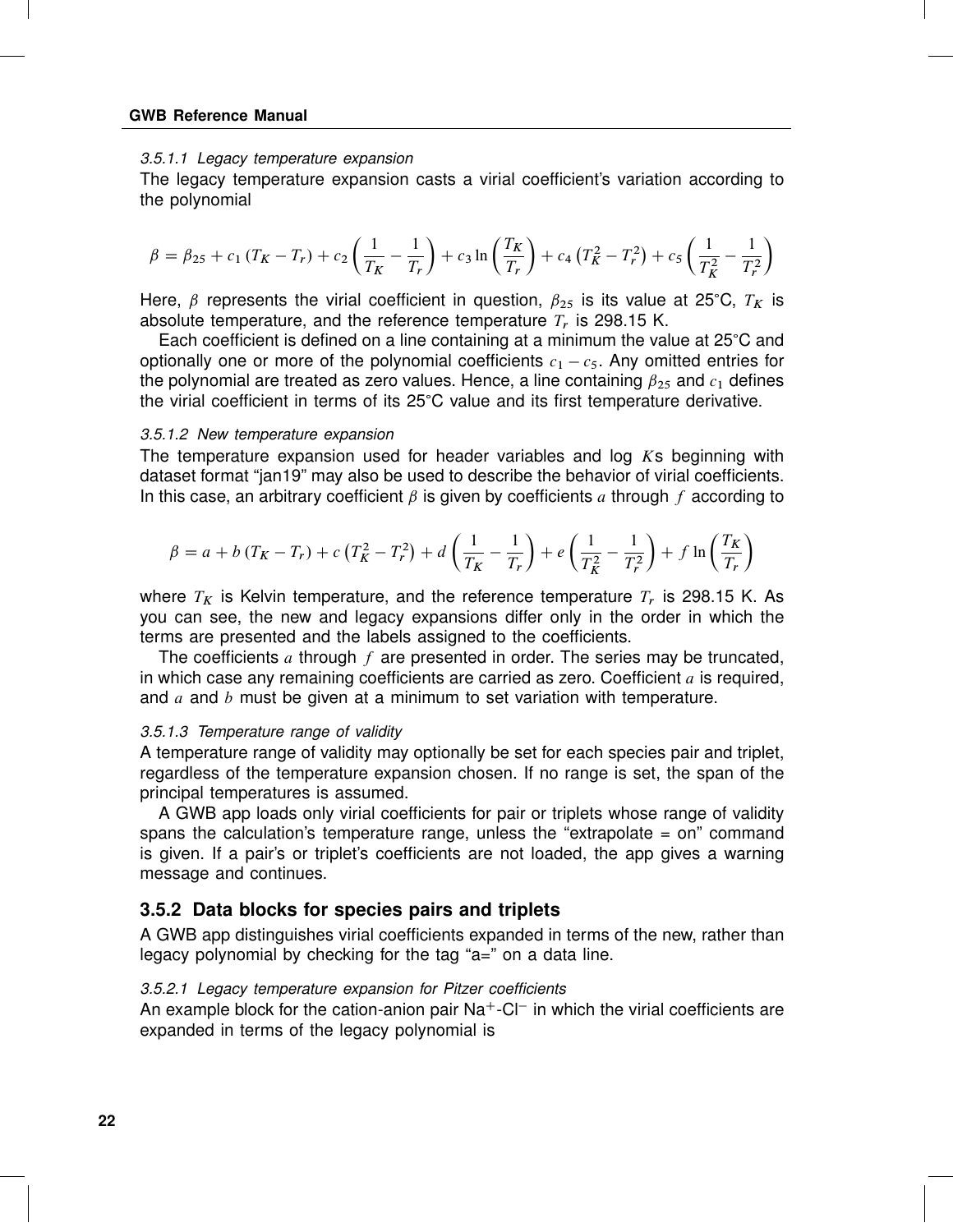Na+ Clbeta0 = .07558 -.06352 9931 37.47 2e-5 -508663 beta1 = .2765 -.1714 27034 102.3 6e-5 -1335514  $beta2 = 0.0$ cphi = .0015267 .03114 -4635 -18.1 -1e-5 221646. alpha1  $= 2.0$ alpha2  $= 0.0$ TminK= 273.15 TmaxK= 480.15

Imink= 2/3.15 Imaxk= 480.15<br>In this case, the value of  $\beta^{(0)}$  at 25°C is 0.07558, and the value's temperature variation is defined by polynomial coefficients  $c_1-c_5$  of  $-.06352, 9931, 37.47, 2\times10^{-5}$ , and -508663.

A block for the Na<sup>+</sup>-K<sup>+</sup>-Cl<sup>-</sup> triplet in which  $\psi$  is expanded in terms of the legacy polynomial is

Na+ K+ Clpsi = -.001800 2.047e-5 TminK= 273.15 TmaxK= 393.15

#### <span id="page-30-0"></span>*3.5.2.2 New temperature expansion for Pitzer coefficients*

An example of the block for the  $Na^+$ -Cl<sup>-</sup> pair, this time expanded in terms of the new polynomial form is

Na+ Clbeta0 a= .07558 b= -.06352 c= 2e-5 d= 9931 e= -508663 f= 37.47 beta1 a= .2765 b= -.1714 c= 6e-5 d= 27034 e= -1335514 f= 102.3 beta $2 \qquad a = 0.0$ cphi a= .0015267 b= .03114 c= -1-5 d= -4635 e= 221646 f= -18.1 alpha $1=$  2.0 alpha2= 0.0 TminK= 273.15 TmaxK= 480.15

The coefficients  $a-f$  defining  $\beta^{(0)}$  in the example are .07558, -.0635, 2×10<sup>-5</sup>, 9931, 508663, and 37.47.

Similarly, a block for the  $Na^+ - K^+ - Cl^-$  triplet is

| Na+              | K+          |                  |  |  |
|------------------|-------------|------------------|--|--|
| <b>DSI</b>       | a= -.001800 | $b = 2.047e-5$   |  |  |
| $TminK = 273.15$ |             | $TmaxK = 393.15$ |  |  |

<span id="page-30-1"></span>*3.5.2.3 New temperature expansion for SIT coefficients*

An example of the block for the Na<sup>+</sup>-Cl<sup>-</sup> pair in the SIT model, expanded in terms of the new polynomial form, is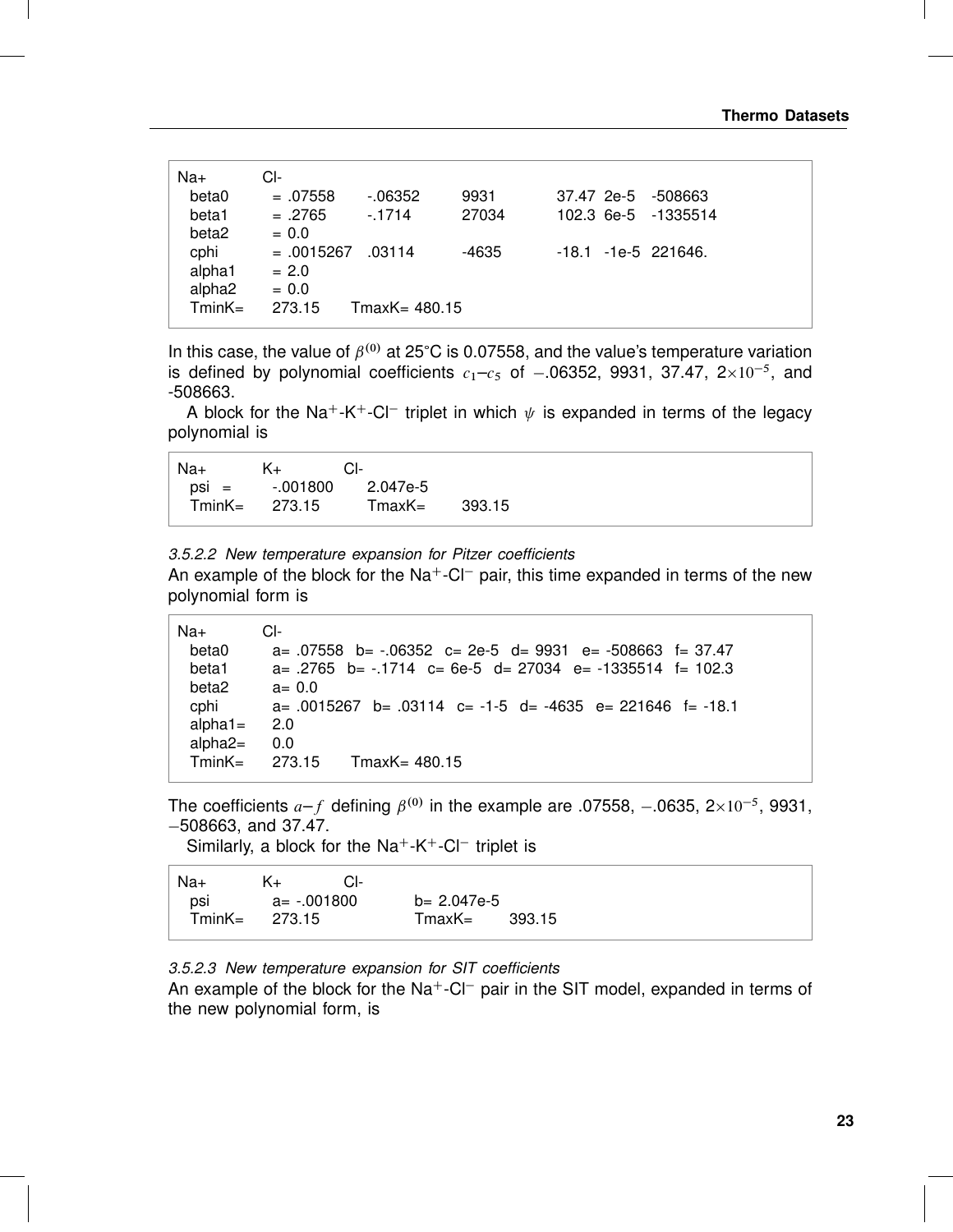Na+ Clepsilon a= .03 b= -.052 c= 1e-5 d= 8734 e= -453573 f= 22.13 TminK= 273.15 TmaxK= 353.15

To account for variation of  $\varepsilon$  with ionic strength, include a second coefficient  $\varepsilon_2$ :

Na+ NO3 epsilon1  $a = -.049$ epsilon2 a= .044 TminK= 273.15 TmaxK= 323.15

## <span id="page-31-0"></span>**3.6 Legacy dataset formats**

Six legacy formats for the thermo databases may be used with the current release of the software. The legacy formats are labeled "apr20", "jan19", "jul17", "oct13", "oct94" and "feb94".

The first five formats are preferred for "h-m-w" and "phrqpitz" activity models, and the latter accepts the outmoded and deprecated "pitzer" feature, which should not be used. GWB Release 12 works only with "jul17" and earlier formats. The differences between the legacy and current formats are summarized below.

#### <span id="page-31-1"></span>**3.6.1 Principal temperatures**

Dataset formats "apr20" and earlier must contain exactly eight principal temperatures.

#### <span id="page-31-2"></span>**3.6.2 Temperature expansions**

Dataset formats "jul17" and earlier support only  $T$ -table temperature expansions for header variables and log Ks, and the legacy polynomial for virial coefficients. Datasets in these formats additionally do not recognize temperature ranges of validity for virial coefficients.

#### <span id="page-31-3"></span>**3.6.3 Initial lines**

Datasets invoking the "B-dot" form of the extended Debye-Hückel equation in "apr20" and earlier formats use the activity model label "debye-huckel" instead of "b-dot". Datasets in formats "jan19" and earlier cannot invoke the "sit" activity model. Datasets in formats "oct13" and earlier do not support partial pressure calculations and therefore do not contain an initial line specifying the fugacity model.

#### <span id="page-31-4"></span>**3.6.4 Header variables**

Thermo datasets in "jul17" and earlier formats include sets of header variables for calculating activities of  $CO<sub>2</sub>$  and some other neutral species, and for H<sub>2</sub>O, regardless of the dataset's activity model.

Datasets in the "oct94" and "feb94" formats include data blocks for four header variables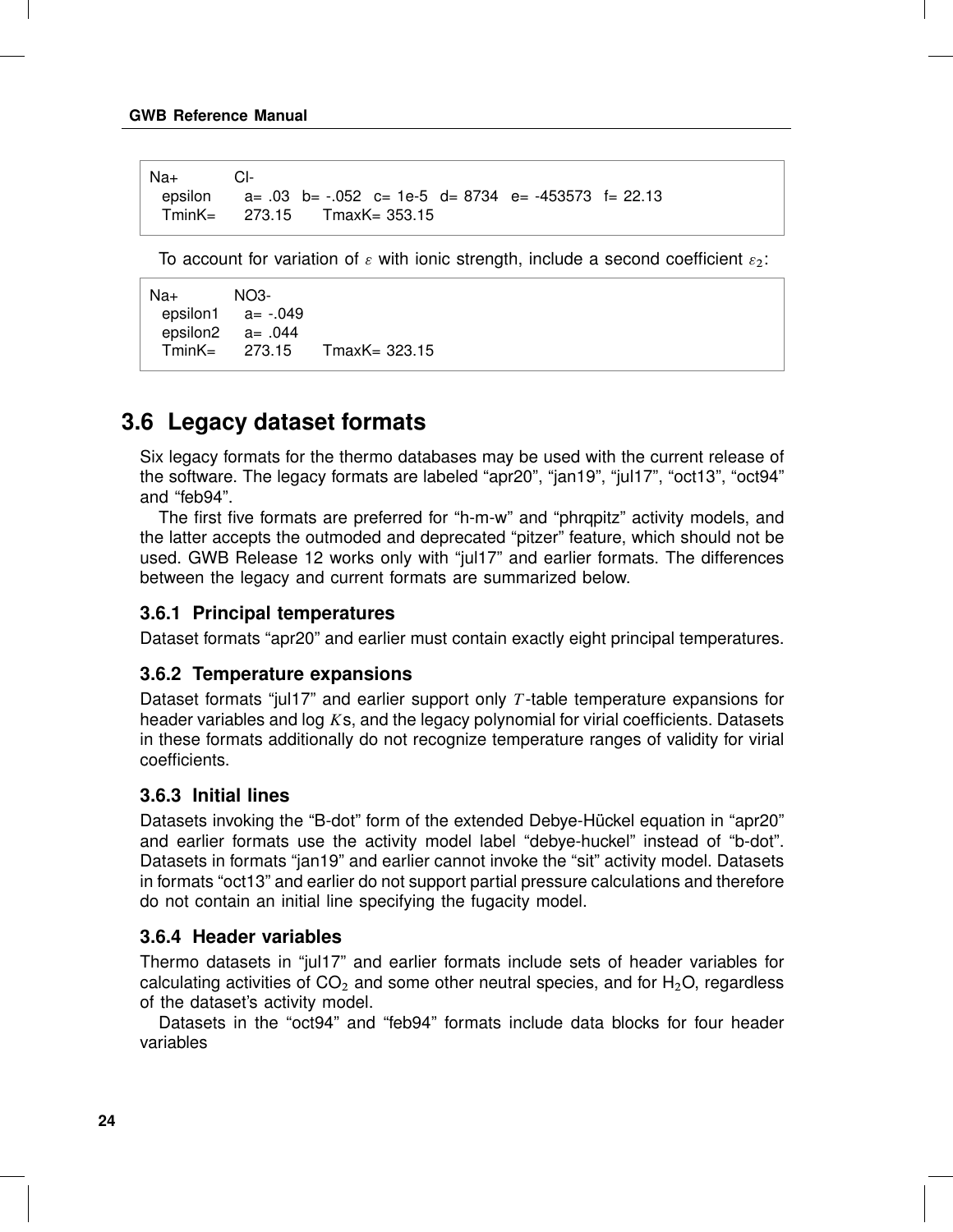$\blacksquare$  The log K values for the half-cell reaction

2 H<sub>2</sub>O 
$$
\rightleftarrows
$$
 O<sub>2</sub>(g) + 4 H<sup>+</sup> + 4 e<sup>-</sup>

and

The log K values for the solubilities of the gases  $O_2(q)$ ,  $H_2(q)$ , and  $N_2(q)$  although only the values for  $O_2(q)$  were ever used by the software

These four header variables are not carried forward to later formats

#### <span id="page-32-0"></span>**3.6.5 Arbitrary reaction definition**

Datasets in "jan19" and earlier formats required reactions to be written in terms of only basis species, redox couples, the aqueous or gaseous form of the redox pivot, or the free electron.

#### <span id="page-32-1"></span>**3.6.6 Redox couples**

Redox coupling reactions in "oct94" and "feb94" format datasets can be balanced only in terms of "O2(aq)" as the electron acceptor.

#### <span id="page-32-2"></span>**3.6.7 Free electron**

Databases in the "oct94" and "feb94" format do not include a reaction representing take-up of the free electron. Instead, the software constructs the reaction using the header variable for the half-cell reaction mentioned above.

#### <span id="page-32-3"></span>**3.6.8 Formulae for aqueous species**

Databases in "oct13" and earlier formats do not include stoichiometric formulae for the aqueous species.

#### <span id="page-32-4"></span>**3.6.9 Solid solutions**

Dataset formats "apr20" and earlier do not include a section for defining solid solutions.

#### <span id="page-32-5"></span>**3.6.10 Fugacity coefficients**

Beginning with the "jul17" format, gas species blocks can contain an optional line giving the factors needed to calculate fugacity coefficients by the Spycher-Reed equation, as well as a line holding values used by the Tsonopoulos and Peng-Robinson models.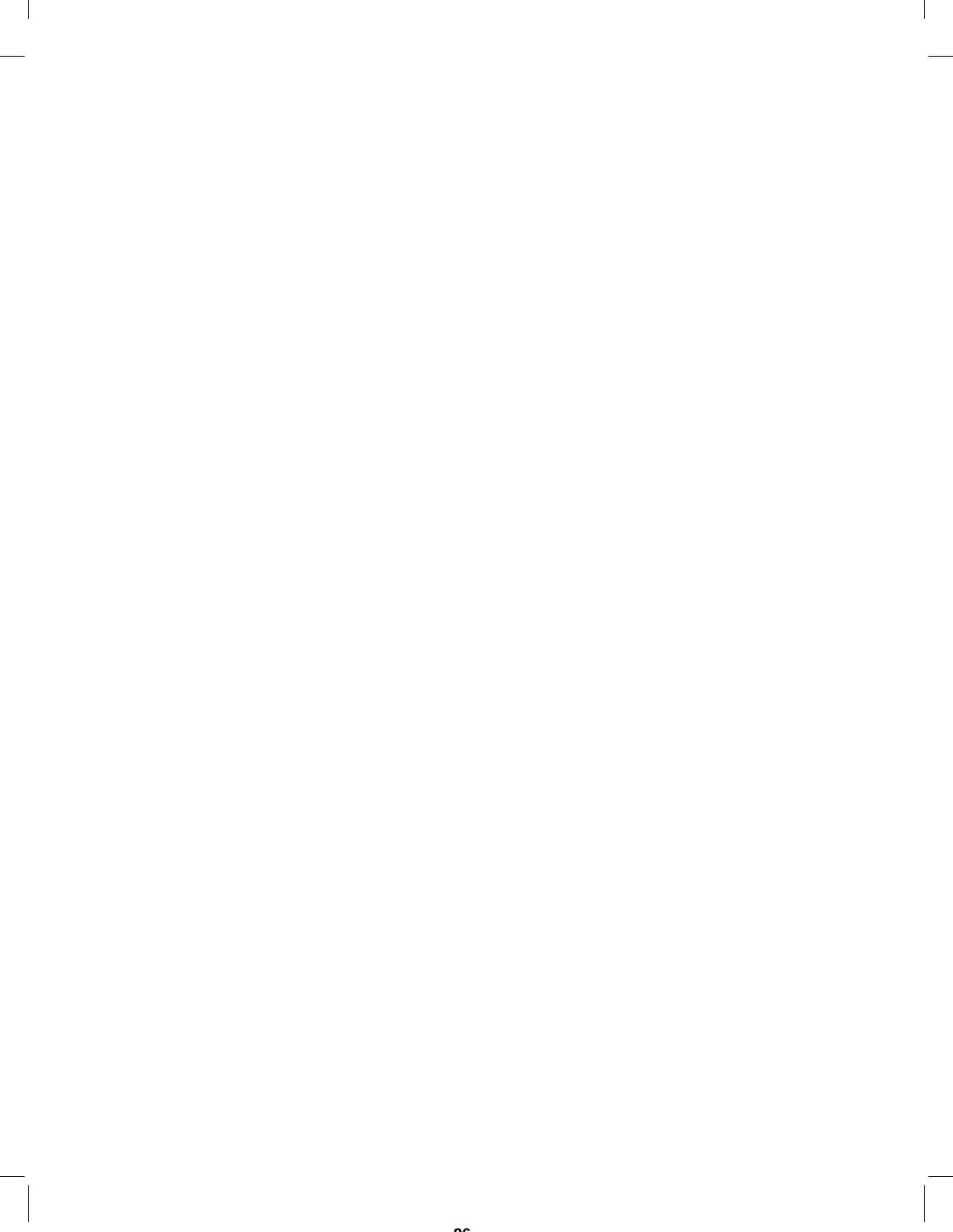## **Surface Datasets**

<span id="page-34-0"></span>Databases of surface reactions, which have a ".sdat" file extension, are similar to the thermodynamic datasets described in the previous chapter. You access a surface dataset from a GWB app by dragging a ".sdat" file into the app's window, opening the **File** !**Open** !**Sorbing Surfaces. . .** dialog, or using the "surface\_data" command from the **Command** pane or an input script. You can load as many unique surface datasets into an app as you'd like.

The information in this chapter applies to the "may20" format, which is used beginning with the GWB15 release. A description of legacy datasets appears at the end of the chapter.

### <span id="page-34-1"></span>**4.1 Sections in a surface dataset**

Each surface dataset is composed of some or all of the following sections:

- 1. Initial lines, which identify the dataset
- 2. Basis species
- 3. Sorbing minerals
- 4. Surface species

Sections 2–4 begin with a header line such as

2 basis species

which identifies the number of surface basis species, sorbing minerals, and surface species in each section. Depending on the surface model, one or more such sections are omitted, as described below. A line

-end-

marks the end of each section.

As with thermo datasets, you can include comment lines freely within the dataset.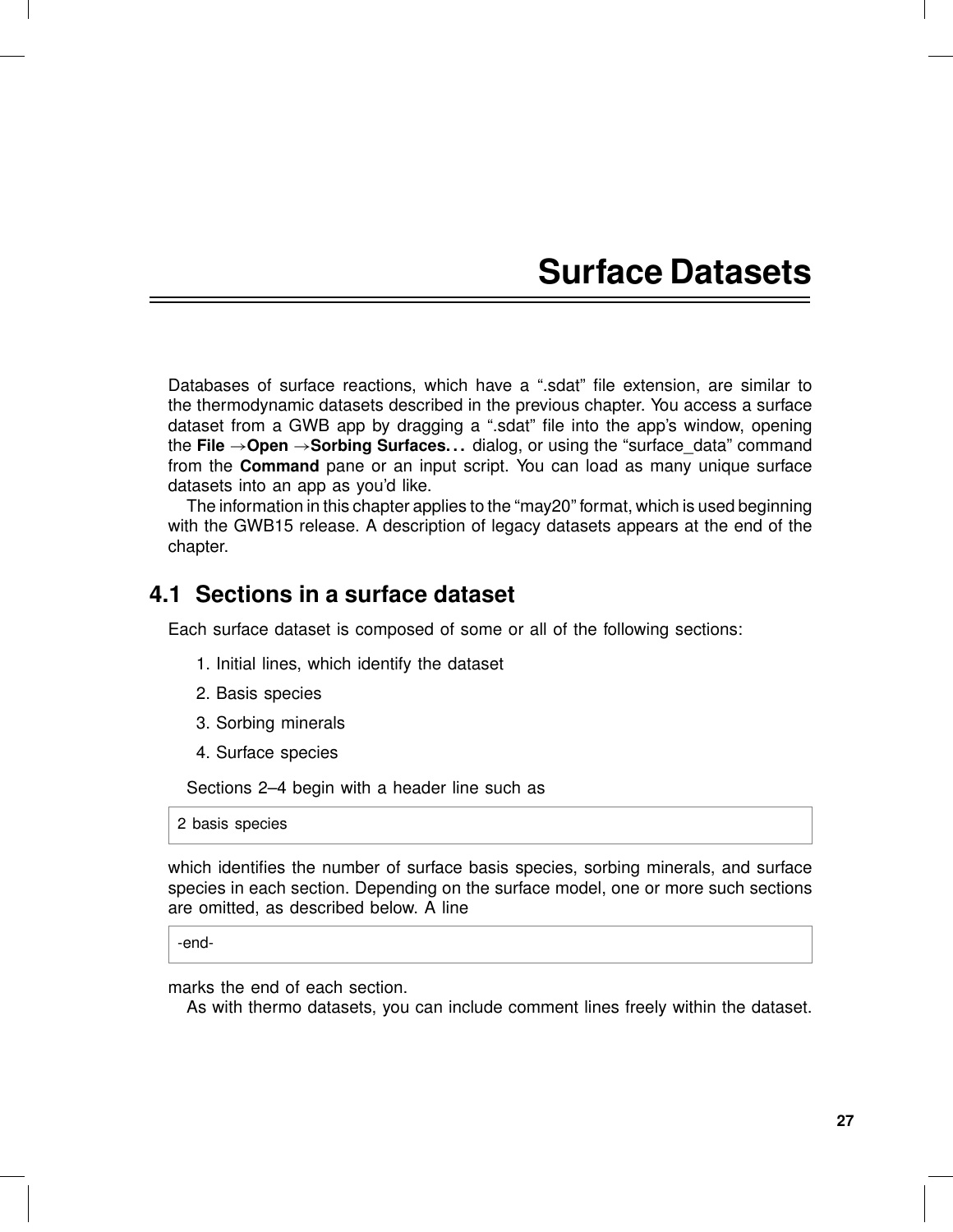### <span id="page-35-0"></span>**4.2 Temperature expansions**

Beginning with dataset format "may20", you can define how log  $Ks$  for the reactions considered in two-layer, triple-layer, CD-MUSIC, and Langmuir datasets vary as functions of temperature using the polynomial expansion previously described for log Ks in the thermo dataset

$$
f(T_K) = a + b (T_K - T_r) + c (T_K^2 - T_r^2) + d \left( \frac{1}{T_K} - \frac{1}{T_r} \right) + e \left( \frac{1}{T_K^2} - \frac{1}{T_r^2} \right) + f \ln \left( \frac{T_K}{T_r} \right)
$$

where  $T_K$  is absolute temperature, in Kelvin, and  $T_r$  is the reference temperature, 298.15 K.

For example, a block defining a polynomial expansion might appear

```
log K a= -1.964075 b= 0.24778 c= -0.00011177 d= -13261.67 e= 0 f= -102.477
TminK= 273.15 TmaxK= 323.15
```
The coefficients must be set in order, although the sequence may be truncated after the second coefficient. Omitting coefficients  $e$  and  $f$  in the block above, for example, would cause them to be set to zero. Unlike in thermo datasets, the coefficient assignments must span a single line. In practice, data is seldom available to constrain more than the first coefficient. There is no provision for describing temperature variation of coefficients in the ion-exchange,  $K_d$ , and Freundlich models.

## <span id="page-35-1"></span>**4.3 Header data**

#### <span id="page-35-2"></span>**4.3.1 Initial lines**

A group of initial lines appears at the top of the dataset:

```
Dataset of surface reactions for gwb programs
Dataset format: may20
Surface type: HFO
Model type: two-layer
Surface potential: variable (specify a value in mV to set a constant potential model)
Surface capacitance: variable (specify a value in F/m2 to set a constant capacitance model)
Thermo dataset: thermo.tdat
```
The first three lines identify the dataset, its format, and its label, to be used for input and output. A unique label is required for each surface in a calculation.

The fourth line specifies the surface model to invoke. The model type may be "two-layer", "three-layer", "cd-music", "Langmuir", "ion-exchange", "Kd", or "Freundlich".

For the first four model types listed, you may optionally append a convention for polydentate complexes: "stoichiometric", "davis-leckie", "hiemstra-vanriemsdijk" (the default), or "appelo-postma" (see **Polydentate sorption** in the **GWB Essentials Guide**)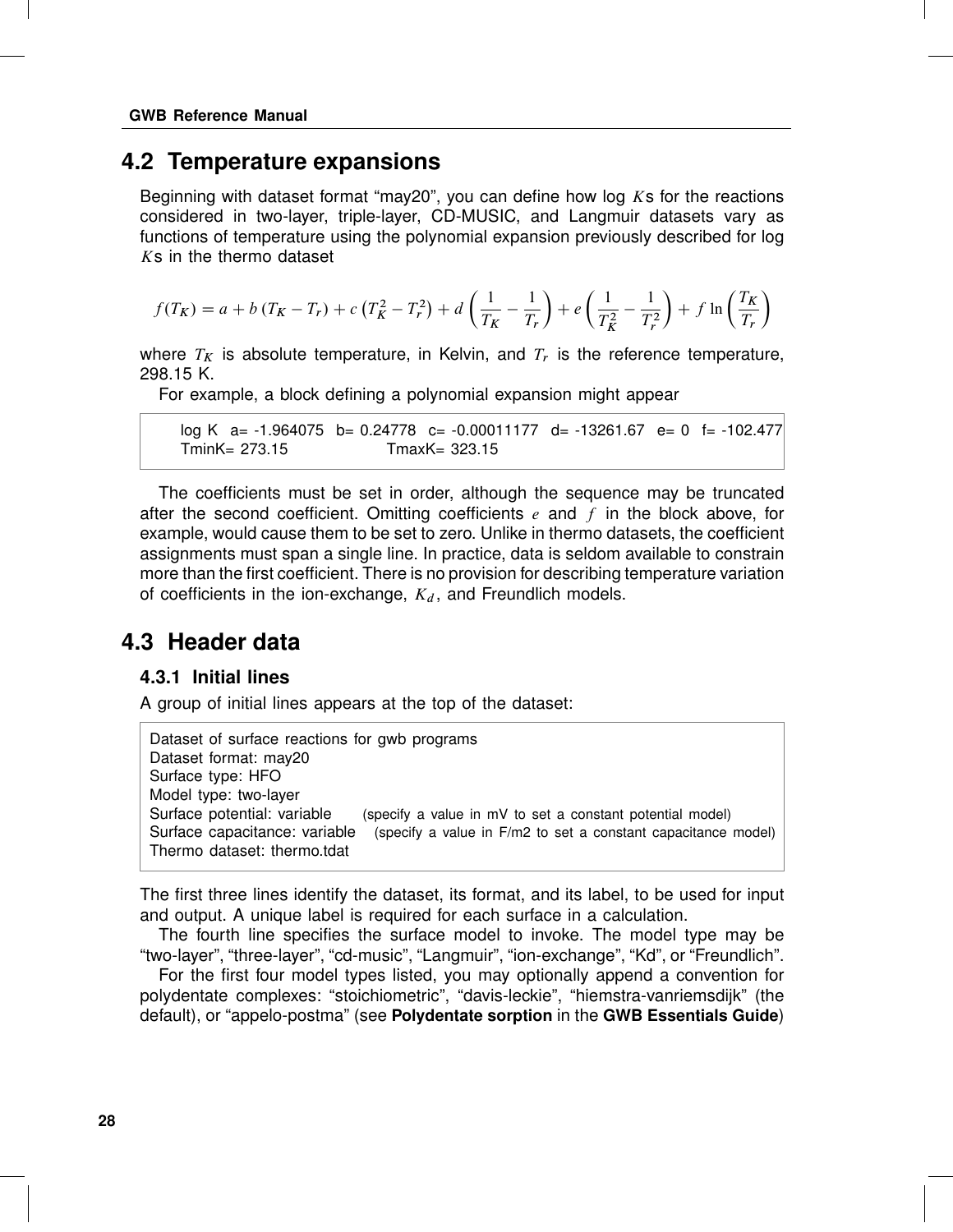Model type: cd-music hiemstra-vanriemsdijk

For ion-exchange datasets, similarly, specify the activity convention for the sorbed sites: "Gaines-Thomas" (the default), "Vanselow", or "Gapon". You must balance reactions accordingly (see **Ion exchange** in the **GWB Essentials Guide**)

Model type: ion-exchange Gapon

In the two-layer model, the Surface potential and Surface capacitance lines are set to "variable" to make the programs use the full diffuse-layer model. You can alternatively set the former to a numerical value (in mV) to implement the constant potential model (see **Constant potential model** in the **GWB Essentials Guide**)

Surface potential: 0 Surface capacitance: variable

Surface capacitance can similarly be set (in  $F/m^2$ ) to implement the constant capacitance model (see **Constant capacitance model** in the **GWB Essentials Guide**)

Surface potential: variable Surface capacitance: 0.9

In the triple-layer and CD-MUSIC models, set two capacitances  $C_1$  and  $C_2$ 

```
Surface potential: n/a
Surface capacitance: 1.1 .2
```
For all other surface models, use "n/a"

Surface potential: n/a Surface capacitance: n/a

The last header line identifies in **TEdit** the thermo dataset from which to draw species to include in the surface dataset. When a surface dataset is loaded in a calculation, either the specified thermo dataset or one that is compatible (i.e., one that includes all the necessary species, uses the same spellings, and so on) should also be loaded.

## **4.4 Species and reactions**

Next, a dataset holds entries defining a set of surface species, the reactions they undergo, log Ks or other coefficients describing their stabilities, and perhaps information about the minerals containing the sorbing surfaces.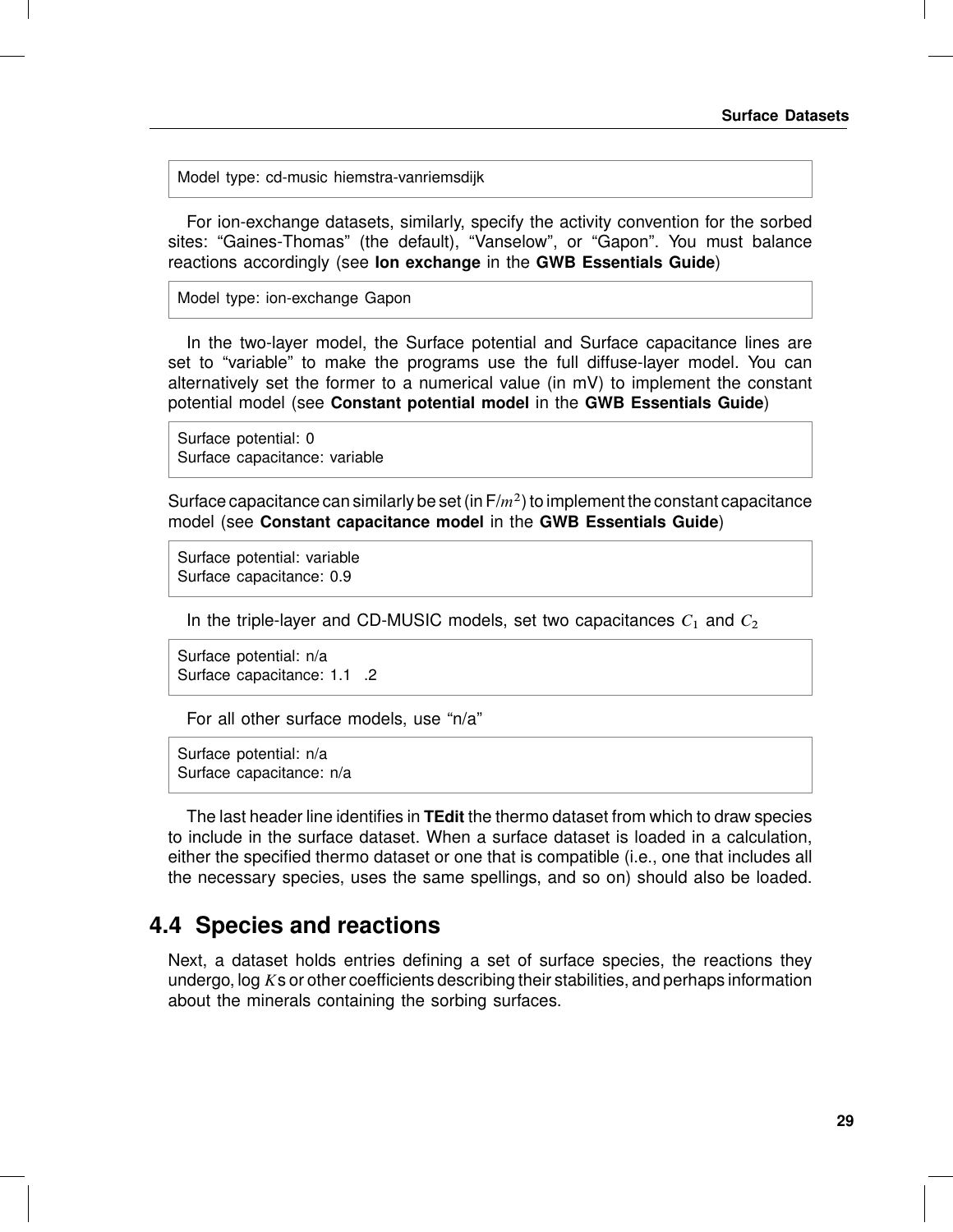#### **GWB Reference Manual**

#### **4.4.1 Basis species**

The entry for a basis species, where appropriate, includes its charge, mole weight (g/mol), and elemental composition. Descriptions for the various surface models follow.

In the surface complexation models (two-layer, triple-layer, and CD-MUSIC models), you specify one or more basis species representing the sorbing sites. The species represents the site in its uncomplexed state and may be uncharged, as is common in two-layer and triple-layer models, or charged, as is common in the CD-MUSIC model.

```
>(s)FeOH
   charge= 0 mole wt.= 72.8543 g
   3 elements in species
     1.000 Fe  1.000 H  1.000 O
>(w)FeOH
   charge= 0 mole wt.= 72.8543 g
   3 elements in species
     1.000 Fe  1.000 H  1.000 O
```
In the Langmuir isotherm, specify a single sorbing site per dataset. Most commonly, the site is uncharged, carries no mass, and is not composed of any elements.

>L: charge=  $0$  mole wt.=  $0.0000$  g 0 elements in species

In the ion-exchange model, set a single basis species, which is the surface complex for one of the exchanging ions. It is customary to choose a monovalent ion for the basis species. The site should be uncharged, and the "sorbed species" must be a basis entry in the thermo dataset in use.

```
>X:Na
   charge= 0 mole wt.= 22.9898 g
   sorbed species= Na+
   1 elements in species
      1.000 Na
```
 $K_d$  and Freundlich model datasets do not contain a Basis species because there is no mass balance on sorbing sites.

#### **4.4.2 Sorbing minerals**

In the surface complexation datasets, identify one or more sorbing minerals. For each, specify its specific surface area ( $m^2$ /g) and the density of each sorbing site. Site density can be specified in moles sites per mole mineral, as in FeOH.sdat

```
Fe(OH)3(ppd)
    surface area= 600.0000 m2/g
```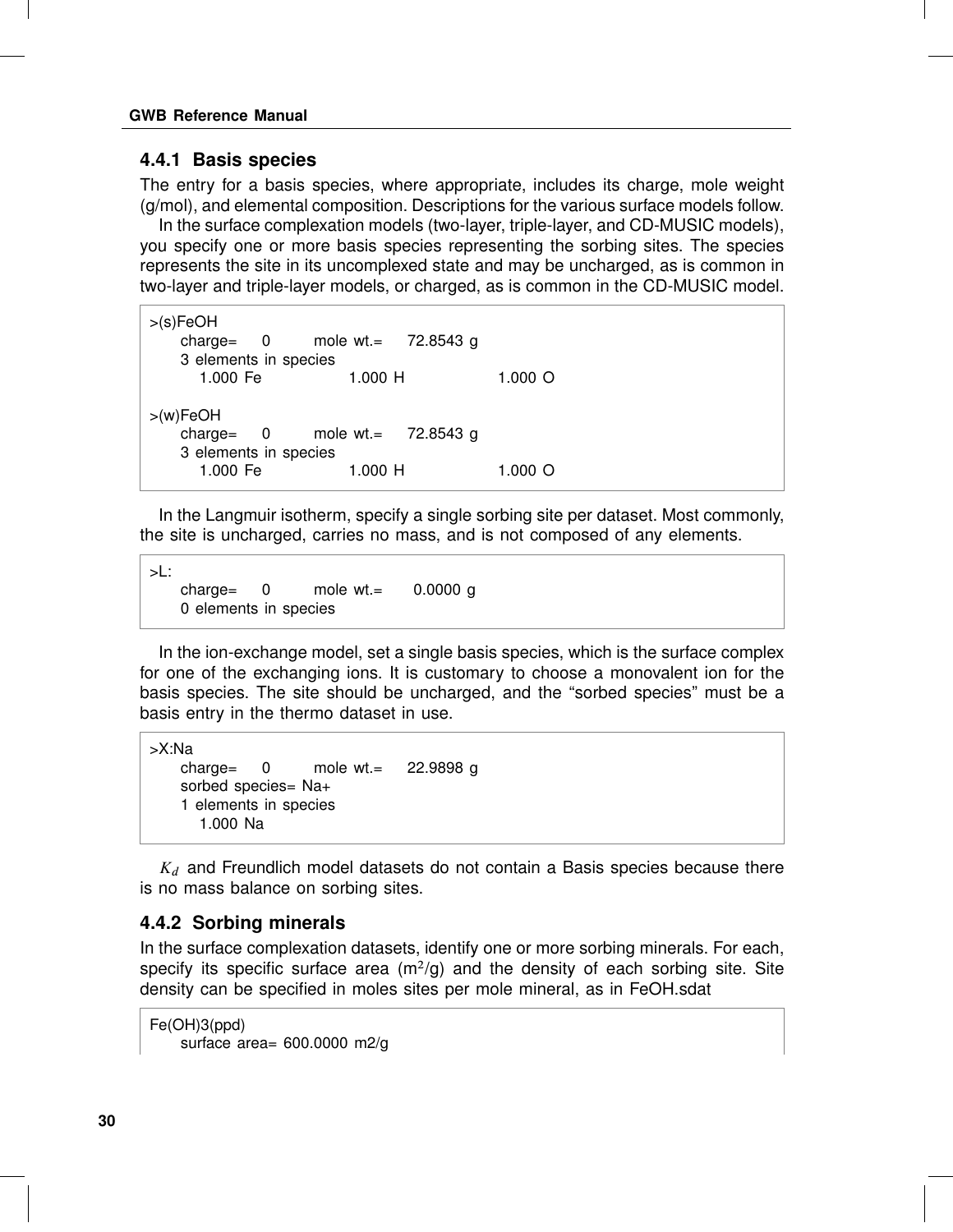| 2 sorption sites |               |                       |
|------------------|---------------|-----------------------|
| >(s)FeOH         | site density= | .0050 mol/mol mineral |
| >(w)FeOH         | site density= | .2000 mol/mol mineral |

or sites per square nanometer, as in Goethite\_Se.sdat

```
Goethite
   surface area= 52.0000 m2/g
   1 sorption sites
   >FeOH site density= 7.0000 sites/nm2
```
Datasets for the other surface models do not include a Sorbing minerals section. Note, the sorption capacity and exchange capacity of Langmuir and ion-exchange sites, respectively, are set in the apps.

#### **4.4.3 Surface species**

The entry for a surface species might include a description of charge, or change in charge, on one or more planes, as well as the mole weight (g/mol) for the species. It additionally includes the reaction by which the species dissociates to basis, redox, or aqueous species in the specified thermo dataset, as well as the sorbing site, if applicable. Finally, the entry includes the stability for the specified reaction. Descriptions for the various surface models follow.

In the two-layer surface complexation model, set a single value for charge of the surface complex and set the log  $K$  temperature expansion described above:

```
>(w)FeO-
   charge= -1 mole wt.= 71.8464 g
   2 species in reaction
     1.000 > (w)FeOH -1.000 H+
   log K a= 8.9300 b= 0.0
>(w)FeOH2+
   charge= 1 mole wt.= 73.8622 g
   2 species in reaction
     1.000 > (w)FeOH 1.000 H<sub>+</sub>
   log K a= -7.2900 b= 0.0
>(s)FeOPb+
   charge= 1 mole wt.= 279.0464 g
   3 species in reaction
     1.000 >(s)FeOH -1.000 H+ 1.000 Pb++
   log K a= -4.6500 b= 0.0
```
The triple-layer model is similar to the two-layer model, except the charge of a complex is attributed either to the to the 0-plane,  $\beta$ -plane, or both. For example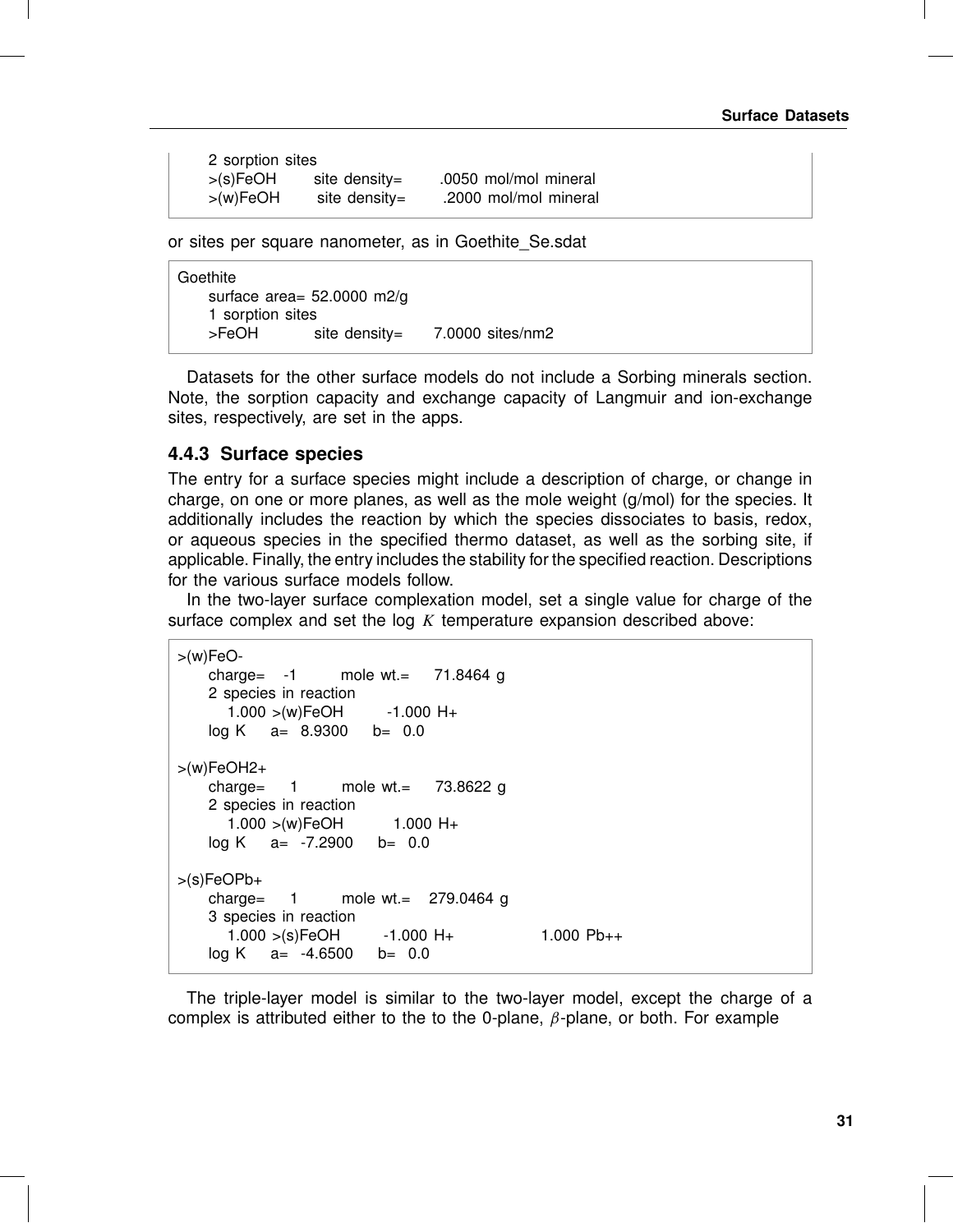#### **GWB Reference Manual**

```
>FeOH2+
   charge0= 1 chargeb= 0 mole wt.= 73.8622 g
   2 species in reaction
     1.000 >FeOH 1.000 H+
   log K a= -5.8000 b= 0.0
>FeO-:Na+
   charge0= -1 chargeb= 1 mole wt.= 94.8362 g
   3 species in reaction
     1.000 > FeOH 1.000 Na+ -1.000 H+log K a= 8.8000 b= 0.0
```
The CD-MUSIC model is similar to the triple-layer model in that charge is attributed to multiple planes. In this case, specify the changes in charge  $\Delta z_0$ ,  $\Delta z_1$ , and  $\Delta z_2$  for each of the planes 0,  $\beta$ , and d, respectively:

```
>FeOH2+0.5
   charge= .5 mole wt.= 73.8622 g
   deltaz0= -1 deltaz1= 0 deltaz2= 0
   2 species in reaction
     1.000 >FeOH-0.5 1.000 H+
   log K a= -9.2000 b= 0.0
>FeOHNa+0.5
   charge= .5 mole wt.= 95.8441 g
   deltaz0= 0 deltaz1= 0 deltaz2= -1
   2 species in reaction
     1.000 >FeOH-0.5 1.000 Na+
   log K a= 1.0000 b= 0.0
```
Recall that since GWB datasets describe dissociation, a reaction's log  $K$  as well as its  $\Delta z$  values are negated relative to the corresponding association reaction. Note, in modern usage,  $\Delta z_2$  is commonly taken to be 0.

In the Langmuir model, the surface species are complexes of the basis species with ions in solution. Enter equilibrium constants for dissociation reactions in the same manner as the two-layer, triple-layer, and CD-MUSIC surface complexes.

```
>L:Ca++
   charge= 2 mole wt.= 40.0800 g
   2 species in reaction
     1.000 >L: 1.000 Ca++
   log K a= -2.1000 b= 0.0
```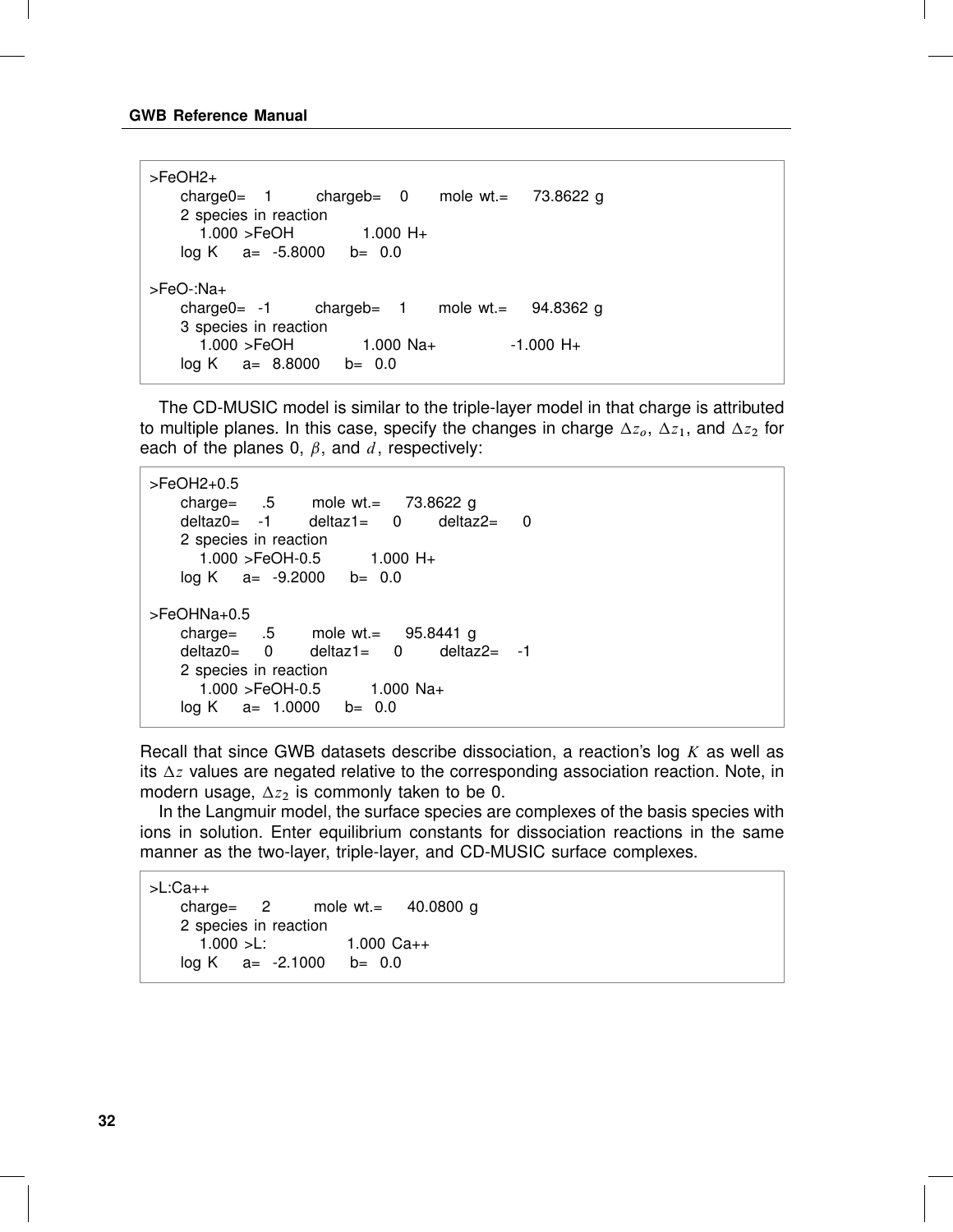In the ion-exchange model, the surface species are formed by ion exchange with the basis species. Enter selectivity coefficients as linear, not logarithmic values (they are converted to log values internally in the program).

The selectivity coefficients here refer to mass action expressions for the exchange reaction written in terms of the ion activities, rather than molalities. To be precise, therefore, data from the literature presented in the molal convention should be corrected according to the ions' activity coefficients.

Be sure your selectivity coefficients correspond to the reaction specified. Selectivity coefficients reported in the literature may be normalized to a unit charge equivalent of exchange sites.

The Gaines-Thomas convention holds that the activity of the sorbed ion is its equivalent fraction of the sorbing sites. You balance reactions on the exchanging ions:

| >X2:Ca                |                                 |              |  |
|-----------------------|---------------------------------|--------------|--|
|                       | charge= $0$ mole wt.= 40.0800 g |              |  |
| 3 species in reaction |                                 |              |  |
|                       | $2.000 > X:Na$ 1.000 Ca++       | $-2.000$ Na+ |  |
|                       | Selectivity coefficient= .0300  |              |  |
|                       |                                 |              |  |

The Vanselow convention is the same, except that the sorbed ion activity is the molar fraction of the sorbing sites.

In the Gapon convention, you balance reactions on the sites rather than ions:

| >X:Ca(0.5)            |                                 |           |              |
|-----------------------|---------------------------------|-----------|--------------|
|                       | charge= $0$ mole wt.= 20.0400 g |           |              |
| 3 species in reaction |                                 |           |              |
| 1.000 >X:Na           |                                 | .500 Ca++ | $-1.000$ Na+ |
|                       | Selectivity coefficient= .0300  |           |              |

The sorbed ion activities can be expressed as either equivalent or molar fractions, since the corresponding reaction coefficients are the same on both sides of the reaction.

In  $K_d$  model datasets, surface species are formed by sorption of ions. Enter  $K_d$ 's as linear, not logarithmic, values:

```
>Ni++
   charge= 2 mole wt.= 58.7100 g
   1 species in reaction
      1.000 Ni++
   Kd= .050
```
The  $K_d$  values are presented here in units of mol/g solid. A  $K_d$  value represents the ratio of an ion's sorbed concentration in mol/g solid to its free activity (not molality) in solution. In taking data from the literature, be careful to note the units used and make the appropriate conversion, accounting as necessary for the ion's activity coefficient and perhaps the extent of complexation in solution.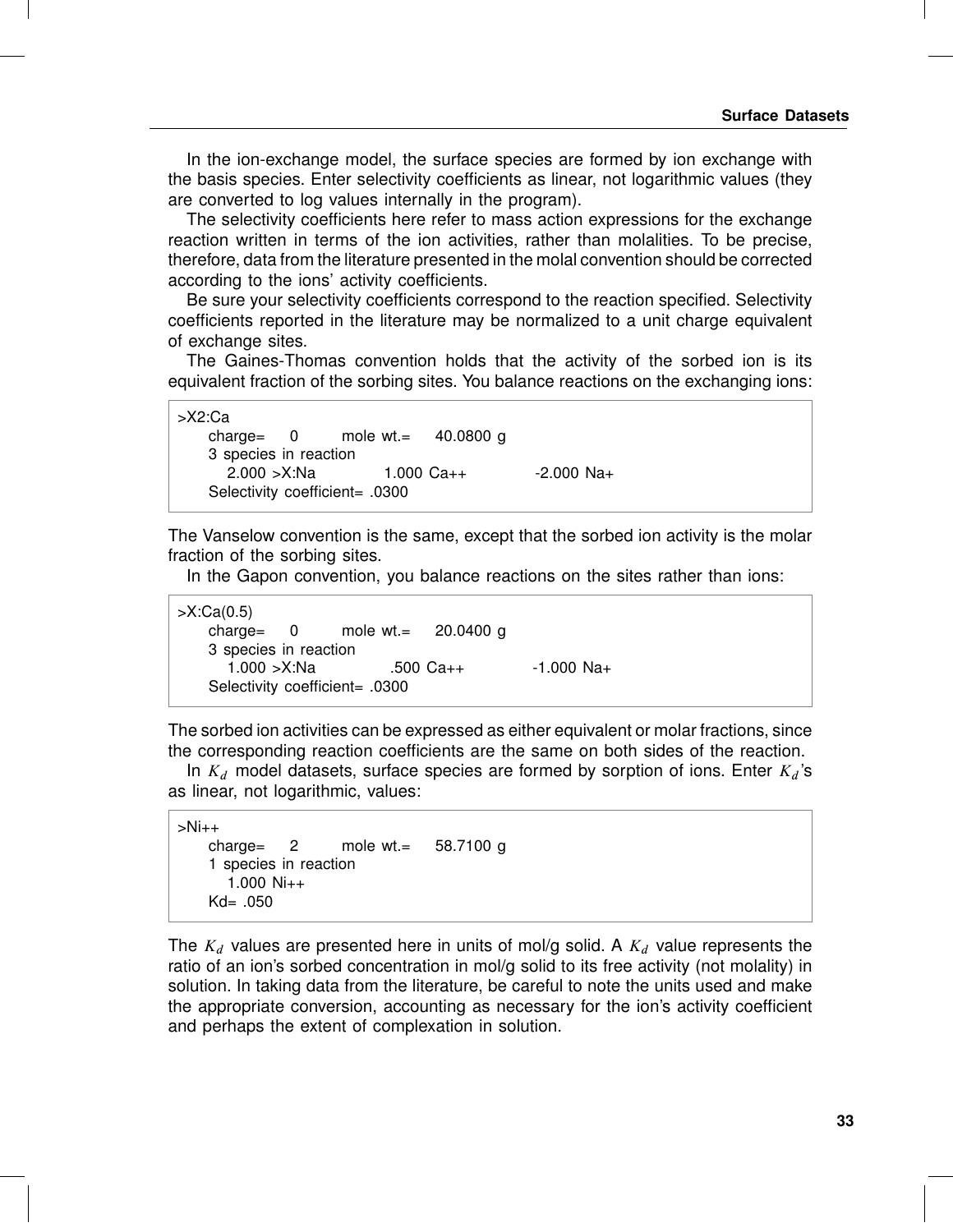#### **GWB Reference Manual**

In Freundlich model datasets, surface species are formed by sorption of ions. Enter  $K_f$ 's as linear, not logarithmic values:

```
>Pb++charge= 2 mole wt.= 207.2000 g
   1 species in reaction
      1.000 Pb++
   Kf = .0025 nf= .800
```
The  $K_f$  values are presented here in units of mol/g solid. A  $K_f$  value represents the ratio of an ion's sorbed concentration in mol/g solid to its free activity (not molality) in solution, the latter raised to the Freundlich exponent,  $n_f$ . In taking data from the literature, be careful to note the units used and make the appropriate conversion, accounting as necessary for the ion's activity coefficient and perhaps the extent of complexation in solution.

# **4.5 Legacy dataset formats**

Five legacy formats for the thermo databases may be used with current releases of the software. The legacy formats are labeled "apr18", "jan14", "dec99", "jun95", and "jan94".

GWB release 16 recognizes "may20" and earlier formats, whereas Release 12 works only with "jan14" and earlier formats. The differences between the legacy and current formats are summarized below.

## **4.5.1 Thermo data line**

Dataset formats "dec99" and earlier do not include a line specifying the thermo dataset from which to draw species for the surface reactions, for use in the **TEdit** app.

### **4.5.2 Three-layer models**

Dataset formats "jan14" and earlier do not support the triple-layer or CD-MUSIC surface models.

### **4.5.3 Polydentate sorption**

Dataset formats "jan14" and earlier do not support specification of different conventions for polydentate complexes.

### **4.5.4 End line**

Dataset formats "dec99" and earlier do not include an extra -end- line before the basis species section.

### **4.5.5 Charged uncomplexed sites**

Dataset formats "jan14" and earlier do not support surface sites with non-zero charge.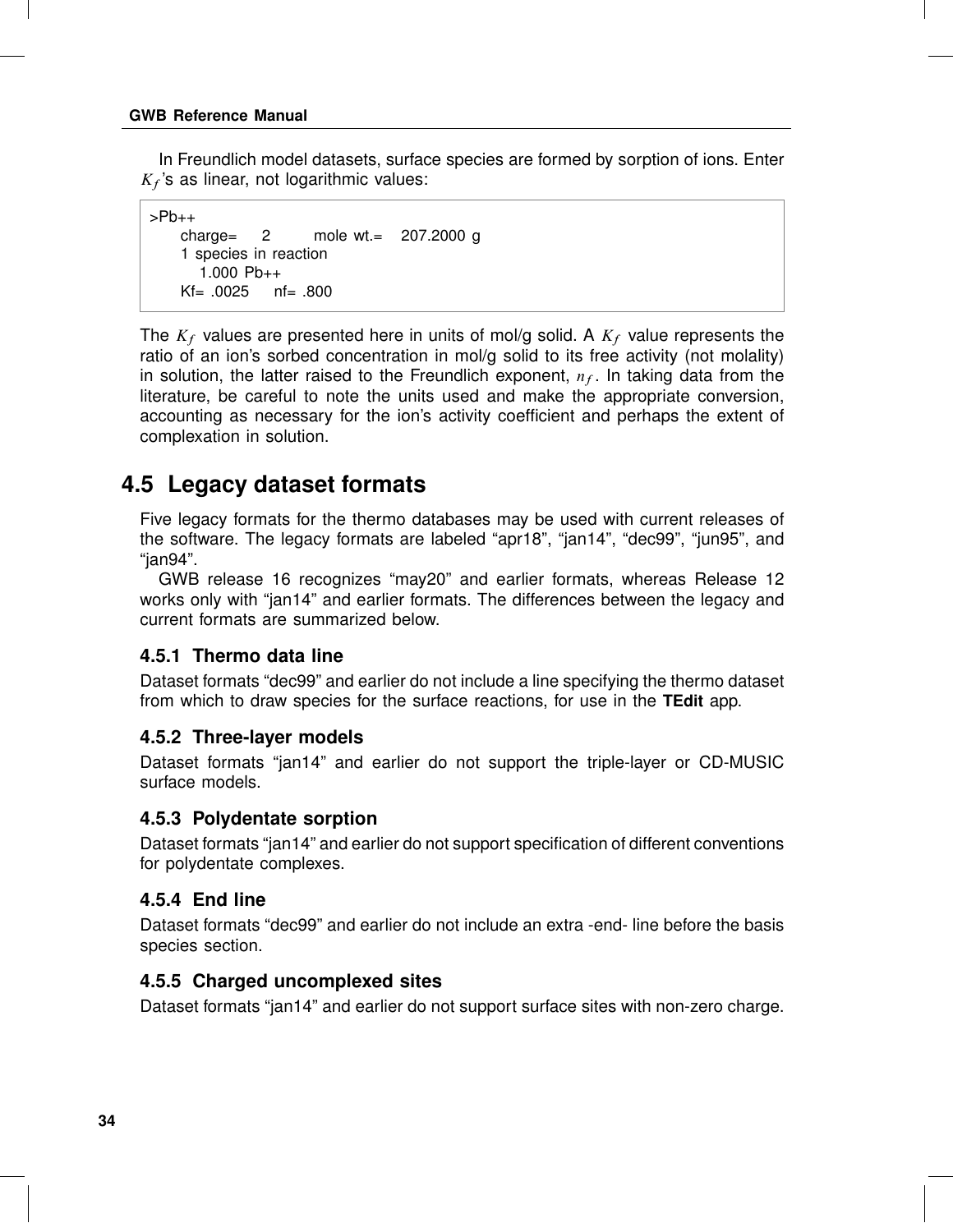## **4.5.6 Site density units**

Dataset formats "jan14" and earlier do not support specification of site density in sites/nm<sup>2</sup> units.

## **4.5.7 Arbitrary reaction definition**

Dataset formats "apr18" and earlier support reactions for two-layer, triple-layer, and CD-MUSIC complexes written in terms of the sorbing sites (surface basis species) as well as basis, redox, and aqueous species in the thermo dataset. Reactions cannot be written in terms of other surface species, such as protonated or deprotonated forms of the sorbing site.

## **4.5.8 Temperature expansions**

Dataset formats "apr18" and earlier support specifying a log  $K$  value and temperature derivative at 25°C for the two-layer, triple-layer, CD-MUSIC, and Langmuir models. They do not support the log  $K$  temperature polynomial nor the temperature range of validity allowed in the "may20" format.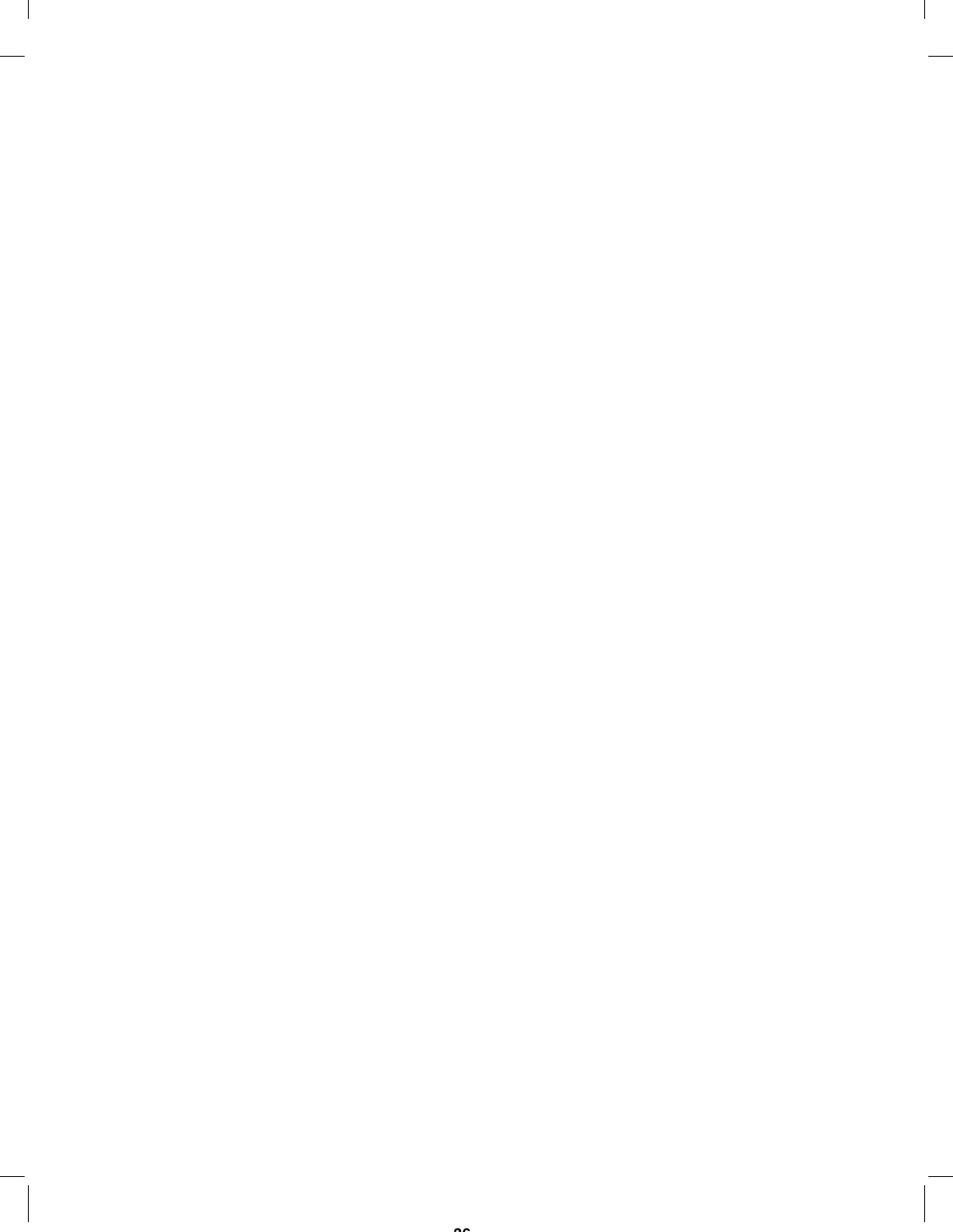# **Report Command**

<span id="page-44-0"></span>The "report" command returns the results calculated by a GWB program. The command is available in programs **Rxn**, **SpecE8**, **React**, **X1t**, and **X2t**. After you have run the program (i.e., after you have selected **Run**  $\rightarrow$  **Go**, or otherwise triggered the calculation), you can use the "report" command to retrieve the program results.

You can use the "report" command from the **Command** pane as a way to explore the calculation results interactively. More commonly, the command is used when writing control scripts (see **[Control Scripts](#page-66-0)**), or when invoking the programs with the plug-in feature (see **[Plug-in Feature](#page-70-0)**) or by remote control (see **[Remote Control](#page-128-0)**), as a method of transmitting calculation results to the script or controlling program.

You might, for example, type

report pH

on **React**'s **Command** pane. The program would respond with the most recently calculated value of pH. The programs recognize a number of "report" command keywords, like "pH" in the example above; the keywords are listed in the table at the end of this chapter. Typing the command

report options

returns a list of available keywords.

Depending on the keyword, the "report" command may return a single value, several values, or a vector of values. You control the command's response using arguments specific to a keyword; arguments are shown in boldface in the table at the end of the chapter. The "concentration" keyword is a good example of using arguments: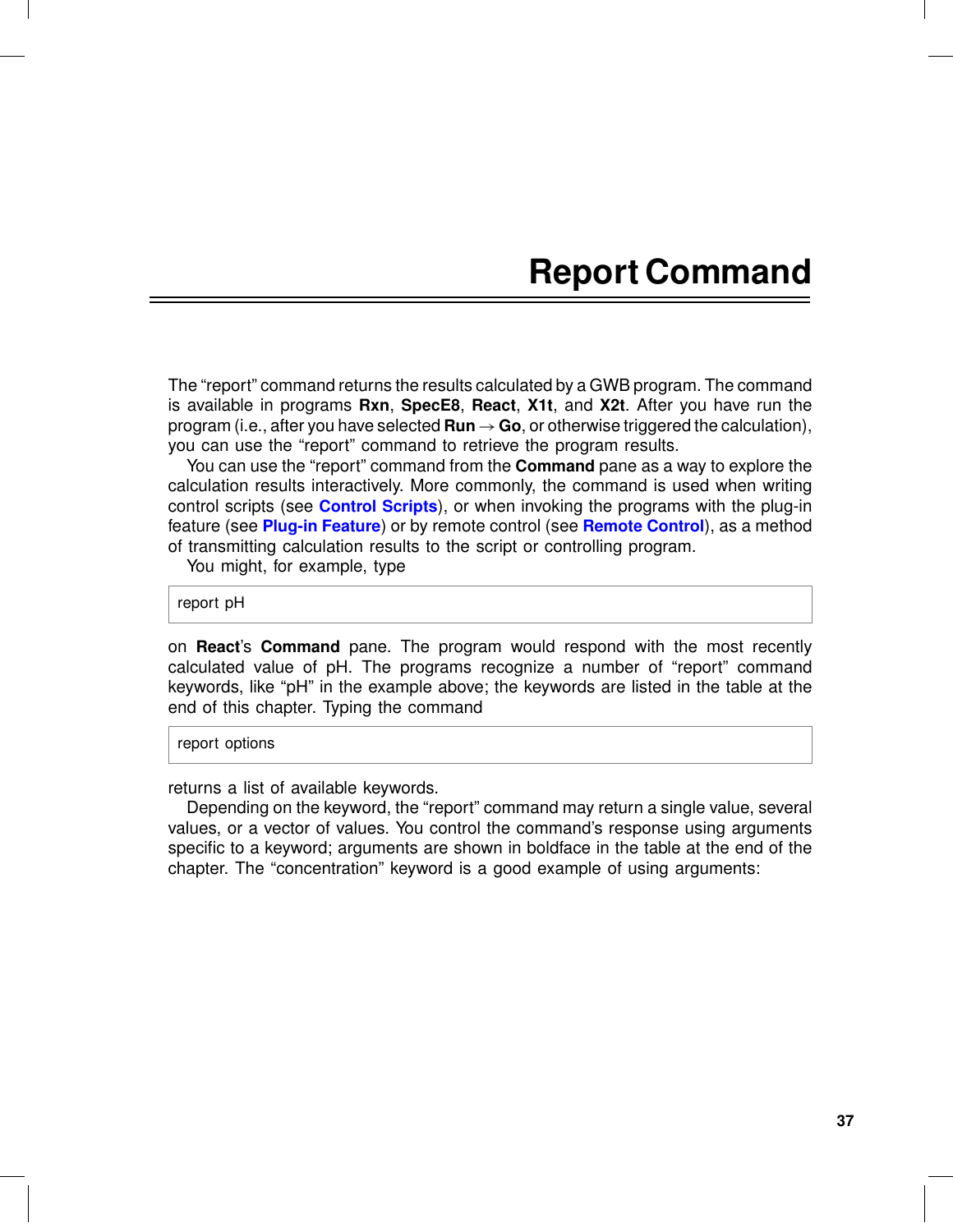```
concentration <argument(s)> <name(s) | index> ...
     argument: related arguments:
     original <fluid | system | sorbed | stagnant>
     current <fluid | system | sorbed>
     aqueous
     surf_species
     elements <fluid | system | sorbed | stagnant>
     minerals
```
Selecting from the list of types, you can enter a command such as

report concentration aqueous

which will cause the program to return a vector of the concentrations of aqueous species in the system. The command

report aqueous

displays the names of those species.

As a second example, typing

report concentration original fluid

gives a vector of the concentrations of the original basis components in the fluid, the names of which are returned by the command

report basis original

Notably, the first example above returns concentrations of free species, whereas the second example returns the total or bulk concentrations of the components that make up the solution.

Continuing the first example, you can request the concentration of an individual species by name

report concentration aqueous Na+

or by vector position

report concentration aqueous 12

The GWB applications index vectors by offset, so the first entry is identified as "0", the second is "1", and so on.

You can stack arguments on a command line, so typing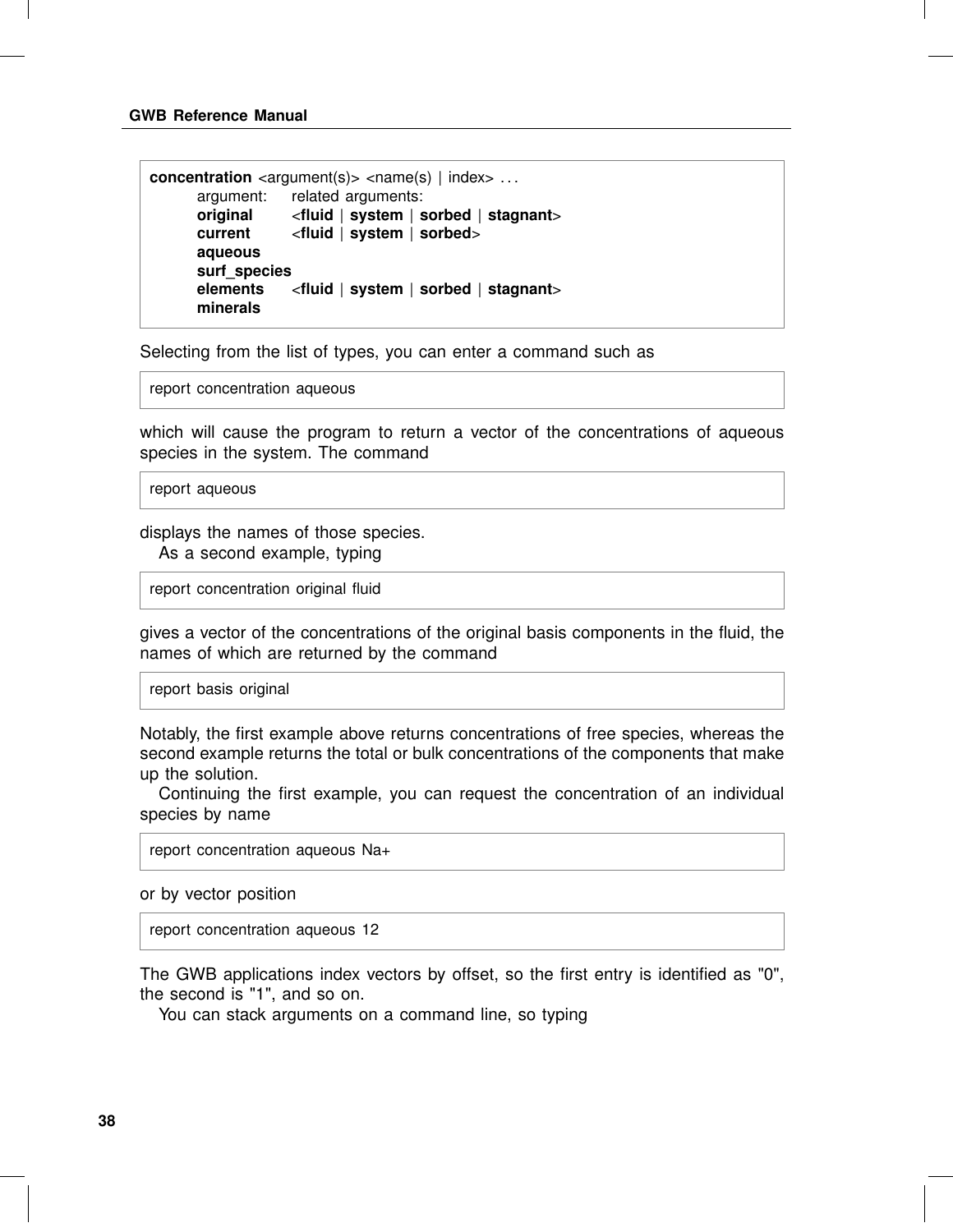report concentration aqueous H+ Na+ Cl-

prompts the program to return three values, one for each of the species listed. Typing

report concentration aqueous 0 1 2

also returns three values, for the first three entries in the vector of aqueous species. In a client application, you may wish to work in terms of vector indices. The number of aqueous species, for example, is returned by the command

report naqueous

By writing a loop in which a counter *i* varies from zero to the number of aqueous species, less one, you can use the command

report aqueous i report concentration aqueous i

to retrieve the names and concentrations of the aqueous species, one at a time.

When using the "report" command, remember to enclose multi-word arguments, such as species names, in quotes, just as you would in any GWB command. For example, the command

report mass\_reacted "Albite low"

gives the expected result.

The "report" command normally returns values in terms of a default unit set for each keyword, as shown in the table at the end of this chapter. To find the default unit for a given "report" keyword, type a command of the form

report get\_default\_units concentration

In this case, the application will respond that results for concentration are reported by default in molal units.

You may nonetheless request results in any of the units listed in the **[Units Recognized](#page-104-0)** chapter in this guide. To do so, affix the unit name to the end of a "report" command. For example,

report concentration aqueous mmol/kg

returns the concentration of each aqueous species, in units of mmol/kg. If the unit conversion fails, the program will respond with "ANULL", the flag for an undefined value.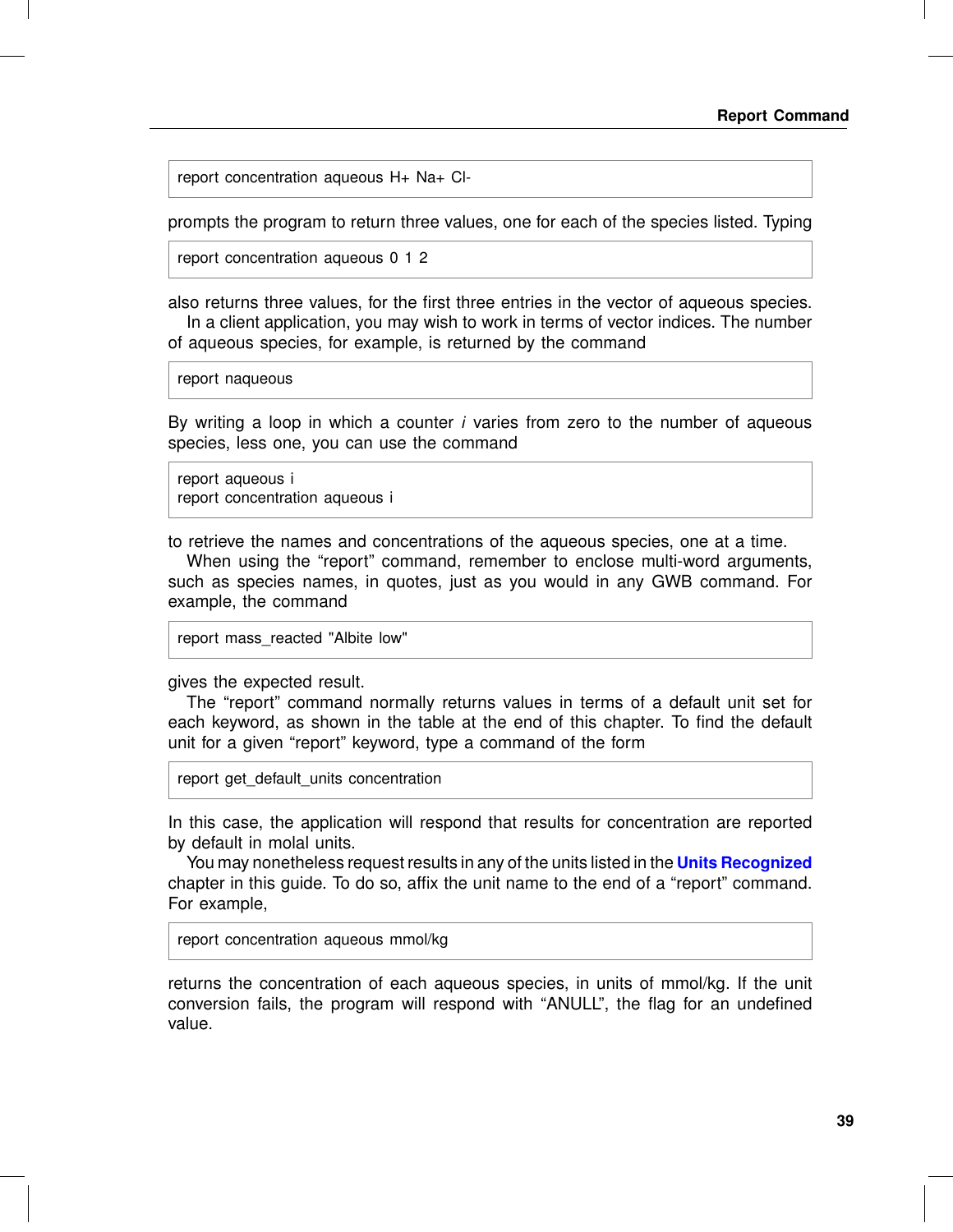#### **GWB Reference Manual**

You can use the "set units" keyword to set the application to return results invariably in terms of a specific unit. To override the default units in this way, enter a command such as

report set units "mmol/kg"

Having issued this command, unit conversion for commands such as "report temperature" will fail until you have unset the option. To return to default behavior, enter

report set\_units ?

The command

report get\_units

shows the current setting for the overriding unit, if one has been set.

To change the number of significant digits in the numerical results returned by the "report" command, type, for example

report set\_digits 8

By default, the applications return four significant digits. In **X1t**, you can specify the node of interest by typing

report set\_node 5

for example. The command above tells the program to return values associated with the node with index 5. Similarly, in **X2t**, you might type

report set\_node 8 8

giving first an x-direction, then y-direction index. Node indices vary from 0 to the total number of nodes, less one. Indexing starts in the bottom left corner of the domain and increases from left to right in the bottom row, then the next highest row, and so on.

Finally, note that a subset of keywords gives access to information even if the run is not complete. The "database" keyword provides information about the thermo dataset in use, while "configuration" and "constraints" give information about how the user has configured the basis.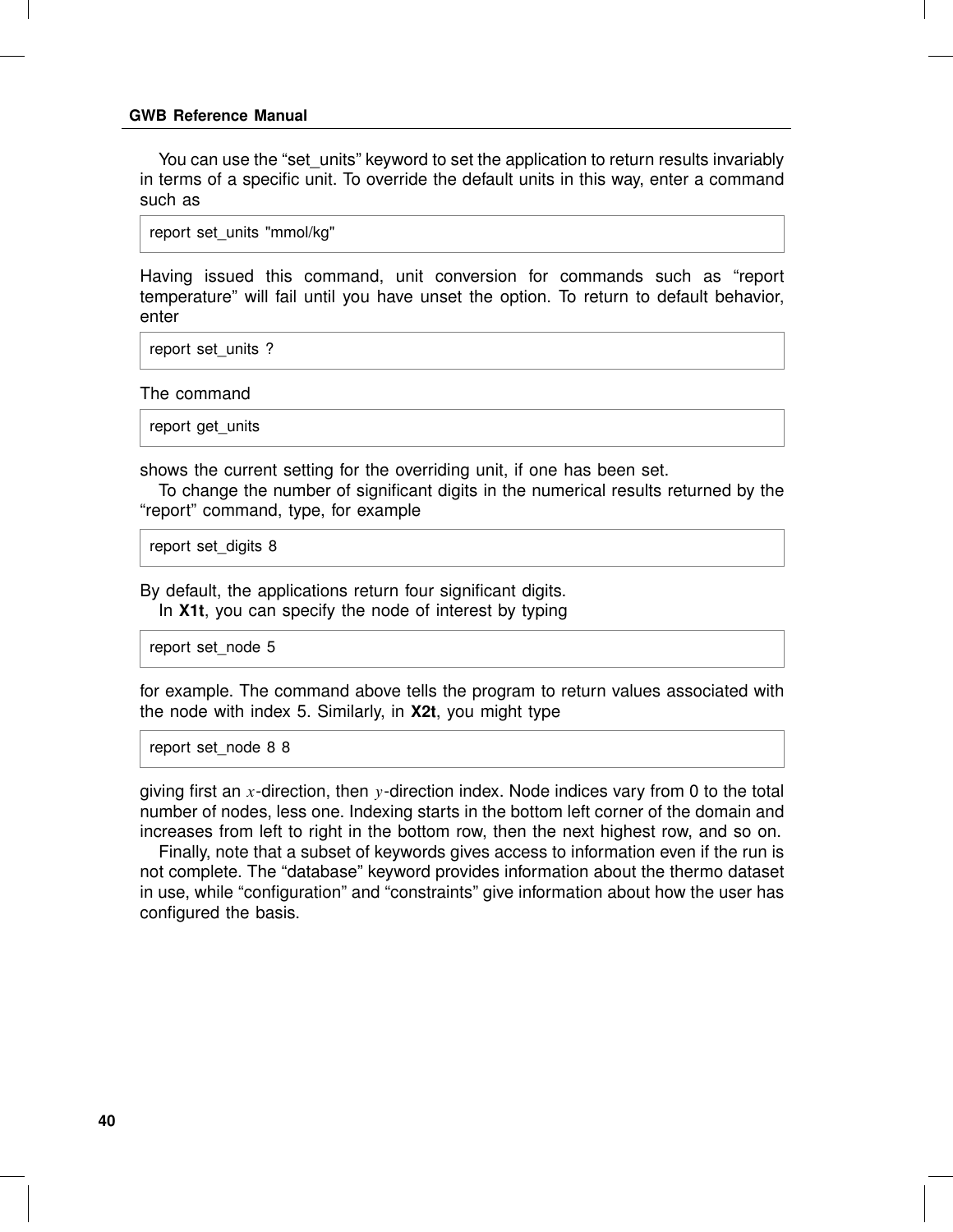(This page left blank.)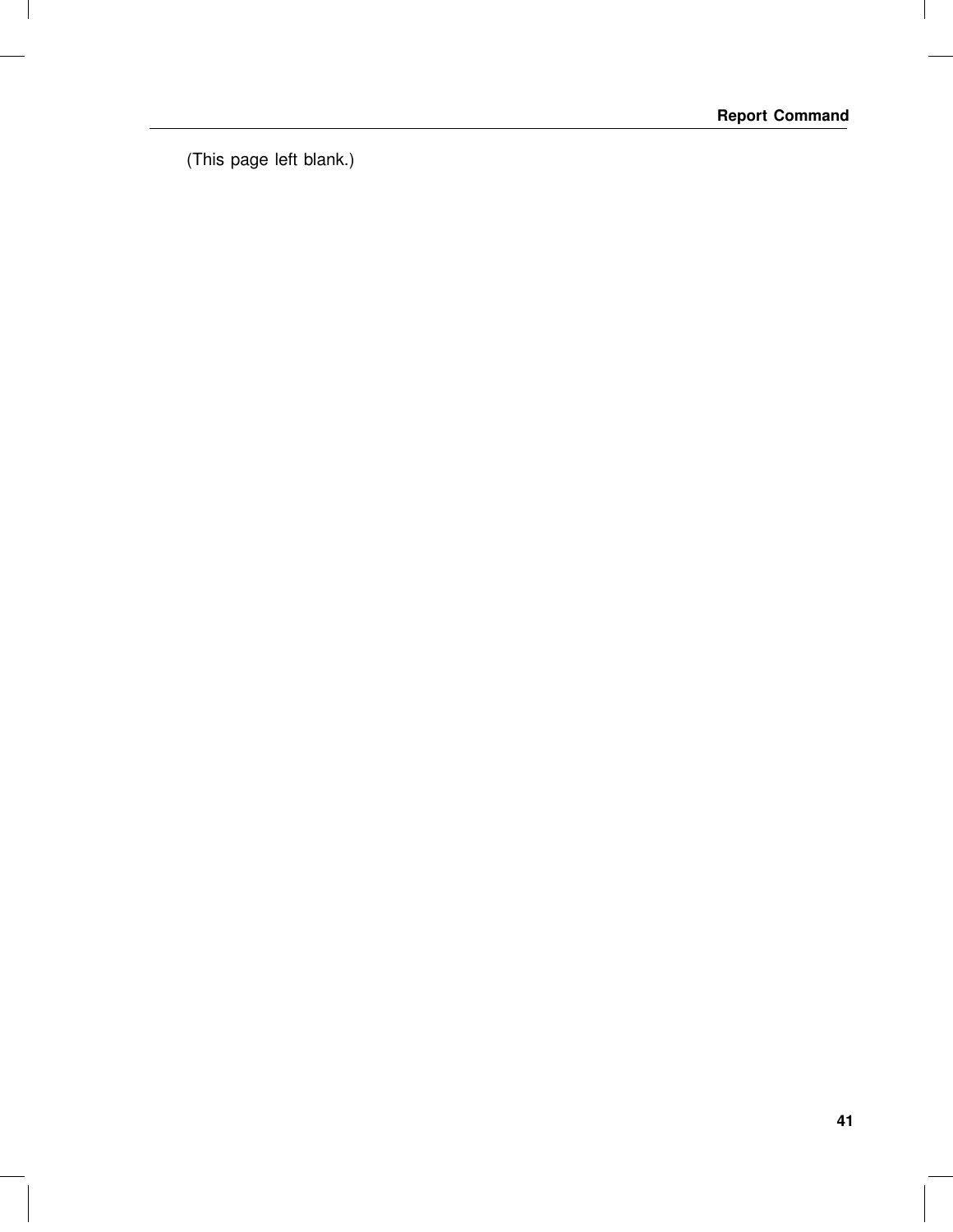| <b>Keyword</b>  | <b>Arguments</b>                                                                                                                                                                                                                                                                                                                                                                                                                                                                                                                                        | <b>Description</b>                                                                                    |
|-----------------|---------------------------------------------------------------------------------------------------------------------------------------------------------------------------------------------------------------------------------------------------------------------------------------------------------------------------------------------------------------------------------------------------------------------------------------------------------------------------------------------------------------------------------------------------------|-------------------------------------------------------------------------------------------------------|
| activity        | <aqueous surf_species<br=""  ="">end members&gt;<br/><math>\langle</math>name(s)   index<math>&gt;</math></aqueous>                                                                                                                                                                                                                                                                                                                                                                                                                                     | Species, end member activities                                                                        |
| alkalinity      |                                                                                                                                                                                                                                                                                                                                                                                                                                                                                                                                                         | Carbonate alkalinity                                                                                  |
| aqueous         | $\langle$ index $>$                                                                                                                                                                                                                                                                                                                                                                                                                                                                                                                                     | Names of aqueous species                                                                              |
| basis           | $\le$ original   current $>$ $\le$ index $>$                                                                                                                                                                                                                                                                                                                                                                                                                                                                                                            | Names of basis entries                                                                                |
| biomass         | $<$ reactant(s)   index $>$                                                                                                                                                                                                                                                                                                                                                                                                                                                                                                                             | Biomass concentration                                                                                 |
| boltzman        | $\lt$ surf_species   index>                                                                                                                                                                                                                                                                                                                                                                                                                                                                                                                             | Boltzman factors for surface<br>species                                                               |
| bulk volume     |                                                                                                                                                                                                                                                                                                                                                                                                                                                                                                                                                         | Bulk volume of nodal block                                                                            |
| cat_area        | $\langle$ reactant(s)   index $>$                                                                                                                                                                                                                                                                                                                                                                                                                                                                                                                       | Areas of catalyzing surfaces                                                                          |
| charge          | <original aqueous<br="" current=""  ="">surf species&gt; <math>\times</math> name(s)   index <math>&gt;</math>. or species</original>                                                                                                                                                                                                                                                                                                                                                                                                                   | Charge on components                                                                                  |
| chlorinity      |                                                                                                                                                                                                                                                                                                                                                                                                                                                                                                                                                         | Chlorinity                                                                                            |
| colloids        | $\langle$ index $>$                                                                                                                                                                                                                                                                                                                                                                                                                                                                                                                                     | Names of mobile colloids                                                                              |
| coef_dispersion |                                                                                                                                                                                                                                                                                                                                                                                                                                                                                                                                                         | Coefficient of dispersion                                                                             |
| concentration   | original <fluid rock<br="" system=""  ="">sorbed   stagnant   colloid&gt;<br/>current <fluid rock<br="" system=""  ="">  sorbed   stagnant   colloid&gt;<br/>elements <fluid rock<br="" system=""  ="">sorbed   stagnant   colloid&gt;<br/>aqueous<br/>surf_species<br/>minerals <math>\le</math>equilibrium   kinetic<br/><math>\vert</math> both <math>\vert</math> all<math>&gt;</math><br/>end_members <equilibrium<br>  kinetic   both   all&gt;<br/><math>\langle</math>name(s)   index<math>&gt;</math></equilibrium<br></fluid></fluid></fluid> | Concentration of components,<br>aqueous or surface species, min-<br>erals, end members, or elements   |
| configuration   | <basis swap="" type="" unit<br=""  =""><math> scale </math> as<br/><math>\langle</math>names(s)   index<math>\rangle</math></basis>                                                                                                                                                                                                                                                                                                                                                                                                                     | Basis configuration, including<br>entry, swap species, constraint<br>type, unit, scale, and "as" unit |
| constraints     | $\langle$ name(s)   index $>$                                                                                                                                                                                                                                                                                                                                                                                                                                                                                                                           | Values constraining each basis<br>entry                                                               |
| contact_area    | $<$ reactant(s)   index $>$                                                                                                                                                                                                                                                                                                                                                                                                                                                                                                                             | Contact areas for kinetic gases                                                                       |
| couples         | $\langle$ index $>$                                                                                                                                                                                                                                                                                                                                                                                                                                                                                                                                     | Names of redox couples                                                                                |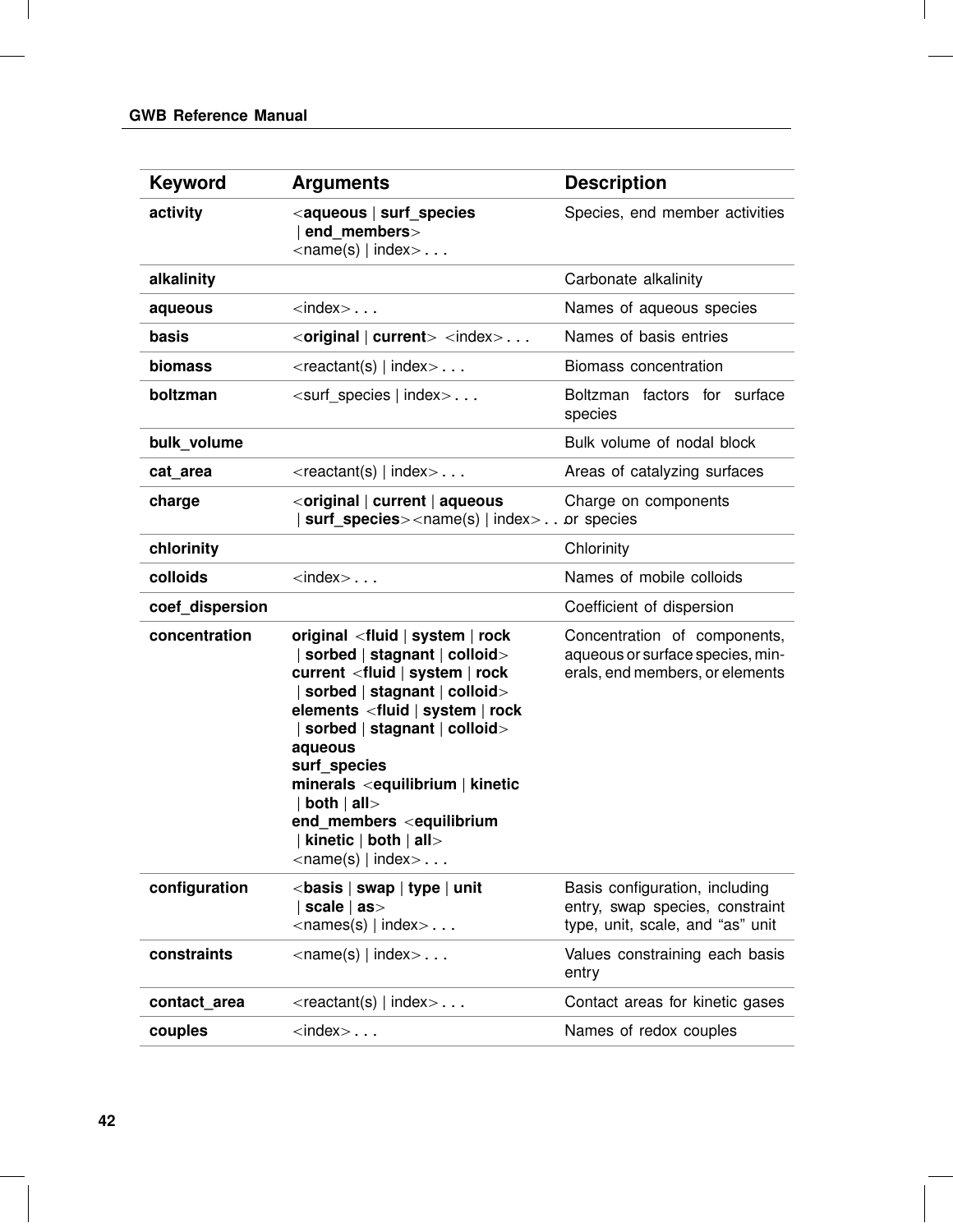| <b>Default units</b>             | <b>Return type</b> | <b>Rxn</b> |                                                                   | <b>SpecE8 React</b> | X <sub>1</sub> t | X <sub>2</sub> t |
|----------------------------------|--------------------|------------|-------------------------------------------------------------------|---------------------|------------------|------------------|
|                                  | double             |            | $\checkmark$                                                      | ✓                   | ✓                | ✓                |
| mg/kg sol'n as CaCO <sub>3</sub> | double             |            | $\checkmark$                                                      | $\checkmark$        | $\checkmark$     | $\checkmark$     |
|                                  | strings            |            | $\checkmark$                                                      | $\checkmark$        | $\checkmark$     | $\checkmark$     |
|                                  | strings            |            | $\checkmark$                                                      | $\checkmark$        | $\checkmark$     | ✓                |
| mg/kg                            | double             |            |                                                                   | ✓                   | ✓                | ✓                |
|                                  | double             |            | $\checkmark$                                                      | $\checkmark$        | $\checkmark$     | $\checkmark$     |
| cm <sup>3</sup>                  | double             |            | $\checkmark$                                                      | ✓                   | $\checkmark$     | ✓                |
| $\text{cm}^2$                    | double             |            | $\checkmark$<br>✓<br>$\checkmark$<br>$\checkmark$<br>$\checkmark$ |                     | ✓                |                  |
|                                  | double             |            |                                                                   |                     |                  | $\checkmark$     |
| molal                            | double             |            | $\checkmark$                                                      | $\checkmark$        | $\checkmark$     | $\checkmark$     |
|                                  | strings            |            | $\checkmark$                                                      | $\checkmark$        | $\checkmark$     | ✓                |
| cm <sup>2</sup> /s               | double             |            |                                                                   |                     | ✓                |                  |
| molal                            | double             |            | $\checkmark$                                                      | ✓                   | ✓                | ✓                |

|                 | strings |  |  |
|-----------------|---------|--|--|
|                 |         |  |  |
|                 | double  |  |  |
| cm <sup>2</sup> | double  |  |  |
|                 | strings |  |  |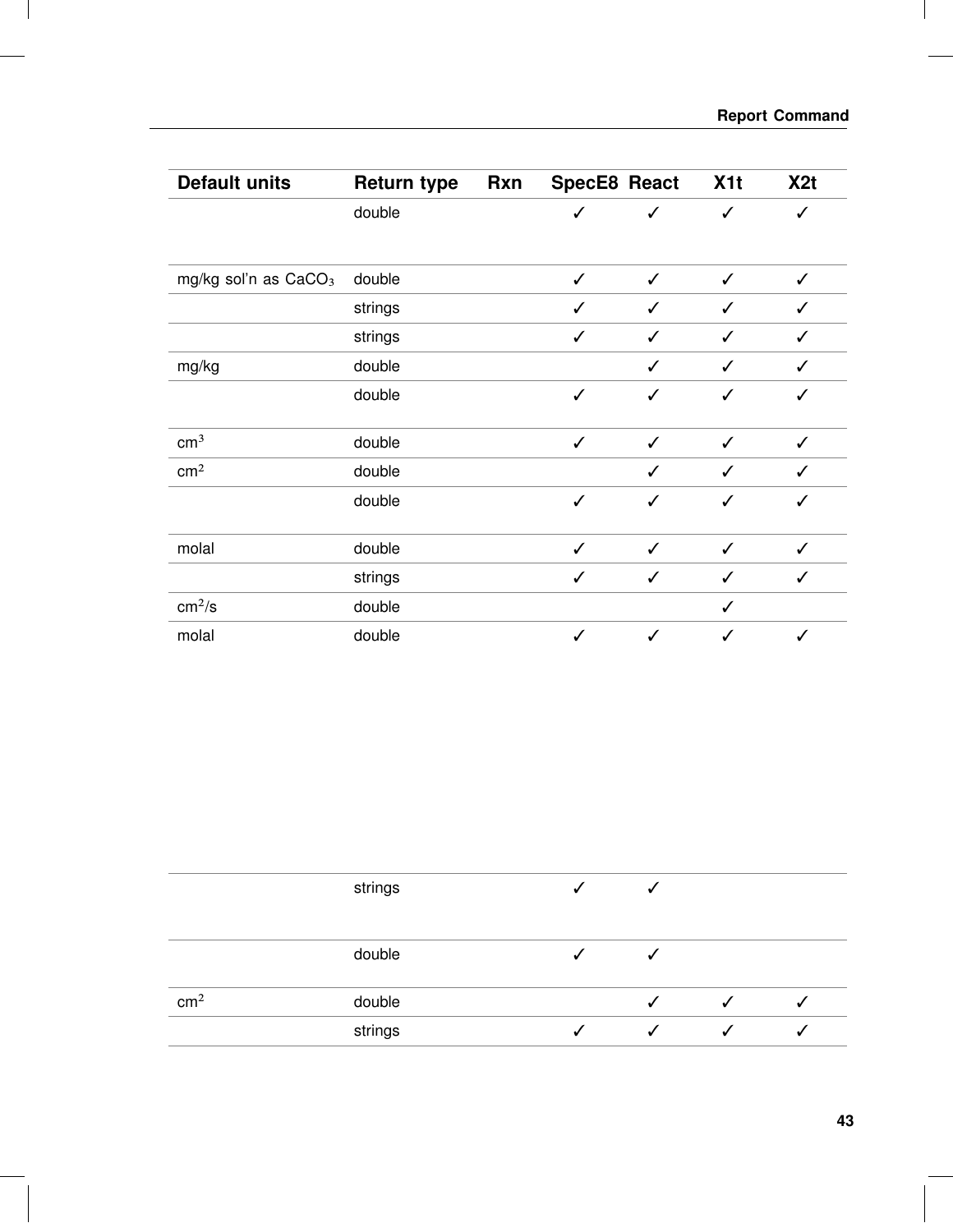| <b>Keyword</b>    | <b>Arguments</b>                                                                                                                   | <b>Description</b>                                                                              |
|-------------------|------------------------------------------------------------------------------------------------------------------------------------|-------------------------------------------------------------------------------------------------|
| database          | <elements basis="" redox<br=""  ="">aqueous   electron   minerals<br/>end_members   solid_solutions<br/>gas   oxide&gt;</elements> | Names of entries in the thermo<br>dataset, whether included in the<br>current simulation or not |
| discharge         |                                                                                                                                    | Specific discharge                                                                              |
| <b>Deltat</b>     |                                                                                                                                    | Length of current time step                                                                     |
| EC                |                                                                                                                                    | Electrical conductivity                                                                         |
| efflux            | $\langle$ name(s)   index $>$                                                                                                      | The net flux of original basis<br>components out of the domain                                  |
| Eh                | <system couples=""  =""><br/><math>\langle</math>name(s)   index<math>&gt;</math></system>                                         | The system Eh or Nernst Eh<br>values for redox couples                                          |
| elements          | $\langle$ index $>$                                                                                                                | Names of elements                                                                               |
| end members       | $\langle$ index $>$                                                                                                                | End member names                                                                                |
| equil_eqn         |                                                                                                                                    | Equilibrium equation as a text<br>string                                                        |
| equil_favors      |                                                                                                                                    | Whether reaction products or<br>reactants are favored                                           |
| equil_temp        |                                                                                                                                    | Equilibrium temperature                                                                         |
|                   | $ext{exchange\_capacity} < \text{surface\_type(s)}$   index>                                                                       | Capacity of ion exchange surface                                                                |
| freeflowing       |                                                                                                                                    | Volume of free-flowing zone in<br>nodal block                                                   |
| FA                | $\langle$ reactant(s)   index $>$                                                                                                  | Kinetic factor for electon<br>acceptance by microbes                                            |
| <b>FD</b>         | $<$ reactant(s)   index $>$                                                                                                        | Kinetic factor for electon<br>donation by microbes                                              |
| fugacity          | <gas(es) index=""  =""></gas(es)>                                                                                                  | Gas fugacities                                                                                  |
| gamma             | <aqueous surf_species<br=""  ="">  end_members&gt;<br/><math>\langle</math>name(s)   index<math>&gt;</math></aqueous>              | Species, end member activity<br>coefficients                                                    |
| gas pressure      | $\langle gas(es)   index >$                                                                                                        | Gas partial pressures                                                                           |
| gases             | $\langle$ index $>$                                                                                                                | Names of gases                                                                                  |
| get default units | <keyword></keyword>                                                                                                                | Default unit for command                                                                        |
| get_units         |                                                                                                                                    | Current unit, if set                                                                            |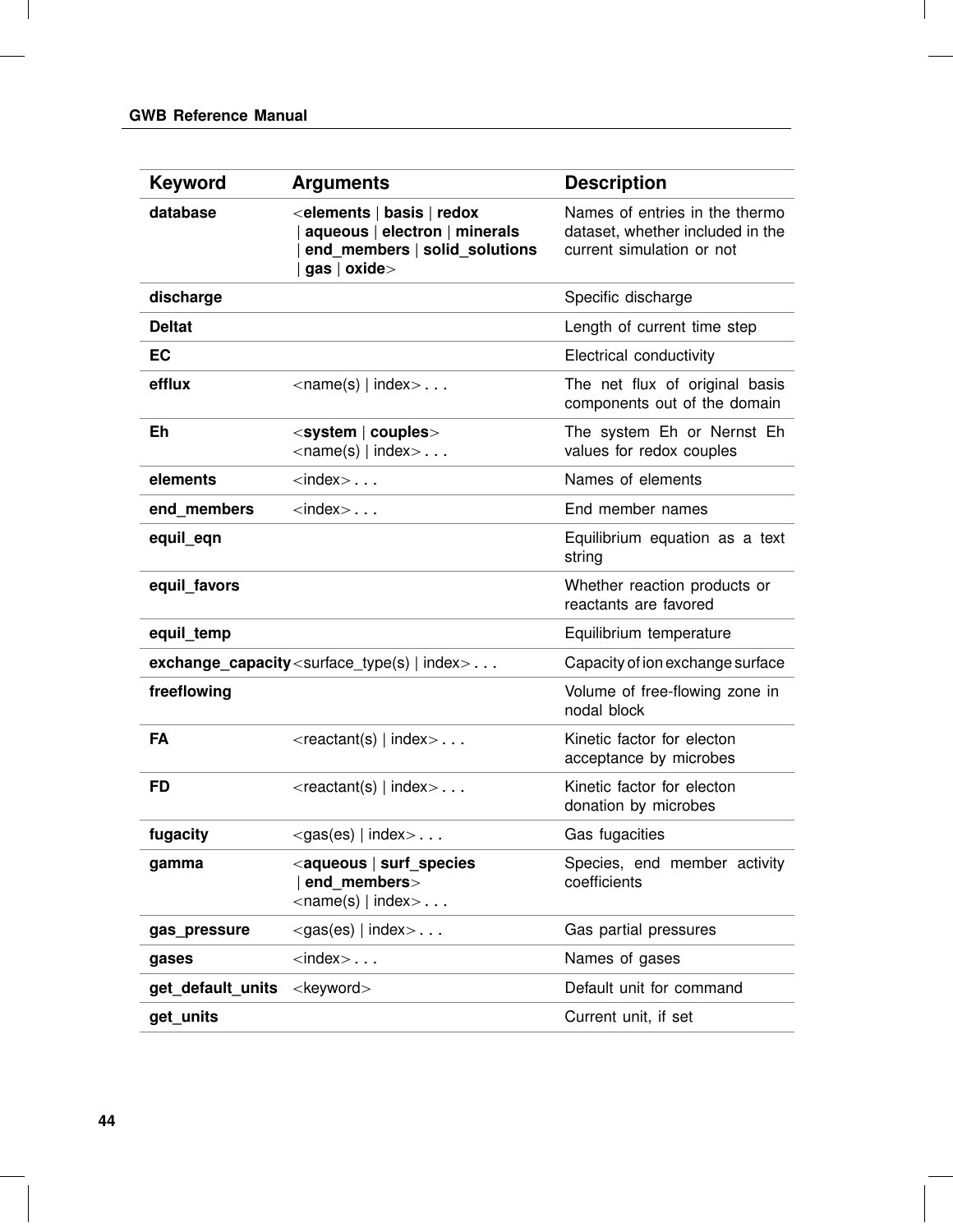| <b>Default units</b>  | <b>Return type</b> | <b>Rxn</b>   | <b>SpecE8 React</b> |              | X <sub>1</sub> t | X <sub>2</sub> t |
|-----------------------|--------------------|--------------|---------------------|--------------|------------------|------------------|
|                       | strings            | ✓            | ✓                   | ✓            | $\checkmark$     | ✓                |
|                       |                    |              |                     |              |                  |                  |
| $cm3/cm2$ s           |                    |              |                     |              |                  |                  |
|                       | double             |              |                     |              | $\checkmark$     | $\checkmark$     |
| ${\sf s}$             | double             |              |                     | $\checkmark$ | $\checkmark$     | ✓                |
| $\mu$ S/cm or umho/cm | double             |              | $\checkmark$        | $\checkmark$ | $\checkmark$     | $\checkmark$     |
| moles                 | double             |              |                     |              | $\checkmark$     | ✓                |
| volts                 | double             |              | $\checkmark$        | $\checkmark$ | $\checkmark$     | $\checkmark$     |
|                       | strings            |              | $\checkmark$        | $\checkmark$ | $\checkmark$     | $\checkmark$     |
|                       | strings            |              | $\checkmark$        | $\checkmark$ | $\checkmark$     | $\checkmark$     |
|                       | string             | $\checkmark$ |                     |              |                  |                  |
|                       | string             | $\checkmark$ |                     |              |                  |                  |
|                       | string             | $\checkmark$ |                     |              |                  |                  |
| eq                    | double             |              | $\checkmark$        | $\checkmark$ | $\checkmark$     | $\checkmark$     |
| cm <sup>3</sup>       | double             |              | $\checkmark$        | $\checkmark$ | $\checkmark$     | ✓                |
|                       | double             |              |                     | $\checkmark$ | $\checkmark$     | $\checkmark$     |
|                       | double             |              |                     | $\checkmark$ | $\checkmark$     | $\checkmark$     |
|                       | double             |              | $\checkmark$        | $\checkmark$ | $\checkmark$     | $\checkmark$     |
|                       | double             |              | $\checkmark$        | $\checkmark$ | $\checkmark$     | ✓                |
| bar                   | double             |              | $\checkmark$        | $\checkmark$ | $\checkmark$     | $\checkmark$     |
|                       | strings            |              | $\checkmark$        | $\checkmark$ | $\checkmark$     | $\checkmark$     |
|                       | string             | $\checkmark$ | $\checkmark$        | $\checkmark$ | $\checkmark$     | $\checkmark$     |
|                       | string             | $\checkmark$ | $\checkmark$        | $\checkmark$ | $\checkmark$     | $\checkmark$     |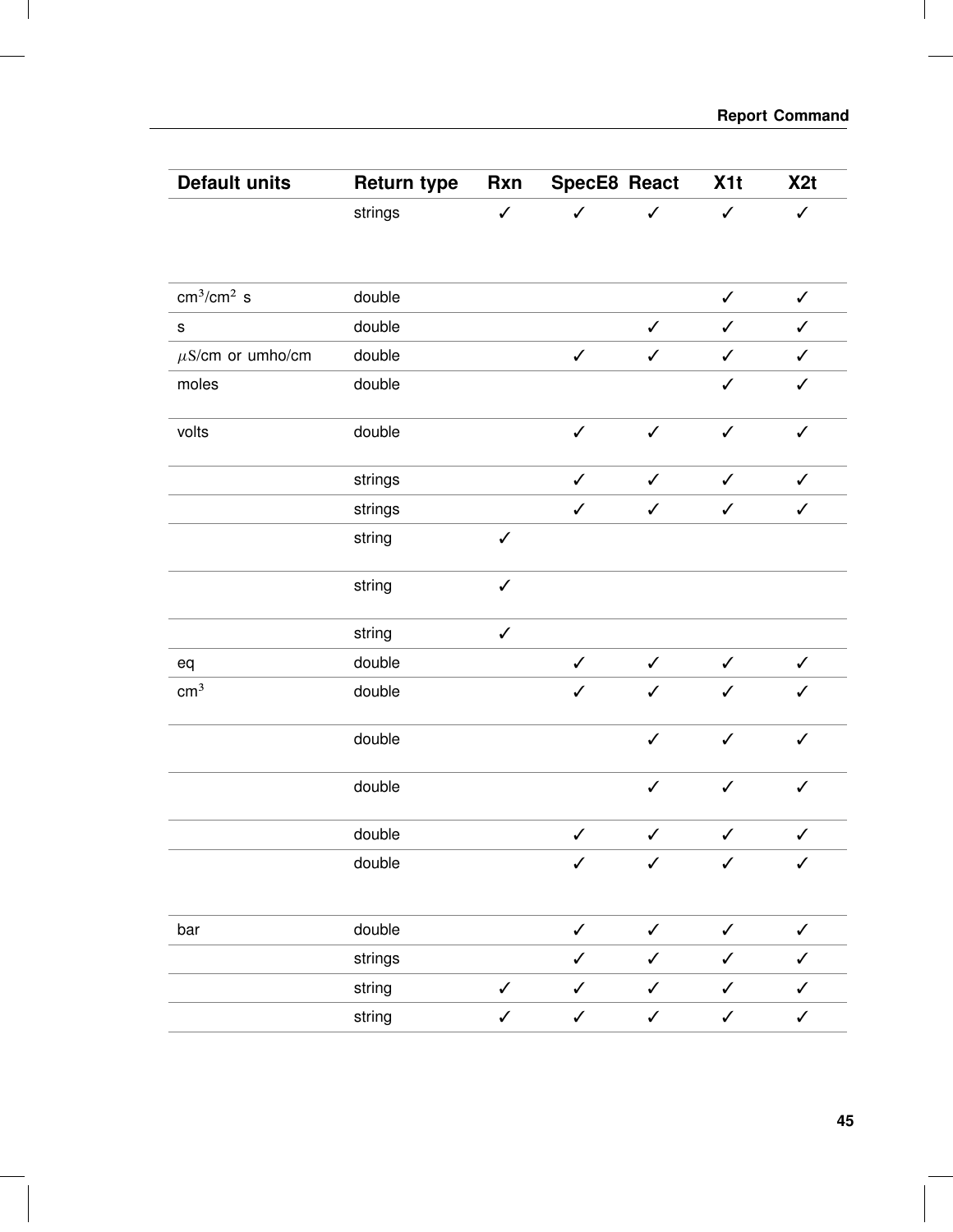| <b>Keyword</b>     | <b>Arguments</b>                                                                                                                                                                                                                                                                                                                                                                                                                                                                                                                                      | <b>Description</b>                                                                       |
|--------------------|-------------------------------------------------------------------------------------------------------------------------------------------------------------------------------------------------------------------------------------------------------------------------------------------------------------------------------------------------------------------------------------------------------------------------------------------------------------------------------------------------------------------------------------------------------|------------------------------------------------------------------------------------------|
| hardness           |                                                                                                                                                                                                                                                                                                                                                                                                                                                                                                                                                       | Hardness                                                                                 |
| hardness carb      |                                                                                                                                                                                                                                                                                                                                                                                                                                                                                                                                                       | Carbonate                                                                                |
| hardness ncarb     |                                                                                                                                                                                                                                                                                                                                                                                                                                                                                                                                                       | Non-carbonate                                                                            |
| hyd_pot            |                                                                                                                                                                                                                                                                                                                                                                                                                                                                                                                                                       | Hydraulic potential                                                                      |
| imbalance          |                                                                                                                                                                                                                                                                                                                                                                                                                                                                                                                                                       | Charge imbalance                                                                         |
| imbalance error    |                                                                                                                                                                                                                                                                                                                                                                                                                                                                                                                                                       | Error percentage                                                                         |
| inert volume       |                                                                                                                                                                                                                                                                                                                                                                                                                                                                                                                                                       | Inert volume in system                                                                   |
| influx             | $\langle$ name(s)   index $\rangle$                                                                                                                                                                                                                                                                                                                                                                                                                                                                                                                   | The net flux of original basis<br>components into the domain                             |
| IS or Tionst       |                                                                                                                                                                                                                                                                                                                                                                                                                                                                                                                                                       | System ionic strength                                                                    |
| isotopes           | <symbols></symbols>                                                                                                                                                                                                                                                                                                                                                                                                                                                                                                                                   | Names of or symbols<br>for isotope systems                                               |
| iterations         |                                                                                                                                                                                                                                                                                                                                                                                                                                                                                                                                                       | Number of iterations required for<br>Newton-Raphson to converge                          |
| Kd                 | $\langle$ name(s)   index $\rangle$                                                                                                                                                                                                                                                                                                                                                                                                                                                                                                                   | Net $K_d$ for sorption of original<br>basis entries onto all surfaces                    |
| logfO <sub>2</sub> |                                                                                                                                                                                                                                                                                                                                                                                                                                                                                                                                                       | Log fugacity of $O_2$                                                                    |
| logk               |                                                                                                                                                                                                                                                                                                                                                                                                                                                                                                                                                       | Log equilibrium constant                                                                 |
| logks              |                                                                                                                                                                                                                                                                                                                                                                                                                                                                                                                                                       | List of log $K$ 's at principle<br>temperatures                                          |
| logQoverK or SI    | <minerals solid_solutions<br=""  =""><math>\textsf{reactants}</math> &gt; &lt; name(s)   index &gt; <math>\dots</math></minerals>                                                                                                                                                                                                                                                                                                                                                                                                                     | Saturation index for minerals,<br>solid solutions, or reactants                          |
| mass               | original <fluid rock<br="" system=""  ="">  sorbed   stagnant   colloid&gt;<br/>current <fluid rock<br="" system=""  ="">sorbed   stagnant   colloid&gt;<br/>elements <fluid rock<br="" system=""  ="">  sorbed   stagnant   colloid&gt;<br/>aqueous<br/>surf_species<br/>minerals <equilibrium kinetic<br=""  =""><math> </math> both <math> </math> all<math>&gt;</math><br/>end_members <equilibrium<br>  kinetic   both   all&gt;<br/><math>\langle</math>name(s)   index<math>&gt;</math></equilibrium<br></equilibrium></fluid></fluid></fluid> | Mass of components, aqueous<br>or surface species, minerals, end<br>members, or elements |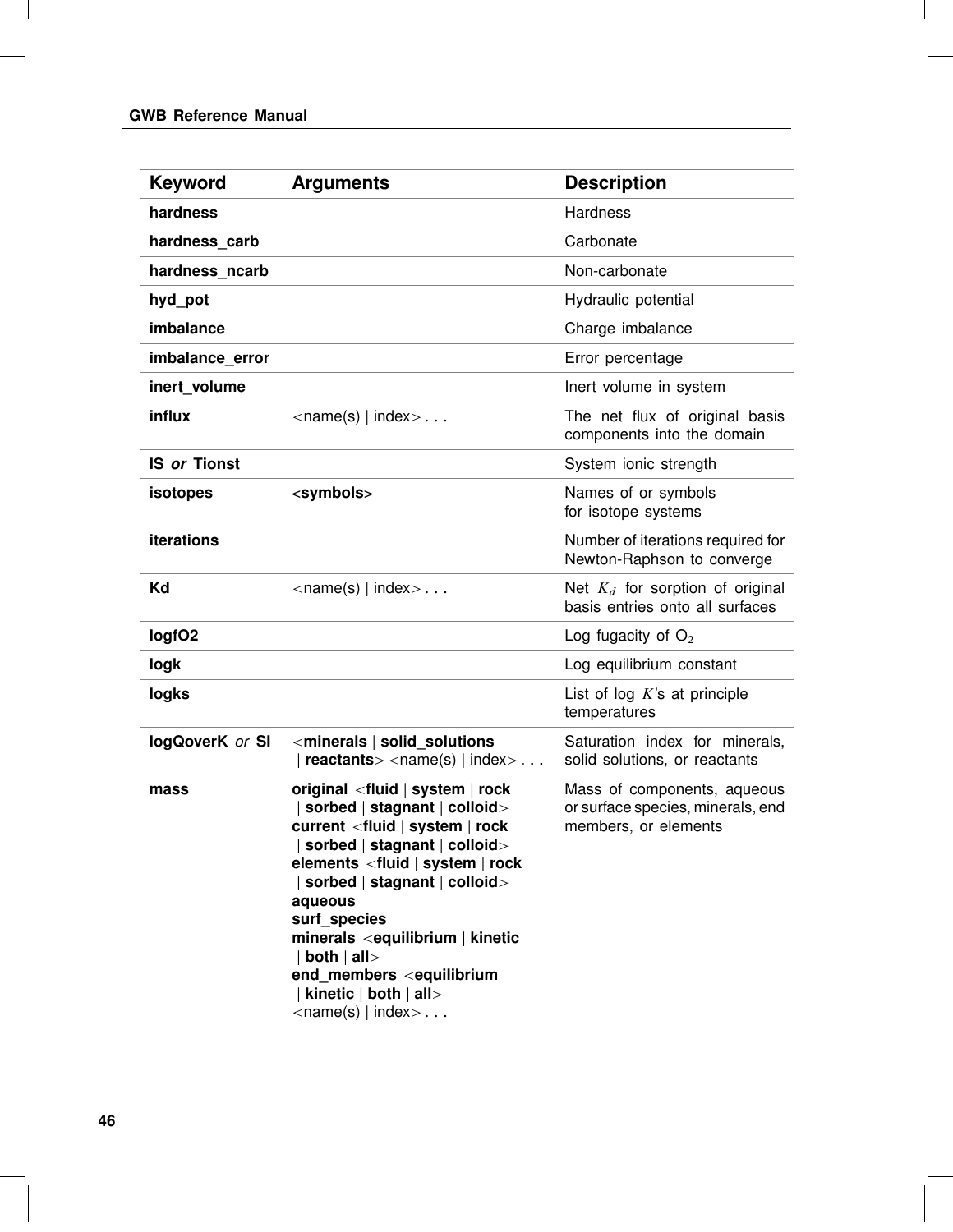| <b>Default units</b>             | <b>Return type</b> | <b>Rxn</b>   |              | <b>SpecE8 React</b> | X <sub>1</sub> t | X <sub>2</sub> t |
|----------------------------------|--------------------|--------------|--------------|---------------------|------------------|------------------|
| mg/kg sol'n as CaCO <sub>3</sub> | double             |              | $\checkmark$ | $\checkmark$        | $\checkmark$     | $\checkmark$     |
| mg/kg sol'n as CaCO <sub>3</sub> | double             |              | $\checkmark$ | $\checkmark$        | $\checkmark$     | ✓                |
| mg/kg sol'n as CaCO <sub>3</sub> | double             |              | $\checkmark$ | $\checkmark$        | $\checkmark$     | $\checkmark$     |
| bar                              | double             |              |              |                     | $\checkmark$     | $\checkmark$     |
| eq/kg                            | double             |              | ✓            | ✓                   | ✓                | ✓                |
| $%$ error                        | double             |              | ✓            | ✓                   | $\checkmark$     | ✓                |
| cm <sup>3</sup>                  | double             |              | ✓            | $\checkmark$        | $\checkmark$     | ✓                |
| moles                            | double             |              |              |                     | ✓                | ✓                |
| molal                            | double             |              | ✓            | $\checkmark$        | ✓                | ✓                |
|                                  | strings            |              | ✓            | $\checkmark$        | $\checkmark$     | $\checkmark$     |
|                                  | int                |              | $\checkmark$ | $\checkmark$        |                  |                  |
| liter/kg                         | double             |              | ✓            | $\checkmark$        | $\checkmark$     | $\checkmark$     |
| log fugacity                     | double             |              | ✓            | $\checkmark$        | $\checkmark$     | ✓                |
|                                  | double             | $\checkmark$ |              |                     |                  |                  |
|                                  | double             | ✓            |              |                     |                  |                  |
| log Q/K                          | double             |              | $\checkmark$ | $\checkmark$        | $\checkmark$     | $\checkmark$     |
| moles                            | double             |              | ✓            | ✓                   | ✓                | ✓                |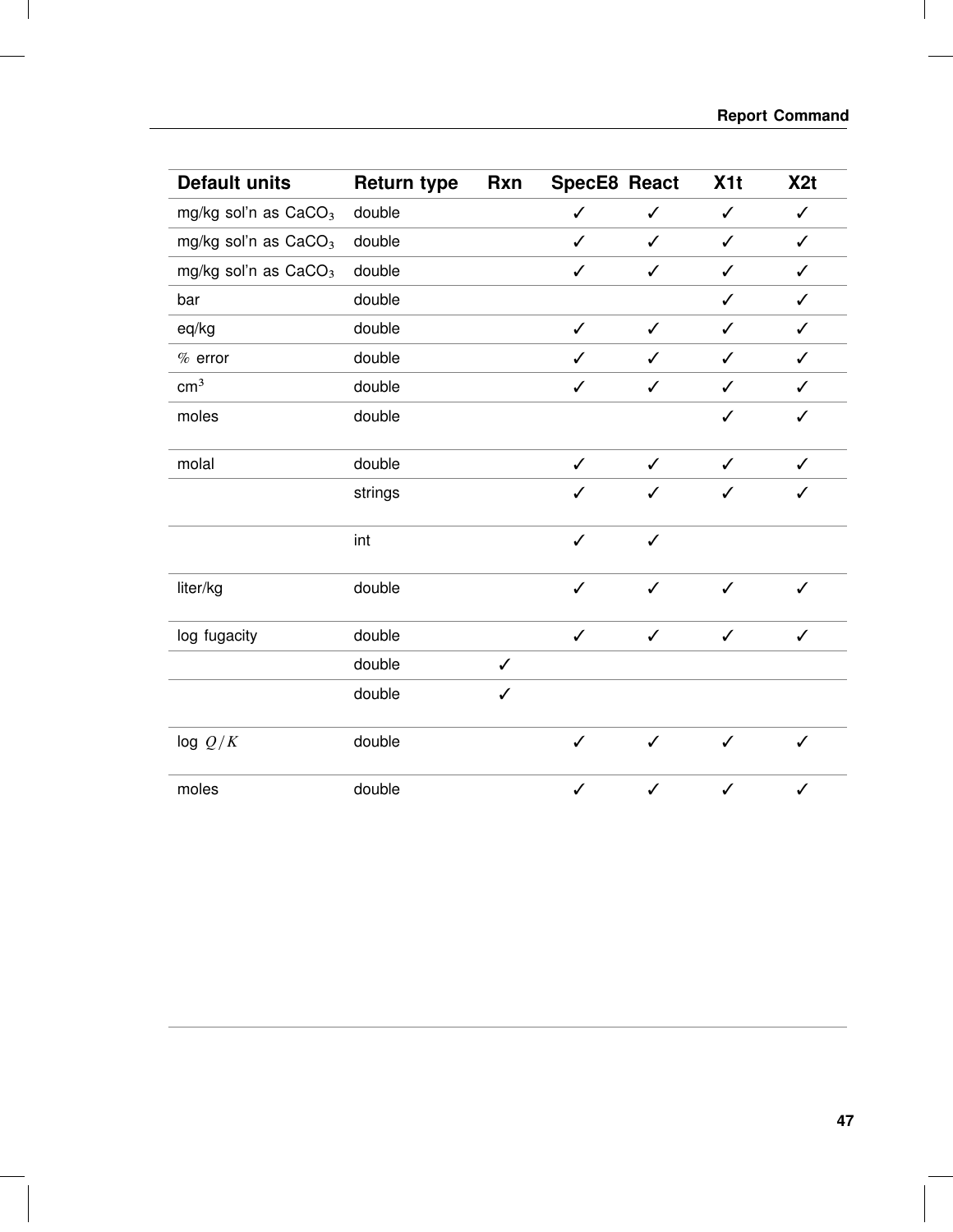| <b>Keyword</b>   | <b>Arguments</b>                                                                                                                                                                        | <b>Description</b>                                 |
|------------------|-----------------------------------------------------------------------------------------------------------------------------------------------------------------------------------------|----------------------------------------------------|
| mass_reacted     | $<$ reactant(s)   index $>$                                                                                                                                                             | Mass of a reactant that has<br>reacted             |
| mass_remaining   | $<$ reactant(s)   index $>$                                                                                                                                                             | Mass of a reactant remaining to<br>react           |
| minerals         | <equilibrium kinetic<br=""  =""><b>both</b> <math> </math><b>all</b> <math>&gt;</math> <index <math="">&gt;</index></equilibrium>                                                       | Names of minerals                                  |
| mineral mass     |                                                                                                                                                                                         | Mass of minerals, system or block                  |
| mineral volume   |                                                                                                                                                                                         | Volume of minerals, syst. or block                 |
| mixing_fraction  |                                                                                                                                                                                         | Mixing fraction in flash model                     |
| mobility         | $\le$ surface_type(s)   index>                                                                                                                                                          | Mobility of colloidal surfaces                     |
| mv               | $\leq$ mineral(s)   index $>$                                                                                                                                                           | Mineral molar volume                               |
| mw               | <original aqueous<br="" current=""  ="">surf_species   elements<br/>minerals   end_members<br/><math>{\sf gases} &gt; \langle {\sf name}(s)   {\sf index} &gt; \ldots</math></original> | Mole weight of components,<br>species, or elements |
| naqueous         |                                                                                                                                                                                         | Number of aqueous species                          |
| nbasis           |                                                                                                                                                                                         | Number of basis entries                            |
| ncolloids        |                                                                                                                                                                                         | Number of mobile colloids                          |
| ncouples         |                                                                                                                                                                                         | Number of redox couples                            |
| nelements        |                                                                                                                                                                                         | Number of elements                                 |
| nend_members     |                                                                                                                                                                                         | Number of end members                              |
| ngases           |                                                                                                                                                                                         | Number of gases                                    |
| nisotopes        |                                                                                                                                                                                         | Number of isotope systems                          |
| nlogks           |                                                                                                                                                                                         | Number of $log K$ values in list                   |
| nminerals        | <equilibrium all="" both="" kinetic=""  =""></equilibrium>                                                                                                                              | Number of minerals                                 |
| <b>Nnode</b>     |                                                                                                                                                                                         | Number of nodal blocks                             |
| nreactants       | $\le$ simple   fixed   sliding<br>kin mineral   kin endmember<br>kin redox   microbial<br>kin_aqueous   kin_surface<br>kin gas $ $ all $>$                                              | Number of reactants, kinetic re-<br>actions        |
| nsolid solutions |                                                                                                                                                                                         | Number of solid solutions                          |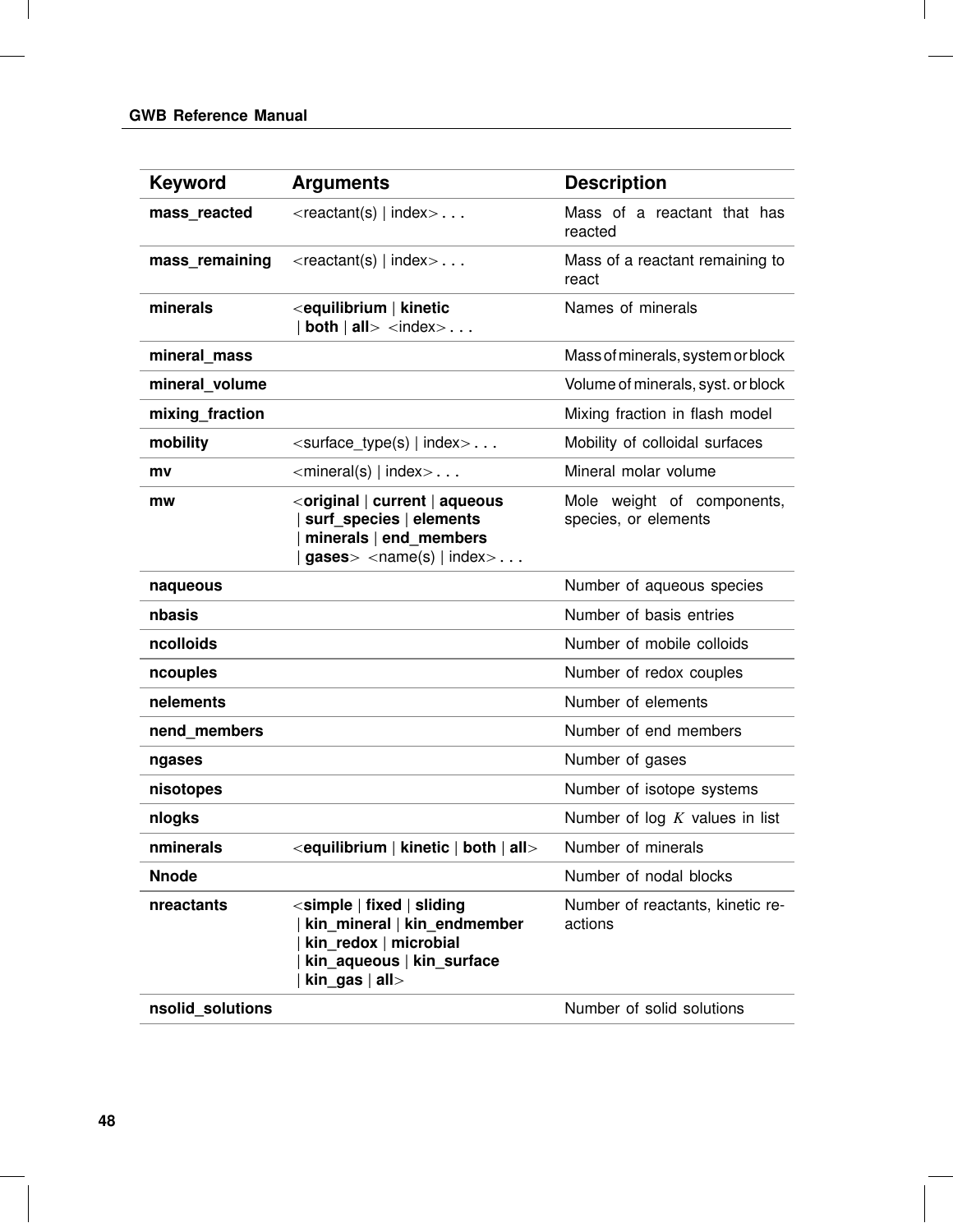| <b>Default units</b> | <b>Return type</b> | <b>Rxn</b>   |              | SpecE8 React | X <sub>1</sub> t | X <sub>2t</sub> |
|----------------------|--------------------|--------------|--------------|--------------|------------------|-----------------|
| moles                | double             |              |              | $\checkmark$ | $\checkmark$     | $\checkmark$    |
| moles                | double             |              |              | $\checkmark$ | $\checkmark$     | $\checkmark$    |
|                      | strings            |              | $\checkmark$ | $\checkmark$ | $\checkmark$     | $\checkmark$    |
| kg                   | double             |              | $\checkmark$ | $\checkmark$ | $\checkmark$     | $\checkmark$    |
| cm <sup>3</sup>      | double             |              | $\checkmark$ | $\checkmark$ | $\checkmark$     | $\checkmark$    |
|                      | double             |              |              | $\checkmark$ |                  |                 |
|                      | double             |              | $\checkmark$ | $\checkmark$ | $\checkmark$     | $\checkmark$    |
| cm <sup>3</sup> /mol | double             |              | $\checkmark$ | $\checkmark$ | $\checkmark$     | $\checkmark$    |
| g/mol                | double             |              | $\checkmark$ | $\checkmark$ | $\checkmark$     | $\checkmark$    |
|                      |                    |              |              |              |                  |                 |
|                      | int                |              | $\checkmark$ | $\checkmark$ | $\checkmark$     | $\checkmark$    |
|                      | int                |              | $\checkmark$ | $\checkmark$ | $\checkmark$     | $\checkmark$    |
|                      | int                |              | $\checkmark$ | $\checkmark$ | $\checkmark$     | $\checkmark$    |
|                      | int                |              | $\checkmark$ | $\checkmark$ | $\checkmark$     | $\checkmark$    |
|                      | int                |              | $\checkmark$ | $\checkmark$ | $\checkmark$     | $\checkmark$    |
|                      | int                |              | $\checkmark$ | $\checkmark$ | $\checkmark$     | $\checkmark$    |
|                      | int                |              | $\checkmark$ | $\checkmark$ | $\checkmark$     | $\checkmark$    |
|                      | int                |              | $\checkmark$ | $\checkmark$ | $\checkmark$     | $\checkmark$    |
|                      | int                | $\checkmark$ |              |              |                  |                 |
|                      | int                |              | $\checkmark$ | $\checkmark$ | $\checkmark$     | $\checkmark$    |
|                      | int                |              |              |              | $\checkmark$     | $\checkmark$    |
|                      | int                |              |              | $\checkmark$ | $\checkmark$     | $\checkmark$    |
|                      |                    |              |              |              |                  |                 |

| $\checkmark$ $\checkmark$ $\checkmark$ $\checkmark$ |
|-----------------------------------------------------|
|-----------------------------------------------------|

**49**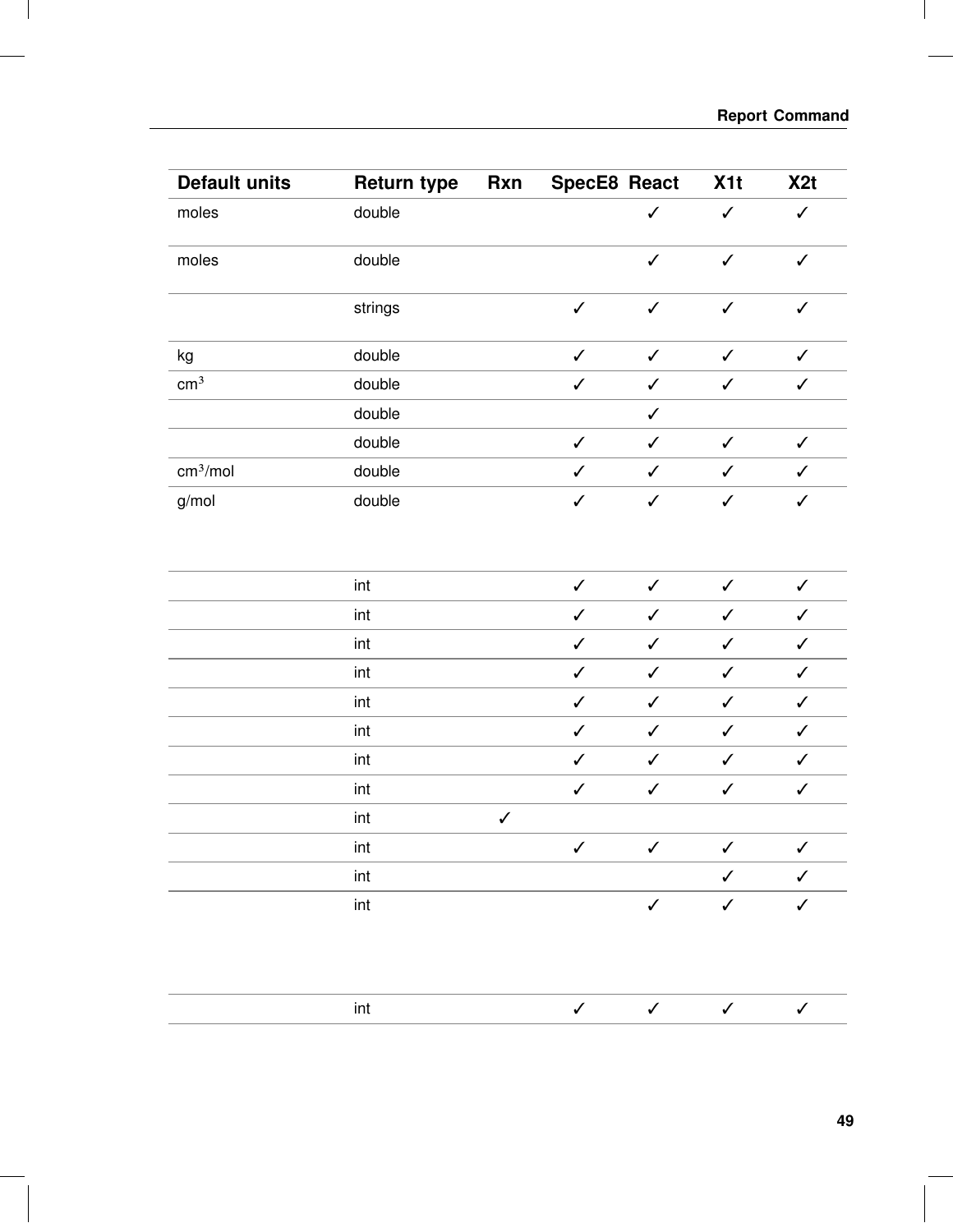| <b>Keyword</b>    | <b>Arguments</b>                                                                                                                                                        | <b>Description</b>                                                       |
|-------------------|-------------------------------------------------------------------------------------------------------------------------------------------------------------------------|--------------------------------------------------------------------------|
| nsorbed           |                                                                                                                                                                         | Number of original basis<br>species that sorb                            |
| nsorbing_surfaces |                                                                                                                                                                         | Number of sorbing surface types                                          |
| nstagnant         |                                                                                                                                                                         | One for dual porosity, else zero                                         |
| nsurf_species     |                                                                                                                                                                         | Number of surface species                                                |
| <b>Nx</b>         |                                                                                                                                                                         | Number of nodes along $x$                                                |
| <b>Ny</b>         |                                                                                                                                                                         | Number of nodes along $y$                                                |
| options           |                                                                                                                                                                         | List of keywords for the report<br>command                               |
| рe                | <system couples=""  =""><br/><math>\langle</math>name(s)   index<math>&gt;</math></system>                                                                              | The system pe or theoretical pe<br>for redox couples                     |
| permeability      |                                                                                                                                                                         | Sediment permeability                                                    |
| рH                |                                                                                                                                                                         | System pH                                                                |
| polyfit           |                                                                                                                                                                         | Coefficients for polynomial fit of<br>$log K$ to temperature             |
| porosity          |                                                                                                                                                                         | Porosity                                                                 |
| pressure          |                                                                                                                                                                         | Pressure                                                                 |
| <b>PV</b>         |                                                                                                                                                                         | Pore volumes displaced                                                   |
| <b>QoverK</b>     | <minerals solid="" solutions<br=""  =""><math> </math> reactants &gt; &lt; name(s) <math> </math> index &gt;</minerals>                                                 | $Q/K$ for a mineral, soild solution,<br>or reactant                      |
| rate_con          | $\langle$ reactant(s)   index $>$                                                                                                                                       | Rate constants for kinetic<br>reactions                                  |
| ratecon unit      | $\langle$ reactant(s)   index $>$                                                                                                                                       | Units of kinetic rate constants                                          |
| reactant_area     | $\langle$ reactant(s)   index $>$                                                                                                                                       | Surface areas of kinetic minerals                                        |
| reactant_type     | $\langle$ reactant(s)   index $>$                                                                                                                                       | simple,<br>fixed,<br>sliding,<br>kin_mineral,<br>microbial,<br>and so on |
| reactants         | $\le$ simple   fixed   sliding<br>kin mineral   kin endmember<br>kin redox   microbial<br>kin_aqueous   kin_surface<br>kin gas $ $ all $>$ <index <math="">&gt;</index> | Names of reactants and kinetic<br>reactions                              |
| reaction          |                                                                                                                                                                         | Chemical reaction as a text<br>string                                    |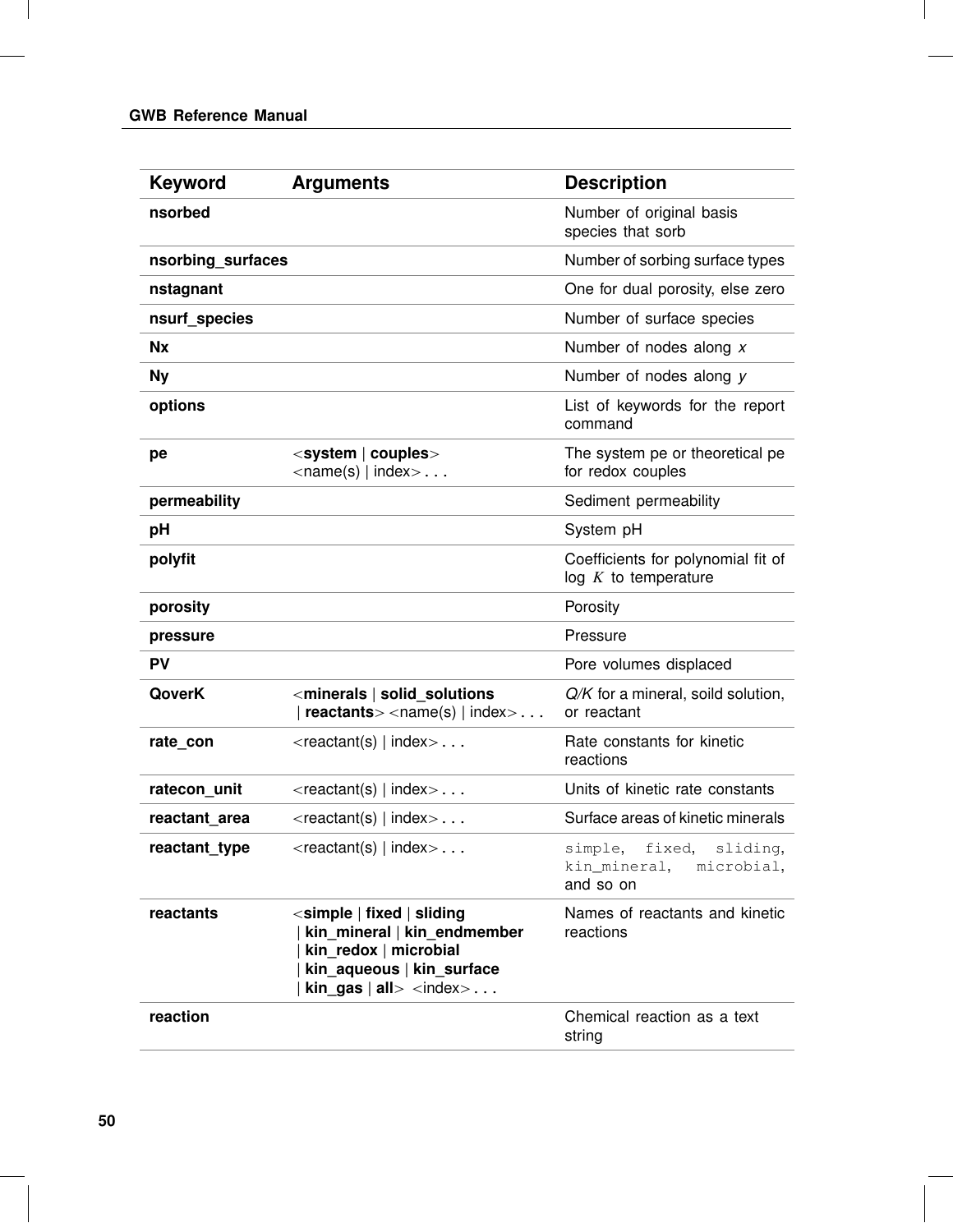| <b>Default units</b>    | <b>Return type</b> | <b>Rxn</b>   |              | <b>SpecE8 React</b> | X <sub>1</sub> t | X <sub>2</sub> t |
|-------------------------|--------------------|--------------|--------------|---------------------|------------------|------------------|
|                         | int                |              | $\checkmark$ | ✓                   | $\checkmark$     | $\checkmark$     |
|                         | int                |              | $\checkmark$ | $\checkmark$        | $\checkmark$     | $\checkmark$     |
|                         | int                |              | $\checkmark$ | $\checkmark$        | $\checkmark$     | $\checkmark$     |
|                         | int                |              | $\checkmark$ | $\checkmark$        | $\checkmark$     | $\checkmark$     |
|                         | int                |              |              |                     | $\checkmark$     | $\checkmark$     |
|                         | int                |              |              |                     |                  | $\checkmark$     |
|                         | strings            | $\checkmark$ | $\checkmark$ | $\checkmark$        | $\checkmark$     | $\checkmark$     |
|                         | double             |              | $\checkmark$ | $\checkmark$        | $\checkmark$     | $\checkmark$     |
| darcy $\approx \mu m^2$ | double             |              | $\checkmark$ | $\checkmark$        | $\checkmark$     | $\checkmark$     |
|                         | double             |              | $\checkmark$ | $\checkmark$        | $\checkmark$     | $\checkmark$     |
|                         | doubles            | $\checkmark$ |              |                     |                  |                  |
| volume fraction         | double             |              | $\checkmark$ | $\checkmark$        | $\checkmark$     | $\checkmark$     |
| bars                    | double             |              | $\checkmark$ | $\checkmark$        | $\checkmark$     | $\checkmark$     |
|                         | double             |              |              | $\checkmark$        | $\checkmark$     | $\checkmark$     |
|                         | double             |              |              | $\checkmark$        | $\checkmark$     | $\checkmark$     |
| (varies)                | double             |              |              | $\checkmark$        | $\checkmark$     | $\checkmark$     |
|                         | strings            |              |              | $\checkmark$        | $\checkmark$     | $\checkmark$     |
| cm <sup>2</sup>         | double             |              |              | $\checkmark$        | $\checkmark$     | $\checkmark$     |
|                         | strings            |              |              | $\checkmark$        | $\checkmark$     | $\checkmark$     |
|                         | strings            |              |              | $\checkmark$        | $\checkmark$     | ✓                |
|                         | string             | $\checkmark$ |              |                     |                  |                  |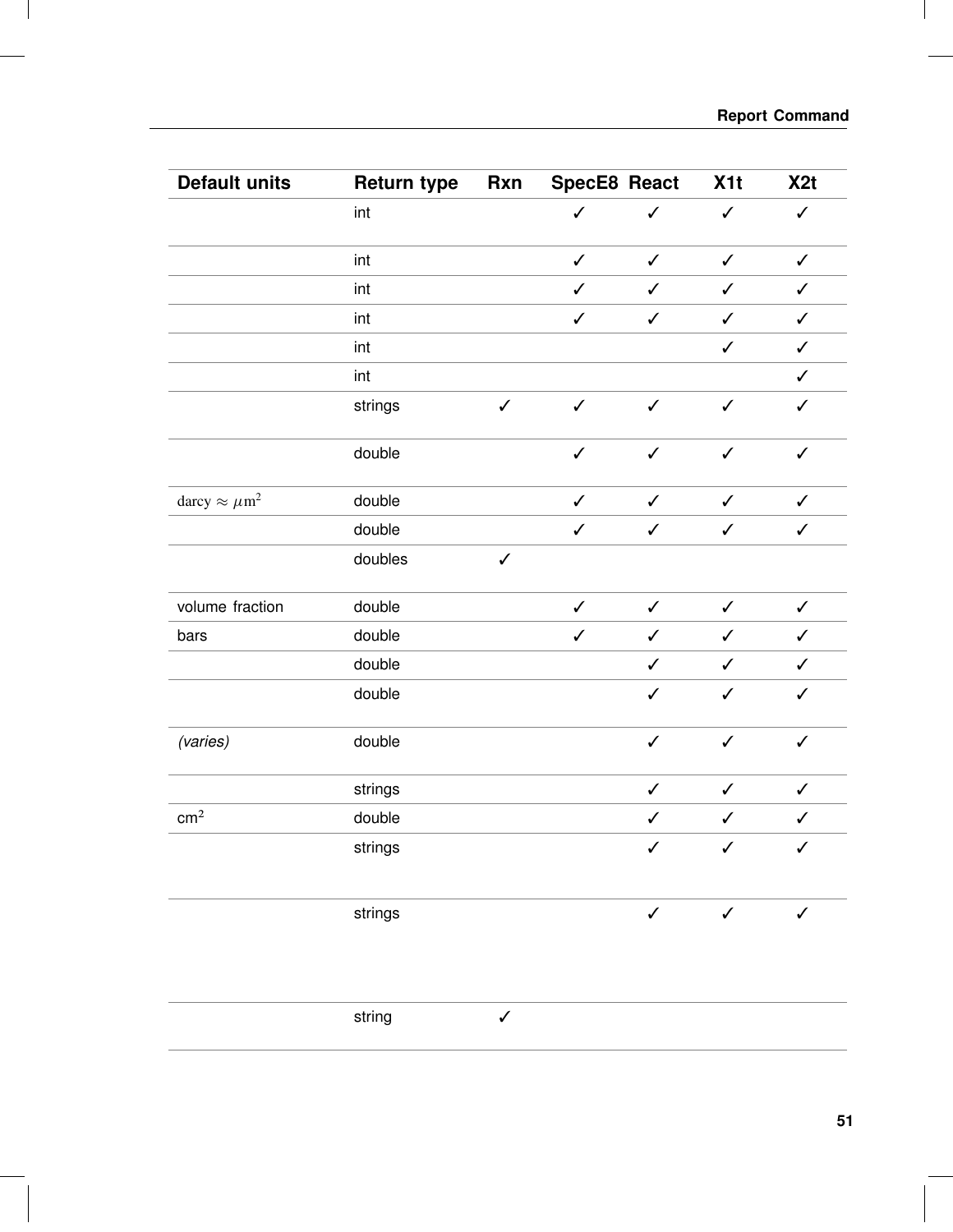| <b>Keyword</b>                       | <b>Arguments</b>                                                                                     | <b>Description</b>                                                                                                                                    |
|--------------------------------------|------------------------------------------------------------------------------------------------------|-------------------------------------------------------------------------------------------------------------------------------------------------------|
| rxn rate                             | $<$ reactant(s)   index $>$                                                                          | Reaction rates                                                                                                                                        |
| set_digits                           | <significant digits=""></significant>                                                                | Set number of significant digits in results                                                                                                           |
| set node                             | $\lt$ node index   x y $>$                                                                           | Results are associated with the node<br>index or the $x$ and $y$ node indices                                                                         |
| set_units                            | $\lt$ unit   ? $>$                                                                                   | Report results in a unit different than<br>the default                                                                                                |
| SIS or Sionst                        |                                                                                                      | Stoichiometric ionic strength                                                                                                                         |
| solid solutions                      | $\langle$ index $>$                                                                                  | Names of solid solutions                                                                                                                              |
| soln_compressibility                 |                                                                                                      | Solution compressibility                                                                                                                              |
| soln_density                         |                                                                                                      | Solution density                                                                                                                                      |
| soln_expansivity                     |                                                                                                      | Solution thermal expansivity                                                                                                                          |
| soln mass                            |                                                                                                      | Solution mass                                                                                                                                         |
| soln_viscosity                       |                                                                                                      | Viscosity of fluid                                                                                                                                    |
| soln_volume                          |                                                                                                      | Volume of fluid                                                                                                                                       |
| sorb_area                            | $\le$ surface_type(s)   index>                                                                       | Areas of sorbing surfaces                                                                                                                             |
| sorbed                               | $\langle$ index $>$                                                                                  | Names of original basis<br>species that sorb                                                                                                          |
|                                      | <b>sorption_capacity</b> <surface_type(s) <math="">  index&gt;<math>\ldots</math>.</surface_type(s)> | Capacity of a Langmuir surface                                                                                                                        |
| stagnant                             |                                                                                                      | Volume of stagnant zone in nodal block                                                                                                                |
| <b>SUCCESS</b>                       |                                                                                                      | Returns a value of one if the GWB<br>application has successfully completed<br>a calculation, zero if it has not or if the<br>last calculation failed |
| surf_charge or<br>surf_charge0       | <surface_type(s) index=""  =""></surface_type(s)>                                                    | Electrical charge at 0-plane<br>of a sorbing surface                                                                                                  |
| surf chargeb                         | <surface_type(s) index=""  =""></surface_type(s)>                                                    | Electrical charge at $\beta$ -plane                                                                                                                   |
| surf_charged                         | $\le$ surface_type(s)   index>                                                                       | Electrical charge at $d$ -plane                                                                                                                       |
| surf_potential or<br>surf_potential0 | $\le$ surface_type(s)   index>                                                                       | Electrical potential at 0-plane<br>of a sorbing surface                                                                                               |
| surf_potentialb                      | $\le$ surface type(s)   index>                                                                       | Electrical potential at $\beta$ -plane                                                                                                                |
| surf_potentiald                      | $\le$ surface_type(s)   index>                                                                       | Electrical potential at d-plane                                                                                                                       |

 $\overline{1}$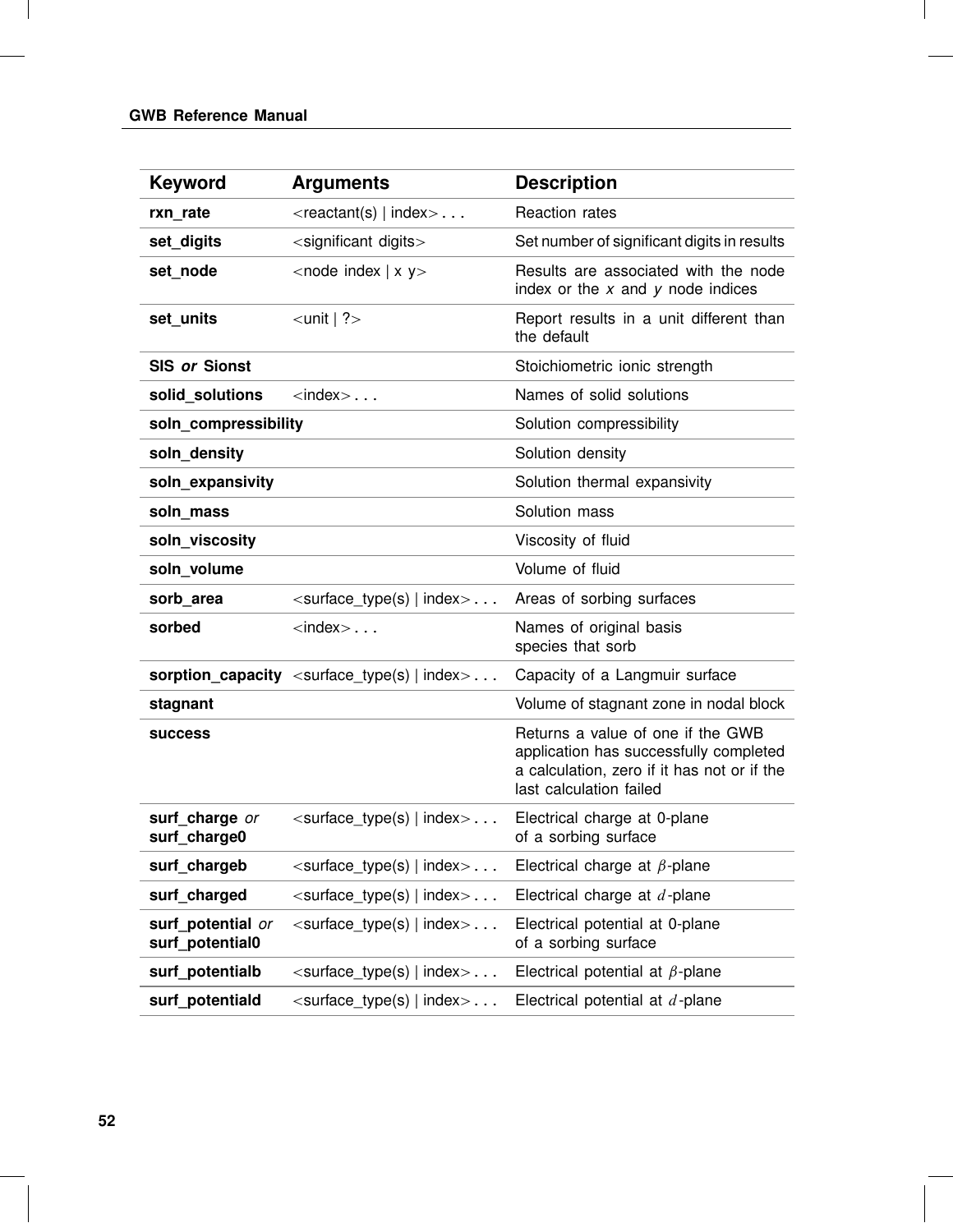$\mathbf{I}$ 

| <b>Default units</b>      | <b>Return type</b> | Rxn          |              | SpecE8 React | X <sub>1</sub> t | X <sub>2t</sub> |
|---------------------------|--------------------|--------------|--------------|--------------|------------------|-----------------|
| mol/s                     | double             |              |              | $\checkmark$ | $\checkmark$     | $\checkmark$    |
|                           | int                | $\checkmark$ | $\checkmark$ | $\checkmark$ | $\checkmark$     | $\checkmark$    |
|                           | int                |              |              |              | $\checkmark$     | ✓               |
|                           | string             | $\checkmark$ | $\checkmark$ | $\checkmark$ | $\checkmark$     | $\checkmark$    |
| molal                     | double             |              | $\checkmark$ | $\checkmark$ | $\checkmark$     | ✓               |
|                           | strings            |              | $\checkmark$ | $\checkmark$ | $\checkmark$     | ✓               |
| $bar^{-1}$                | double             |              | $\checkmark$ | $\checkmark$ | $\checkmark$     | $\checkmark$    |
| g/cm <sup>3</sup>         | double             |              | $\checkmark$ | $\checkmark$ | $\checkmark$     | ✓               |
| $^{\circ}\mathrm{C}^{-1}$ | double             |              | $\checkmark$ | $\checkmark$ | $\checkmark$     | $\checkmark$    |
| kg                        | double             |              | $\checkmark$ | $\checkmark$ | $\checkmark$     | $\checkmark$    |
| cp                        | double             |              | $\checkmark$ | $\checkmark$ | $\checkmark$     | $\checkmark$    |
| cm <sup>3</sup>           | double             |              | $\checkmark$ | $\checkmark$ | $\checkmark$     | ✓               |
| cm <sup>2</sup>           | double             |              | ✓            | $\checkmark$ | $\checkmark$     | ✓               |
|                           | strings            |              | $\checkmark$ | $\checkmark$ | $\checkmark$     | ✓               |
| mol                       | double             |              | $\checkmark$ | $\checkmark$ | $\checkmark$     | $\checkmark$    |
| cm <sup>3</sup>           | double             |              | $\checkmark$ | $\checkmark$ | $\checkmark$     | $\checkmark$    |
|                           | int                | $\checkmark$ | $\checkmark$ | $\checkmark$ | $\checkmark$     | ✓               |
| $\mu$ C/cm <sup>2</sup>   | double             |              | $\checkmark$ | $\checkmark$ | $\checkmark$     | $\checkmark$    |
| $\mu\mathrm{C/cm^2}$      | double             |              | $\checkmark$ | $\checkmark$ | $\checkmark$     | $\checkmark$    |
| $\mu$ C/cm <sup>2</sup>   | double             |              | $\checkmark$ | $\checkmark$ | $\checkmark$     | $\checkmark$    |
| $mV$                      | double             |              | $\checkmark$ | $\checkmark$ | $\checkmark$     | $\checkmark$    |
| $mV$                      | double             |              | $\checkmark$ | $\checkmark$ | $\checkmark$     | ✓               |
| $mV$                      | double             |              | $\checkmark$ | $\checkmark$ | $\checkmark$     | $\checkmark$    |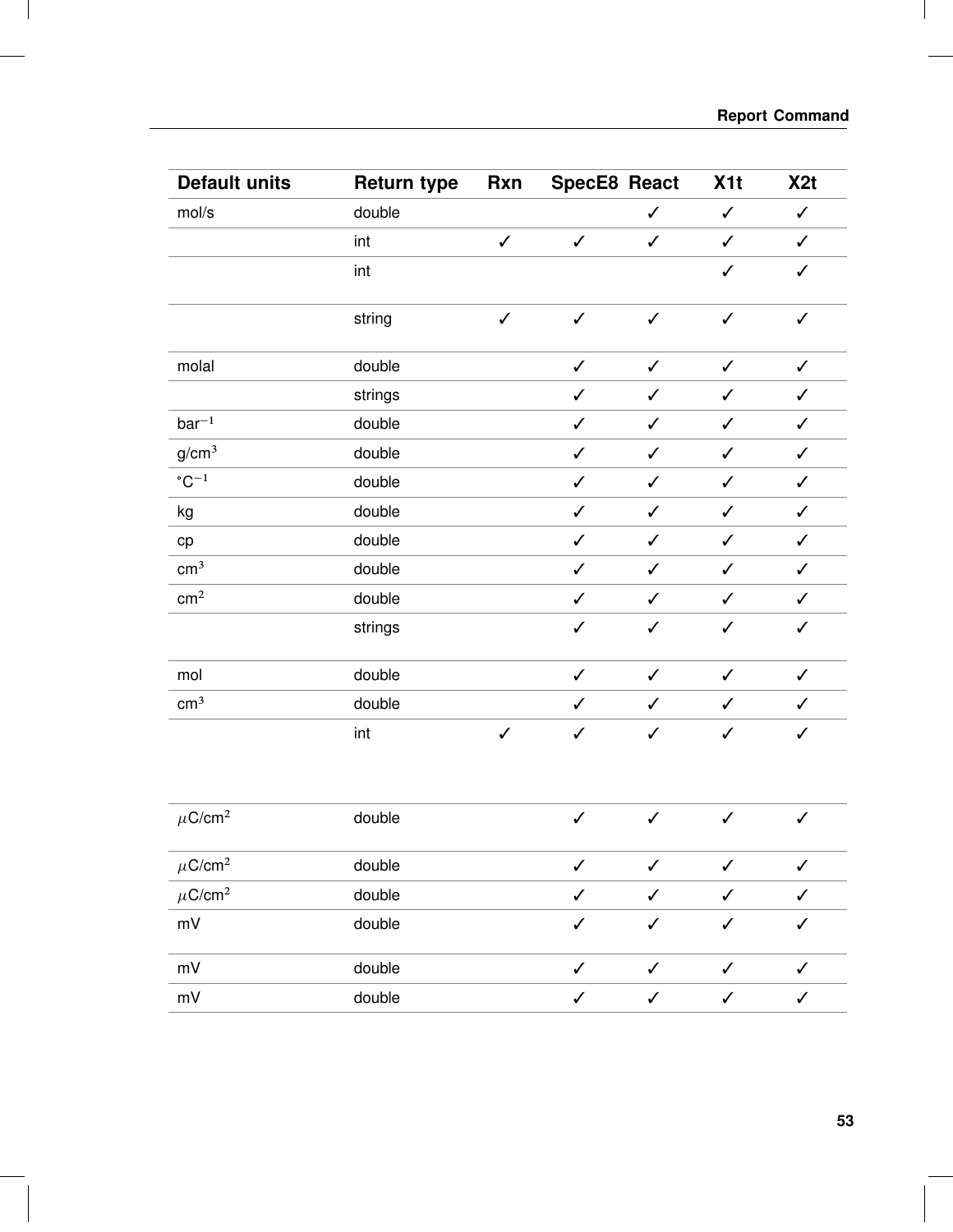| <b>Keyword</b>    | <b>Arguments</b>                                                                                                    | <b>Description</b>                            |
|-------------------|---------------------------------------------------------------------------------------------------------------------|-----------------------------------------------|
| surf_species      | $\langle$ index $>$                                                                                                 | Names of surface species                      |
| surf_type         |                                                                                                                     | Types of reacting surfaces                    |
| surfaces          |                                                                                                                     | Names of reacting surfaces                    |
| <b>TDS</b>        |                                                                                                                     | Total dissolved solids                        |
| temperature or T  |                                                                                                                     | Temperature                                   |
| temps             |                                                                                                                     | List of principle temperatures                |
| <b>Tend</b>       |                                                                                                                     | Final time of simulation                      |
| <b>Time</b>       |                                                                                                                     | Current point in time                         |
| total biomass     |                                                                                                                     | Biomass in system or block                    |
| total reacted     |                                                                                                                     | Mass reacted into system or block             |
| <b>TPF</b>        | $<$ reactant(s)   index>                                                                                            | Thermodynamic potential factor                |
| <b>Tstart</b>     |                                                                                                                     | Beginning time of simulation                  |
| velocity          |                                                                                                                     | Fluid velocity                                |
| Watact            |                                                                                                                     | Activity of water                             |
| watertype         |                                                                                                                     | lon type of water                             |
| <b>Wmass</b>      |                                                                                                                     | Water mass                                    |
| xcoef_dispersion  |                                                                                                                     | $x$ coefficient of dispersion                 |
| xdischarge        |                                                                                                                     | $x$ specific discharge                        |
| <b>Xfree</b>      |                                                                                                                     | Free-flowing fraction                         |
| Xi                |                                                                                                                     | Reaction progress                             |
| xpermeability     |                                                                                                                     | $x$ permeability                              |
| xsorbed           | $\langle$ name(s)   index $\rangle$                                                                                 | Sorbed fraction of an original<br>basis entry |
| xss               | <equilibrium all="" both="" kinetic=""  =""><br/><math>\langle</math>name(s)   index<math>&gt;</math></equilibrium> | End member mole fractions                     |
| xvelocity         |                                                                                                                     | Fluid velocity along $x$                      |
| xycoef_dispersion |                                                                                                                     | xy coefficient of dispersion                  |
| ycoef dispersion  |                                                                                                                     | y coefficient of dispersion                   |
| ydischarge        |                                                                                                                     | $y$ specific discharge                        |

 $\mathbf{I}$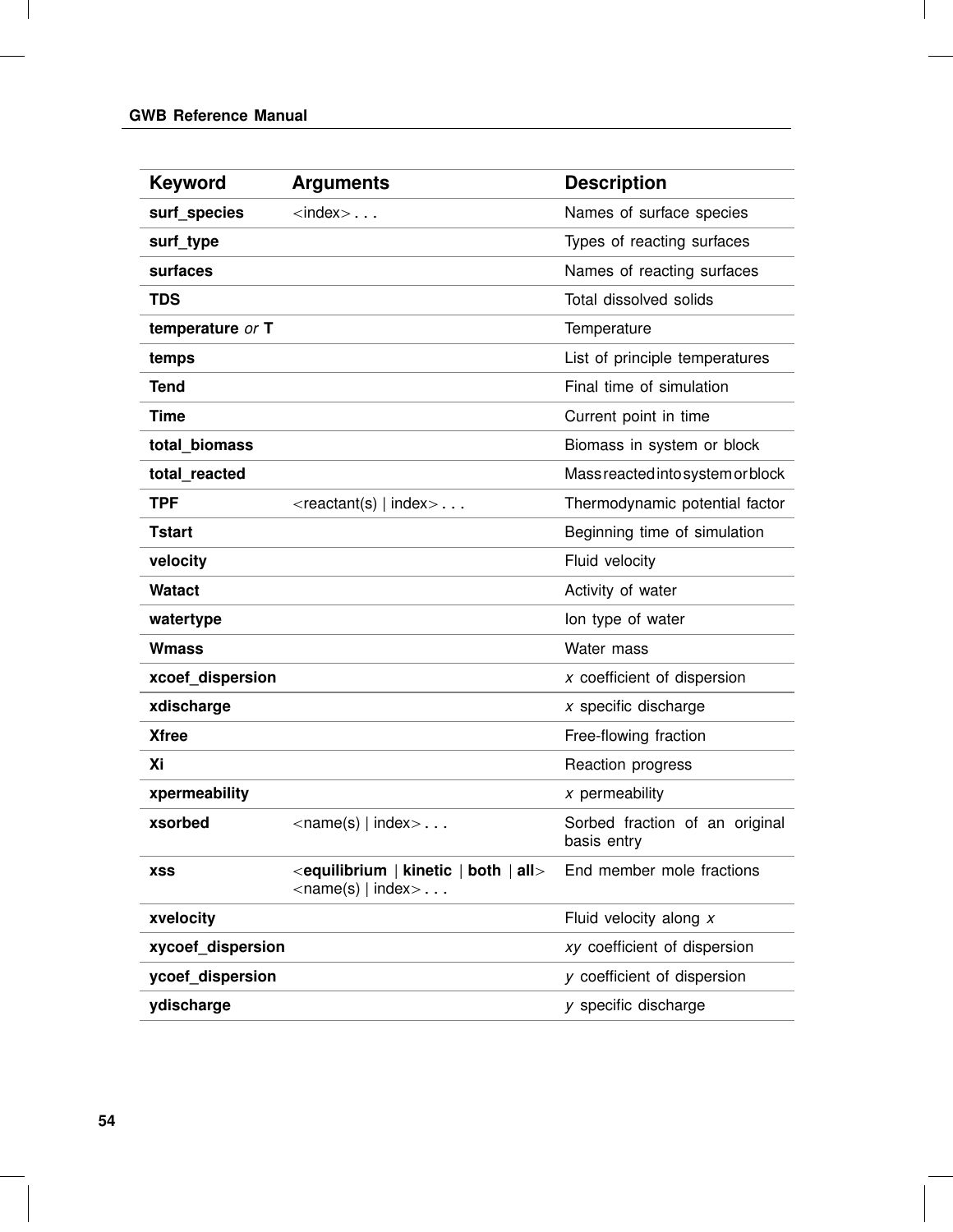$\overline{1}$ 

| <b>Default units</b>    | <b>Return type</b> | <b>Rxn</b>   |              | SpecE8 React | X <sub>1</sub> t | X <sub>2</sub> t |
|-------------------------|--------------------|--------------|--------------|--------------|------------------|------------------|
|                         | strings            |              | $\checkmark$ | $\checkmark$ | $\checkmark$     | $\checkmark$     |
|                         | strings            |              | $\checkmark$ | $\checkmark$ | $\checkmark$     | $\checkmark$     |
|                         | strings            |              | $\checkmark$ | ✓            | ✓                | $\checkmark$     |
| mg/kg                   | double             |              | $\checkmark$ | ✓            | $\checkmark$     | $\checkmark$     |
| $^{\circ}{\rm C}$       | double             |              | ✓            | $\checkmark$ | $\checkmark$     | $\checkmark$     |
| $\mathbf{C}$            | doubles            | $\checkmark$ |              |              |                  |                  |
| $\mathsf{s}$            | double             |              |              | $\checkmark$ | $\checkmark$     | $\checkmark$     |
| $\mathsf S$             | double             |              |              | $\checkmark$ | $\checkmark$     | $\checkmark$     |
| mg/kg                   | double             |              |              | $\checkmark$ | $\checkmark$     | $\checkmark$     |
| g                       | double             |              |              | $\checkmark$ | $\checkmark$     | $\checkmark$     |
|                         | double             |              |              | ✓            | $\checkmark$     | $\checkmark$     |
| s                       | double             |              |              | $\checkmark$ | $\checkmark$     | $\checkmark$     |
| cm/s                    | double             |              |              |              | ✓                | ✓                |
|                         | double             |              | $\checkmark$ | $\checkmark$ | ✓                | $\checkmark$     |
|                         | string             |              | ✓            | $\checkmark$ | ✓                | $\checkmark$     |
| kg                      | double             |              | $\checkmark$ | $\checkmark$ | $\checkmark$     | $\checkmark$     |
| cm <sup>2</sup> /s      | double             |              |              |              |                  | $\checkmark$     |
| $cm3/cm2$ s             | double             |              |              |              |                  | $\checkmark$     |
|                         | double             |              | $\checkmark$ | $\checkmark$ | $\checkmark$     | $\checkmark$     |
|                         | double             |              |              | $\checkmark$ | $\checkmark$     | $\checkmark$     |
| darcy $\approx \mu m^2$ | double             |              |              |              |                  | ✓                |
|                         | double             |              | $\checkmark$ | $\checkmark$ | $\checkmark$     | $\checkmark$     |
|                         | double             |              | $\checkmark$ | $\checkmark$ | $\checkmark$     | $\checkmark$     |
| cm/s                    | double             |              |              |              |                  | $\checkmark$     |
| cm <sup>2</sup> /s      | double             |              |              |              |                  | $\checkmark$     |
| cm <sup>2</sup> /s      | double             |              |              |              |                  | $\checkmark$     |
| $cm3/cm2$ s             | double             |              |              |              |                  | $\checkmark$     |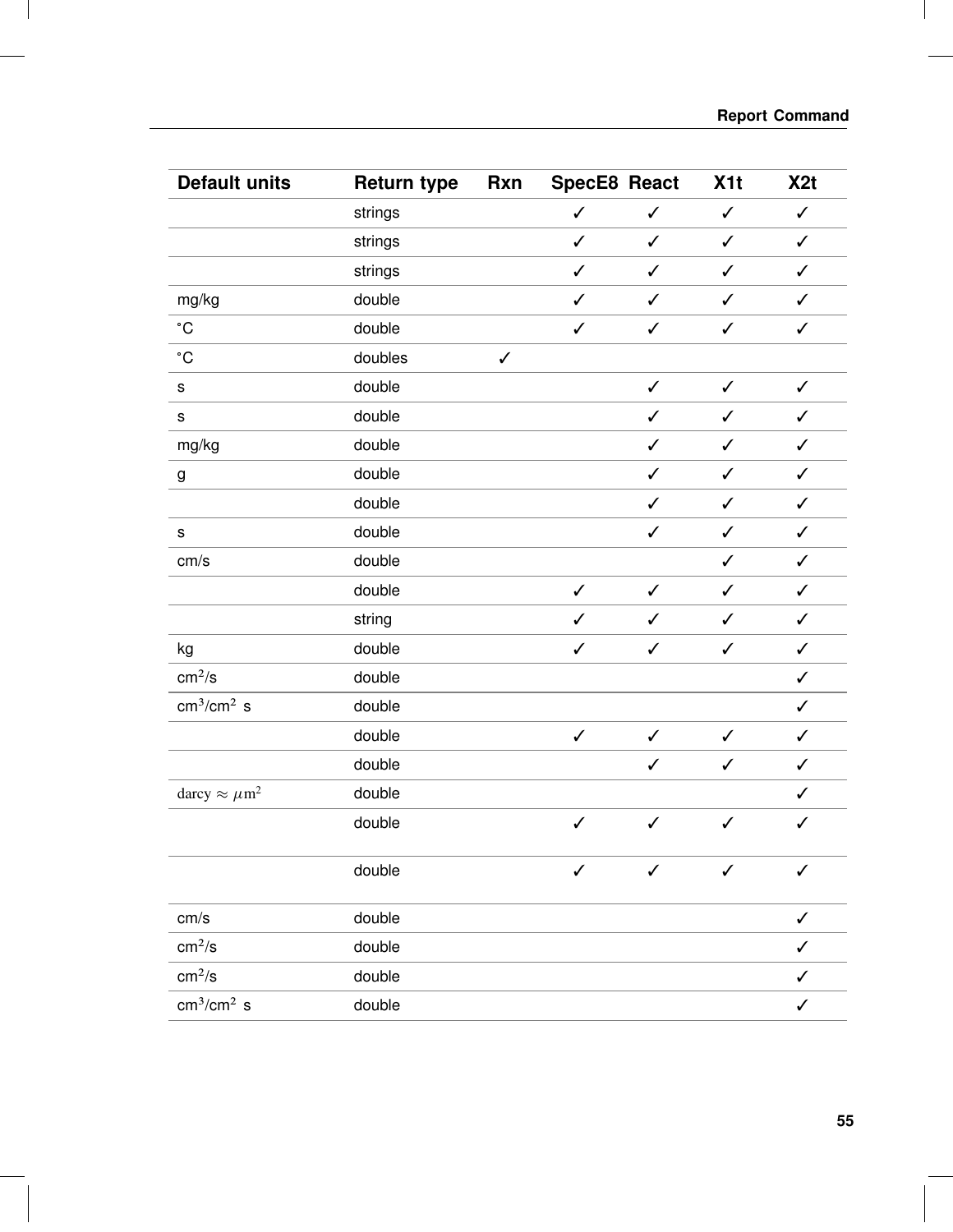| <b>Keyword</b>                                                                                             | <b>Arguments</b>                                                                                                                                                                                                                               | <b>Description</b>                                    |
|------------------------------------------------------------------------------------------------------------|------------------------------------------------------------------------------------------------------------------------------------------------------------------------------------------------------------------------------------------------|-------------------------------------------------------|
| ypermeability                                                                                              |                                                                                                                                                                                                                                                | y permeability                                        |
| yvelocity                                                                                                  |                                                                                                                                                                                                                                                | Fluid velocity along y                                |
| $iisotope$<br>Hydrogen-2<br>Carbon-13<br>Oxygen-18<br>Sulfur-34<br>symbol<br>$2-H$   13-C<br>18-0 $ 34-S>$ | <fluid rock="" sorbate="" system=""  =""><br/><solvent aqueous<br=""  ="">minerals <math> </math> end members <math> </math> gases<br/>surf species   reactants&gt;<br/><math>\langle</math>name(s)   index<math>&gt;</math></solvent></fluid> | Isotopic compositions of<br>various aspects of system |

 $\overline{1}$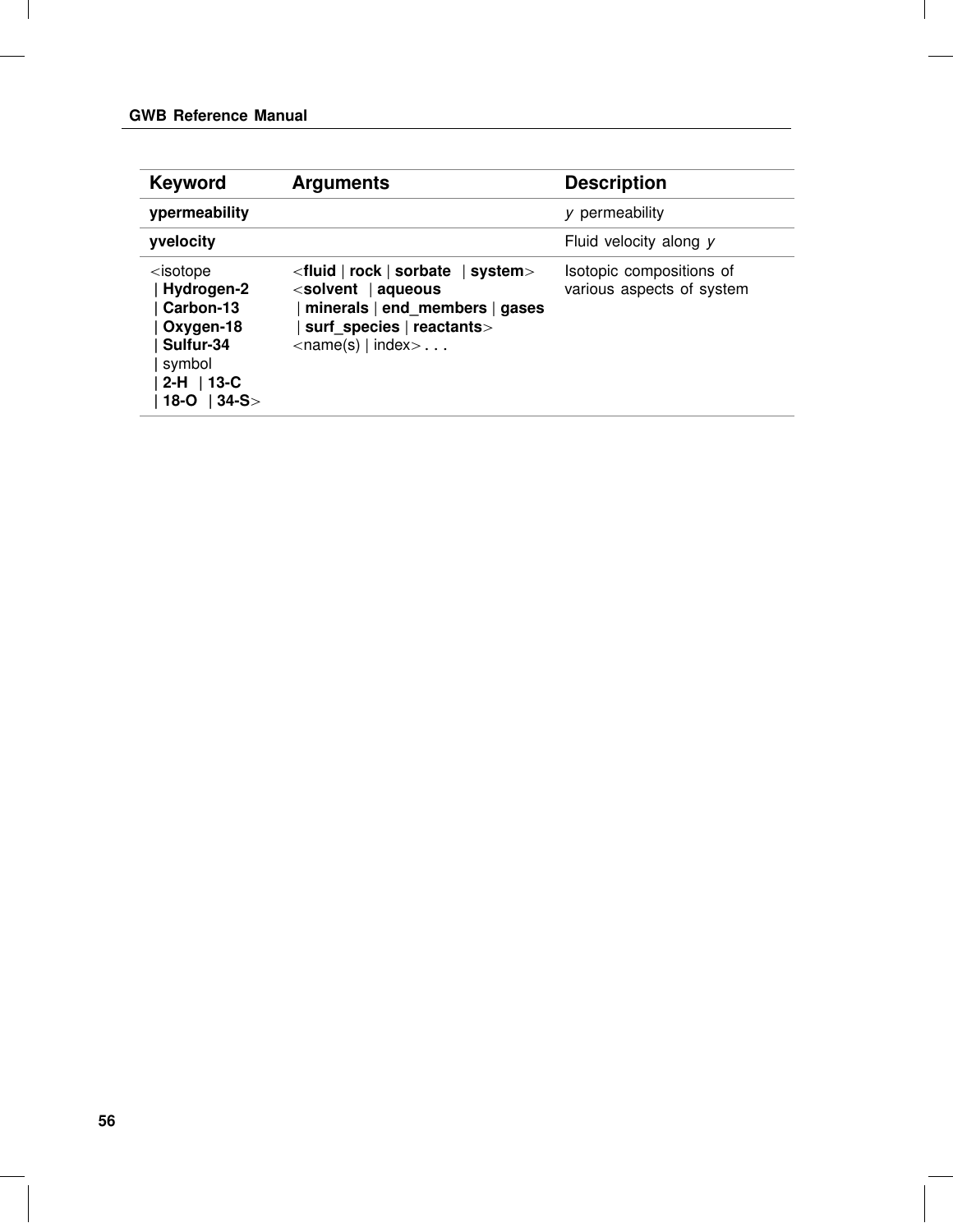| Default units                  | <b>Return type</b> | Rxn SpecE8 React X1t | X <sub>2</sub> t |
|--------------------------------|--------------------|----------------------|------------------|
| darcy $\approx \mu \text{m}^2$ | double             |                      |                  |
| cm/s                           | double             |                      |                  |
| $\delta$ (%)                   | double             |                      |                  |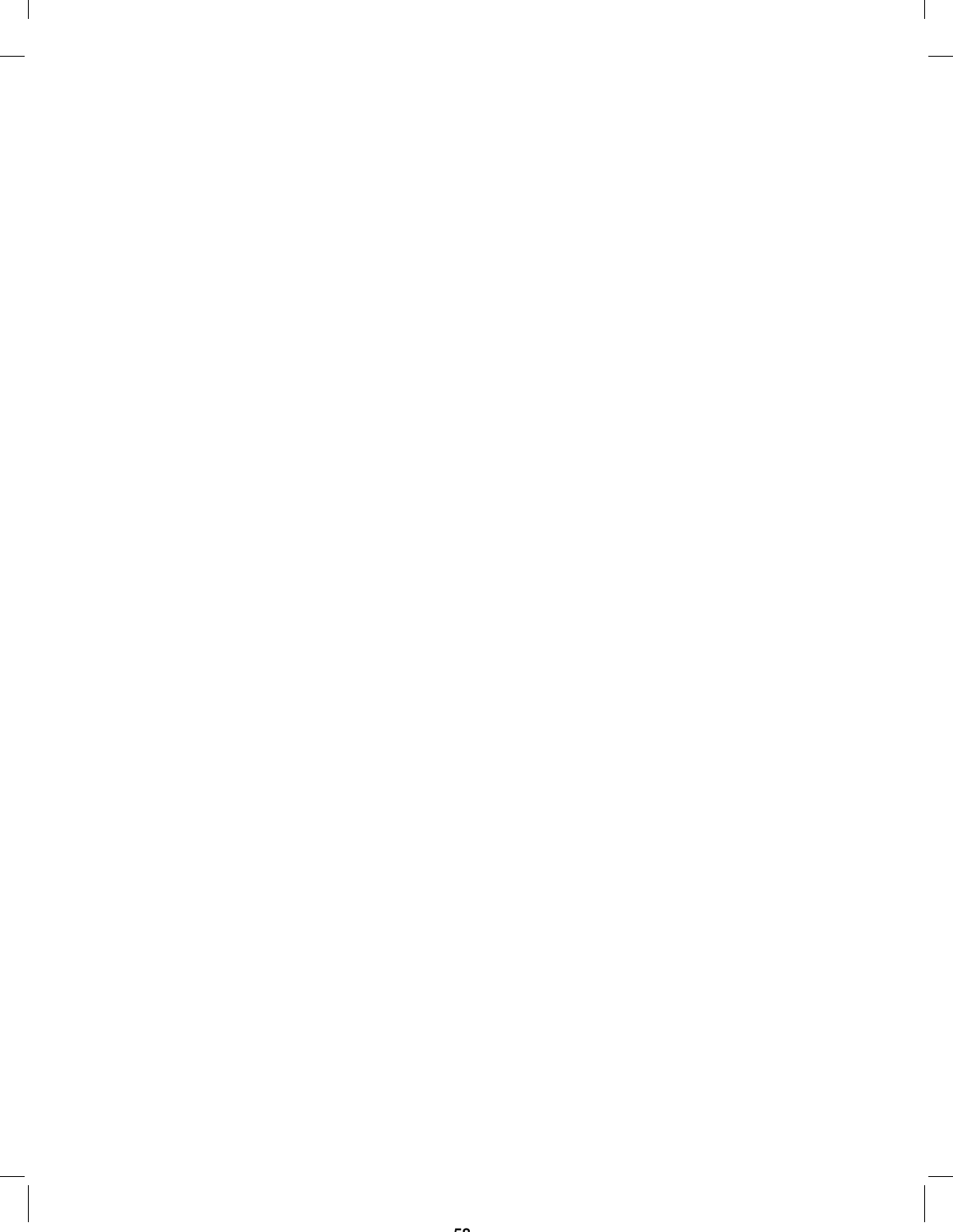# **Control Scripts**

<span id="page-66-0"></span>When you read an ordinary script in one of the GWB applications (**Rxn**, **Act2**, **Tact**, **SpecE8**, **React**, **Phase2**, **X1t**, or **X2t**), the application steps through the script line-by-line, executing the commands encountered, until it reaches the script's end. A control script differs from an ordinary script in that it can contain control statements, such as assignments, loops, and if-then-else constructs.

This chapter describes how to set up a control script and gives an example of such a script. The **[Multiple Analyses](#page-124-0)** chapter in this guide shows a further example of how control scripts can be applied, in this case to add the results of GWB calculations to a spreadsheet containing the results of a number of chemical analyses.

A control script can occupy an entire script file, or just a portion of one. The control script is preceded by the statement

script

The control script terminates at the end of the file, or with the statement

script end

The lines within the control script may be either application commands (e.g., commands recognized by **React**) or control statements.

When writing file names within control scripts, following Tcl syntax, you use double rather than single backslashes (i.e., "\\" instead of "\") as separators. In addition, you enclose filenames containing spaces or special characters with braces ("{ $\dots$ }"). For example, the application commands

read GWB\react.rea data "c:\Program Files\GWB\gtdata\thermo.data"

would appear as

```
read GWB\\react.rea
data {"c:\\Program Files\\GWB\\gtdata\\thermo.data"}
```
within a control script.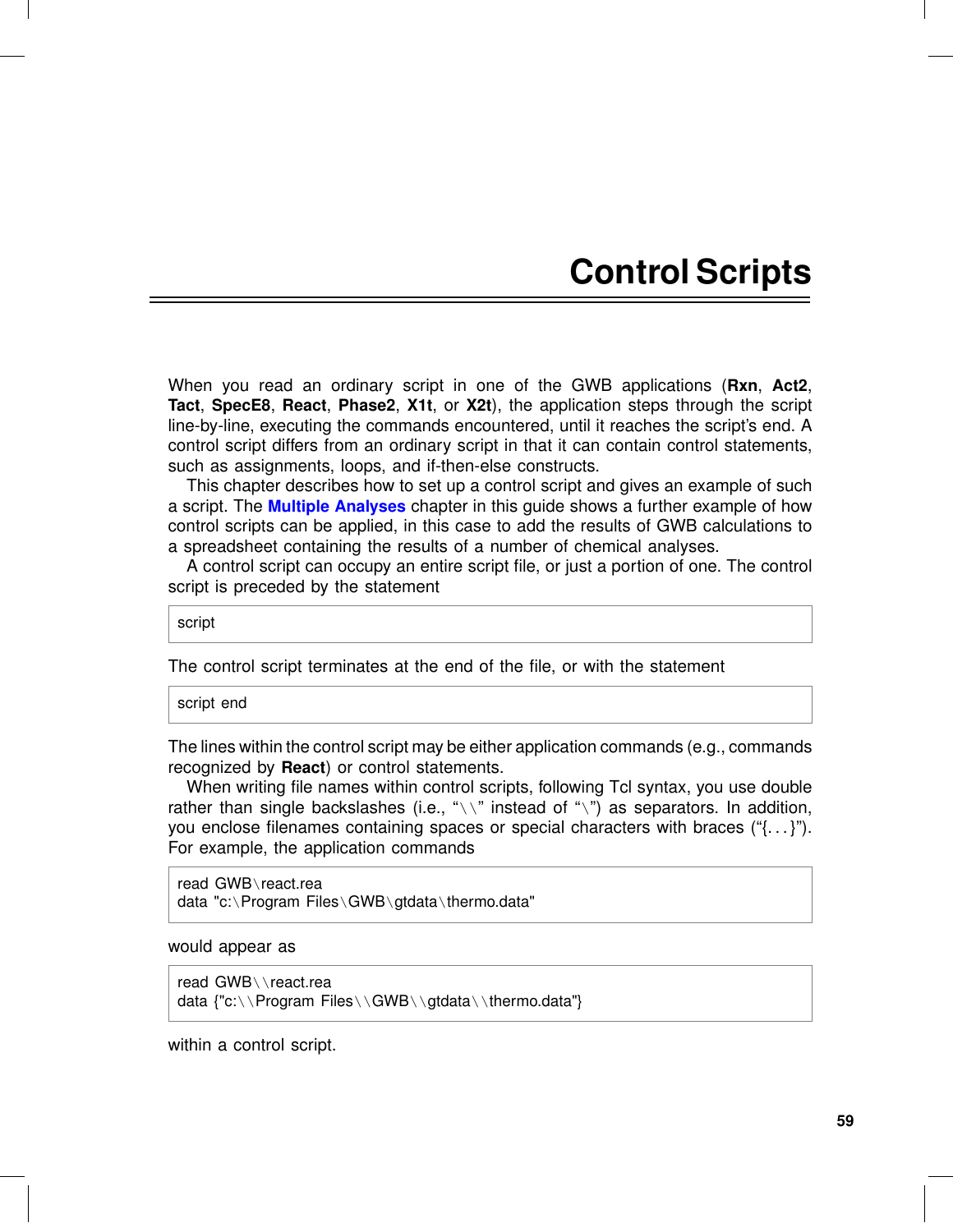## **6.1 Control statements**

The applications recognize control statements in the form of Tcl commands. Tcl (pronounced "tickle") is an open-source scripting language, designed to be easy to learn and use. You can find information about the Tcl syntax on various web sites such as www.tcl.tk and mini.net/tcl, as well as a number of widely available textbooks (you can search on "Tcl" at www.amazon.com).

In Tcl, you define a variable with the "set" command, and use a "\$" in front of the variable name to reference its value. For example, the commands

```
set pH 4.5
set label "The pH is"
puts "$label $pH"
```
assign a value of 4.5 to a variable named "pH" and a literal string to variable "label", and then write them to the screen using the "puts" command.

Other useful commands include

| for                                              | Define a loop                   |
|--------------------------------------------------|---------------------------------|
| while                                            | Define a loop                   |
| eval                                             | Evaluate a command              |
| expr                                             | Evaluate an expression          |
| if $\{\ldots\}$<br>elseif $\{ \ldots \}$<br>else | Set an if-then-else block       |
| proc                                             | Define a procedure              |
| open                                             | Open a file                     |
| close                                            | Close a file                    |
| gets                                             | Get input from a file or prompt |
| puts                                             | Output data to a file or prompt |
| info commands                                    | List Tcl commands               |

If you write procedures (using the "proc" command), you should be careful not to name them using GWB keywords, or the names of species in the thermo dataset. For example, if you were to name a procedure "Fe++", you would no longer be able to constrain the concentration of ferrous iron.

Before beginning to write a command script, you will want to consult a more complete Tcl reference to learn a few details of the language syntax.

# **6.2 Interacting with the application program**

You can use the Tcl "eval" command to construct a GWB command and execute it within the GWB application. In a **React** control script, for example, the Tcl command

eval {"pH =" \$value}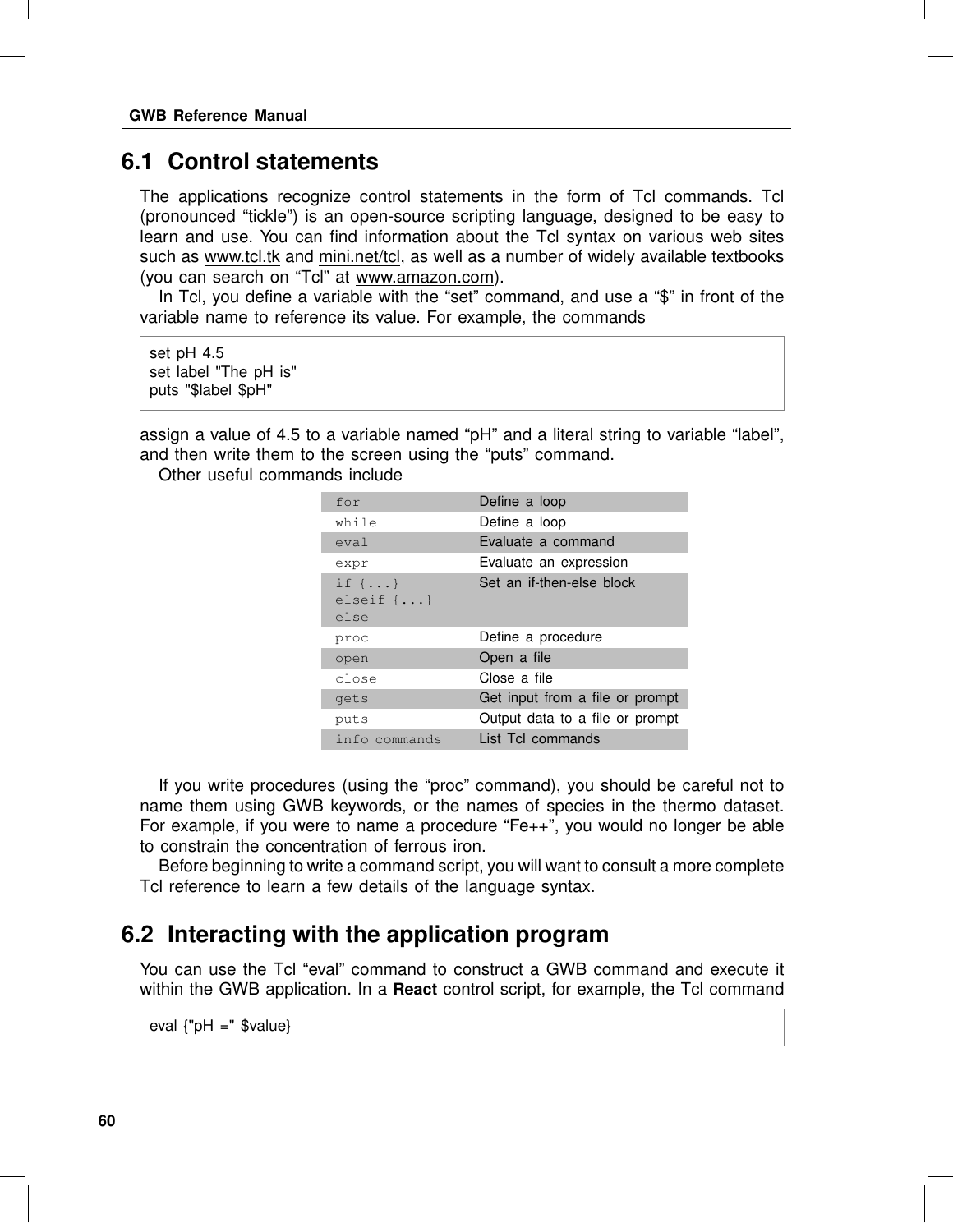causes pH in the **React** run to be set to the contents of variable "value".

You can interrogate the GWB application program about its calculation results using the "report" command. For example, once you have calculated a geochemical model using **React**, the commmand

```
report pH
```
returns the predicted pH. You can set the value of a variable "new\_pH" in a command script to this value with the Tcl command

set new pH [eval report pH]

# **6.3 Example control script**

The following control script uses program **React** to search for the rate constant that describes the results of a hydrothermal experiment. In the experiment, 1 kg of water with an initial silica concentration of 1 mg/kg reacts at 100°C with 5000 g of quartz.

After 5 days, the silica concentration is observed to be .55  *molal. The script* searches for a rate constant in the range  $10^{-16}$  to  $10^{-14}$  mol/cm<sup>2</sup> sec that explains this result. In the script, **React** commands are shown in bold face, for clarity, whereas Tcl commands are shown in normal typeface.

```
time begin = 0 days, end = 5 days
T = 100
SiO2(aq) = 1 mg/kg
react 5000 g Quartz
kinetic Quartz surface = 1000
script start
proc find_ratecon {low high species conc} {
  set gotit 0
  for {set i 0} {$i < 50} {incr i 1} {
     set test [expr {($low + $high) / 2}]
     eval {kinetic Quartz rate con = $test}
     go
     set back [eval report molality $species]
     if {[expr {abs}{\$back - \$cone)}]} < 1e-6set gotit 1
       break
     }
     if {$back < $conc} { }set low $test
     } else {set high $test}
   }
  if {$gotit} {
```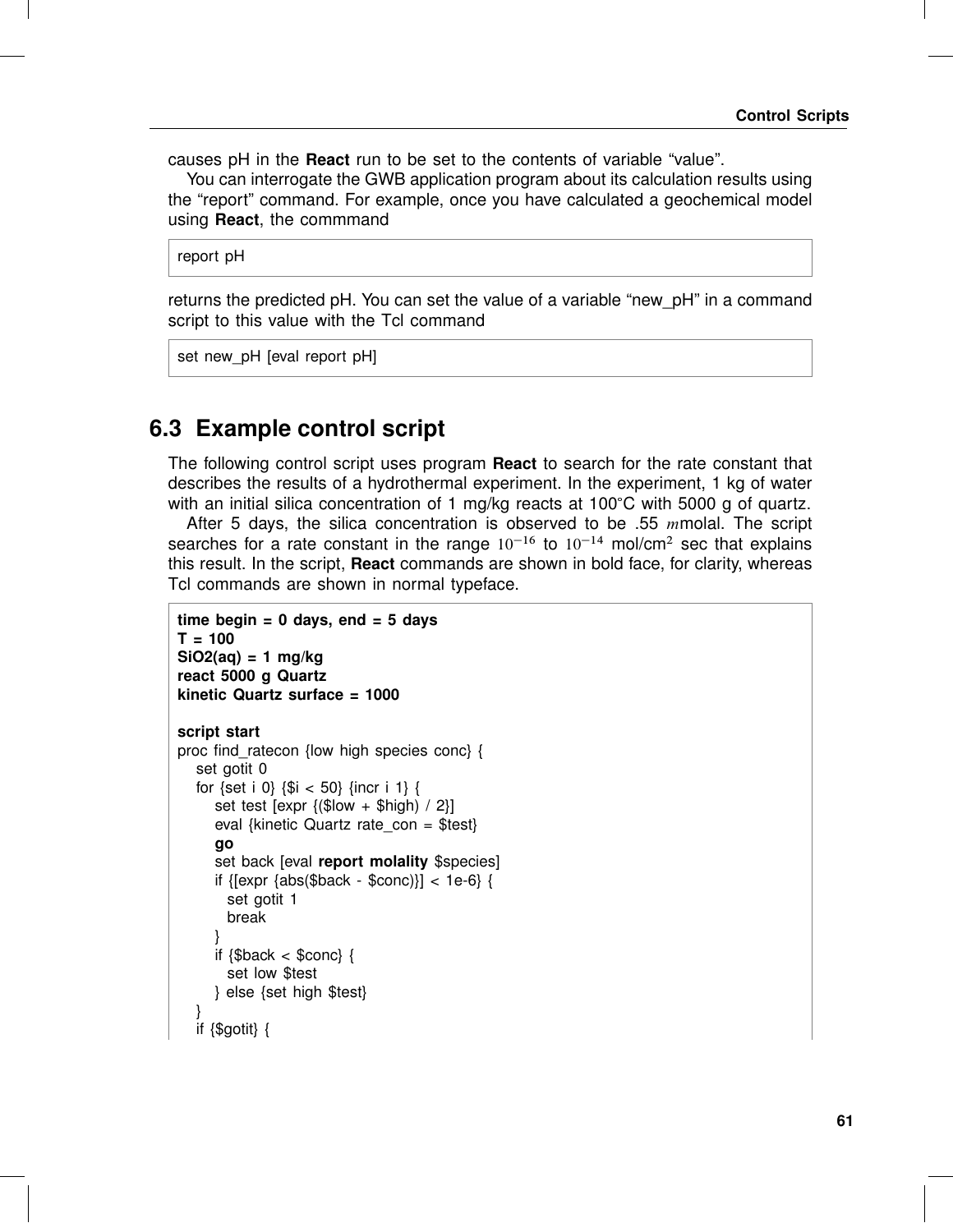#### **GWB Reference Manual**

puts "The optimum rate constant is \$test mol/cm2 s" puts "The control script converged in \$i iterations" } else { puts "The control script did not converge" } } # Find the rate constant for Quartz dissolution that gives a # SiO2(aq) concentration of .00055 molal after 5 days. find\_ratecon 1e-16 1e-14 "SiO2(aq)" .00055 **script end**

# **6.4 Tcl license agreement**

GWB control scripts are evaluated according to the Tcl scripting language, using open source software distributed under the following license agreeement:

This software is copyrighted by the Regents of the University of California, Sun Microsystems, Inc., Scriptics Corporation, and other parties. The following terms apply to all files associated with the software unless explicitly disclaimed in individual files. The authors hereby grant permission to use, copy, modify, distribute, and license this software and its documentation for any purpose, provided that existing copyright notices are retainedinallcopiesandthatthisnoticeisincludedverbatiminanydistributions.Nowritten agreement, license, or royalty fee is required for any of the authorized uses. Modifications to this software may be copyrighted by their authors and need not follow the licensing terms described here, providedthatthe newterms are clearly indicated onthe first page of each file where they apply. IN NO EVENT SHALL THE AUTHORS OR DISTRIBUTORS BE LIABLE TO ANY PARTY FOR DIRECT, INDIRECT, SPECIAL, INCIDENTAL, OR CONSEQUENTIAL DAMAGES ARISING OUT OF THE USE OF THIS SOFTWARE, ITS DOCUMENTATION,ORANYDERIVATIVESTHEREOF,EVENIFTHEAUTHORSHAVE BEEN ADVISED OF THE POSSIBILITY OF SUCH DAMAGE. THE AUTHORS AND DISTRIBUTORS SPECIFICALLY DISCLAIM ANY WARRANTIES, INCLUDING, BUT NOT LIMITED TO, THE IMPLIED WARRANTIES OF MERCHANTABILITY, FITNESS FOR A PARTICULAR PURPOSE, AND NON-INFRINGEMENT. THIS SOFTWARE IS PROVIDED ON AN "AS IS" BASIS, AND THE AUTHORS AND DISTRIBUTORS HAVE NO OBLIGATION TO PROVIDE MAINTENANCE, SUPPORT, UPDATES, ENHANCEMENTS, OR MODIFICATIONS. GOVERNMENT USE: If you are acquiring this software on behalf of the U.S. government, the Government shall have only "Restricted Rights" in the software and related documentation as defined in the Federal Acquisition Regulations (FARs) in Clause 52.227.19 (c) (2). If you are acquiring the software on behalf of the Department of Defense, the software shall be classified as "Commercial Computer Software" and the Government shall have only "Restricted Rights" as defined in Clause 252.227-7013 (c) (1) of DFARs. Notwithstanding the foregoing, the authors grant the U.S. Government and others acting in its behalf permission to use and distribute the software in accordance with the terms specified in this license.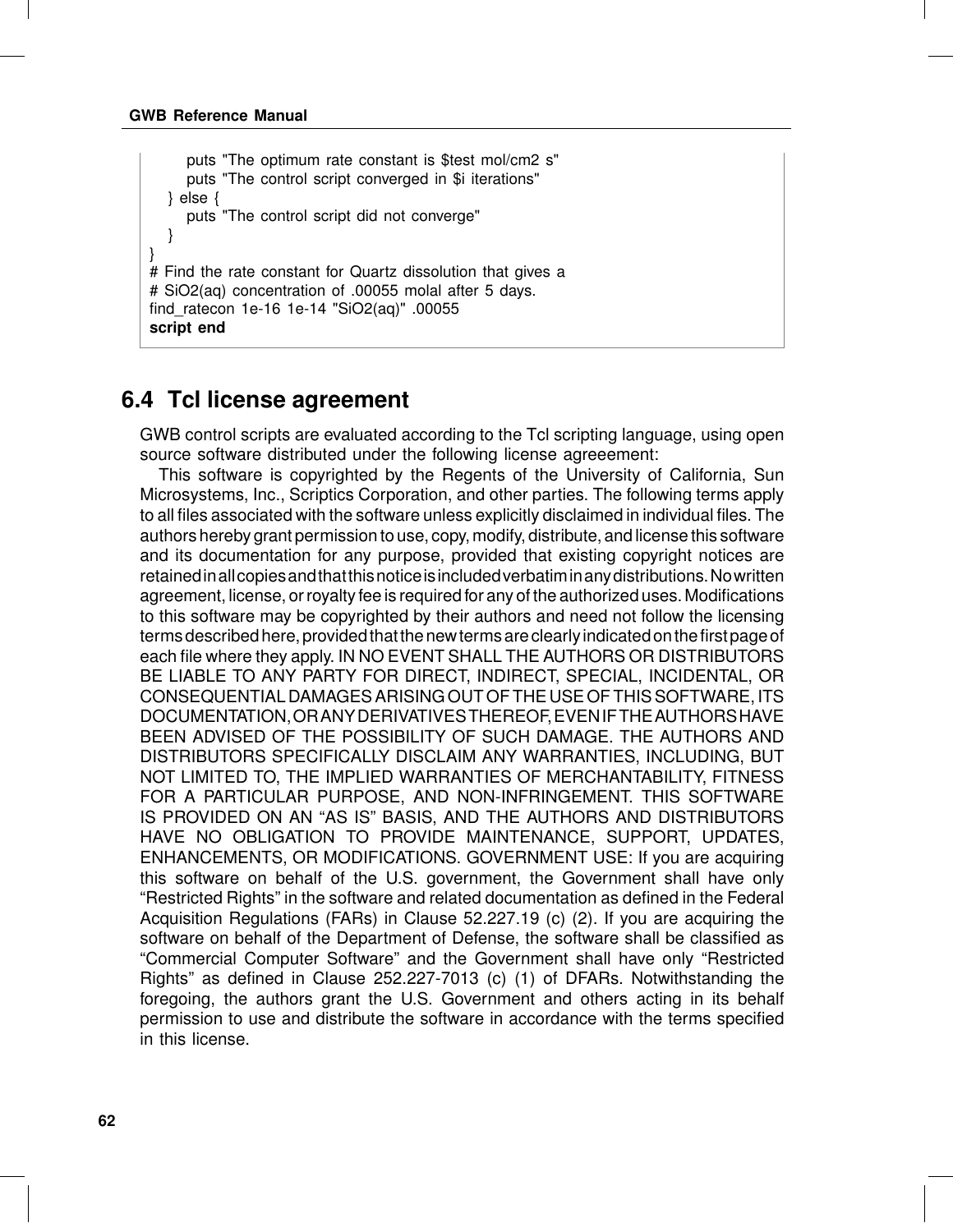# **Plug-in Feature**

<span id="page-70-0"></span>The GWB plug-in feature is implemented as a Dynamic-Link Library (DLL). For ease of use, GWB provides wrapper classes for C++, Fortran, and Python that handle loading the DLL, binding to the needed functions, and conversion to C data types. You might create your own wrapper for the plug-in feature in other languages.

You can plug-in the capabilities of **Rxn**, **SpecE8**, **React**, **Phase2**, **X1t**, and **X2t** to a program that you write using the GWB plug-in feature.

In writing a program of your own, for example, you might need to determine the saturation state of calcite in a fluid of arbitrary composition. Instead of developing code to calculate the distribution of mass and mineral saturation states in a fluid, you could use **SpecE8** from within your program to do the work for you.

Similarly, you could use the plug-in feature to balance reactions with **Rxn**, or figure the results of irreversible reaction paths with **React**.

In each case, you would configure the GWB plug-in with text commands, trigger the calculation with a "go" command, and then retrieve the calculation results to use for your own purposes.

You transfer the results from the GWB plug-in with the "results" function, an interface for the "report" command (documented in the **[Report Command](#page-44-0)** chapter in this **GWB Reference Manual**).

You may also simply read datasets, such as "SpecE8\_output.txt", produced by the GWB applications, into your program.

The following sections describe and give examples of how to take advantage of the plug-in feature when developing your software with specific languages and compilers.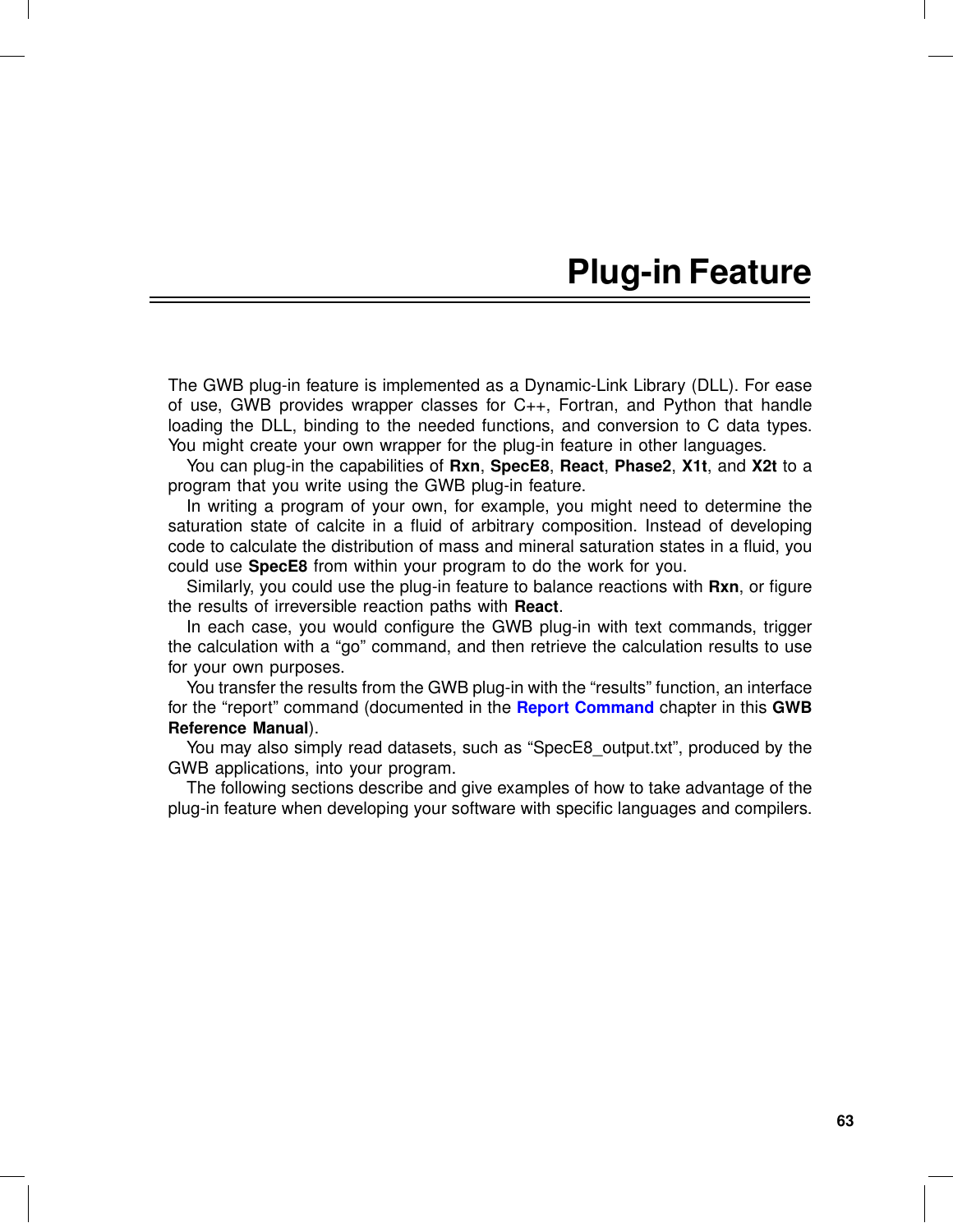# **7.1 C++**

GWB provides a GWBplugin wrapper class contained in the header file "GWBplugin.h", and the GWBplugin.dll export library "GWBplugin.lib" to link to. GWBplugin.h is installed in the "src" subdirectory of the GWB installation directory while the GWBplugin.lib is installed to the main GWB installation directory. In order to locate the GWB DLLs the GWBplugin class uses, you must add the GWB installation directory to the PATH environment variable.

This is the C++ wrapper class provided in GWBplugin.h:

```
// GWBplugin.h
#define ANULL -999999.0 // marker for an undefined value
class GWBplugin {
public:
  GWBplugin();
   ~GWBplugin();
   int initialize(const char* app_name, const char* file_name = NULL,
             const char* cmds = NULL;
   int exec_cmd(char* uline);
  int results(void* data, const char* value, const char* units = NULL,
             int ix = 0, int iy = 0;
};
```
## **7.1.1 Initializing the GWB application**

Within your code, first create a GWBplugin object.

#include "GWBplugin.h"

GWBplugin myPlugin;

Next, use the "initialize" function to start the GWB application of interest by passing the application name, an optional output file name, and any command-line type arguments. The "initialize" function must be called before calling any of the other functions.

```
int initialize (
  const char* app_name,
  const char* file_name = NULL,
  const char* cmds = NULL
);
```
Parameters: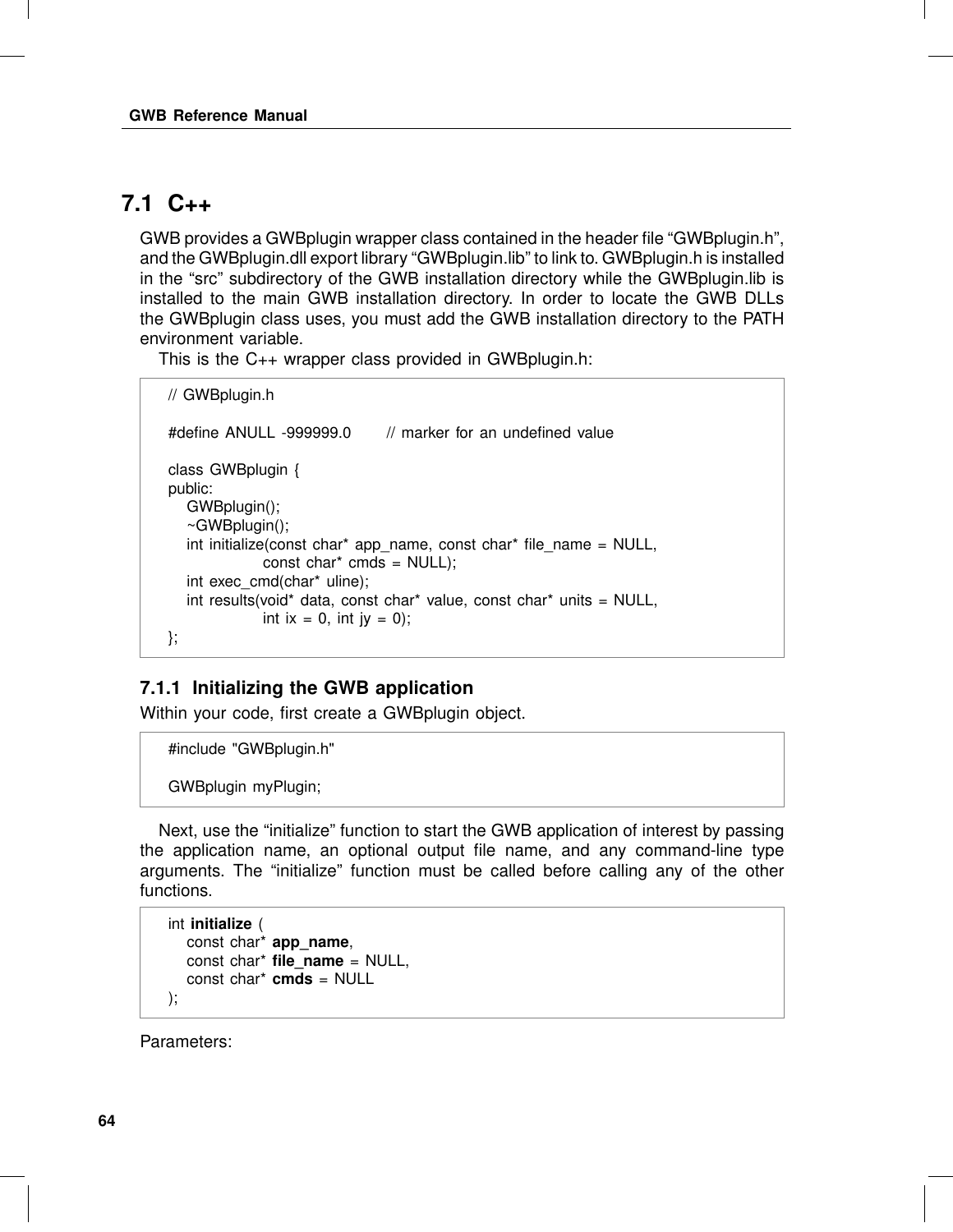#### **app\_name**

String containing the GWB application name - "rxn", "spece8", "react", "x1t", or "x2t". file name (optional)

String containing the name of the file you want the GWB output written to. This can be NULL or an empty string if you do not want the output to be written to a file. **cmds** (optional)

String containing command-line options you could normally pass to the application when running it from the command-line. This can be NULL or an empty string.

Command-line options:

| $-cd$                                 | Change the working directory to the directory containing the input script<br>specified with the $-i$ option. |
|---------------------------------------|--------------------------------------------------------------------------------------------------------------|
| -nocd                                 | Do not change the working directory.                                                                         |
| $-i$ $\langle$ input script $\rangle$ | Read initial input commands from the specified file.                                                         |
| $-$ gtd $\leq$ gtdata dir $>$         | Set directory to search for thermodynamic datasets.                                                          |
| $-cond <$ cond data>                  | Set the dataset for calculating electrical conductivity.                                                     |
| $-d$ <thermo data=""></thermo>        | Set the thermodynamic dataset.                                                                               |
| $-s$ <surf data=""></surf>            | Set a dataset of surface sorption reactions.                                                                 |
| $-iso$ $<$ isotope data>              | Set a dataset of isotope fractionation factors.                                                              |

#### **Return value**

Non-zero on success and zero on failure.

#### **Examples**

Some examples of how to start the GWB plug-in in various ways:

```
// plug-in SpecE8 with no output written and no command-line options
int success = myPlugin.initialize("spece8");
```

```
// plug-in React with output written to output.txt and no command-line options
int success = myPlugin.initialize("react", "output.txt");
```

```
// plug-in X1t with no output written, no working directory change,
// and input read from pb_contam.x1t
int success = myPlugin.initialize("x1t", NULL, "-nocd
           -i \"c:/program files/gwb/script/pb_contam.x1t\"");
```
# **7.1.2 Configuring and executing calculations**

Use the "exec\_cmd" function to transmit commands to the GWB plug-in. Each application has a chapter in the **GWB Command Reference** that is a comprehensive guide to the commands available. Use these commands to configure the application and then send a "go" command to trigger the calculations.

```
int exec_cmd (
  char* uline // command string to be sent to the GWB application
);
```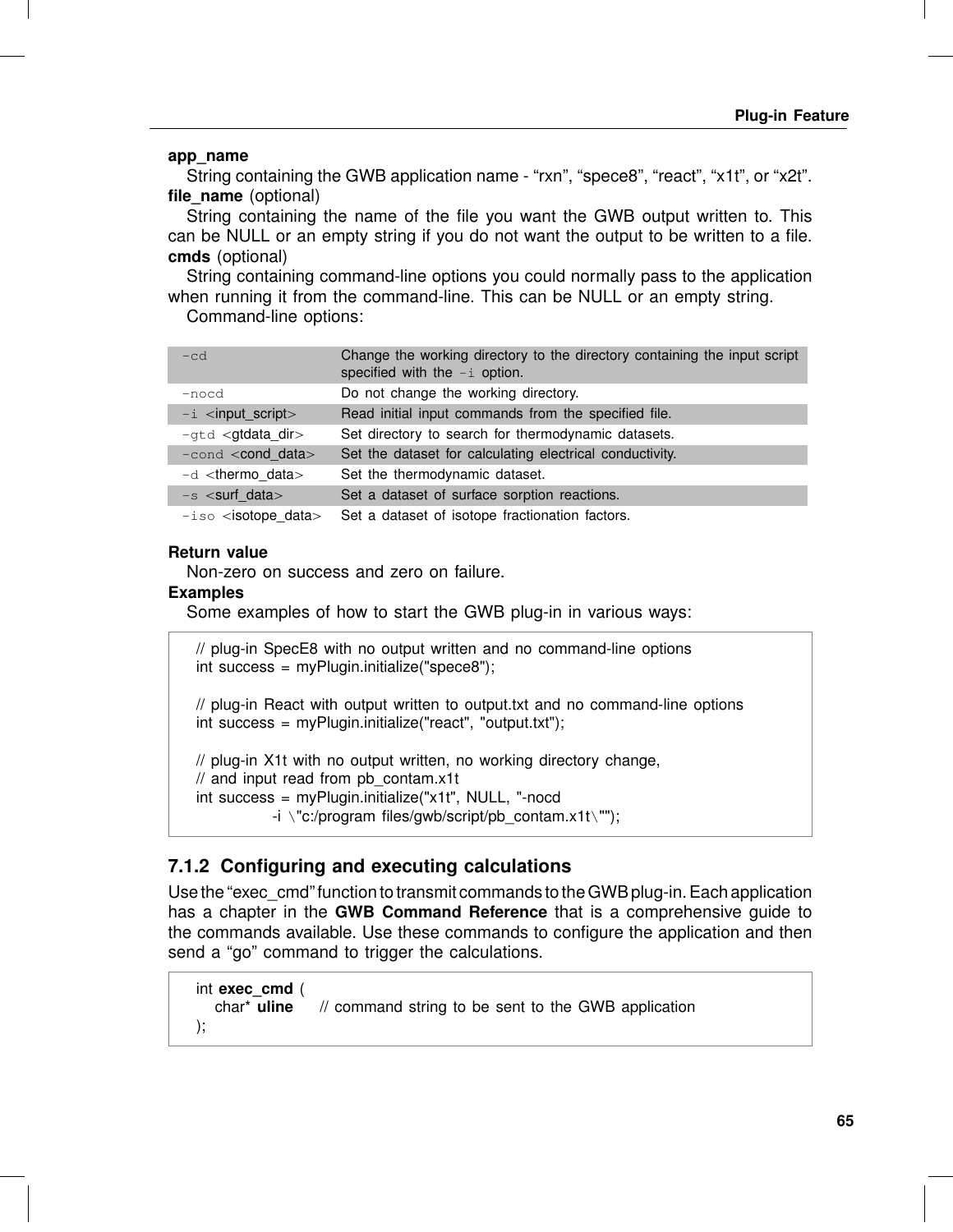#### **GWB Reference Manual**

#### **Return value**

Non-zero on success and zero on failure.

#### **Examples**

myPlugin.exec\_cmd("3 mmol H+"); myPlugin.exec cmd("2 mmol  $Ca++$ "); myPlugin.exec\_cmd("5 mmolar Cl-"); myPlugin.exec\_cmd("go"); // trigger the calculation

# **7.1.3 Retrieving the results**

Transfer calculation results from the GWB application to your program with the "results" function. The keywords, arguments, default units, and return types are the same as those listed in the table in the **[Report Command](#page-44-0)** chapter of this reference manual.

To use the "results" function, you provide the address of a data block to fill, along with the report command and keywords, optional desired units, and the node location of choice (X1t and X2t only).

```
int results(
   void* data,
   const char* value,
   const char* units = NULL,
   int \mathbf{i} \mathbf{x} = 0.
   int j\mathbf{y} = 0);
```
Parameters:

## **data**

Address of data block to fill. This can be NULL to determine data block size.

**value**

String containing the report command keyword and arguments.

# **units** (optional)

String containing the units you want the results returned in. This can be NULL or an empty string if you want the results returned in the default units.

**ix** (optional)

X node position. This is only used when running X1t and X2t, otherwise it is ignored. **jy** (optional)

Y node position. This is only used when running X2t, otherwise it is ignored.

#### **Return value**

The number of values written (or to be written) to the data block.

#### **Remarks**

To determine the size of data block you will need, first call this function with the data parameter as NULL and with the rest of the parameters filled. If you know that the report command you are using only returns a single value, you can simply pass a pointer to the correct data type. See the **[Report Command](#page-44-0)** chapter for details on data types and available keywords.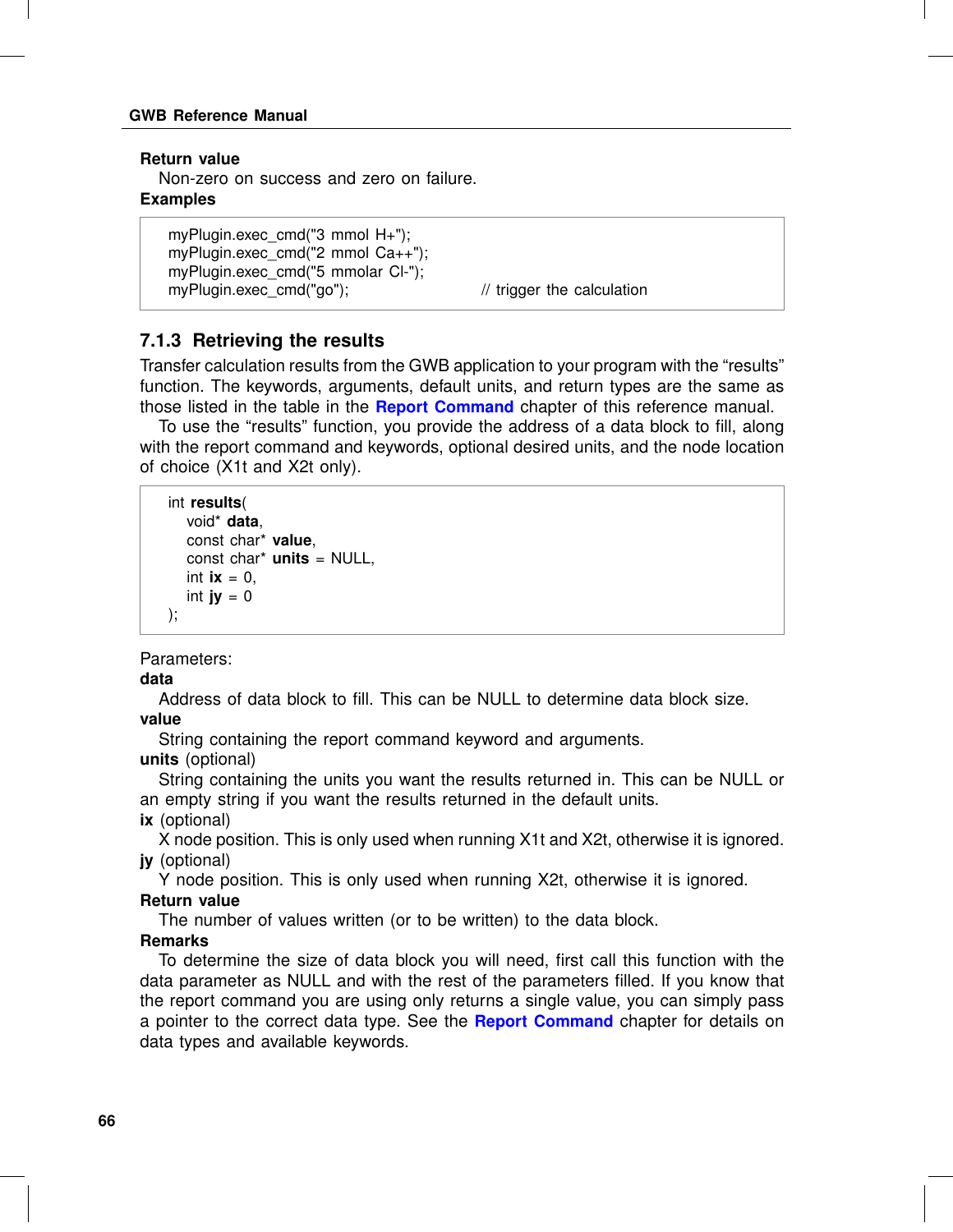#### **Examples**

```
// get aqueous species names
int ndata = myPlugin.results(NULL, "species");
char** Species = new char*[ndata];
myPlugin.results(Species, "species");
// get aqueous species concentrations in mg/kg
double* Conc = new double[ndata];
myPlugin.results(Conc, "concentration aqueous", "mg/kg");
// get pH at node 3,5
double pH = ANULL;
myPlugin.results(&pH, "pH", NULL, 3, 5);
```
If the command fails for any reason, for example if the requested data doesn't exist or the specified unit conversion failed, the data will be filled with ANULL (-999999.0).

# **7.1.4 C++ code examples using the plug-in feature**

Normally you would use the GWB plug-in within your program with no output being written to a file. The following is an example of this:

```
#include "GWBplugin.h"
int main(int argc, char* argv[ ])
{
  // create the plug-in object
  GWBplugin* myGWBrun = new GWBplugin();
  // start the GWB program
  if (myGWBrun->initialize("spece8", NULL, "-nocd")) { // started successfully
     printf("Beginning run.\n");
     // configure SpecE8 and trigger calculation
     const char* cmds[3] = {^m}PH = 8", "molality Cl- = .05", "go"};
     for(int i = 0; i < 3; i++)
        myGWBrun->exec_cmd(cmds[i]);
     printf("Finished run.\n\n");
     // retrieve results
     double pH;
     myGWBrun->results(&pH, "pH");
     double Cl;
     myGWBrun->results(&Cl, "concentration Cl-"); // in default units
     printf("concentration of Cl- in molal is %10.4g\n", Cl);
     myGWBrun->results(&Cl, "concentration Cl-", "mg/kg"); // in different units
```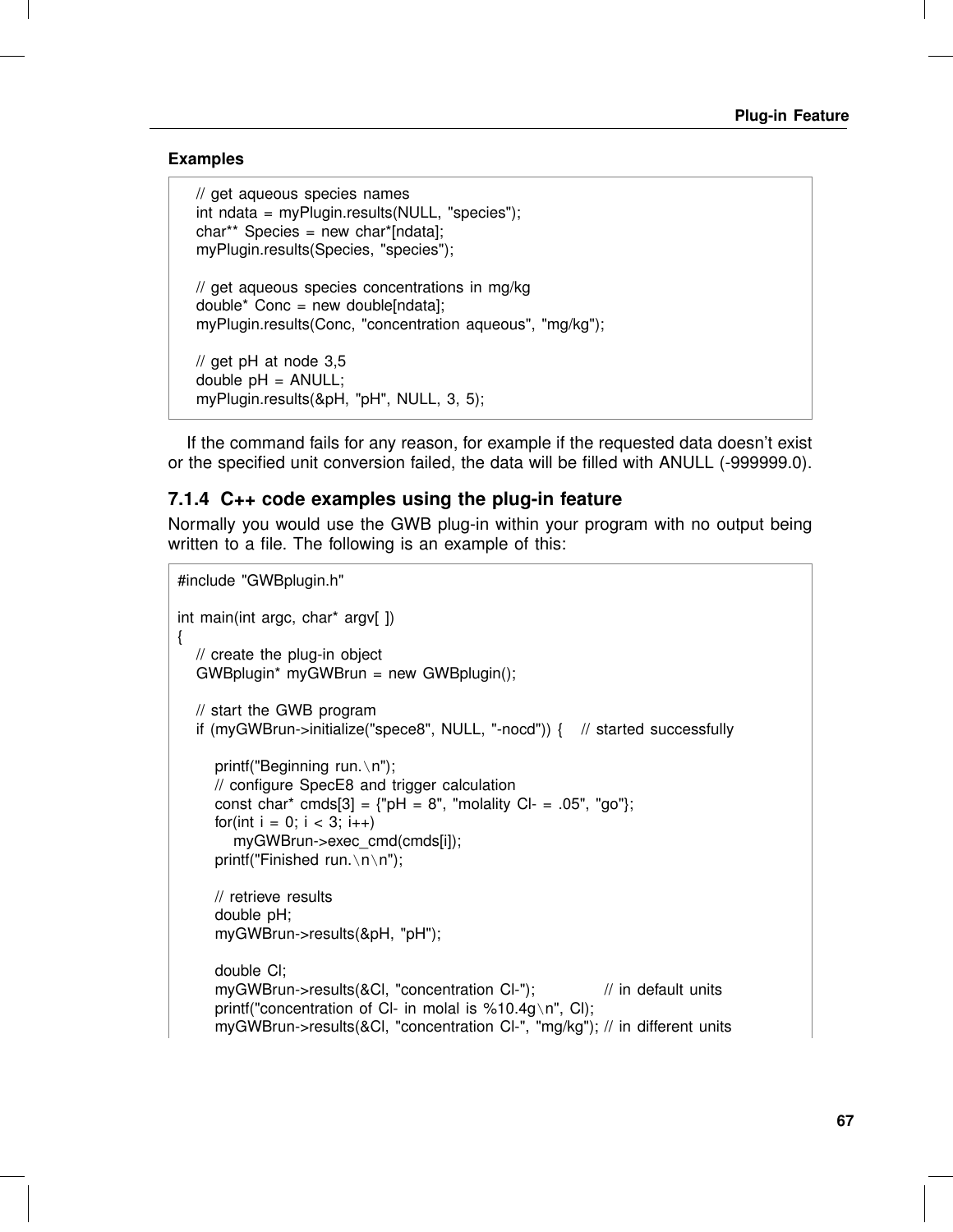#### **GWB Reference Manual**

```
printf("concentration of CI- in mg/kg %10.4g\n", Cl);
  // get size of data
  int nspec = myGWBrun->results(NULL, "species");
  // create data blocks
  const char** Name = new const char*[nspec];
  double* Spec = new double[nspec];
  // send data pointer with keyword and arguments
   myGWBrun->results(Name, "species");
   myGWBrun->results(Spec, "concentration aqueous", "mg/kg");
   printf("\n There are %d aqueous species\n\n", nspec);
  for(int i = 0; i < nspec; i++)
     printf("%-4s = %10.4g mg/kg\n", Name[i], Spec[i]);
  delete[ ] Name;
  delete[ ] Spec;
}
else {
  // handle failure to start within your program
}
delete myGWBrun;
return 0;
```
To familiarize yourself with the plug-in feature, you might want the GWB program's normal output and results to be written to the console and to text files. The following code shows examples of this:

```
#include "GWBplugin.h"
#include <stdio.h>
int main(int argc, char* argv[ ])
{
  fprintf(stdout, "Starting program SpecE8\n");
  GWBplugin* myGWBrun = new GWBplugin();
   if (myGWBrun->initialize(
     "spece8",
     "test_output.txt",
    "-nocd -i \"C:/Program Files/Gwb/Script/Freshwater.sp8\"
     -s \"C:/Program Files/Gwb/Gtdata/FeOH.sdat\""))
  { // started successfully
    fprintf(stdout, "writing output to test_output.txt\n");
```
**68**

}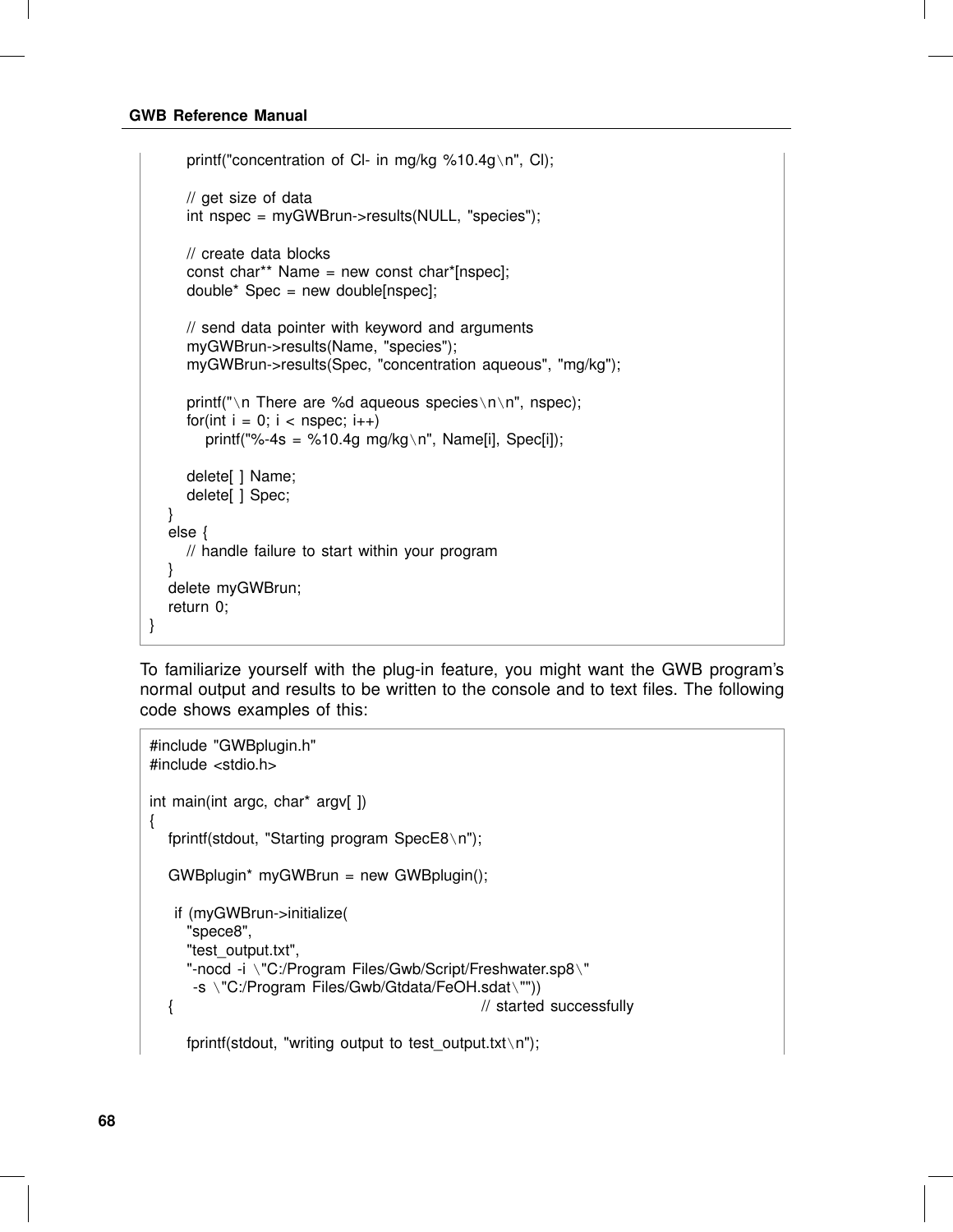```
myGWBrun->exec_cmd("show surfaces"); // write to output file
fprintf(stdout, "Executing test\n");
FILE *fp;
if ((fp=fopen("test_results.txt", "w")) == NULL) {
  fprintf(stderr, "can't open test_results.txt\n");
}
else {
  fprintf(stdout, "writing results to test results.txt\n\cdot n");
  char* cmds[3] = {"pH = 8", "molality Cl- = .05", "go"};
  for(int i = 0; i < 3; i++)
     myGWBrun->exec_cmd(cmds[i]);
  double pH;
  myGWBrun->results(&pH, "pH");
  fprintf(fp, "pH = %4.1f\n", pH);
  double Cl;
  myGWBrun->results(&Cl, "concentration Cl-");
  fprintf(fp, "Cl = %12.5e molal\n", Cl);
  myGWBrun->results(&Cl, "concentration Cl-", "mg/kg");
  if(CI \leq ANDUL)fprintf(fp, "Cl = %12.5e mg/kg\n\n", Cl);
  else
     fprintf(fp, "unit conversion failed - CI = ANULL \n\land n");
  int nspec = myGWBrun->results(NULL, "species");
  const char** Name = new const char*[nspec];
  double* Spec = new double[nspec];
  if (myGWBrun->results(Name, "species")) {
     if (myGWBrun->results(Spec, "concentration aqueous")) {
       for (int i = 0; i < nspec; i++)
          fprintf(fp, "%-32s %12.5e molal\n\overline{\n}", Name[i], Spec[i]);
     }
     if (myGWBrun->results(Spec, "concentration aqueous", "mg/kg")) {
          for (int i = 0; i < nspec; i++)
             fprintf(fp, "%-32s %12.5e mg/kg\n", Name[i], Spec[i]);
     }
  }
  if (fp)
     fclose(fp);
```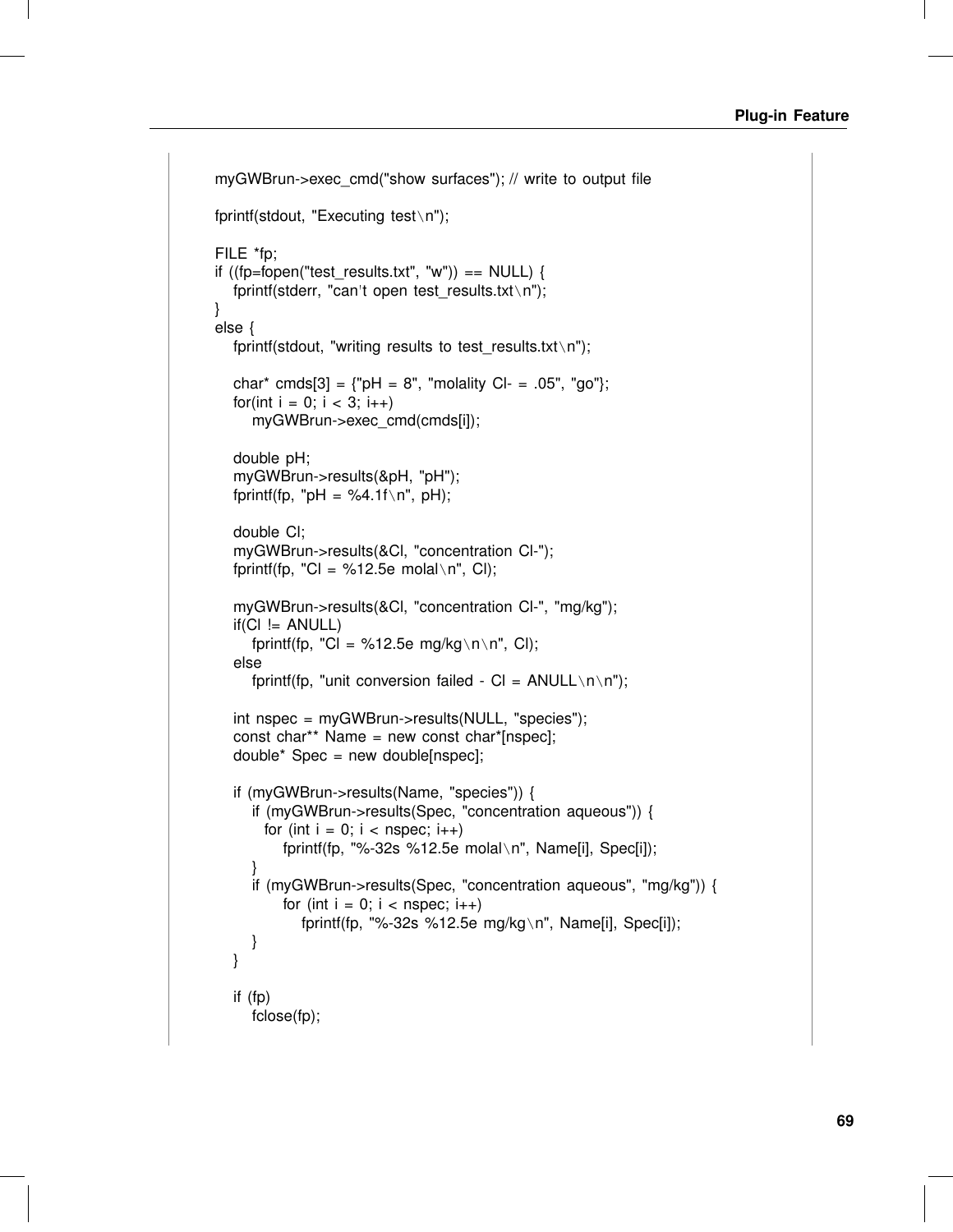```
delete[ ] Name;
        delete[ ] Spec;
     }
  }
  else
     fprintf(stderr, "SpecE8 failed to start\n");
  delete myGWBrun;
  fprintf(stdout, "press return to exit> ");
  getchar();
  return 0;
}
```
# **7.1.5 C++ compiling and linking**

The GWB plug-in has been tested on C++ compilers from Microsoft, Intel, and GCC. The version of the compiler you are using must be the same as the version of GWB installed (32-bit vs. 64-bit).

To compile the GWBplugin Example1 on the command line with the Microsoft or Intel compiler, follow these steps:

```
// open the Microsoft Visual Studio or Intel Command Prompt
// create a working folder and change to that folder
mkdir "%homepath%\GWBplugin"
cd "%homepath%\GWBplugin"
// copy the "src" folder from GWB installation (default install path shown)
copy /Y "C:\Program Files\GWB\src"
// copy the GWBplugin.lib file from GWB installation (default install path shown)
copy /Y "C:\Program Files\GWB\gwbplugin.lib"
// add the GWB installation folder to your path
set path=C:\Program Files\GWB;%path%
// compile the example file and tell the compiler to use the GWBplugin library
cl GWBplugin_Cpp_Example1.cpp GWBplugin.lib // Microsoft
\frac{1}{2} or
icl GWBplugin_Cpp_Example1.cpp GWBplugin.lib // Intel
// run the example program
GWBplugin_Cpp_Example1.exe
```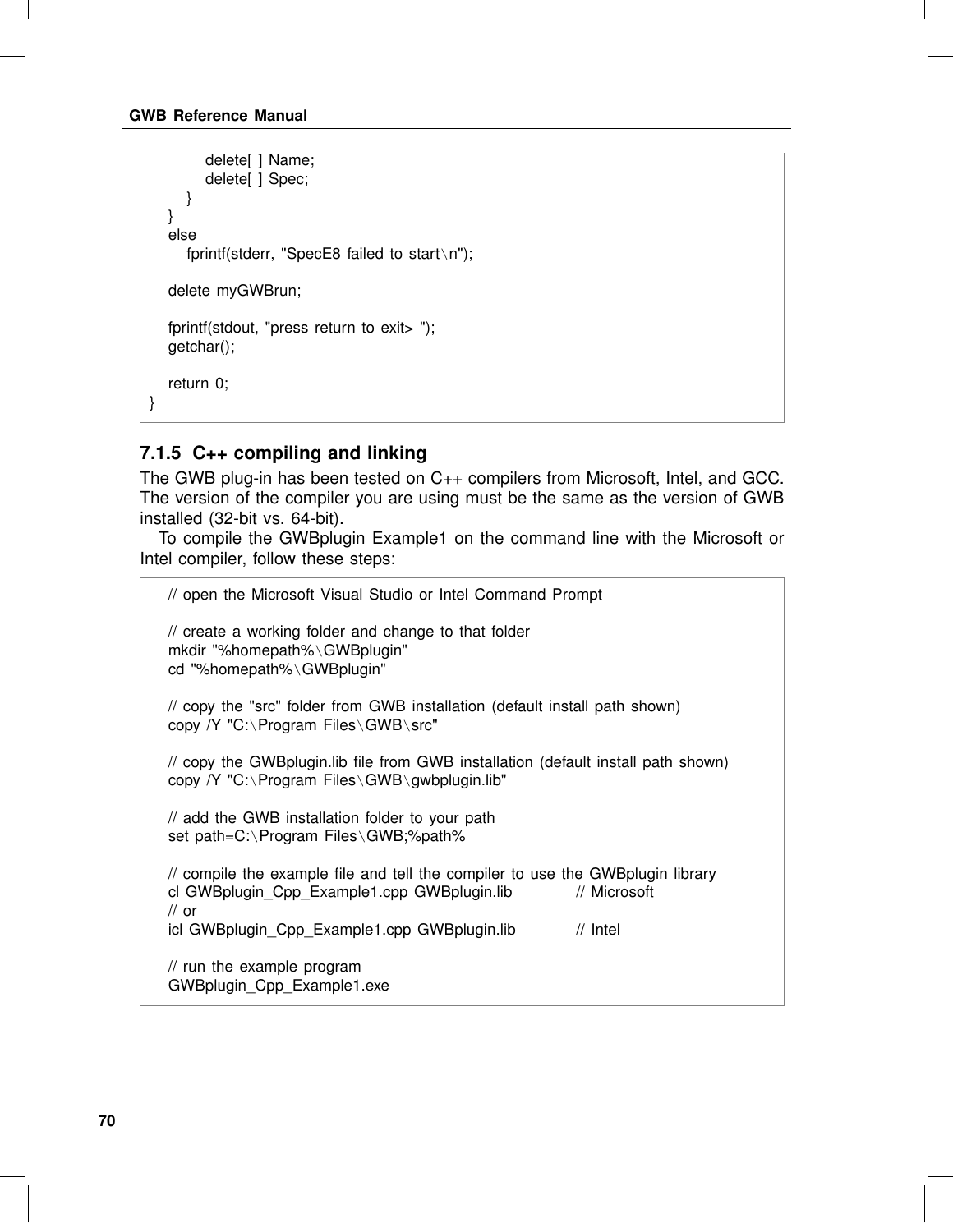To compile the GWBplugin Example1 on the command line with MinGW, MSYS, and g++, follow these steps:

// launch the MinGW shell // create a working folder and change to that folder mkdir -p ~/GWBplugin cd ~/GWBplugin // copy the "src" folder from GWB installation (default install path shown) cp /c/program\ files/gwb/src/\* . // copy the GWBplugin.lib file from GWB installation (default install path shown) cp /c/program\ files/gwb/gwbplugin.lib . // add the GWB installation folder to your path PATH=/c/program\ files/gwb:\$PATH // compile the example file and tell the compiler to use the GWBplugin library g++ GWBplugin\_Cpp\_Example1.cpp GWBplugin.lib -o GWBplugin\_Cpp\_Example1.exe // all on one line // run the example program ./GWBplugin\_Cpp\_Example1.exe

To compile the GWBplugin Example1 in Microsoft Visual Studio, follow these steps:

// open Visual Studio // create a new project (Ctrl+Shift+N) // select the "Visual C++" project type and use the "Empty Project" template // select Project->Add Existing Item... (Shift+Alt+A) // browse to the "src" subfolder of the GWB installation, select the // "GWBplugin\_Cpp\_example1.cpp" file and click "Add" // open Project->Properties->Configuration Properties // next to Configuration: select "All configurations" // next to Platform: select Win32 for 32-bit builds or x64 for 64-bit builds // under Configuration Properties-> // C/C++->General->Additional Include Directories - // add the GWB installation "src" folder // "c:\program files\gwb\src"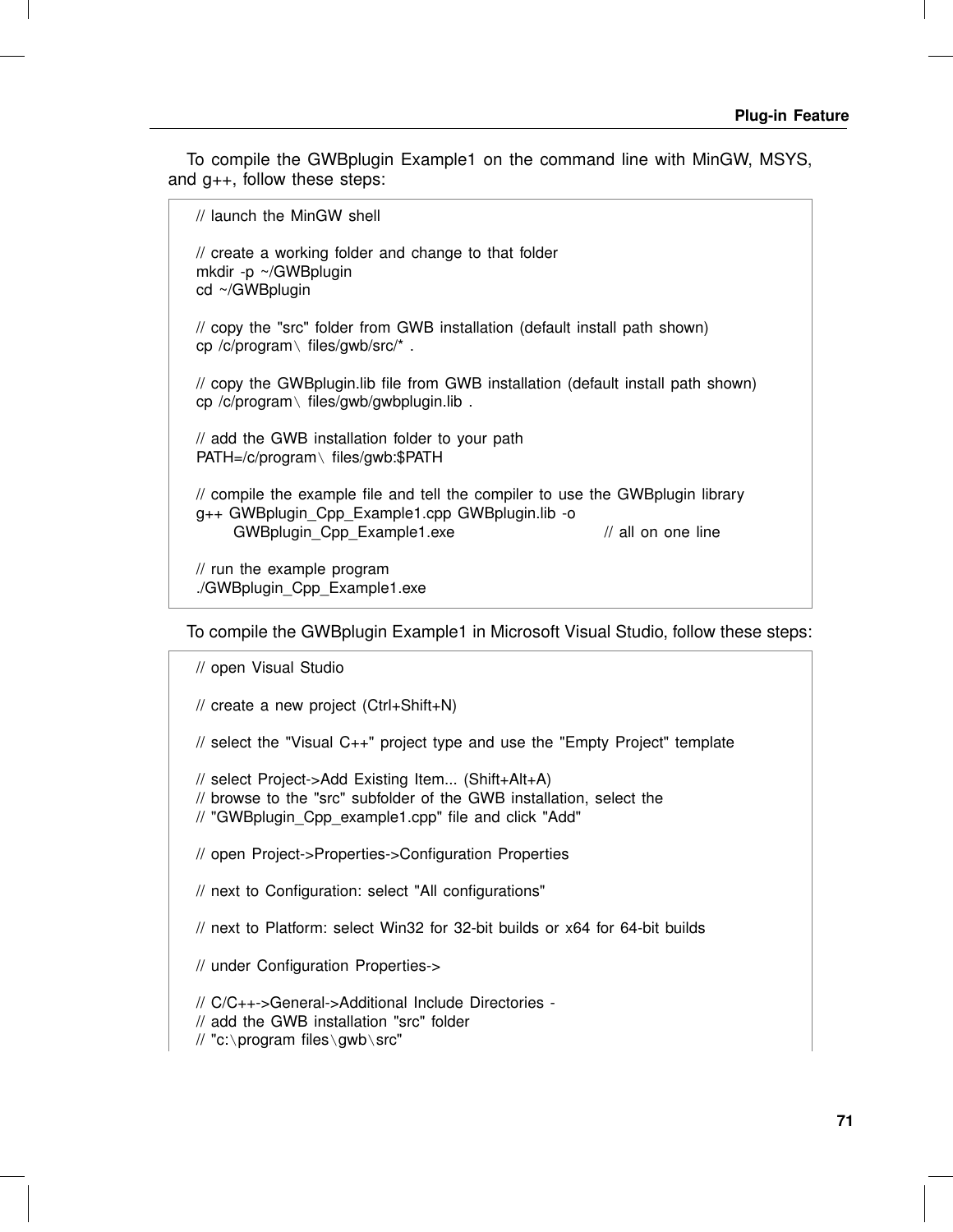#### **GWB Reference Manual**

// Linker->Input->Additional Dependencies - // add the GWBplugin.lib library // "c:\program files\gwb\gwbplugin.lib" // Debugging->Environment - // add the GWB install folder to the path // path=%path%;c:\program files\gwb // build using Build->Build Solution

// run using Debug->Start Without Debugging

Note: If you need to debug your program you must attach a debugger after the "initialize" call to GWBplugin. A good way to do this is to put in a getchar() call that will pause the program until you can attach the debugger.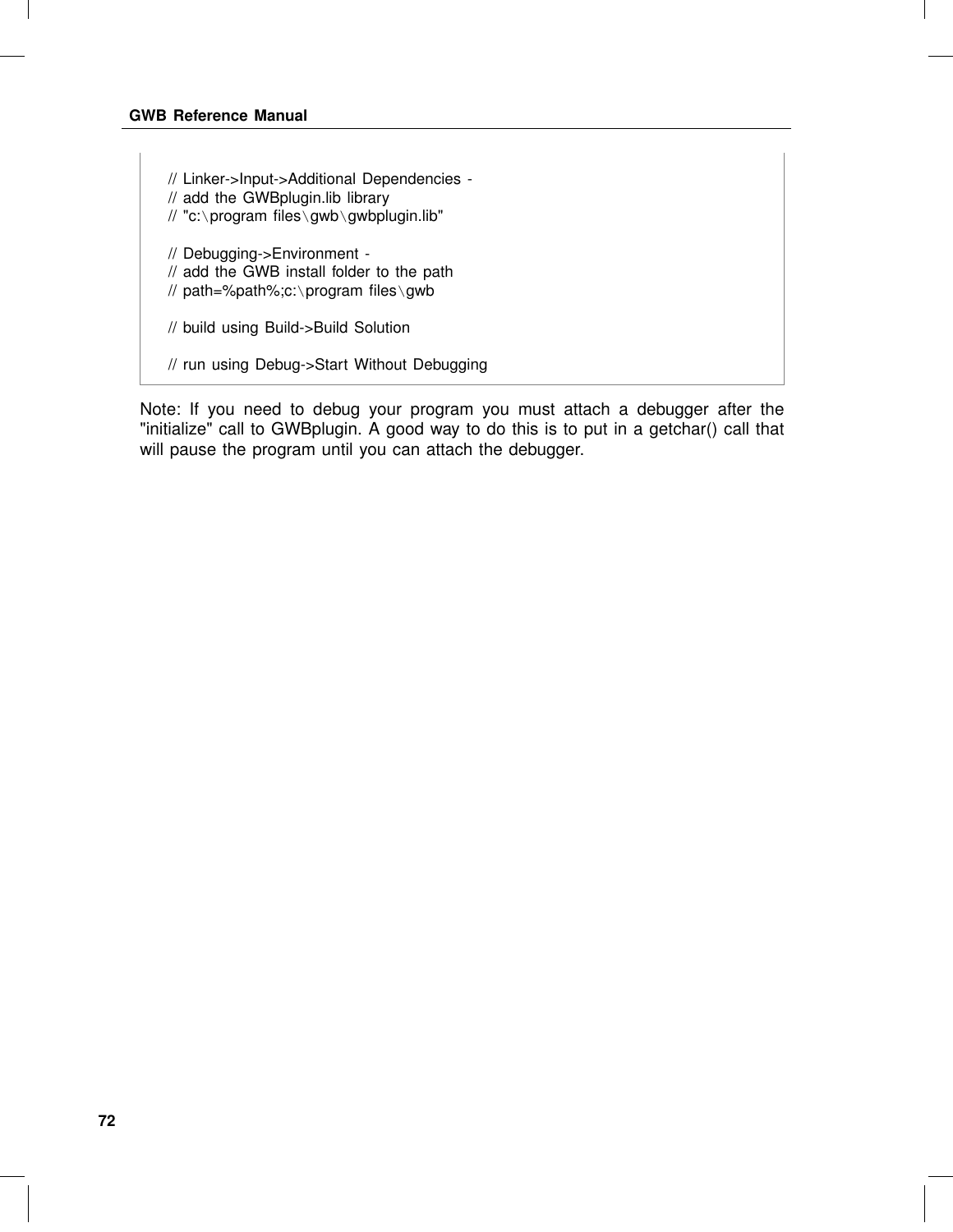# **7.2 Fortran**

GWB provides a Fortran interface, "GWBplugin.f90", and the GWBplugin.dll export library "GWBplugin.lib" to link to. GWBplugin.f90 is installed in the "src" subdirectory of the GWB installation directory while the GWBplugin.lib is installed in the main GWB installation directory. The GWB plug-in has been tested on Fortran compilers from Intel and GCC. The version of the compiler you are using must be the same as the version of GWB installed (32-bit vs. 64-bit).

This is the Fortran wrapper interface provided in GWBplugin.f90:

```
// GWBplugin.f90
MODULE GWBpluginModule
  INTEGER, PARAMETER :: ANULL = -999999 ! marker for undefined value
  INTEGER, PARAMETER :: GWB_MAX_RESPONSE = 32
  TYPE GWBplugin
   FUNCTION initialize(plugin, app_name, file_name, cmds) RESULT(retval)
    TYPE(GWBplugin), INTENT(out), TARGET :: plugin
    CHARACTER(LEN = *), INTENT(in) :: app_name
    CHARACTER(LEN = *), INTENT(in), OPTIONAL :: file name, cmds
    INTEGER(C_INT) :: retval
   FUNCTION exec_cmd(plugin, uline) RESULT(retval)
    TYPE(GWBplugin), INTENT(in), TARGET :: plugin
    CHARACTER(LEN = *), INTENT(in) :: uline
    INTEGER(C_INT) :: retval
   FUNCTION results(plugin, f_data, f_value, f_units, ix, jy) RESULT(retval)
    TYPE(GWBplugin), INTENT(in), TARGET :: plugin
    ! f data :
     CHARACTER(LEN = GWB_MAX_RESPONSE), INTENT(out),
                           OPTIONAL :: f_data(:)
            !or
     REAL(8), INTENT(out), OPTIONAL :: f_data(:)
            !or
     INTEGER, INTENT(out), OPTIONAL :: f_data(:)
    CHARACTER(LEN = *), INTENT(in) :: f_value
    CHARACTER(LEN = *), INTENT(in), OPTIONAL :: f_units
    INTEGER, INTENT(in), OPTIONAL :: ix, jy
    INTEGER(C_INT) :: retval
```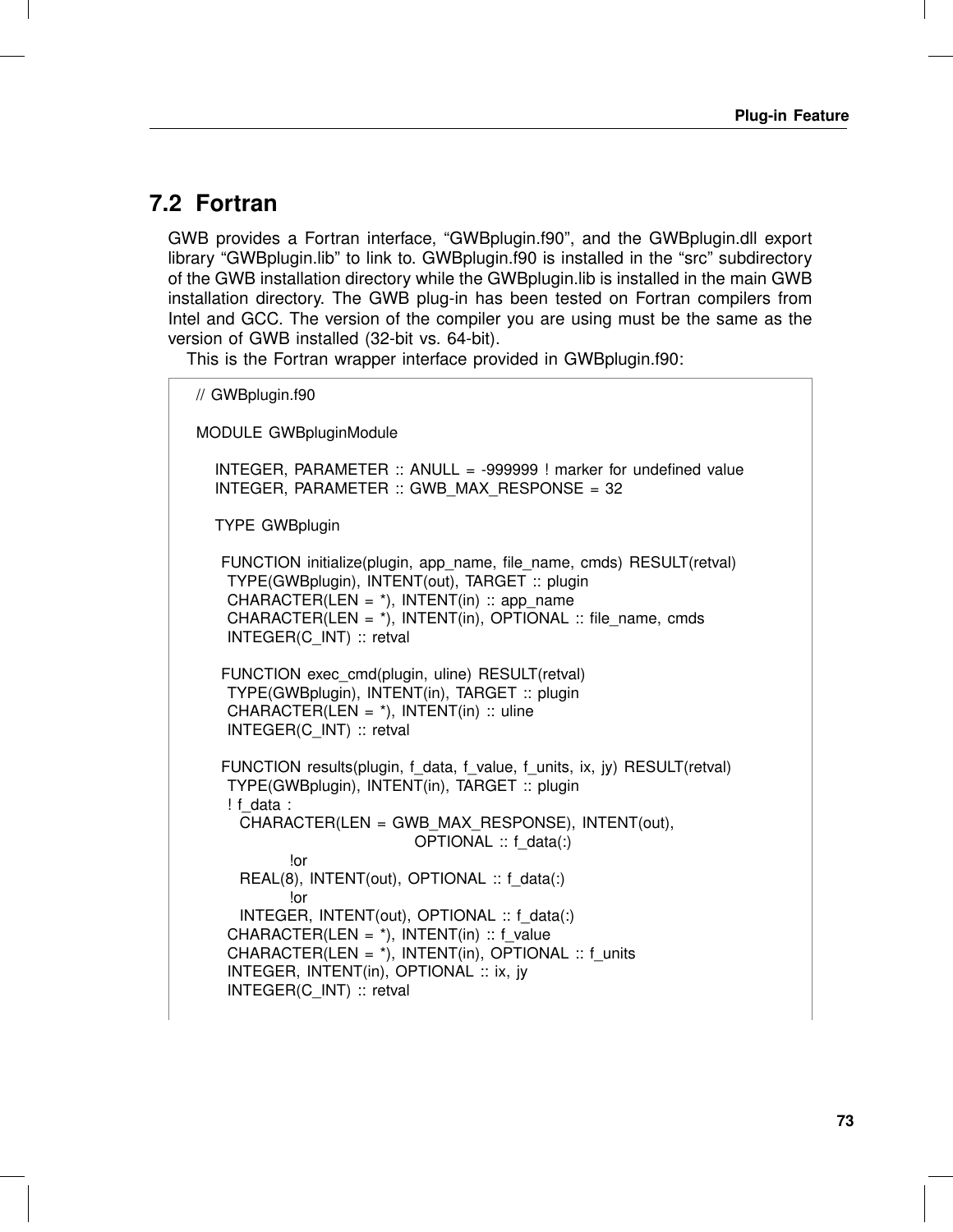SUBROUTINE destroy(plugin) TYPE(GWBplugin), INTENT(in), TARGET :: plugin

# **7.2.1 Initializing the GWB application**

Within your code, first create a GWBplugin object.

INCLUDE "GWBplugin.f90"

USE GWBpluginModule TYPE(GWBplugin) :: myPlugin

Next, use the "initialize" function to start the GWB application of interest by passing the application name, an optional output file name, and any command-line type arguments.

FUNCTION **initialize**(plugin, app\_name, file\_name, cmds) RESULT(retval) TYPE(GWBplugin), INTENT(out), TARGET :: **plugin** CHARACTER(LEN = \*), INTENT(in) :: **app\_name** CHARACTER(LEN = \*), INTENT(in), OPTIONAL :: **file\_name**, **cmds** INTEGER(C\_INT) :: **retval**

Parameters:

#### **plugin**

An instance of type GWBplugin.

#### **app\_name**

String containing the GWB application name - "rxn", "spece8", "react", "x1t", or "x2t". **file\_name** (optional)

String containing the name of the file you want the GWB output written to. This can be an empty string if you do not want the output to be written to a file. **cmds** (optional)

String containing command-line options you could normally pass to the application when running it from the command-line. This can be an empty string.

Command-line options:

| $-cd$                           | Change the working directory to the directory containing the input script<br>specified with the $-i$ option. |
|---------------------------------|--------------------------------------------------------------------------------------------------------------|
| -nocd                           | Do not change the working directory.                                                                         |
| $-i$ $\langle$ input script $>$ | Read initial input commands from the specified file.                                                         |
| $-$ qtd < qtdata dir >          | Set directory to search for thermodynamic datasets.                                                          |
| -cond <cond data=""></cond>     | Set the dataset for calculating electrical conductivity.                                                     |
| $-d$ <thermo data=""></thermo>  | Set the thermodynamic dataset.                                                                               |
| $-s$ <surf data=""></surf>      | Set a dataset of surface sorption reactions.                                                                 |
| $-$ iso $\lt$ isotope data>     | Set a dataset of isotope fractionation factors.                                                              |

#### **Return value**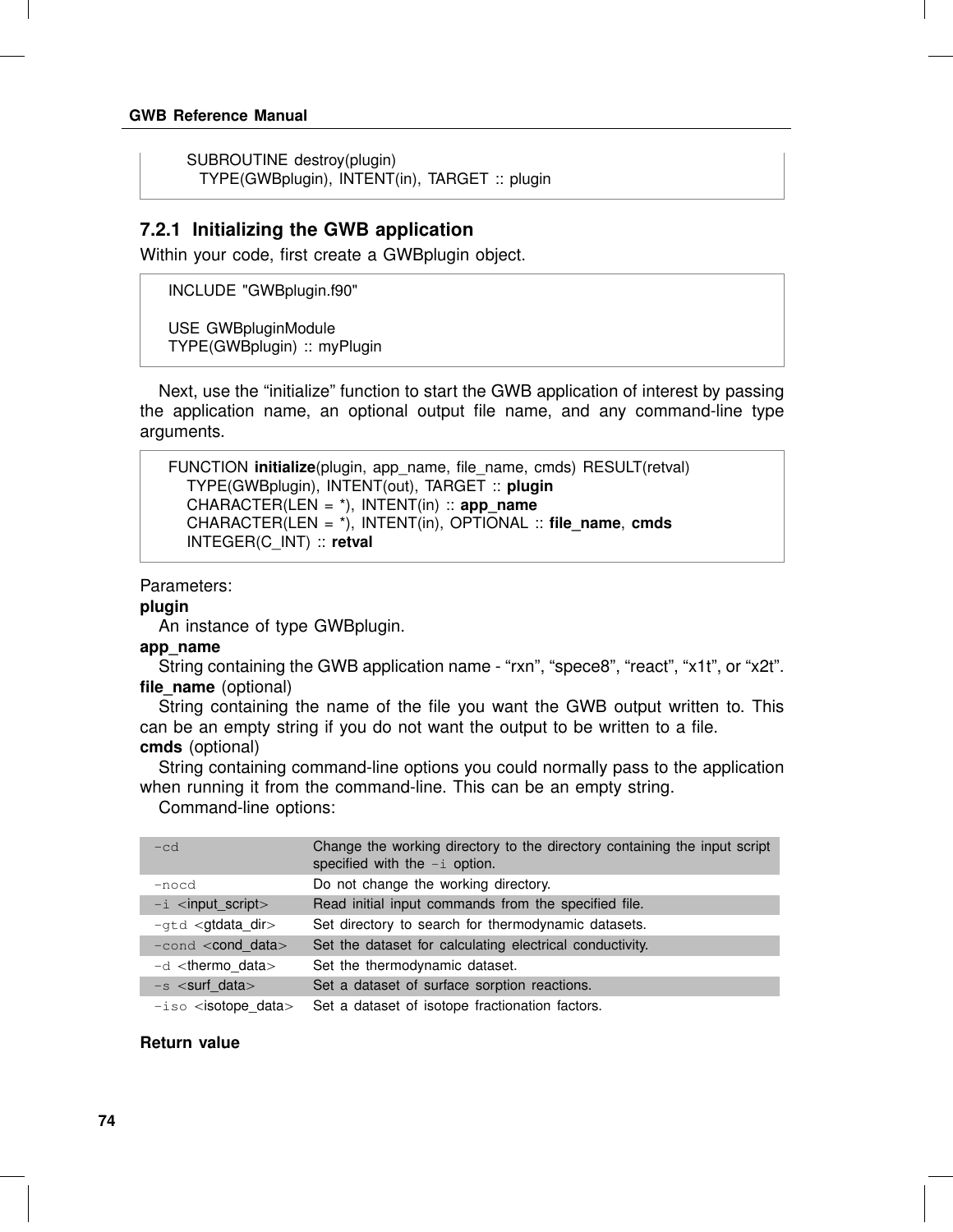Non-zero on success and zero on failure.

#### **Examples**

Some examples of how to start the GWB plug-in in various ways:

INTEGER :: success

! plug-in SpecE8 with no output written and no command-line options success = initialize(myPlugin, "spece8")

! plug-in React with output written to output.txt and no command-line options success = initialize(myPlugin, "react", "output.txt")

! plug-in X1t with no output written, no working directory change, ! and input read from pb\_contam.x1t success = initialize(myPlugin, "x1t", "",& '-nocd -i  $\Upsilon$ ./program files/gwb/script/pb\_contam.x1t $\Upsilon$ ")

Function "destroy" is used at the end of the program to free up the underlying memory associated with the GWBplugin object.

CALL destroy(myPlugin)

## **7.2.2 Configuring and executing calculations**

Use the "exec\_cmd" function to transmit commands to the GWB plug-in. Each application has a chapter in the **GWB Command Reference** that is a comprehensive guide to the commands available. Use these commands to configure the application and then send a "go" command to trigger the calculations.

FUNCTION **exec** cmd(plugin, uline) RESULT(retval) TYPE(GWBplugin), INTENT(in), TARGET :: **plugin** CHARACTER(LEN = \*), INTENT(in) :: **uline** ! command string to be sent ! to the GWB application

INTEGER(C\_INT) :: **retval**

#### **Return value**

Non-zero on success and zero on failure.

**Examples**

 $err = exec$  cmd(myPlugin, "3 mmol H+")  $err = exec$  cmd(myPlugin, "2 mmol Ca++") err = exec\_cmd(myPlugin, "5 mmolar Cl-") err = exec\_cmd(myPlugin, "go") ! trigger the calculation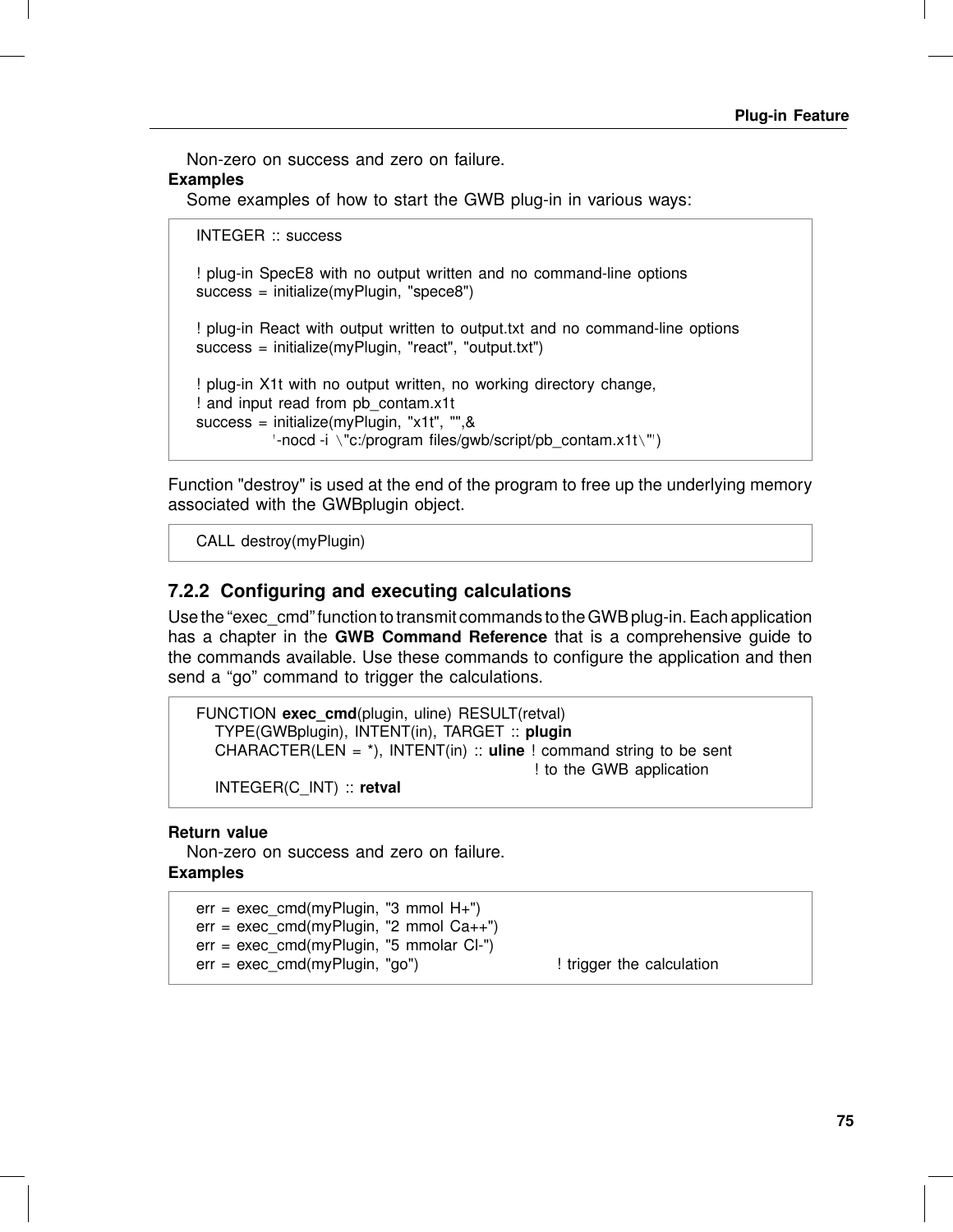# **7.2.3 Retrieving the results**

Transfer calculation results from the GWB application to your program with the "results" function. The keywords, arguments, default units, and return types are the same as those listed in the table in the **[Report Command](#page-44-0)** chapter of this reference manual.

To use the "results" function, you provide the address of a data block to fill, along with the report command and keywords, optional desired units, and the node location of choice (X1t and X2t only).

```
FUNCTION results(plugin, f_data, f_value, f_units, ix, jy) RESULT(retval)
  TYPE(GWBplugin), INTENT(in), TARGET :: plugin
  ! f data :
   CHARACTER(LEN = GWB_MAX_RESPONSE), INTENT(out),
                           OPTIONAL :: f_data(:)
         !or
    REAL(8), INTENT(out), OPTIONAL :: f_data(:)
         !or
    INTEGER, INTENT(out), OPTIONAL :: f_data(:)
  CHARACTER(LEN = *), INTENT(in) :: f_value
  CHARACTER(LEN = *), INTENT(in), OPTIONAL :: f_units
  INTEGER, INTENT(in), OPTIONAL :: ix, jy
  INTEGER(C_INT) :: retval
```
# Parameters:

**plugin**

An instance of type GWBplugin.

#### **f\_data**

Address of data block to fill, omit it to find the size of data block needed.

### **f\_value**

String containing the report command keyword and arguments.

**f\_units** (optional)

String containing the units you want the results returned in. This can be an empty string if you want the results returned in the default units.

# **ix** (optional)

X node position. This is only used when running X1t and X2t, otherwise it is ignored. **jy** (optional)

Y node position. This is only used when running X2t, otherwise it is ignored.

# **Return value**

The number of values written (or to be written) to the data block.

# **Remarks**

To determine the size of data block you will need, first call this function with the data parameter omitted and with the rest of the parameters filled. If you know that the report command you are using only returns a single value, you can simply pass an array of size 1 of the correct data type. See the **[Report Command](#page-44-0)** chapter for details on data types and available keywords.

# **Examples**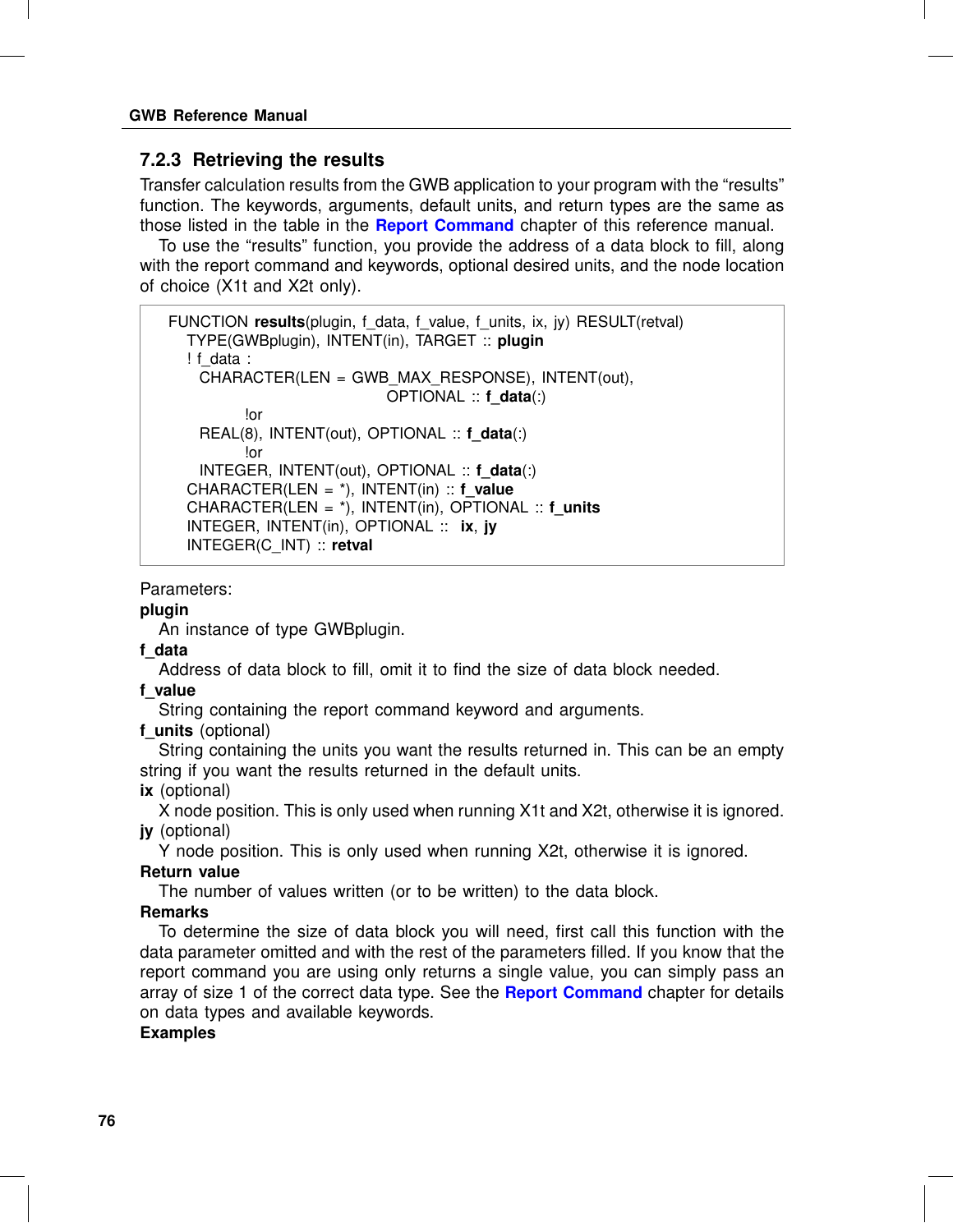```
! get aqueous species names
INTEGER :: nspec
nspec = results(myPlugin, "species");
CHARACTER(LEN=GWB_MAX_RESPONSE), ALLOCATABLE :: Species(:)
ALLOCATE(Species(nspec))
results(myPlugin, Species, "species")
! get aqueous species concentrations in mg/kg
REAL(8), ALLOCATABLE :: Conc(:)
ALLOCATE(Conc(nspec))
results(myPlugin, Conc, "concentration aqueous", "mg/kg")
! get pH at node 3,5
REAL(8) :: pH(1)results(myPlugin, pH, "pH", "", 3, 5)
```
A named constant with the maximum size of strings output by the "results" command is declared in the module:

```
INTEGER, PARAMETER :: GWB_MAX_RESPONSE = 32
```
If the command fails for any reason, for example if the requested data doesn't exist or the specified unit conversion failed, the data block will be filled with ANULL (-999999).

# **7.2.4 Fortran code examples using the plug-in feature**

The following are Fortran code examples that do the same things as the C++ code examples above. This is a code example using the GWB plug-in within your program with no output being written to a file:

INCLUDE "GWBplugin.f90"

```
PROGRAM FortranPlugin_Example1
  USE GWBpluginModule
  IMPLICIT NONE
  INTEGER :: nspec, err, i
  TYPE(GWBplugin) :: myGWBrun
  CHARACTER (LEN=GWB_MAX_RESPONSE), ALLOCATABLE :: Name(:)
  REAL(8), ALLOCATABLE :: Spec(:)
  REAL(8) :: pH(1), CI(1)CHARACTER(LEN=255), dimension(3), PARAMETER :: &
    cmds = [character(len=255) :: 8]"pH = 8", "molality Cl- = .05", "go"]
```
! create and start the GWB program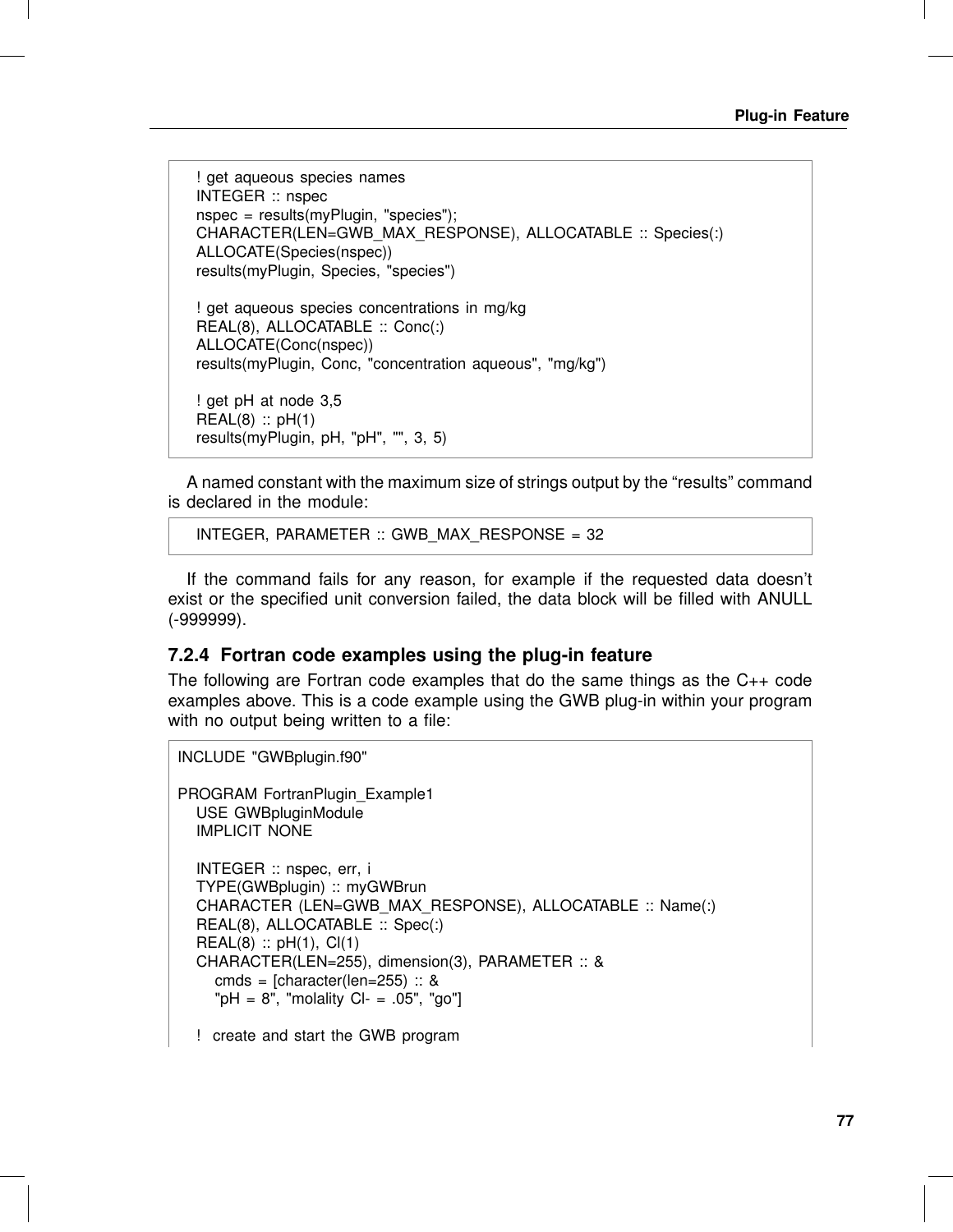#### **GWB Reference Manual**

```
IF (initialize(myGwbrun, "spece8", "", "-nocd") /= 0) THEN
  ! started successfully
  WRITE(*,*) "Beginning run."
  ! configure SpecE8 and trigger calculation
  DO i = 1, 3err = exec_cmd(myGwbrun, cmds(i))
  END DO
  WRITE(*,*) "Finished run."
  WRITE(*,*)
  ! retrieve results
  err = results(myGwbrun, pH, "pH")
  err = results(myGwbrun, Cl, "concentration Cl-")
  WRITE(*,'("concentration of Cl- in molal is ", G10.3)') Cl
  err = results(myGwbrun, Cl, "concentration Cl-", "mg/kg")
  WRITE(*,'("concentration of Cl- in mg/kg is ", G10.3)') Cl
  WRITE(*,*)
  ! get size of data
  nspec = results(myGwbrun, "species");
  WRITE(*,'(There are", I2, " aqueous species")') nspec
  WRITE(*,*)
  ! create data blocks
  ALLOCATE(Name(nspec))
  ALLOCATE(Spec(nspec))
  ! send data pointer with keyword and arguments
  err = results(myGwbrun, Name, "species")
  err = results(myGwbrun, Spec, "concentration aqueous", "mg/kg")
  DO i = 1, nspec
     WRITE(*,'(A4, " = ", G10.3, " mg/kg")') Name(i), Spec(i)
  END DO
  WRITE(*,*)
  ! use the data in your program
  DEALLOCATE(Name)
  DEALLOCATE(Spec)
ELSE
  ! handle failure to start within your program
END IF
```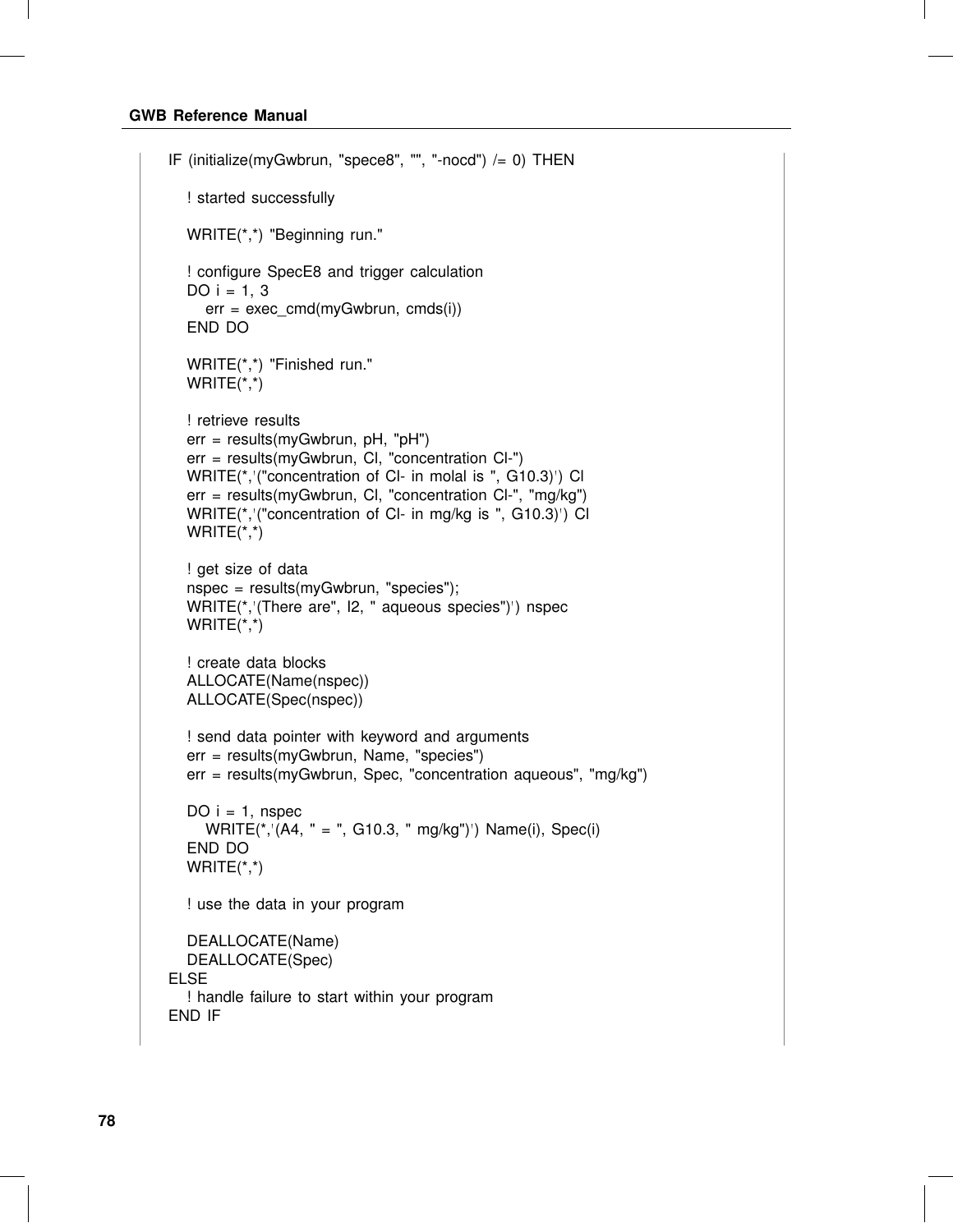CALL destroy(myGwbrun)

END PROGRAM FortranPlugin\_Example1

Code example with the GWB application's normal output and results written to the console or to text files:

```
INCLUDE "GWBplugin.f90"
PROGRAM FortranPlugin_Example2
  USE GWBpluginModule
  IMPLICIT NONE
  INTEGER :: nspec, err, i
  TYPE (GWBplugin) :: myGWBrun
  CHARACTER (LEN=GWB_MAX_RESPONSE), ALLOCATABLE :: Name(:)
  REAL(8), ALLOCATABLE :: Spec(:)
  REAL(8) :: pH(1), CI(1)CHARACTER(LEN=255), dimension(3), PARAMETER :: &
    cmds = [character(len=255) :: 8]"pH = 8", "molality Cl- = .05", "go"]
  CHARACTER :: a
  WRITE(*,*) "Starting program SpecE8"
  IF (initialize(myGwbrun, "spece8" , "test_output.txt",&
      '-nocd -i "C:/Program Files/Gwb/Script/Freshwater.sp8"&
      &-s "C:/Program Files/Gwb/Gtdata/FeOH.sdat"') /= 0) THEN
    err = exec_cmd(myGwbrun, "show surfaces")
    WRITE(*,*) "Executing Test"
    OPEN(10, file = 'test_results.txt')
    WRITE(*,*) "Writing results to test results.txt"
    DO i = 1, 3err = exec_cmd(myGwbrun, cmds(i))
    END DO
    err = results(myGwbrun, pH, "pH")
    WRITE(10, '("pH = ", F4.1)') pH
    err = results(myGwbrun, Cl, "concentration Cl-")
    WRITE(10, '("Cl = ", ES12.5, " molal")') Cl
    err = results(myGwbrun, Cl, "concentration Cl-", "mg/kg")
```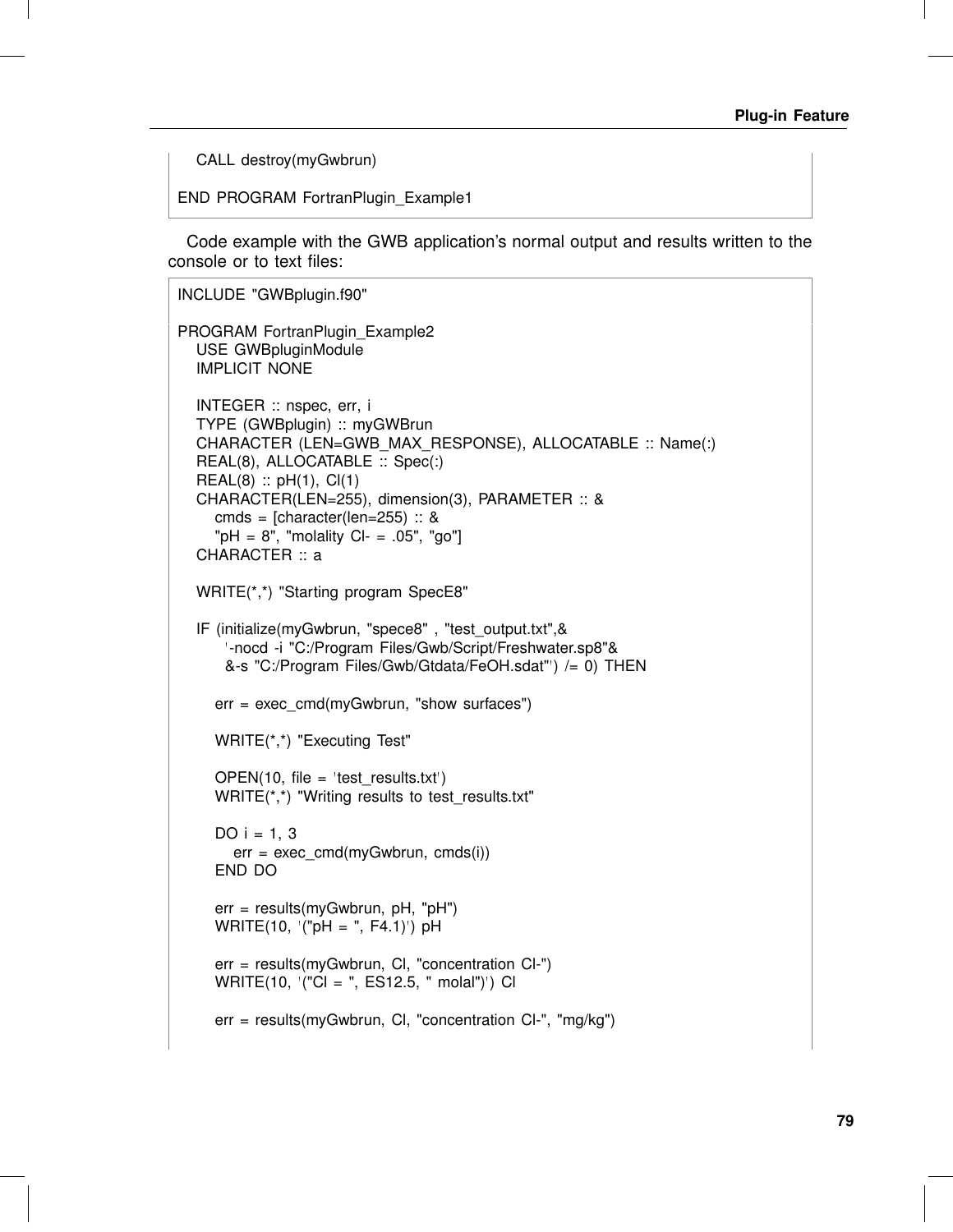```
IF (err /= ANULL) THEN
       WRITE(10, '("Cl = ", ES12.5, " mg/kg")') Cl
    ELSE
       WRITE(10,*) "unit conversion failed - CL = ANULL"
    END IF
    WRITE(10,*)nspec = results(myGwbrun, "species");
    ALLOCATE(Name(nspec))
    ALLOCATE(Spec(nspec))
    IF (results(myGwbrun, Name, "species") /= 0) THEN
       IF (results(myGwbrun, Spec, "concentration aqueous") /= 0) THEN
         DO i = 1, nspec
            WRITE(10, '(A32, ES12.5, " molal")') Name(i), Spec(i)
         END DO
       END IF
       WRITE(10,*)
       WRITE(10,*)IF (results(myGwbrun, Spec, "concentration aqueous", "mg/kg") /= 0) THEN
         DO i = 1, nspec
            WRITE(10, '(A32, ES12.5, " mg/kg")') Name(i), Spec(i)
         END DO
       END IF
    END IF
    CLOSE(10)
     DEALLOCATE(Name)
    DEALLOCATE(Spec)
  END IF
  CALL destroy(myGwbrun)
  WRITE(*,*) "enter any letter to exit> "
  READ(*,*) a
END PROGRAM FortranPlugin_Example2
```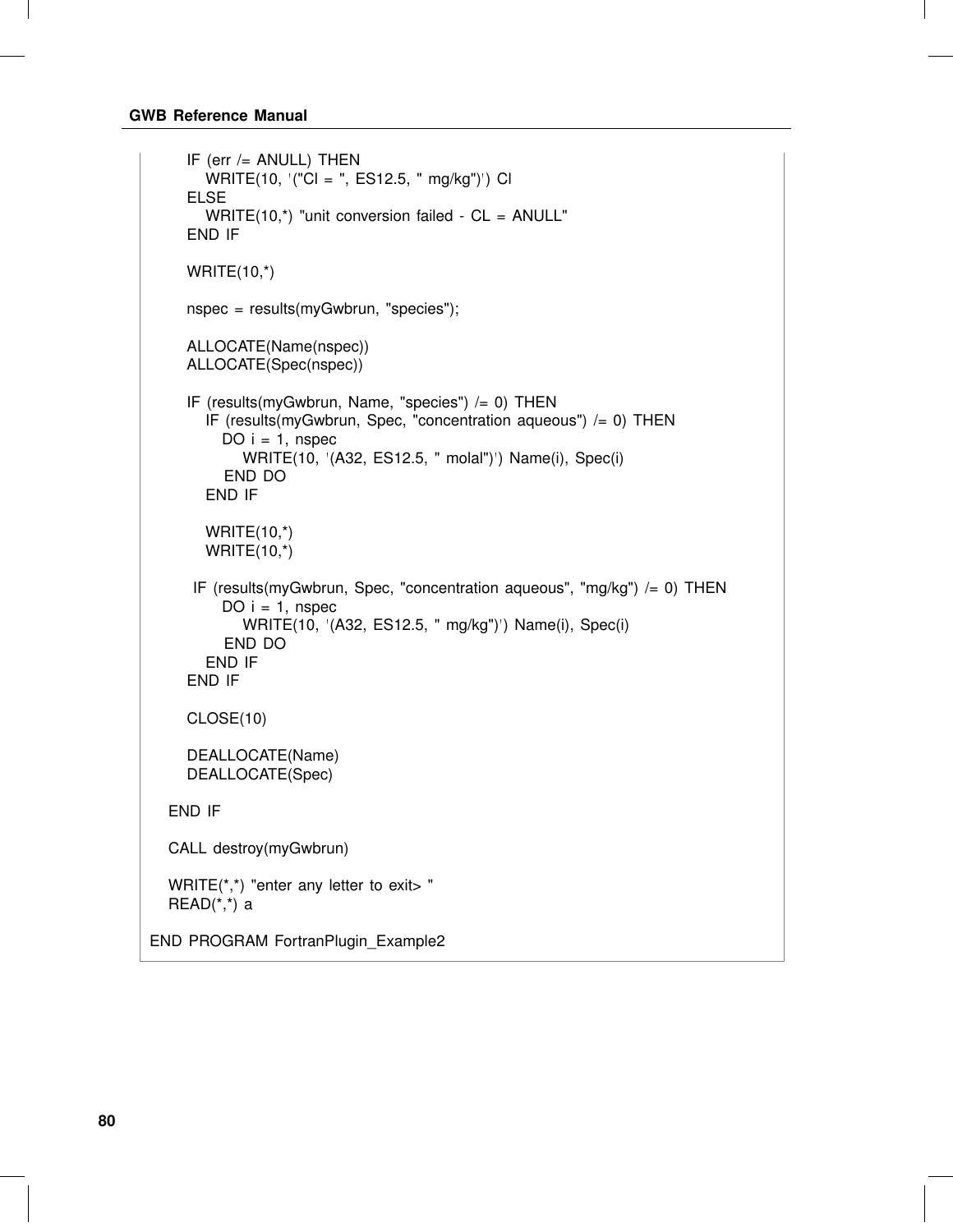# **7.2.5 Fortran compiling**

The GWB plug-in has been tested on Fortran compilers from Intel and GCC. The version of the compiler you are using must be the same as the version of GWB installed (32-bit vs. 64-bit).

To compile the GWBplugin Example1 on the command line with Intel's Fortran compiler, follow these steps:

! open the Intel Command Prompt ! create a working folder and change to that folder mkdir "%homepath%\GWBplugin" cd "%homepath%\GWBplugin" ! copy the "src" folder from GWB installation (default install path shown) copy /Y "C:\Program Files\GWB\src" ! copy the "GWBplugin.lib" file from GWB installation (default install path shown) copy /Y "C:\Program Files\GWB\gwbplugin.lib" ! add the GWB installation folder to your path set path=C:\Program Files\GWB;%path% ! compile the example file and tell the compiler to use the GWBplugin library ifort GWBplugin\_Fortran\_Example1.f90 GWBplugin.lib

! run the example GWBplugin\_Fortran\_Example1.exe

To compile the GWBplugin Example1 on the command line with MinGW, MSYS, and gfortran, follow these steps:

! launch the MinGW Shell

! create a working folder and change to that folder mkdir -p ~/GWBplugin cd ~/GWBplugin

! copy the "src" folder from GWB installation (default install path shown) cp /c/program\ files/gwb/src/\* .

! copy the "GWBplugin.lib" file from GWB installation (default install path shown) cp /c/program\ files/gwb/gwbplugin.lib .

! add the GWB installation folder to your path PATH=/c/program\ files/gwb:\$PATH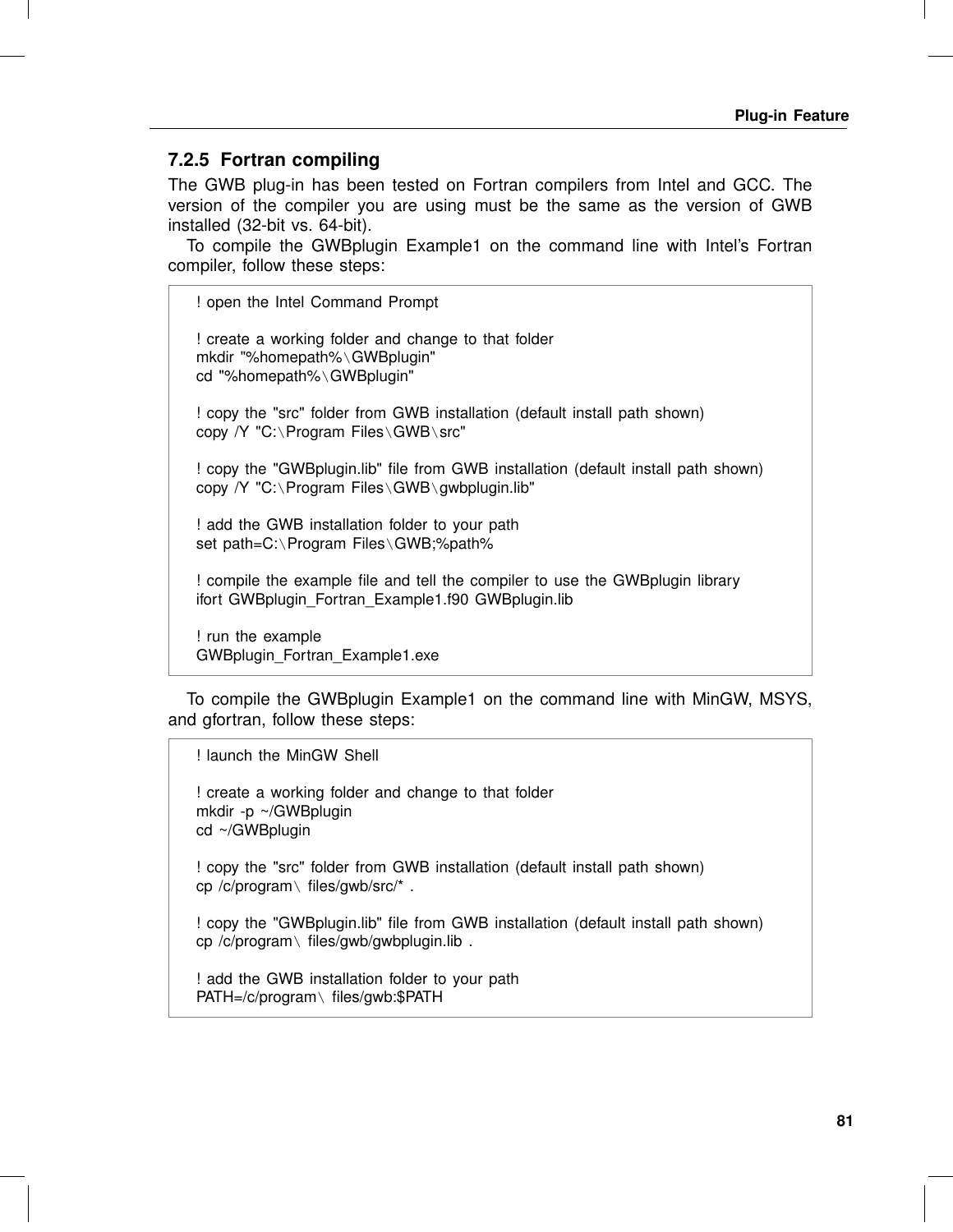! compile the example file and tell the compiler to use the GWBplugin library gfortran GWBplugin\_Fortran\_Example1.f90 GWBplugin.lib -o GWBplugin Fortran Example1.exe ! all on one line

! run the example ./GWBplugin\_Fortran\_Example1.exe

To compile the GWBplugin Example1 in Microsoft Visual Studio with Intel's Fortran compiler, follow these steps:

! open Visual Studio ! create a new project (Ctrl+Shift+N) ! select the "Intel(R) Visual Fortran" project type, ! select "Console Application", and use the "Empty Project" template ! select Project->Add Existing Item... (Shift+Alt+A) ! browse to the "src" subfolder of the GWB installation, ! select the "GWBplugin\_Fortran\_example1.f90" file and click "Add" ! open Project->Properties->Configuration Properties ! next to Configuration: select "All configurations" ! next to Platform: select Win32 for 32-bit builds or x64 for 64-bit builds ! under Configuration Properties-> ! Fortran->General->Additional Include Directories - ! add the GWB installation "src" folder ! "c:\program files\gwb\src" ! Linker->Input->Additional Dependencies - ! add the GWBplugin.lib library ! "c:\program files\gwb\gwbplugin.lib" ! Debugging->Environment - ! add the GWB install folder to the path ! path=%path%;c:\program files\gwb ! build using Build->Build Solution ! run using Debug->Start Without Debugging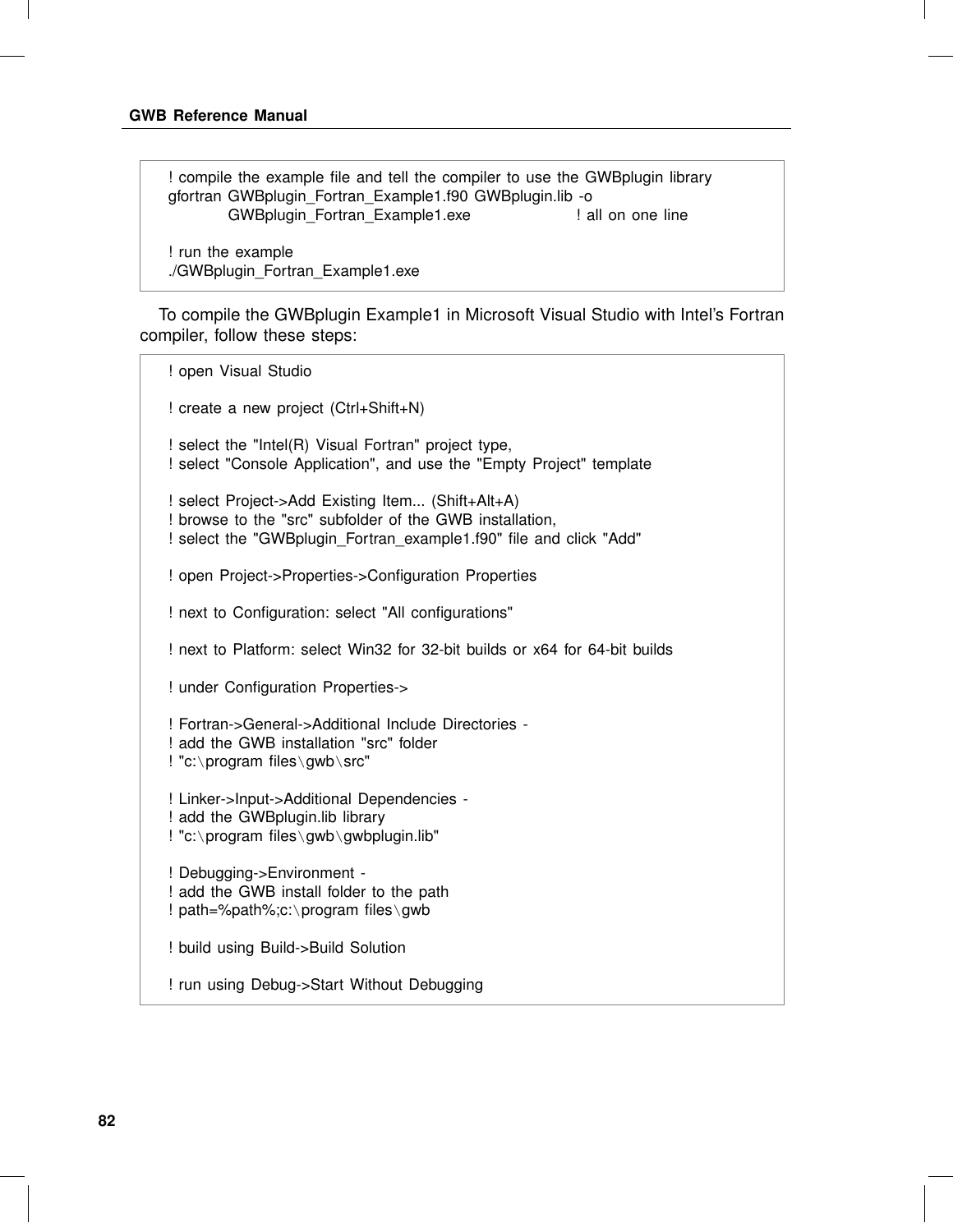Note: If you need to debug your program you must attach a debugger after the "initialize" call to GWBplugin, otherwise your program will encounter a run-time error.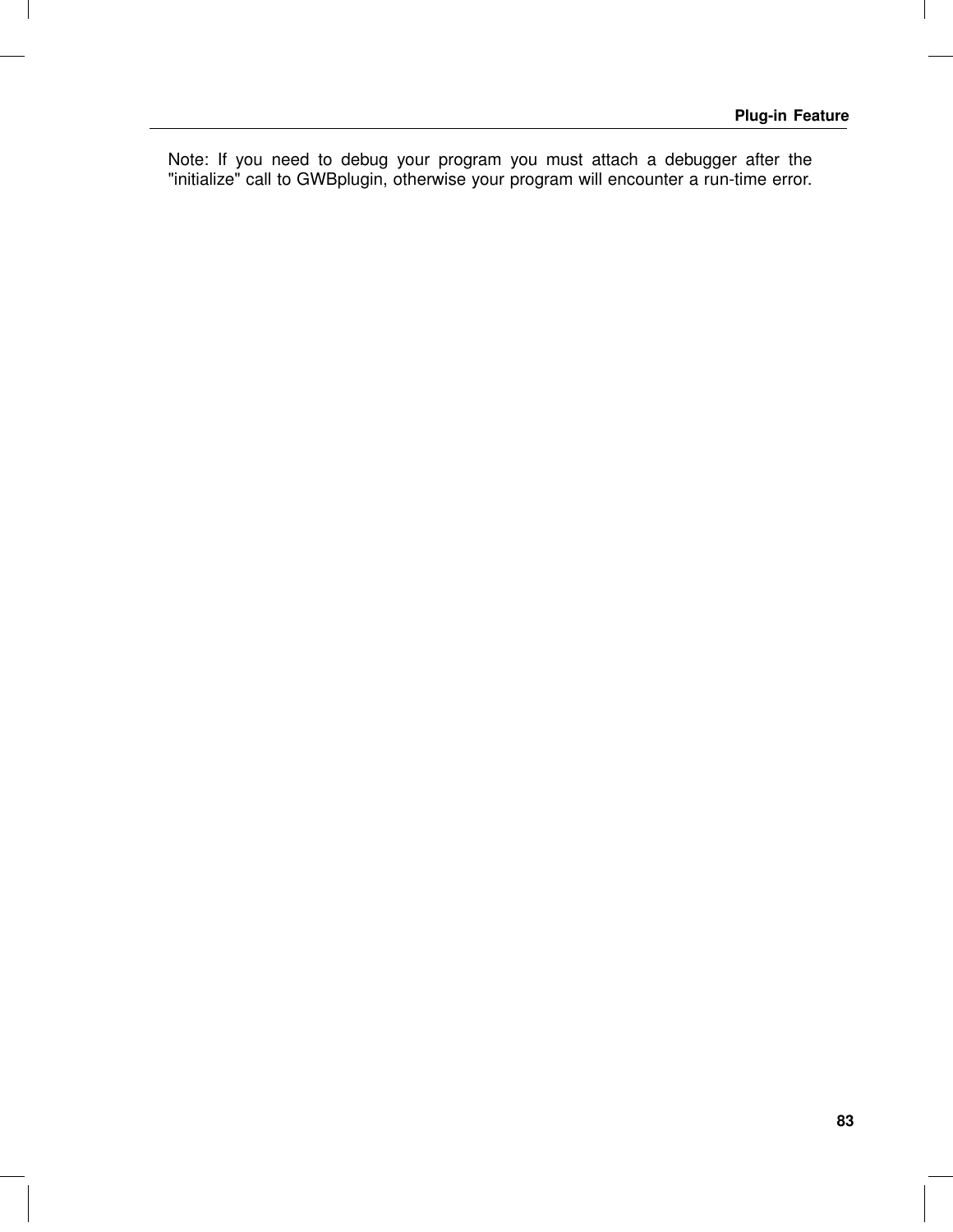# **7.3 Python**

GWB provides a GWBplugin wrapper class contained in the Python script file "GWBplugin.py" which handles dealing with the C data type conversion and calling the DLL.

Since Python is a dynamically typed language, there are some minor differences with its "results" functions compared to statically typed languages.

To include GWBplugin.py in your Python script you just need to import the class.

# import GWBplugin class from GWBplugin import \*

If you didn't select "Set user PATH and PYTHONPATH environment variables" when installing GWB you will first need to append the "src" folder of the GWB installation to sys.path in Python, and then import the class.

```
import os,sys
```

```
## append full path to GWBplugin.py ...
sys.path.append("c:/program files/gwb/src")
```

```
## or relative path ...
sys.path.append(os.path.abspath('.'))
```

```
# import GWBplugin class
from GWBplugin import *
```
This is the Python wrapper class provided in GWBplugin.py in the "src" directory of the GWB installation folder:

```
# GWBplugin.py
ANULL = -999999
class GWBplugin:
  Name = "GWBplugin"
  def \_\_init\_\_ (self):def initialize (self, app_name, file_name = None, cmds = None):
  def exec_cmd (self, uline):
  def results (self, value, units = None, ix = 0, iy = 0):
  def destroy (self):
```
# **7.3.1 Initializing the GWB application**

Within your code, first create a GWBplugin object.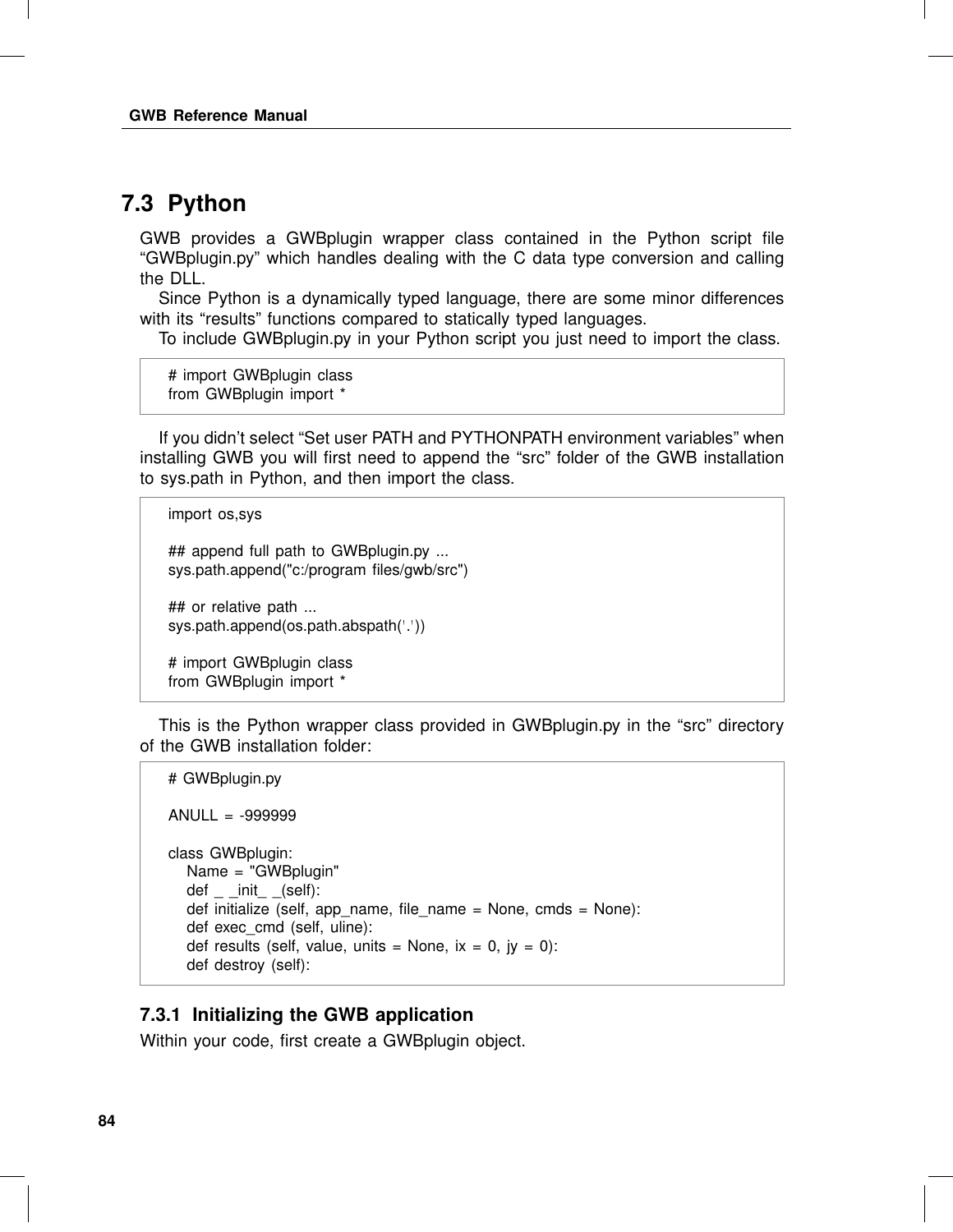myPlugin = GWBplugin()

Next, use the "initialize" function to start the GWB application of interest by passing the application name, an optional output file name, and any command-line type arguments. The "initialize" function must be called before calling any of the other functions.

def **initialize** ( self, **app\_name**, **file\_name** = None, **cmds** = None):

Parameters:

**app\_name**

String containing the GWB application name - "rxn", "spece8", "react", "x1t", or "x2t". **file\_name** (optional)

String containing the name of the file you want the GWB output written to. This can be None or an empty string if you do not want the output to be written to a file. **cmds** (optional)

String containing command-line options you could normally pass to the application when running it from the command-line. This can be None or an empty string for defaults.

Command-line options:

| $-cd$                                 | Change the working directory to the directory containing the input script<br>specified with the $-i$ option. |
|---------------------------------------|--------------------------------------------------------------------------------------------------------------|
| -nocd                                 | Do not change the working directory.                                                                         |
| $-i$ $\langle$ input script $\rangle$ | Read initial input commands from the specified file.                                                         |
| $-$ gtd $\leq$ gtdata dir $>$         | Set directory to search for thermodynamic datasets.                                                          |
| $-cond <$ cond data>                  | Set the dataset for calculating electrical conductivity.                                                     |
| $-d$ <thermo data=""></thermo>        | Set the thermodynamic dataset.                                                                               |
| $-s$ <surf data=""></surf>            | Set a dataset of surface sorption reactions.                                                                 |
| $-iso$ $\lt$ isotope data $>$         | Set a dataset of isotope fractionation factors.                                                              |

#### **Return value**

Non-zero on success and zero on failure.

# **Examples**

# plug-in SpecE8 with no output written and no command-line options success = myPlugin.initialize("spece8")

# plug-in React with output written to output.txt and no command-line options success = myPlugin.initialize("react", "output.txt")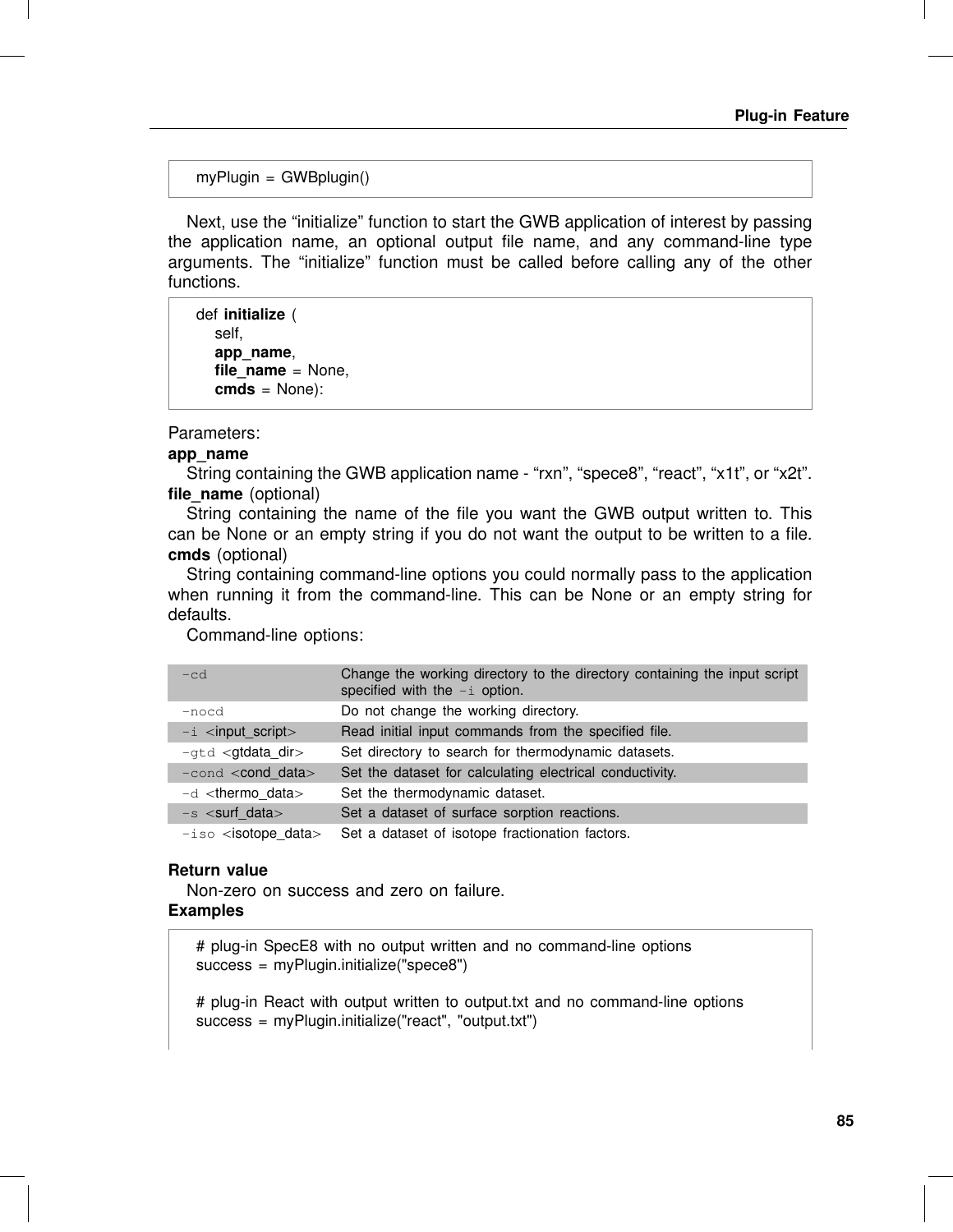```
# plug-in X1t with no output written, no working directory change,
# and input read from pb_contam.x1t
success = myPlugin.initialize("x1t", "", "-nocd
            -i \setminus "c:/program files/gwb/script/pb_contam.x1t\setminus "")
```
Function "destroy" can be used at the end of the program to free up the underlying memory associated with the GWBplugin object.

myPlugin.destroy()

# **7.3.2 Configuring and executing calculations**

Use the "exec cmd" function to transmit commands to the GWB plug-in. Each application has a chapter in the **GWB Command Reference** that is a comprehensive guide to the commands available. Use these commands to configure the application and then send a "go" command to trigger the calculations.

```
def exec_cmd (
  self,
  uline # command string to be sent to the GWB application
):
```
# **Return value**

Non-zero on success and zero on failure.

# **Examples**

myPlugin.exec\_cmd("3 mmol H+") myPlugin.exec\_cmd("2 mmol Ca++") myPlugin.exec\_cmd("5 mmolar Cl-") myPlugin.exec cmd("go")  $\qquad$  # trigger the calculation

# **7.3.3 Retrieving the results**

Transfer calculation results from the GWB application to your program with the "results" functions. The keywords, arguments, default units, and return types are the same as those listed in the table in the **[Report Command](#page-44-0)** chapter of this reference manual. Use the "results" functions by providing the report command and keywords, optional desired units, and the node location of choice (X1t and X2t only).

```
# results function
def results (self, value, units = None, \mathbf{i} \mathbf{x} = 0, \mathbf{j} \mathbf{y} = 0):
```
Parameters:

**value**

String containing the report command keyword and arguments. **units** (optional)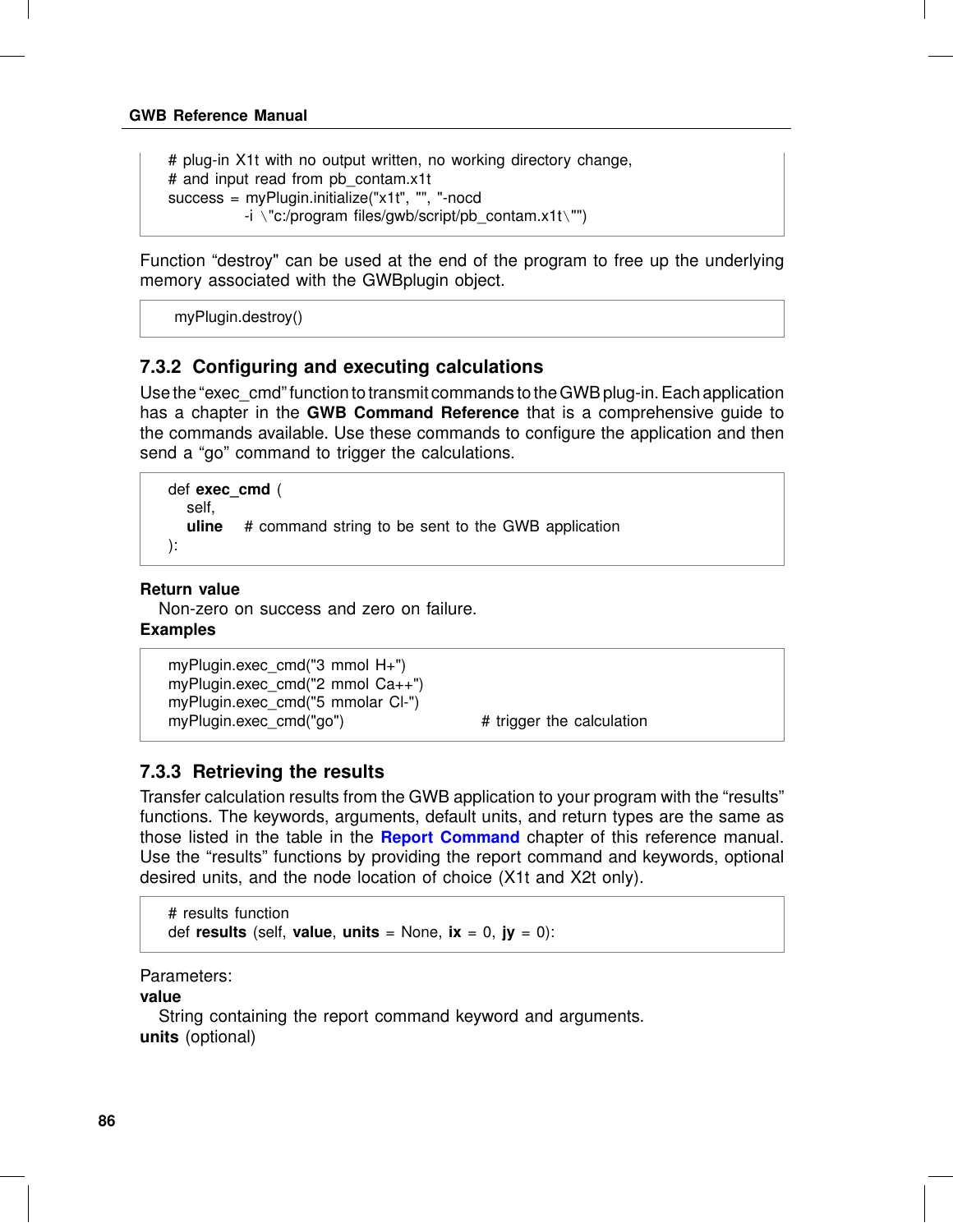String containing the units you want the results returned in. This can be None or an empty string if you want the results returned in the default units.

**ix** (optional)

X node position. This is only used when running X1t and X2t, otherwise it is ignored. **jy** (optional)

Y node position. This is only used when running X2t, otherwise it is ignored. **Return value**

Array containing the requested results.

#### **Remarks**

The data is returned as an array, even when requesting a single value.

If the command fails for any reason, for example if the requested data doesn't exist or the specified unit conversion failed, the data will be filled with ANULL (-999999). **Examples**

```
# get aqueous species names
Species = myPlugin.results("species")
# get aqueous species concentrations in mg/kg
Conc = myPlugin.results("concentration aqueous", "mg/kg")
# get pH at node 3,5
pH = myPlugin.results("pH", "", 3,5)[0]
```
# **7.3.4 Python code examples using the plug-in feature**

Normally you would use the GWB plug-in within your program with no output being written to a file. The following is an example of this:

```
# import GWBplugin class
from GWBplugin import *
# create the plug-in object
myGWBrun = GWBplugin()
# start the GWB program
if myGWBrun.initialize("spece8", "", "-nocd"):
  print "Beginning run."
  cmds = ['pH = 8", "molality CI- = .05", "go"]for cmd in cmds:
     myGWBrun.exec_cmd(cmd)
  print "Finished run.\n"
  #retrieve results
  pH = myGWBrun.results("pH")[0]
```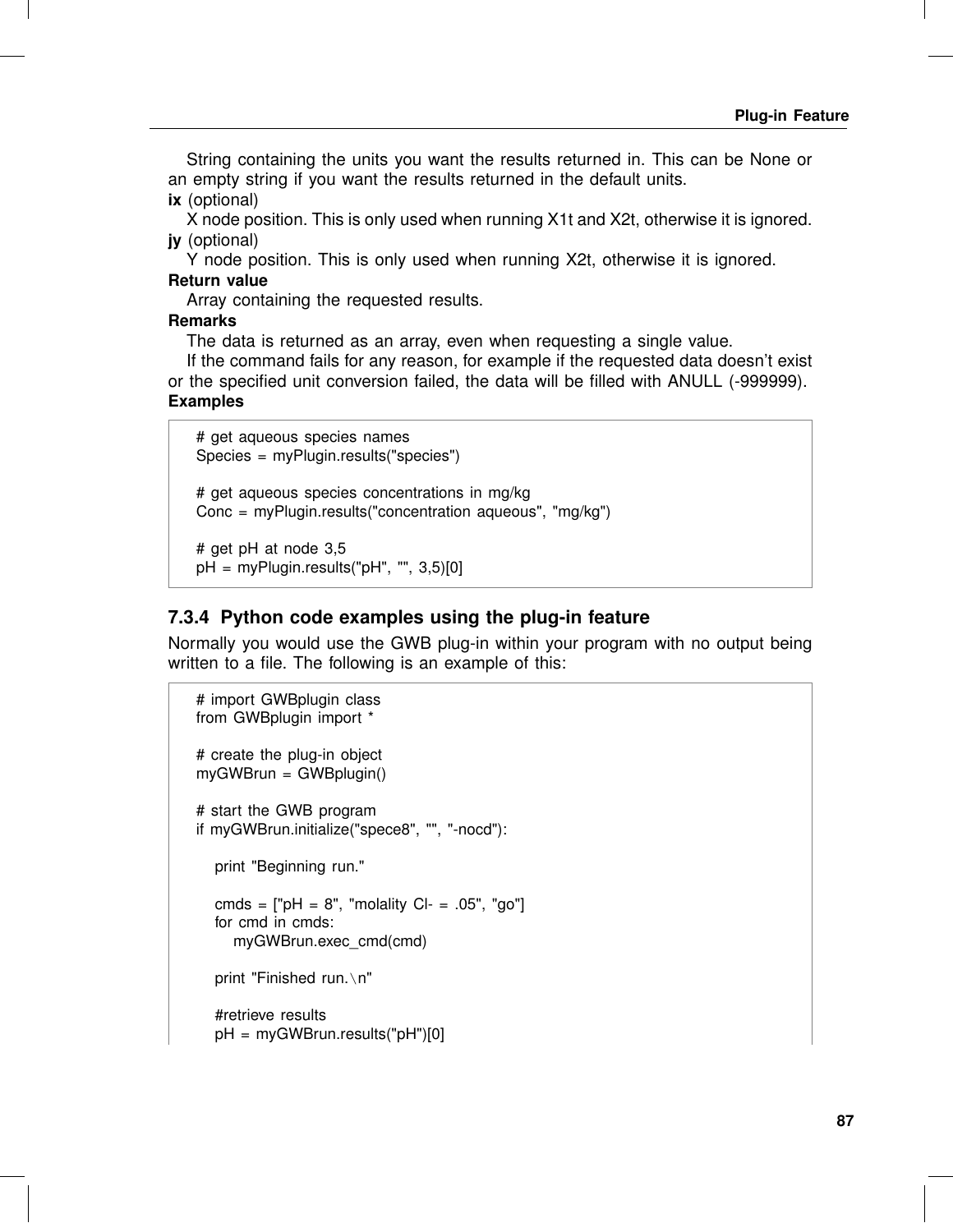```
Cl = myGWBrun.results("concentration Cl-")[0]
print "concentration of Cl- in molal is %10.4g" % Cl
Cl = myGWBrun. results("concentration Cl-", "mg/kg")[0]print "concentration of Cl- in mg/kg is %10.4g" % Cl
species = myGWBrun.results("species")
conc = myGWBrun.results("concentration aqueous", "mg/kg")
print "\nThere are" , len(species) , "aqueous species.\n"
for i in range(len(species)):
  print "%-4s = %10.4g mg/kg" % (species[i], conc[i])
myGWBrun.destroy()
```
To familiarize yourself with the plug-in feature, you might want the GWB program's normal output and results to be written to the console and to text files. The following code shows examples of this:

```
# import GWBplugin class
from GWBplugin import *
print "Starting program SpecE8"
myGWBrun = GWBplugin()
if myGWBrun.initialize("spece8",
           "test_output.txt",
           "-nocd \setminus-i \"c:/program files/gwb/script/freshwater.sp8\" \
           -s \"c:/program files/gwb/gtdata/feoh.sdat\""):
  print "writing output to test_output.txt"
  myGWBrun.exec_cmd("show surfaces")
  print "Executing test"
  fp = open("test_results.txt", "w")
  if fp.closed:
     stderr.write("can't open test_results.txt")
  else:
     print "writing results to test results.txt"
     cmds = ['pH = 8", "molality CI- = .05", "go"]for cmd in cmds:
       myGWBrun.exec_cmd(cmd)
     pH = myGWBrun.results("pH")[0]
     fp.write("pH = %4.1f\n\cdotn" % pH)
     Cl = myGWBrun.results("concentration Cl-")[0]
```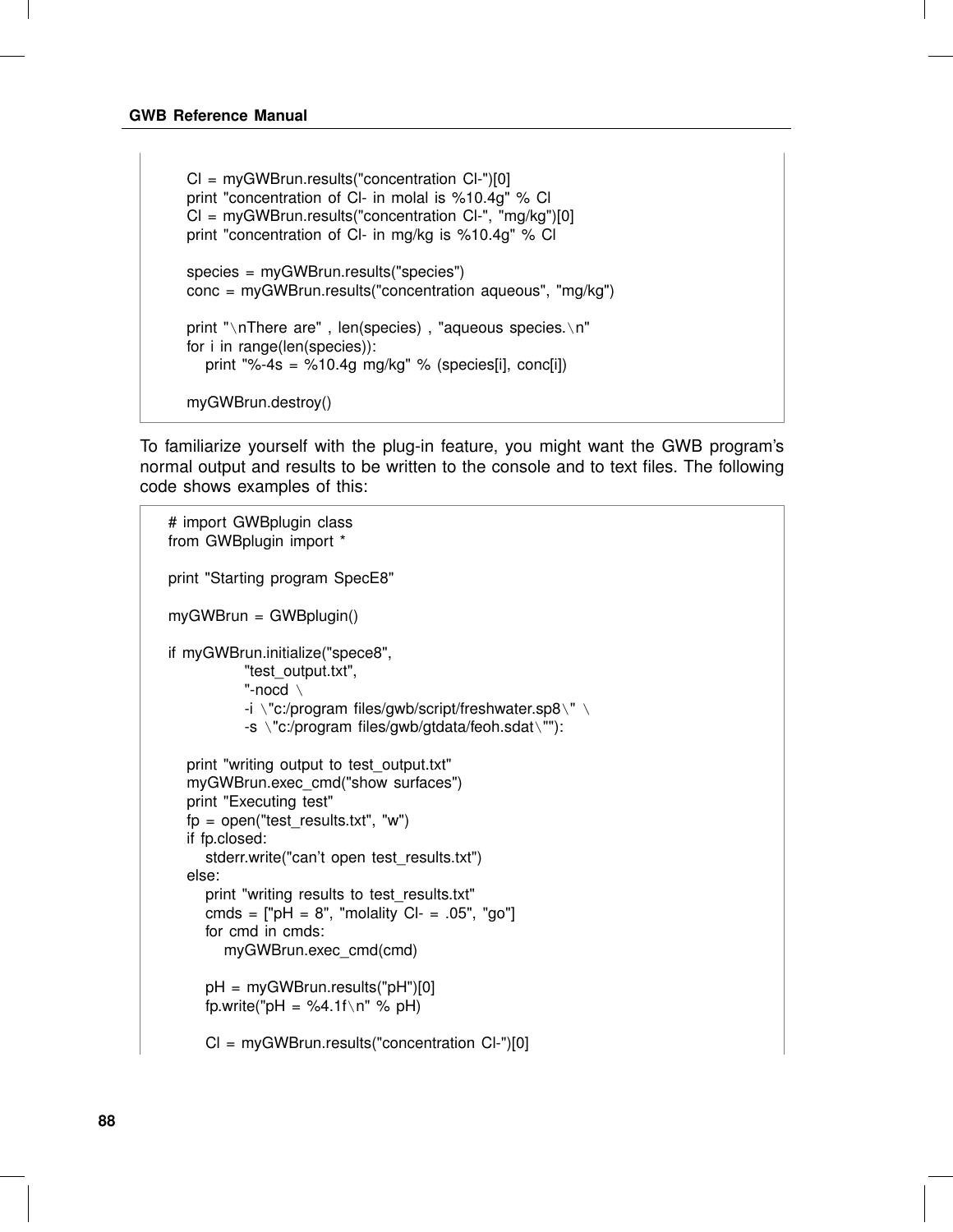```
fp.write("Cl = %12.5e molal\n" % Cl)
     Cl = myGWBrun.results("concentration Cl-", "mg/kg")[0]
     if CI != ANULL:
       fp.write("Cl = %12.5e mg/kg\n\n" % Cl)
     else:
       fp.write("unit conversion failed - CI = ANULL\n\times n")
     Name = myGWBrun.results("species")
     Spec = myGWBrun.results("concentration aqueous")
     for i in range(len(Name)):
       fp.write("%-32s %12.5e molal\n" % (Name[i], Spec[i]))
     Spec = myGWBrun.results("concentration aqueous", "mg/kg")
     fp.write("\n\n")
     for i in range(len(Name)):
       fp.write("%-32s %12.5e mg/kg\n" % (Name[i], Spec[i]))
     fp.close()
myGWBrun.destroy()
input("press return to exit> ")
```
# **7.3.5 Python command line**

The GWB plug-in has been tested with Python for Windows version 3.10.2. The version of Python you are using must be the same as the version of GWB installed (32-bit vs. 64-bit).

To run the GWBplugin Example1 on the command line with Python, follow these steps:

# open the command prompt cmd.exe

# run the example with Python python "/Program Files/GWB/src/GWBplugin\_Python\_Example1.py"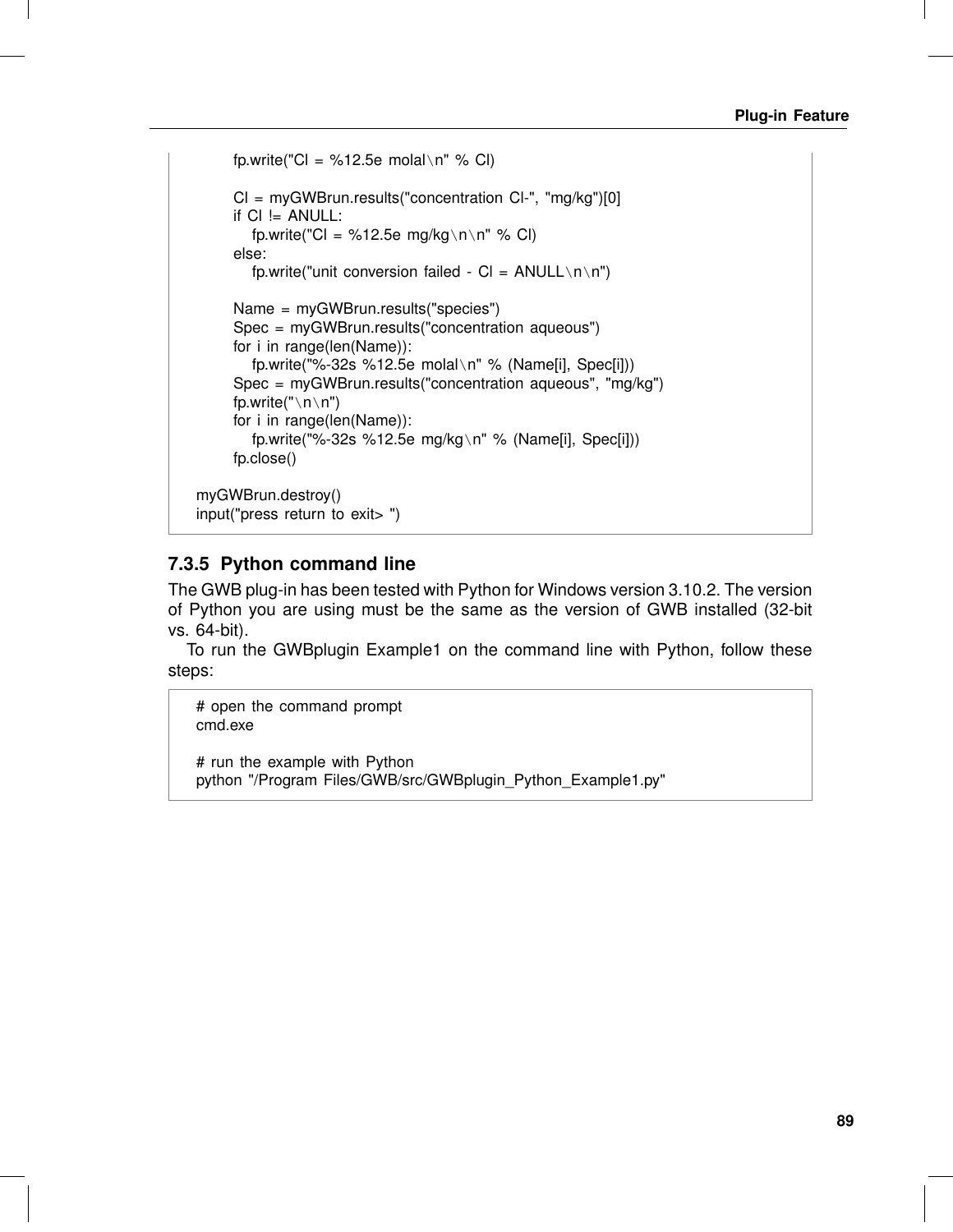# **7.4 Other languages**

Any language that can load DLLs, call C functions from them, and handle some basic C data types should be able to use the GWB plug-in feature. You must have your GWB installation folder added to the PATH environment variable so that all of the required DLLs can be found. The C data types that need to be handled are void\*, char\*, int\*, double\*, and int. If the language you want to use is similar to one that a wrapper is provided for, a good place to start is to look at how that wrapper is implemented.

To create a wrapper class, interface, or whatever makes sense for your target language, follow these steps:

- **Load the GWBplugin DLL**. Generally this will be done during run-time with a call to LoadLibrary or whatever the equivalent is in the language. Some languages, mostly compiled and linked ones, can instead link to the export library GWBplugin.lib.
- **Tell your program about the functions you will call from the DLL**. This is usually done by giving prototypes in some way or by directly including GWBplugin.h. The DLL functions and their prototypes are listed in the next section.
- **Encapsulate**. Create functions in your wrapper that call the corresponding DLL function and handle data type conversions. The wrapper, if possible, should also have a void\* member variable that can be passed by address to the DLL functions. This void\* member variable keeps track of a particular GWBplugin instance.

# **7.4.1 GWBplugin.dll function prototypes**

Following is the list of the definitions and functions exported from GWBplugin.dll that your wrapper will need to use. Note that function parameters labeled as (optional) are in fact required when you call the C function. It is suggested, however, that you make these arguments optional for your own wrapper if possible and use the provided suggested defaults.

```
// GWBplugin.h
#define ANULL -999999.0 // marker for an undefined value
extern "C" declspec(dllexport)
  int c initialize(void* plugin, const char* app_name,
                 const char* file_name, const char* cmds);
extern "C" _ _ declspec(dllexport)
  int c_exec_cmd(void* plugin, char* uline);
extern "C" declspec(dllexport)
  int c_results(void* plugin, void* data, const char* value,
                 const char* units, int ix, int jy);
```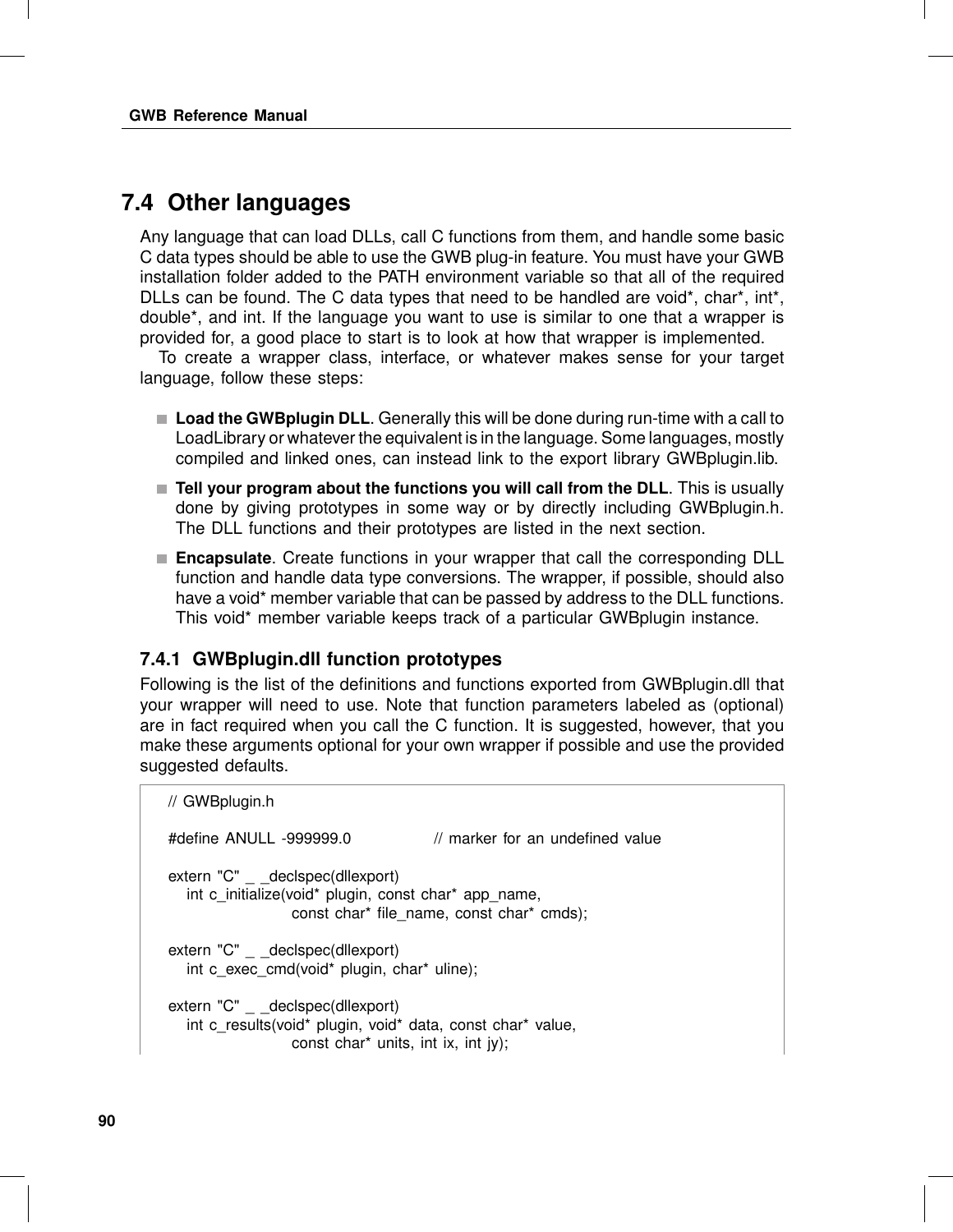extern "C" \_ \_ declspec(dllexport) int c\_results\_c(void\* plugin, void\* data, const char\* value, const char\* units, int ix, int jy, int\* slen); extern "C" \_ \_ declspec(dllexport) int c\_destroy(void\* plugin);

# **7.4.2 Initializing the GWB application**

Within your code, first create a void\* equivalent variable or something that can hold a pointer data type... i.e. that is 32-bits long (for a 32-bit application) or 64-bits long (for a 64-bit application). This will be a member variable of your class if possible.

Next, use the "c initialize" function to start the GWB application of interest by passing the address of the void\* variable, the application name, an optional output file name, and any command-line type arguments. The "c\_initialize" function must be called before calling any of the other functions.

```
int c_initialize (
  void* plugin,
  const char* app_name,
  const char* file_name,
  const char* cmds
);
```
Parameters:

#### **plugin**

A dereferenceable pointer that points to a pointer which can be assigned a value. It keeps track of a particular plugged-in GWB application.

#### **app\_name**

String containing the GWB application name - "rxn", "spece8", "react", "x1t", or "x2t". file name (optional) (default: NULL or empty string)

String containing the name of the file you want the GWB output written to. This can be NULL or an empty string if you do not want the output to be written to a file. **cmds** (optional) (default: NULL or empty string)

String containing command-line options you could normally pass to the application when running it from the command-line. This can be NULL or an empty string.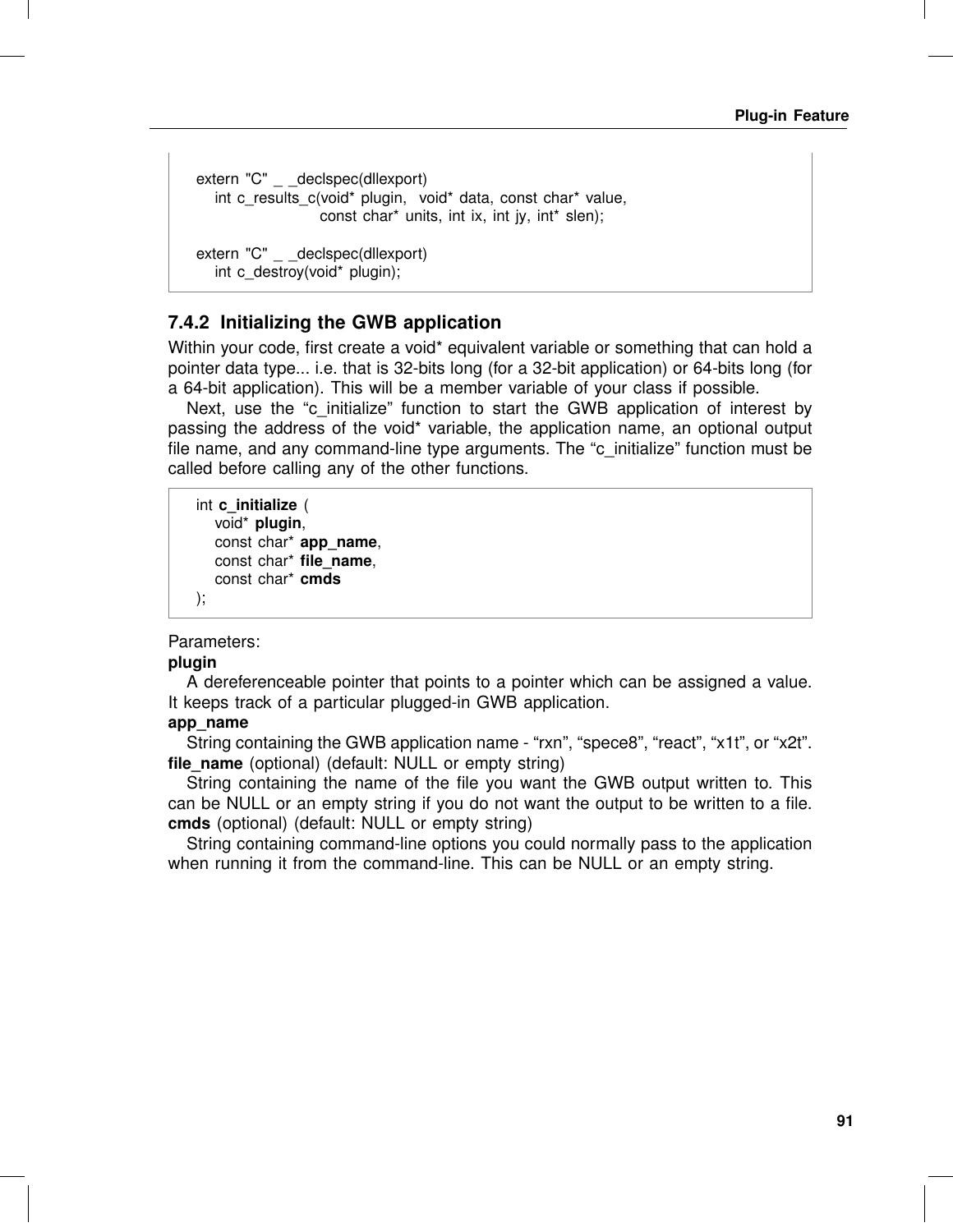Command-line options:

| $-cd$                          | Change the working directory to the directory containing the input script<br>specified with the $-i$ option. |
|--------------------------------|--------------------------------------------------------------------------------------------------------------|
| -nocd                          | Do not change the working directory.                                                                         |
| $-i$ <input script=""/>        | Read initial input commands from the specified file.                                                         |
| $-$ gtd $\leq$ gtdata dir $>$  | Set directory to search for thermodynamic datasets.                                                          |
| $-cond <$ cond data>           | Set the dataset for calculating electrical conductivity.                                                     |
| $-d$ <thermo data=""></thermo> | Set the thermodynamic dataset.                                                                               |
| $-s$ <surf data=""></surf>     | Set a dataset of surface sorption reactions.                                                                 |
| $-iso$ $\lt$ isotope data $>$  | Set a dataset of isotope fractionation factors.                                                              |

#### **Return value**

Non-zero on success and zero on failure.

#### **Examples**

Some examples of how to start the GWB plug-in in various ways:

void\* myPlugin = NULL;

```
// plug-in SpecE8 with no output written and no command-line options
int success = c initialize(&myPlugin, "species";
```

```
// plug-in React with output written to output.txt and no command-line options
int success = c initialize(&myPlugin, "react", "output.txt");
```
// plug-in X1t with no output written, no working directory change, // and input read from pb\_contam.x1t int success = c\_initialize(&myPlugin, "x1t", NULL, "-nocd -i \"c:/program files/gwb/script/pb\_contam.x1t\"");

Function "c destroy" can be used at the end of the program to free up the underlying memory associated with the plugged-in GWB application.

c\_destroy(&myPlugin);

# **7.4.3 Configuring and executing calculations**

Use the "c\_exec\_cmd" function to transmit commands to the GWB plug-in. Each application has a chapter in the **GWB Command Reference** that is a comprehensive guide to the commands available. Use these commands to configure the application and then send a "go" command to trigger the calculations.

```
int c_exec_cmd(
  void* plugin,
  char* uline
);
```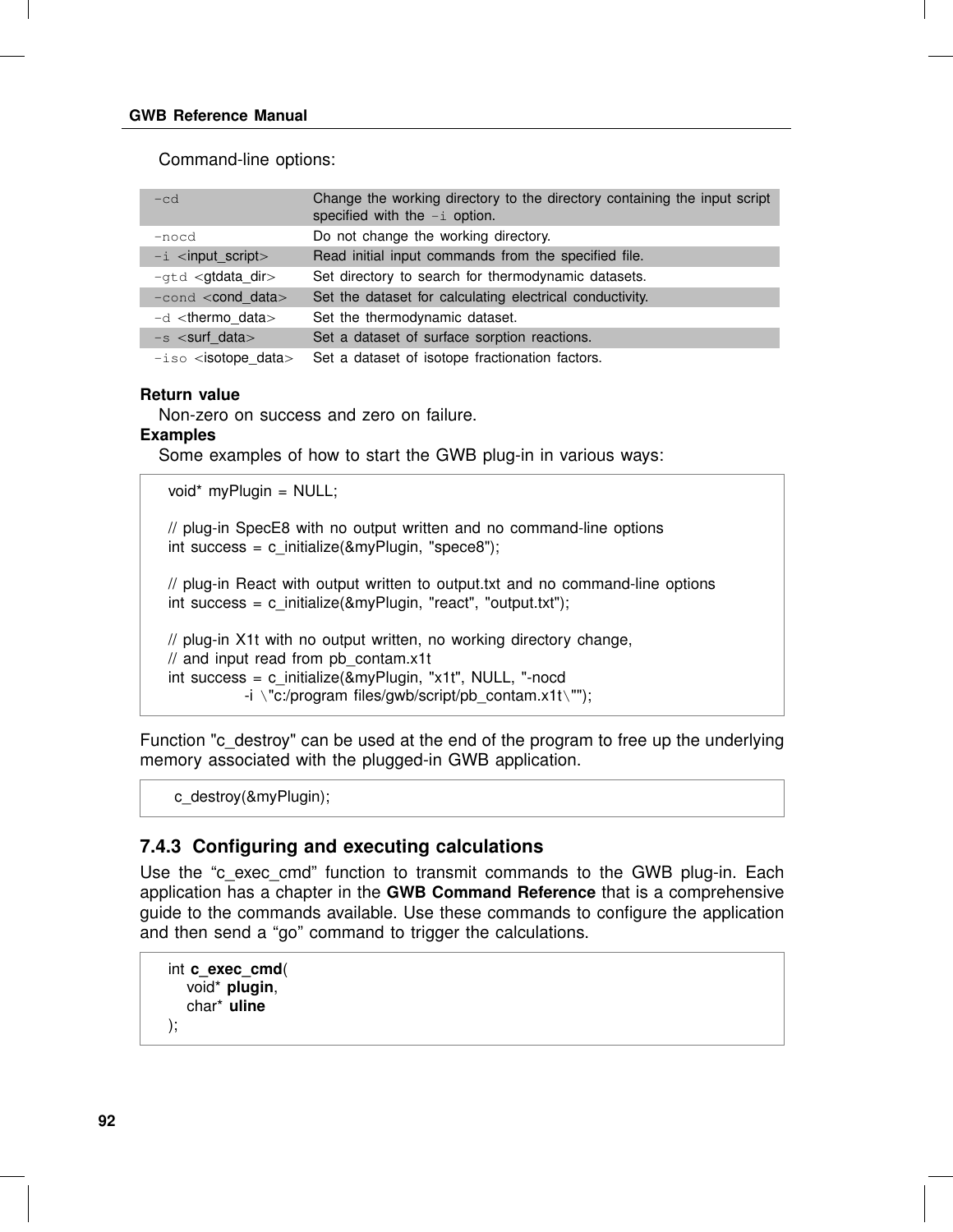Parameters:

# **plugin**

A dereferenceable pointer that has already been used with c\_initialize. It keeps track of a particular plugged-in GWB application.

**uline**

String containing the command to be sent to the GWB application.

# **Return value**

Non-zero on success and zero on failure.

# **Examples**

```
c_exec_cmd(&myPlugin, "3 mmol H_+");
c_exec_cmd(&myPlugin, "2 mmol Ca+");
c_exec_cmd(&myPlugin, "5 mmolar Cl-");
c_exec_cmd(&myPlugin, "go");
```
# **7.4.4 Retrieving the results**

Transfer calculation results from the GWB application to your program with the "c\_results" function. The keywords, arguments, default units, and return types are the same as those listed in the table in the **[Report Command](#page-44-0)** chapter of this reference manual. Use the "c results" function by providing the plugin parameter, the address of a data block to fill, the report command and keywords, optional desired units, and the node location of choice (X1t and X2t only).

```
int c_results(
  void* plugin,
  void* data,
  const char* value,
  const char* units,
  int ix,
  int jy
);
```
#### Parameters:

#### **plugin**

A dereferenceable pointer that has already been used with c\_initialize. It keeps track of a particular plugged-in GWB application.

# **data**

Address of data block to fill. This can be NULL to determine data block size. **value**

String containing the report command keyword and arguments.

**units** (optional) (default: NULL or empty string)

String containing the units you want the results returned in. This can be NULL or an empty string if you want the results returned in the default units.

**ix** (optional) (default: 0)

X node position. This is only used when running X1t and X2t, otherwise it is ignored.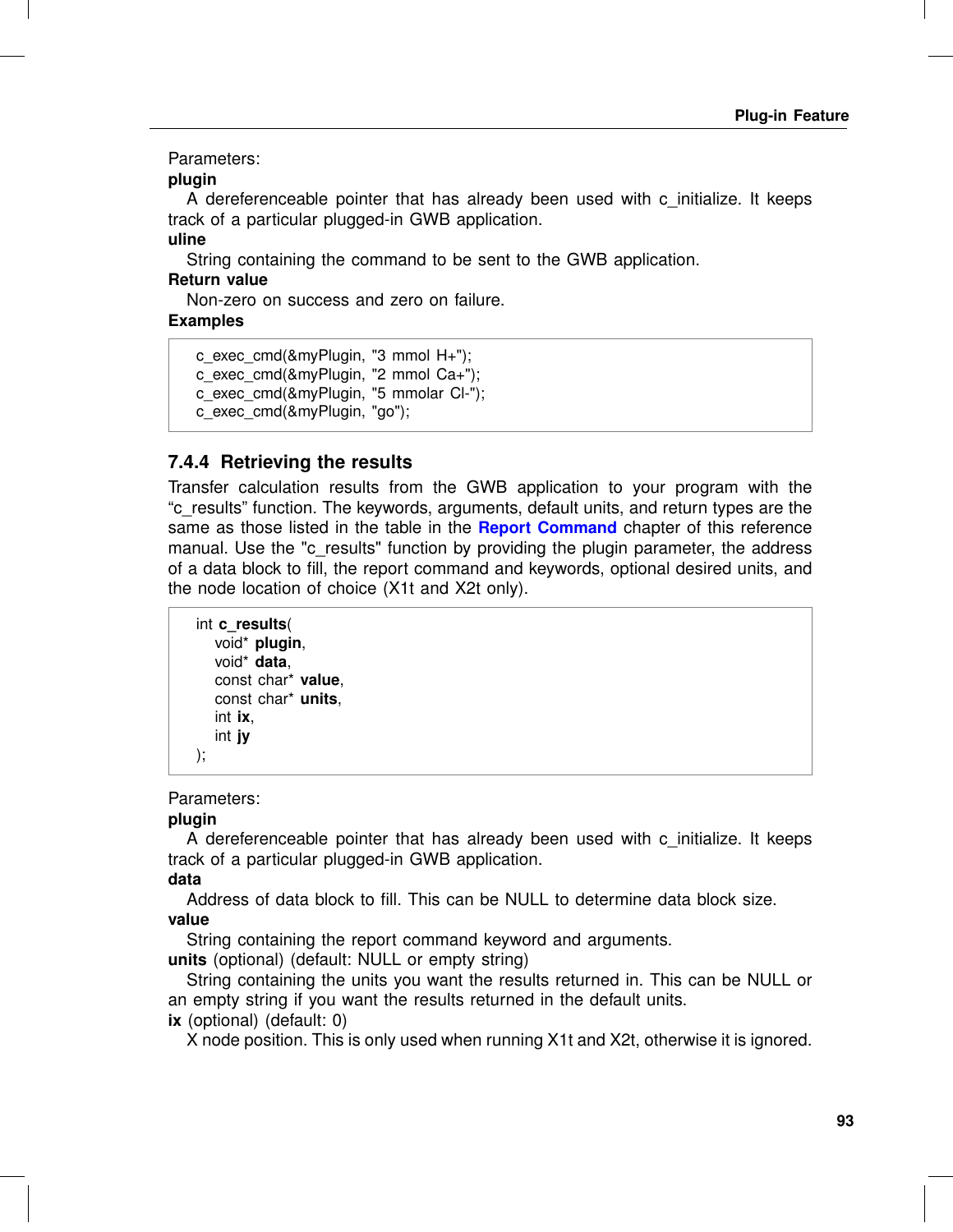#### **GWB Reference Manual**

#### **jy** (optional) (default: 0)

Y node position. This is only used when running X2t, otherwise it is ignored. **Return value**

The number of values written (or to be written) to the data block.

## **Remarks**

To determine the size of data block you will need, first call this function with the data parameter as NULL and with the rest of the parameters filled. If you know that the report command you are using only returns a single value, you can simply pass a pointer to the correct data type. See the **[Report Command](#page-44-0)** chapter for details on data types and available keywords.

If the command fails for any reason, for example if the requested data doesn't exist or the specified unit conversion failed, the data will be filled with ANULL (-999999.0). For this reason, you should "#define ANULL -999999.0" (or language equivalent) in your wrapper.

For languages that are dynamically typed (e.g. Python and Perl), you will either need to create multiple wrapper "results" functions (one for each possible data type: int, double, char\*) or pass the expected type as an extra parameter. It is often best to omit the data parameter in the wrapper function. You then can call "c\_results" with a NULL value for data to get the size, allocate C compatible memory, call "c\_results" with the data parameter, convert data, and then return an array of the results. See GWBplugin.pm or GWBplugin.py for examples of this.

#### **Examples**

```
// get aqueous species names
int ndata = c results(&myPlugin, NULL, "species");
char** Species = (char**) malloc(sizeof(char*) * ndata);
c_results(&myPlugin, Species, "species");
// get aqueous species concentrations in mg/kg
```
double\* Conc =  $(double*)$  malloc(sizeof(double) \* ndata); c\_results(&myPlugin, Conc, "concentration aqueous", "mg/kg");

// get pH at node 3,5 double  $pH = ANULL$ ; c\_results(&myPlugin, &pH, "pH", NULL, 3, 5);

If you are retrieving string values and you need to know the string lengths for conversion purposes, you will need to use the "c\_results\_c" function. It is equivalent to the "c\_results" function, but it also takes an extra parameter which will store the length of the strings.

int **c\_results\_c**( void\* **plugin**, void\* **data**, const char\* **value**, const char\* **units**,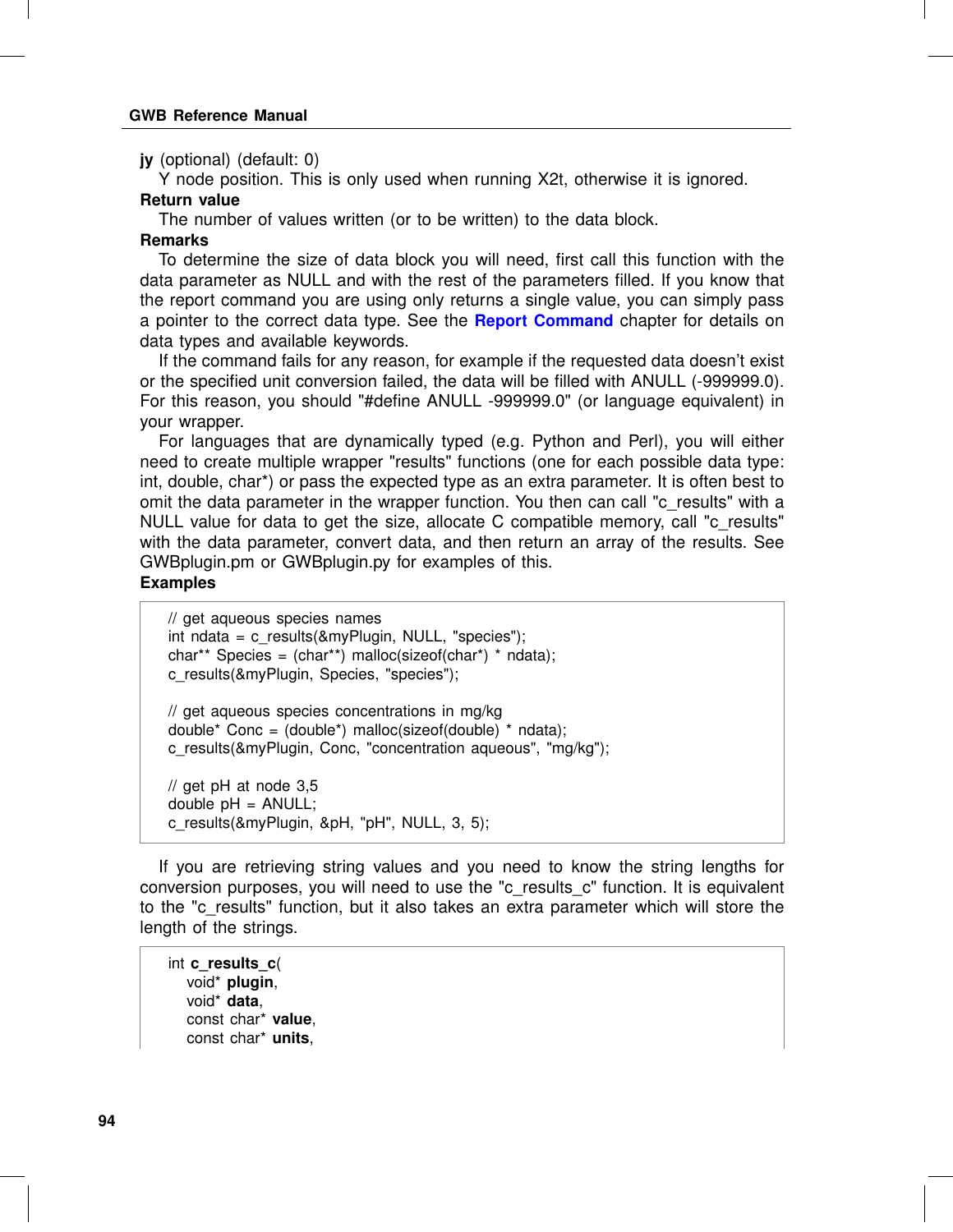```
int ix,
  int jy,
  int* slen // address of data block to fill with retrieved string lengths
);
```
# **Examples**

```
// get aqueous species names
int ndata = c_results(&myPlugin, NULL, "species");
char** Species = (char<sup>*</sup>) malloc(sizeof(char*) * ndata);
int^* Lengths = (int<sup>*</sup>) malloc(sizeof(int) * ndata);
c_results_c(&myPlugin, Species, "species", NULL, 0, 0, Lengths);
```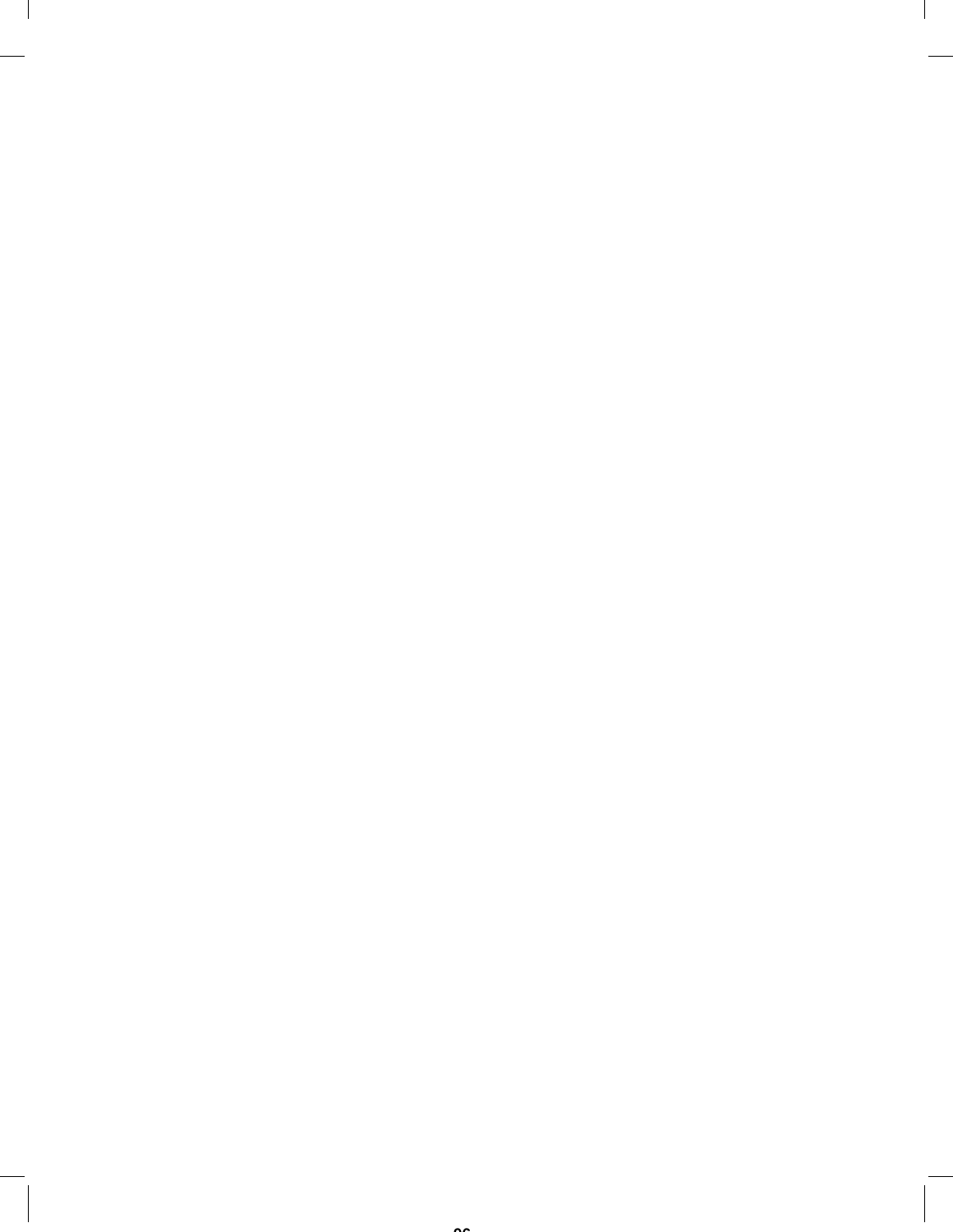# **Units Recognized**

The following is a complete table of the unit names recognized by the GWB. The qualifier "free" specifies that the constraint applies to the free rather than to the bulk entry. Use the "log" qualifier to set the variable on a logarithmic scale. Examples:

Cl- 4.1 mg/kg Cl- 4.1 free mg/kg Cl- 0.612784 log free mg/kg

# **Dimension Units**

| Mass and<br>Concentration | mol<br>molal<br>mol/kg<br>mol/l<br>kg<br>ng | mmol<br>mmolal<br>mmol/kg<br>mmol/l<br>g | umol<br>umolal<br>umol/kg<br>umol/l<br>mg | nmol<br>nmolal<br>nmol/kg<br>nmol/l<br>ug |
|---------------------------|---------------------------------------------|------------------------------------------|-------------------------------------------|-------------------------------------------|
|                           | g/kg<br>wt fraction                         | mg/kg<br>wt%                             | ug/kg                                     | ng/kg                                     |
|                           | g/l                                         | mg/l                                     | ug/l                                      | ng/l                                      |
|                           | eq                                          | meq                                      | ueq                                       | neq                                       |
|                           | eq/kg                                       | meq/kg                                   | ueq/kg                                    | neq/kg                                    |
|                           | eq/l                                        | meq/l                                    | ueq/l                                     | neq/l                                     |
|                           | cm <sub>3</sub>                             | m <sub>3</sub>                           | km3                                       |                                           |
|                           | mol/cm3                                     | mmol/cm3                                 | umol/cm3                                  | nmol/cm3                                  |
|                           | kg/cm3<br>ng/cm3                            | g/cm3                                    | mg/cm3                                    | ug/cm3                                    |
|                           | mol/m3                                      | mmol/m3                                  | umol/m3                                   | nmol/m3                                   |
|                           | kg/m3<br>ng/m3                              | g/m3                                     | mg/m3                                     | ug/m3                                     |
|                           | vol. fract.                                 | volume%                                  |                                           |                                           |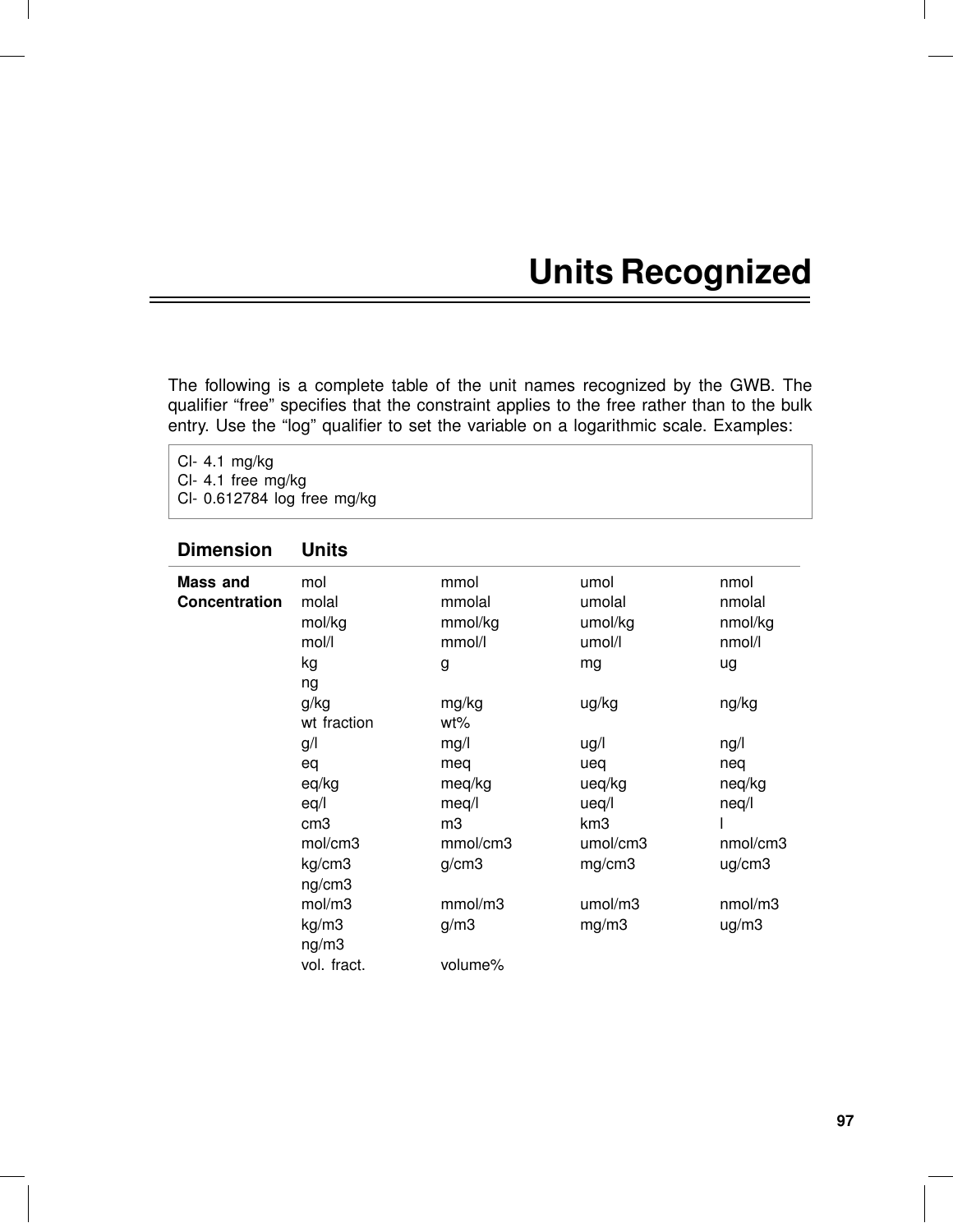## **GWB Reference Manual**

 $\overline{\phantom{a}}$ 

| <b>Dimension</b>                    | <b>Units</b>                |                   |                    |                    |
|-------------------------------------|-----------------------------|-------------------|--------------------|--------------------|
| <b>Activity</b>                     | activity                    | ratio             |                    |                    |
| <b>Fugacity</b>                     | fugacity                    |                   |                    |                    |
| <b>Electrical</b><br>Potential (Eh) | $\vee$                      | mV                | pe                 |                    |
| pH                                  | pH                          |                   |                    |                    |
| Percentage                          | $\%$                        |                   |                    |                    |
| <b>Time</b>                         | S<br>mon                    | min<br>yr         | hr<br>m.y.         | day                |
| <b>Distance</b>                     | mm<br>in                    | cm<br>ft          | m<br>mi            | km                 |
| <b>Reaction Rate</b>                | mol/s<br>kg/s<br>ng/s       | mmol/s<br>g/s     | umol/s<br>mg/s     | nmol/s<br>ug/s     |
|                                     | cm3/s<br>ft3/s              | m3/s              | $\sqrt{s}$         | gal/s              |
|                                     | mol/min<br>kg/min<br>ng/min | mmol/min<br>g/min | umol/min<br>mg/min | nmol/min<br>ug/min |
|                                     | cm3/min<br>ft3/min          | m3/min            | l/min              | gal/min            |
|                                     | mol/hr<br>kg/hr<br>ng/hr    | mmol/hr<br>g/hr   | umol/hr<br>mg/hr   | nmol/hr<br>ug/hr   |
|                                     | cm3/hr<br>ft3/hr            | m3/hr             | 1/hr               | gal/hr             |
|                                     | mol/day<br>kg/day<br>ng/day | mmol/day<br>g/day | umol/day<br>mg/day | nmol/day<br>ug/day |
|                                     | cm3/day<br>ft3/day          | m3/day            | I/day              | gal/day            |
|                                     | mol/yr<br>kg/yr<br>ng/yr    | mmol/yr<br>g/yr   | umol/yr<br>mg/yr   | nmol/yr<br>ug/yr   |
|                                     | cm3/yr<br>ft3/yr            | m3/yr             | l/yr               | gal/yr             |

 $\overline{\phantom{a}}$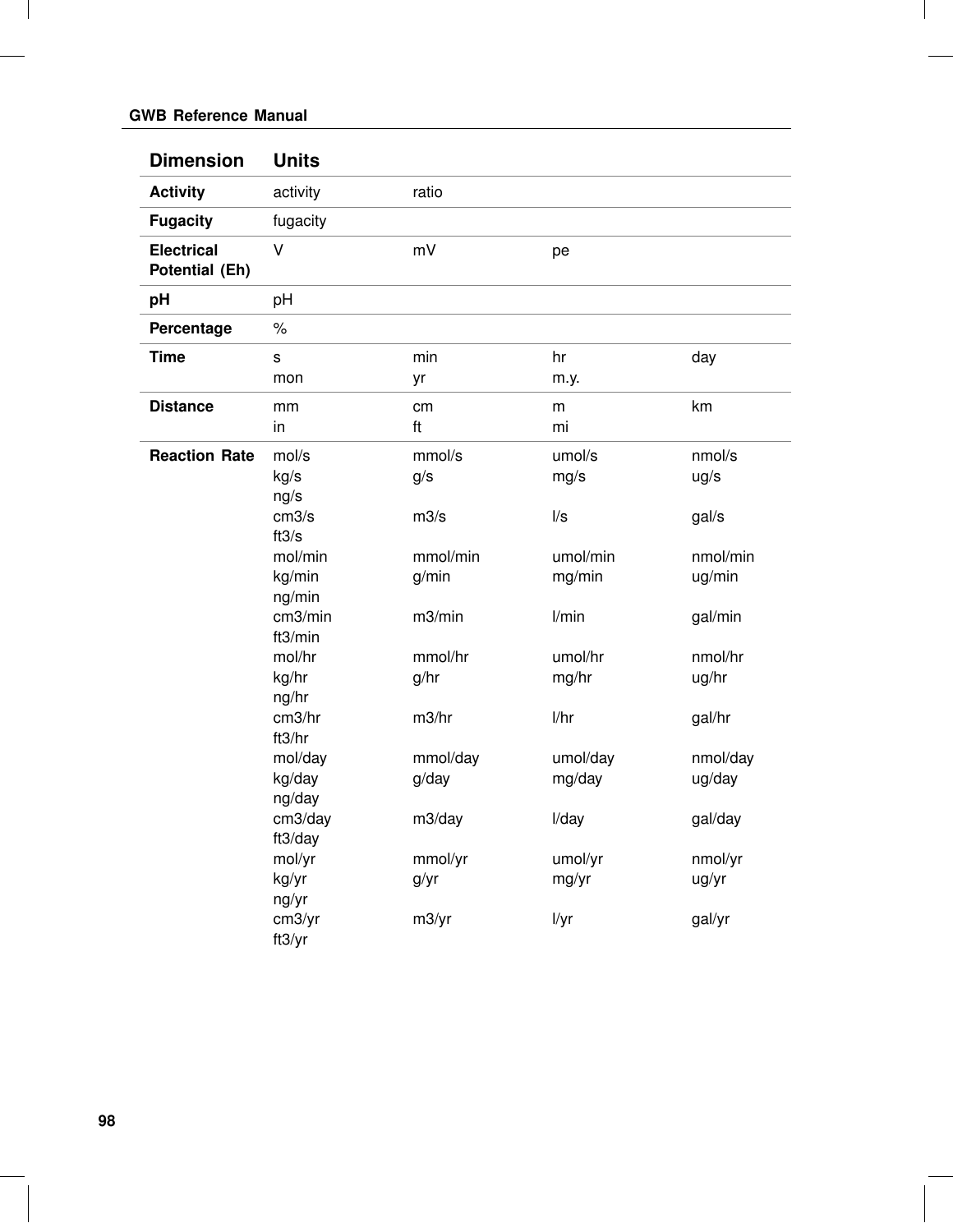$\overline{\phantom{a}}$ 

| <b>Dimension</b>     | <b>Units</b>              |               |               |               |
|----------------------|---------------------------|---------------|---------------|---------------|
| <b>Reaction Rate</b> | mol/m.y.                  | mmol/m.y.     | umol/m.y.     | nmol/m.y.     |
|                      | kg/m.y.                   | g/m.y.        | mg/m.y.       | ug/m.y.       |
|                      | ng/m.y.                   |               |               |               |
|                      | cm3/m.y.                  | m3/m.y.       | l/m.y.        | gal/m.y.      |
|                      | ft3/m.y.                  |               |               |               |
|                      | mol/cm3/s                 | mmol/cm3/s    | umol/cm3/s    | nmol/cm3/s    |
|                      | kg/cm3/s                  | g/cm3/s       | mg/cm3/s      | ug/cm3/s      |
|                      | ng/cm3/s                  |               |               |               |
|                      | cm3/cm3/s                 | volume%/s     |               |               |
|                      | mol/cm3/min               | mmol/cm3/min  | umol/cm3/min  | nmol/cm3/min  |
|                      | kg/cm3/min                | g/cm3/min     | mg/cm3/min    | ug/cm3/min    |
|                      | ng/cm3/min                |               |               |               |
|                      | cm3/cm3/min               | volume%/min   |               |               |
|                      | mol/cm3/hr                | mmol/cm3/hr   | umol/cm3/hr   | nmol/cm3/hr   |
|                      | kg/cm3/hr                 | g/cm3/hr      | mg/cm3/hr     | ug/cm3/hr     |
|                      | ng/cm3/hr                 |               |               |               |
|                      | cm3/cm3/hr                | volume%/hr    |               |               |
|                      | mol/cm3/day               | mmol/cm3/day  | umol/cm3/day  | nmol/cm3/day  |
|                      | kg/cm3/day                | g/cm3/day     | mg/cm3/day    | ug/cm3/day    |
|                      | ng/cm3/day<br>cm3/cm3/day | volume%/day   |               |               |
|                      | mol/cm3/yr                | mmol/cm3/yr   | umol/cm3/yr   | nmol/cm3/yr   |
|                      | kg/cm3/yr                 | g/cm3/yr      | mg/cm3/yr     | ug/cm3/yr     |
|                      | ng/cm3/yr                 |               |               |               |
|                      | cm3/cm3/yr                | volume%/yr    |               |               |
|                      | mol/cm3/m.y.              | mmol/cm3/m.y. | umol/cm3/m.y. | nmol/cm3/m.y. |
|                      | kg/cm3/m.y.               | g/cm3/m.y.    | mg/cm3/m.y.   | ug/cm3/m.y.   |
|                      | ng/cm3/m.y.               |               |               |               |
|                      | cm3/cm3/m.y.              | volume%/m.y.  |               |               |
|                      | mol/m3/s                  | mmol/m3/s     | umol/m3/s     | nmol/m3/s     |
|                      | kg/m3/s                   | g/m3/s        | mg/m3/s       | ug/m3/s       |
|                      | ng/m3/s                   |               |               |               |
|                      | m3/m3/s                   |               |               |               |
|                      | mol/m3/min                | mmol/m3/min   | umol/m3/min   | nmol/m3/min   |
|                      | kg/m3/min                 | g/m3/min      | mg/m3/min     | ug/m3/min     |
|                      | ng/m3/min                 |               |               |               |
|                      | m3/m3/min                 |               |               |               |

 $\overline{\phantom{a}}$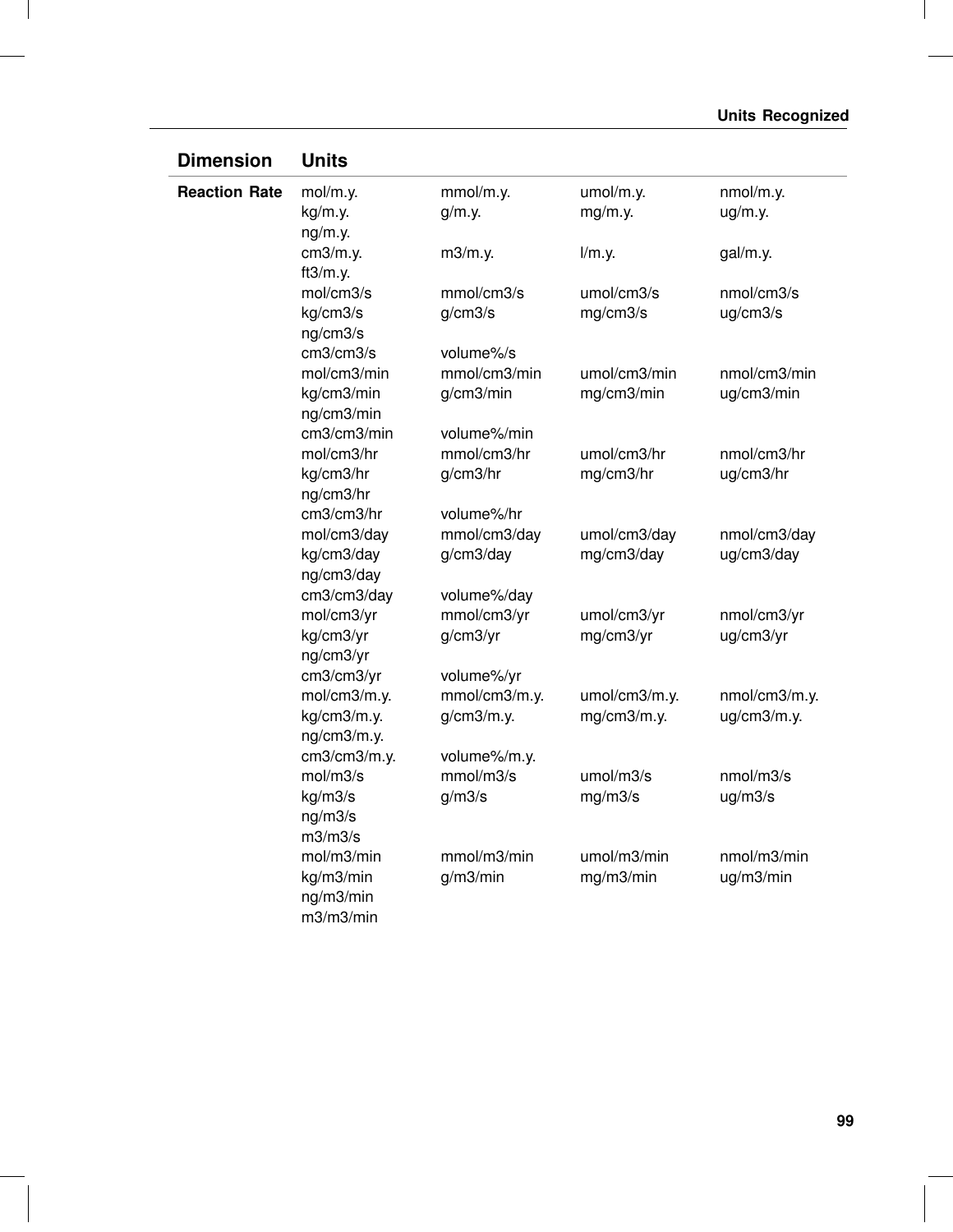$\mathcal{L}$ 

| <b>Dimension</b>     | <b>Units</b>                                          |                              |                            |                            |
|----------------------|-------------------------------------------------------|------------------------------|----------------------------|----------------------------|
| <b>Reaction Rate</b> | mol/m3/hr<br>kg/m3/hr<br>ng/m3/hr<br>m3/m3/hr         | mmol/m3/hr<br>g/m3/hr        | umol/m3/hr<br>mg/m3/hr     | nmol/m3/hr<br>ug/m3/hr     |
|                      | mol/m3/day<br>kg/m3/day<br>ng/m3/day<br>m3/m3/day     | mmol/m3/day<br>g/m3/day      | umol/m3/day<br>mg/m3/day   | nmol/m3/day<br>ug/m3/day   |
|                      | mol/m3/yr<br>kg/m3/yr<br>ng/m3/yr<br>m3/m3/yr         | mmol/m3/yr<br>g/m3/yr        | umol/m3/yr<br>mg/m3/yr     | nmol/m3/yr<br>ug/m3/yr     |
|                      | mol/m3/m.y.<br>kg/m3/m.y.<br>ng/m3/m.y.<br>m3/m3/m.y. | mmol/m3/m.y.<br>$g/m3/m.y$ . | umol/m3/m.y.<br>mg/m3/m.y. | nmol/m3/m.y.<br>ug/m3/m.y. |
|                      | molal/s                                               | mmolal/s                     | umolal/s                   | nmolal/s                   |
|                      | mol/kg/s                                              | mmol/kg/s                    | umol/kg/s                  | nmol/kg/s                  |
|                      | g/kg/s<br>cm3/kg/s                                    | mg/kg/s                      | ug/kg/s                    | ng/kg/s                    |
|                      | molal/min                                             | mmolal/min                   | umolal/min                 | nmolal/min                 |
|                      | mol/kg/min                                            | mmol/kg/min                  | umol/kg/min                | nmol/kg/min                |
|                      | g/kg/min<br>cm3/kg/min                                | mg/kg/min                    | ug/kg/min                  | ng/kg/min                  |
|                      | molal/hr                                              | mmolal/hr                    | umolal/hr                  | nmolal/hr                  |
|                      | mol/kg/hr                                             | mmol/kg/hr                   | umol/kg/hr                 | nmol/kg/hr                 |
|                      | g/kg/hr<br>cm3/kg/hr                                  | mg/kg/hr                     | ug/kg/hr                   | ng/kg/hr                   |
|                      | molal/day                                             | mmolal/day                   | umolal/day                 | nmolal/day                 |
|                      | mol/kg/day                                            | mmol/kg/day                  | umol/kg/day                | nmol/kg/day                |
|                      | g/kg/day<br>cm3/kg/day                                | mg/kg/day                    | ug/kg/day                  | ng/kg/day                  |
|                      | molal/yr                                              | mmolal/yr                    | umolal/yr                  | nmolal/yr                  |
|                      | mol/kg/yr                                             | mmol/kg/yr                   | umol/kg/yr                 | nmol/kg/yr                 |
|                      | g/kg/yr<br>cm3/kg/yr                                  | mg/kg/yr                     | ug/kg/yr                   | ng/kg/yr                   |
|                      | molal/m.y.                                            | mmolal/m.y.                  | umolal/m.y.                | nmolal/m.y.                |
|                      | mol/kg/m.y.                                           | mmol/kg/m.y.                 | umol/kg/m.y.               | nmol/kg/m.y.               |
|                      | g/kg/m.y.<br>cm3/kg/m.y.                              | mg/kg/m.y.                   | ug/kg/m.y.                 | ng/kg/m.y.                 |
| <b>Flow Rate</b>     | cm3/s<br>ft3/s                                        | m3/s                         | $\sqrt{s}$                 | gal/s                      |
|                      | cm3/min<br>ft3/min                                    | m3/min                       | l/min                      | gal/min                    |

 $\overline{1}$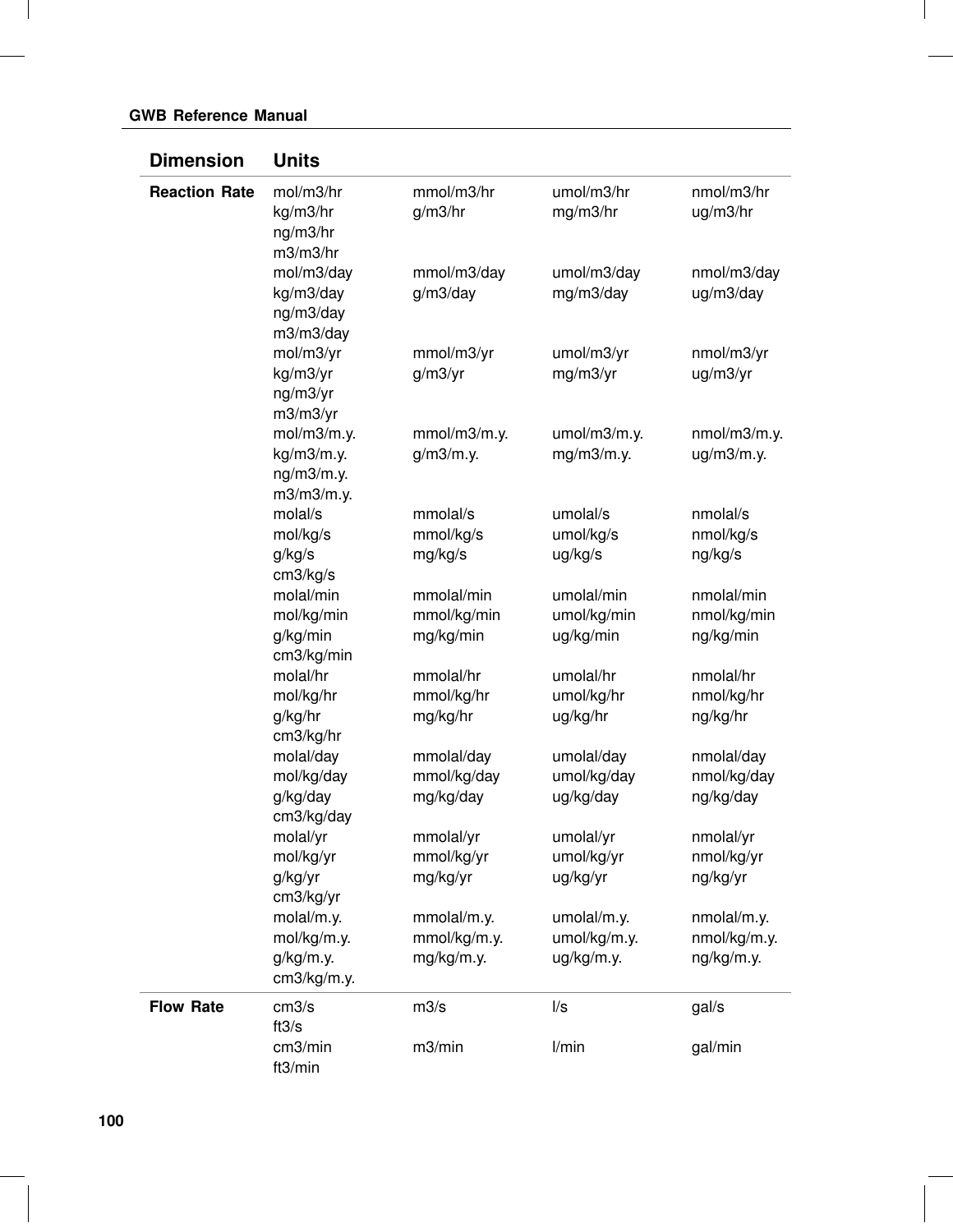$\overline{\phantom{a}}$ 

| <b>Dimension Units</b> |                               |                                 |                  |                  |
|------------------------|-------------------------------|---------------------------------|------------------|------------------|
| <b>Flow Rate</b>       | cm3/hr<br>ft3/hr              | m3/hr                           | 1/hr             | gal/hr           |
|                        | cm3/day<br>ft3/day            | m3/day                          | I/day            | gal/day          |
|                        | cm3/yr<br>ft3/yr              | m3/yr                           | l/yr             | gal/yr           |
|                        | cm3/m.y.<br>ft3/m.y.          | m3/m.y.                         | l/m.y.           | gal/m.y.         |
| <b>Velocity</b>        | mm/s                          | cm/s                            | m/s              | km/s             |
|                        | mm/hr                         | cm/hr                           | m/hr             | km/hr            |
|                        | mm/day                        | cm/day                          | m/day            | km/day           |
|                        | mm/mon                        | cm/mon                          | $m/m$ on         | km/mon           |
|                        | mm/yr                         | cm/yr                           | m/yr             | km/yr            |
|                        | mm/m.y.                       | cm/m.y.                         | m/m.y.           | km/m.y.          |
|                        | in/s                          | ft/s                            | mi/s             |                  |
|                        | in/hr                         | ft/hr                           | mi/hr            |                  |
|                        | in/day                        | ft/day                          | mi/day           |                  |
|                        | in/mon                        | ft/mon                          | mi/mon           |                  |
|                        | in/yr                         | ft/yr                           | mi/yr            |                  |
|                        | in/m.y.                       | ft/m.y.                         | mi/m.y.          |                  |
| <b>Specific</b>        | cm3/cm2/s                     | m3/m2/s                         | ft3/ft2/s        |                  |
| <b>Discharge</b>       | cm3/cm2/hr                    | m3/m2/hr                        | ft3/ft2/hr       |                  |
|                        | cm3/cm2/day                   | m3/m2/day                       | ft3/ft2/day      |                  |
|                        | cm3/cm2/mon                   | m3/m2/mon                       | ft3/ft2/mon      |                  |
|                        | cm3/cm2/yr                    | m3/m2/yr                        | ft3/ft2/yr       |                  |
|                        | cm3/cm2/m.y.                  | m3/m2/m.y.                      | ft $3/tt2/m.y$ . |                  |
| <b>Density</b>         | kg/cm3<br>ng/cm3              | g/cm3                           | mg/cm3           | ug/cm3           |
|                        | kg/m3<br>ng/m3                | g/m3                            | mg/m3            | ug/m3            |
| <b>Titration</b>       | eq_acid                       | meq_acid                        | ueq_acid         | neq_acid         |
| <b>Alkalinity</b>      | eq_acid/kg                    | meq_acid/kg                     | ueq_acid/kg      | neq_acid/kg      |
|                        | eq_acid/l                     | meq_acid/l                      | ueq_acid/l       | neq_acid/l       |
|                        | g/kg_as_CaCO3<br>wt%_as_CaCO3 | mg/kg_as_CaCO3                  | ug/kg_as_CaCO3   | ng/kg_as_CaCO3   |
|                        | g/l_as_CaCO3                  | mg/l_as_CaCO3                   | ug/l_as_CaCO3    | ng/l_as_CaCO3    |
|                        | mol/kg_as_CaCO3               | mmol/kg as Ca                   | umol/kg_as_Ca    | nmol/kg_as_CaCO3 |
|                        | mol/l_as_CaCO3                | mmol/l_as_CaCO3_umol/l_as_CaCO3 |                  | nmol/l_as_CaCO3  |

<span id="page-108-0"></span> $\overline{\phantom{a}}$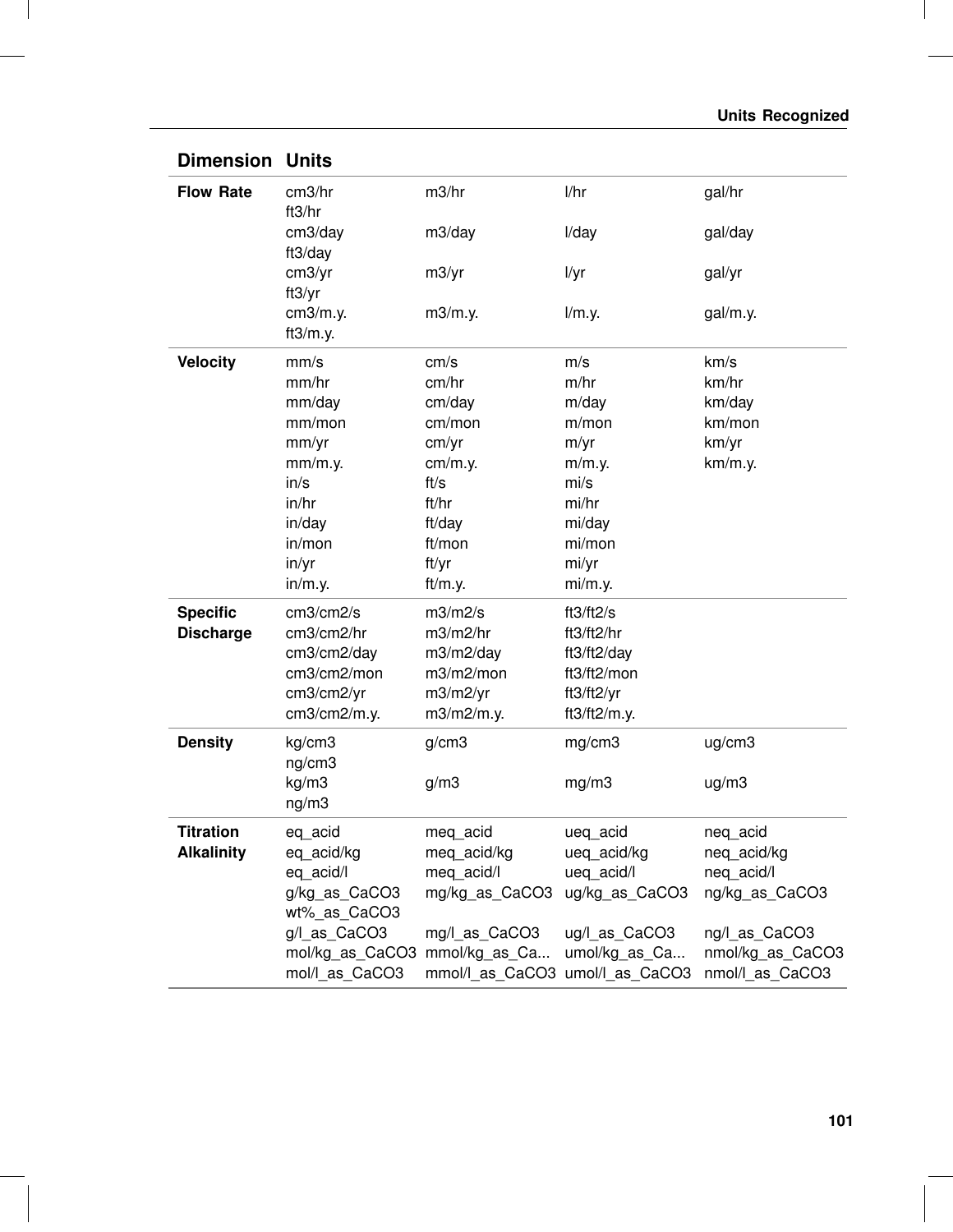<span id="page-109-0"></span> $\overline{\phantom{a}}$ 

| <b>Dimension</b>                                   | <b>Units</b>                       |                                       |                                       |                                       |
|----------------------------------------------------|------------------------------------|---------------------------------------|---------------------------------------|---------------------------------------|
| <b>Titration Acidity</b>                           | eg base<br>eq_base/kg<br>eq_base/l | meg base<br>meq_base/kg<br>meq_base/l | ueg base<br>ueq_base/kg<br>ueg base/l | neg base<br>neq_base/kg<br>neq_base/l |
| <b>Sorption Capacity</b>                           | mol/grock                          | mmol/grock                            | umol/grock                            | nmol/grock                            |
| <b>Exchange Capacity</b>                           | eq/grock                           | meq/grock                             | ueq/grock                             | neq/grock                             |
| <b>Surface Charge</b>                              | uC/cm2                             |                                       |                                       |                                       |
| <b>Pore Volumes</b>                                | pore_volumes                       |                                       |                                       |                                       |
| <b>Dynamic Viscosity</b>                           | cp                                 | poise                                 |                                       |                                       |
| Compressibility                                    | /Pa<br>/psi                        | /MPa                                  | /atm                                  | /bar                                  |
| <b>Thermal expansivity</b>                         | /C                                 | /F                                    | /K                                    | /R                                    |
| <b>Pressure</b>                                    | Pa<br>psi                          | MPa                                   | atm                                   | bar                                   |
| <b>Permeability</b>                                | m <sub>2</sub><br>darcy            | cm2<br>mdarcy                         | um2<br>udarcy                         |                                       |
| <b>Diffusion/Dispersion</b><br><b>Coefficients</b> | cm2/s                              | m2/s                                  |                                       |                                       |
| <b>Distribution</b><br><b>Coefficients (KDs)</b>   | l/kg                               | ml/g                                  | ml/mg                                 |                                       |
| <b>Activity Coefficients</b>                       | act. coef.                         |                                       |                                       |                                       |
| <b>Electrical</b><br><b>Conductivity</b>           | uS/cm                              | umho/cm                               |                                       |                                       |
| <b>Energy</b>                                      | J                                  | kJ                                    | cal                                   | kcal                                  |
| <b>Energy Content</b>                              | J/mol                              | kJ/mol                                | cal/mol                               | kcal/mol                              |
| <b>Heat Capacity</b>                               | J/g/C                              | J/kg/K                                | cal/g/C                               |                                       |
| <b>Thermal Conductivity</b>                        | W/cm/C                             | W/m/K                                 | cal/cm/s/C                            | cal/m/s/C                             |
| <b>Internal Heat Source</b>                        | J/cm3/s<br>cal/cm3/s<br>W/cm3      | J/cm3/yr<br>cal/cm3/yr<br>W/m3        | J/m3/s<br>cal/m3/s                    | J/m3/yr<br>cal/m3/yr                  |
| <b>Thermal</b><br><b>Transmissivity</b>            | W/C<br>cal/s/C                     | W/K<br>cal/s/K                        | J/S/C                                 | J/s/K                                 |
| <b>Percent Removal</b>                             | % removal                          |                                       |                                       |                                       |
| <b>Saturation</b>                                  | Q/K                                |                                       |                                       |                                       |

 $\overline{1}$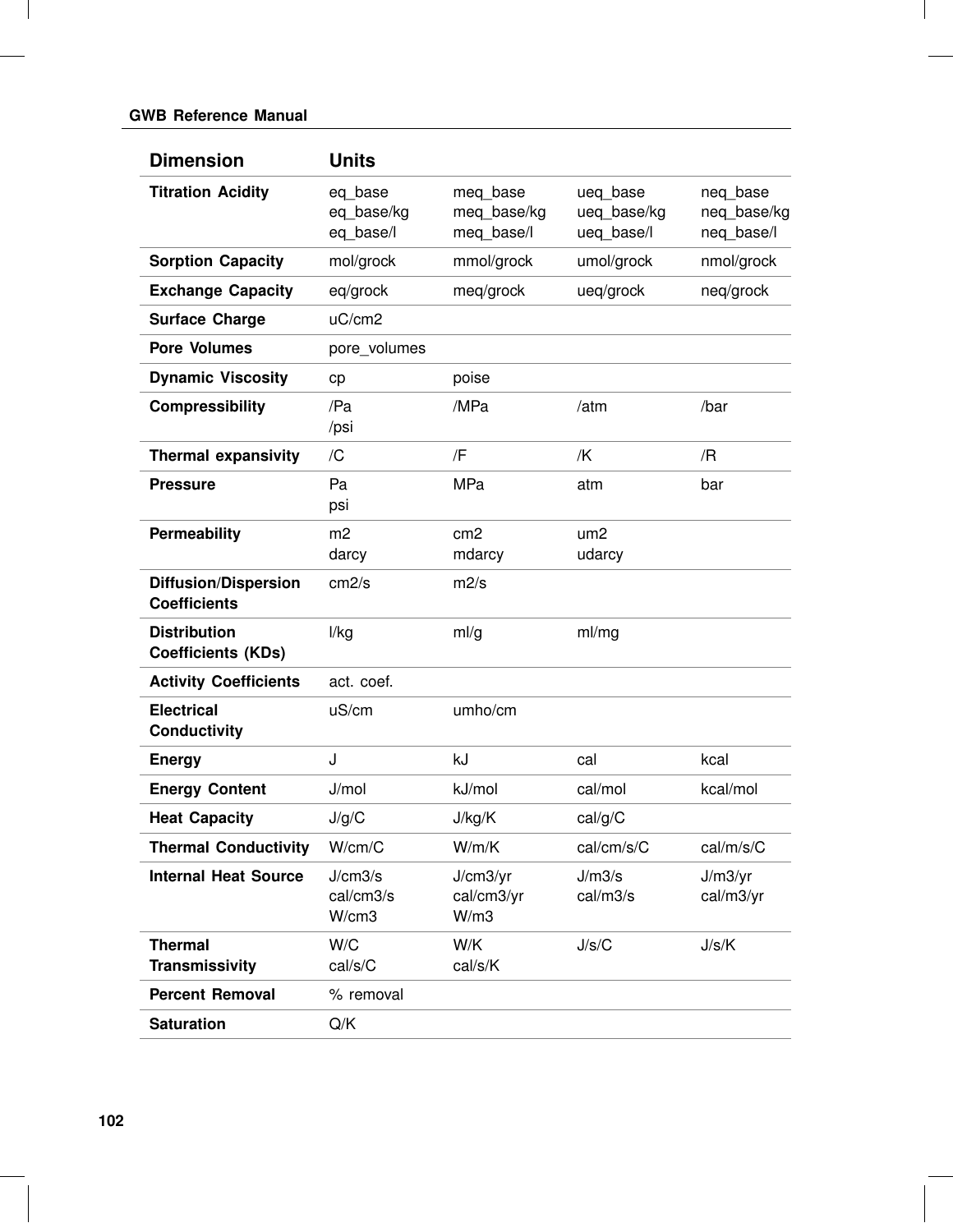### **Units Recognized**

 $\overline{\phantom{a}}$ 

| <b>Dimension</b>                          | <b>Units</b> |         |      |                |
|-------------------------------------------|--------------|---------|------|----------------|
| Deuterium $(^{2}H)$                       | SMOW-2H      |         |      |                |
| Tritium $(^3H)$                           | TU           |         |      |                |
| <b>Foaming Agents</b>                     | g/l          | mg/l    | ug/l | ng/l           |
| Carbon 13                                 | <b>PDB</b>   |         |      |                |
| <b>Percent Modern</b><br>Carbon           | <b>PMC</b>   |         |      |                |
| <b>Oxygen Demand</b>                      | g/           | mg/l    | ug/l | ng/l           |
| Oxygen 18                                 | SMOW-18O     |         |      |                |
| Sulfur 34                                 | <b>CDT</b>   |         |      |                |
| Odor                                      | <b>TON</b>   |         |      |                |
| <b>Turbidity</b>                          | <b>NTU</b>   |         |      |                |
| <b>Corrosivity</b>                        | Cor          |         |      |                |
| <b>Colonies per Volume</b>                | colonies/ml  |         |      |                |
| <b>Radioactive Emission</b><br>per Volume | pCi/l        |         |      |                |
| <b>Radioactive Exposure</b><br>over Time  | mrem/yr      |         |      |                |
| <b>Temperature</b>                        | $\mathsf C$  | F       | K    | $\overline{R}$ |
| Angle                                     | radians      | degrees |      |                |
| Color                                     | <b>CU</b>    |         |      |                |
| <b>Number</b>                             | number       |         |      |                |
| <b>Text</b>                               | text         |         |      |                |

<span id="page-110-0"></span> $\overline{\phantom{a}}$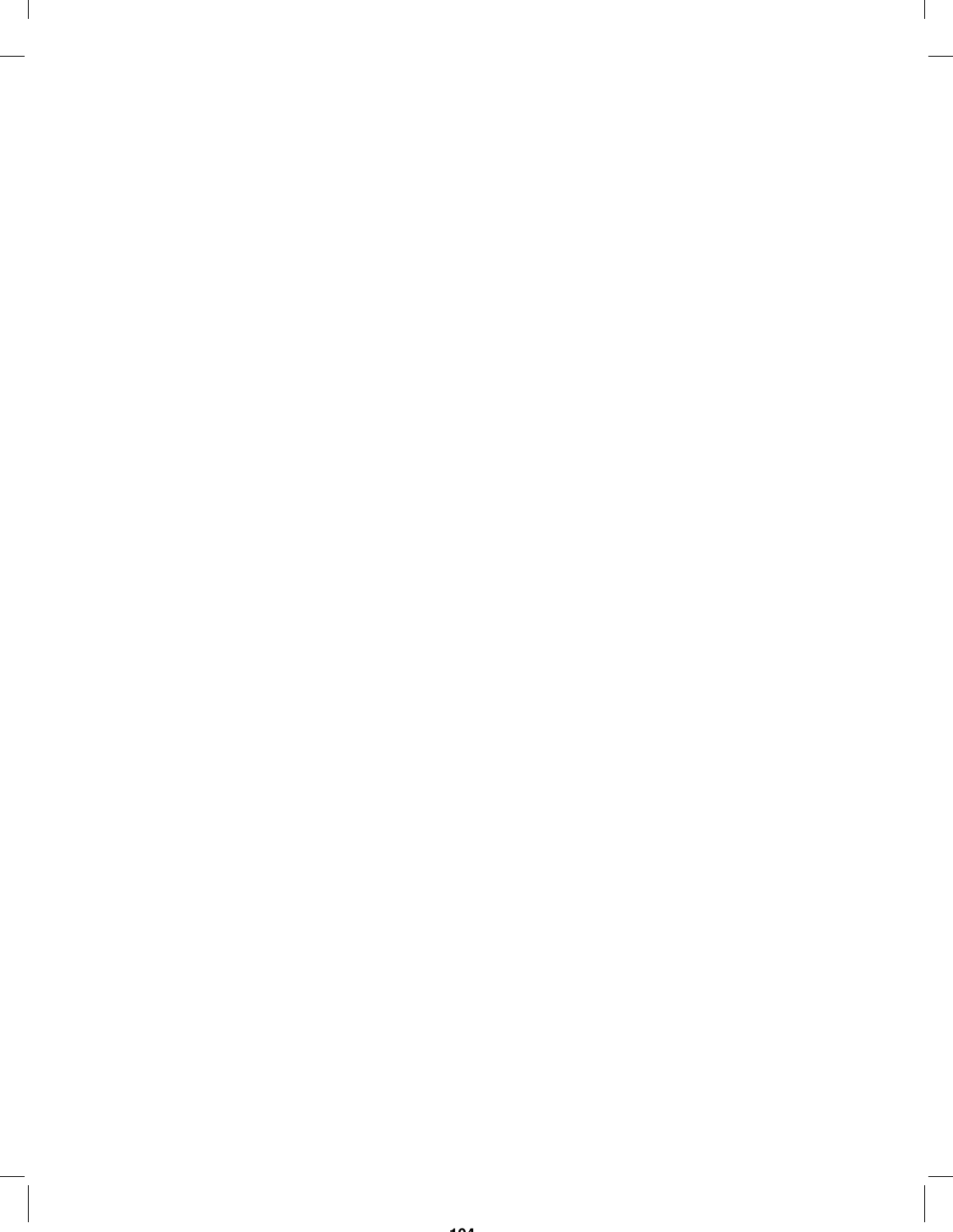# **Graphics Output**

<span id="page-112-0"></span>Programs **Act2**, **Tact**, **Gtplot**, **P2plot**, and **Xtplot** can render plots on a variety of devices, including your computer screen and black-and-white and color printers. The programs can also save your plots in a variety of graphics formats; you can later import these images to documents, web pages, or presentations that you prepare with other software. Finally, you can copy your plots to the MS Windows clipboard and paste them directly into other applications, in a format meaningful to the application.

### **9.1 Clipboard**

To copy the current plot to the clipboard, select **Edit**  $\rightarrow$  Copy from the menubar on the graphics window, or touch **Ctrl+C**. You can then paste the plot directly into a variety of word processing and presentation graphics programs.

If you paste the plot into MS PowerPoint, it will appear as an EMF (an MS Enhanced Metafile) graphic object. Pasting into Adobe Illustrator places a native AI graphic.

If you paste a plot from **Gtplot**, **P2plot**, or **Xtplot** into MS Excel or a text editor such as Notepad or MS Word, the numerical values of the data points that make up the lines on the plot will appear in spreadsheet format.

You can control the format in which the plot is copied to the clipboard by selecting **Edit**  $\rightarrow$  Copy As. You can choose to copy the plot as an AI object, an EMF object, a bitmap, or the data points in the plot, as tab delimited or space delimited text. Use the tab delimited option to paste the data into a spreadsheet program like MS Excel. For examining the data in a text file created with an editor like Notepad or MS Word, the space delimited option writes a nicely aligned table.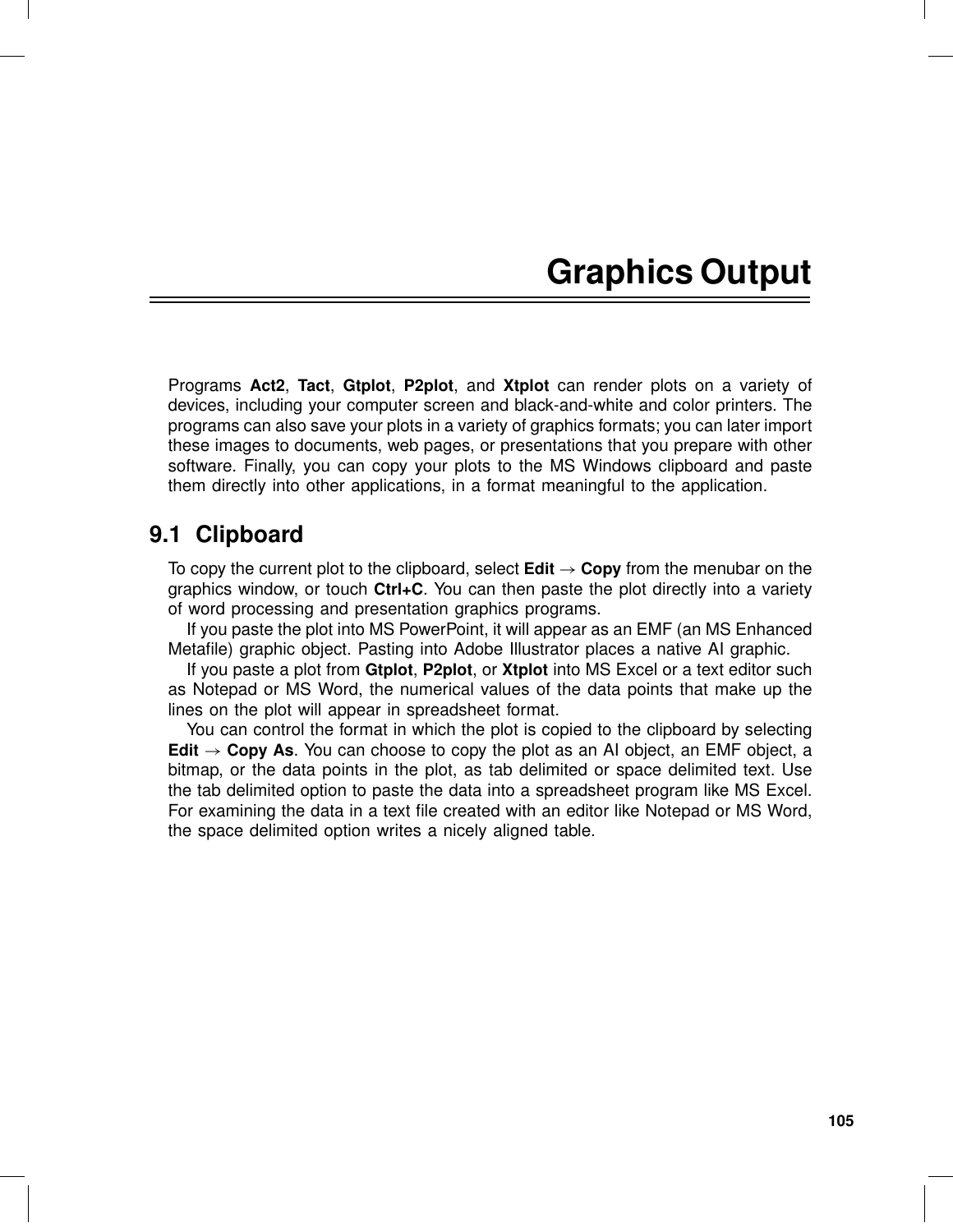<span id="page-113-0"></span>

| 欄<br>File                         | Edit   | Microsoft Excel - KfeldsparReacted.xls<br>Insert Format<br>View    |            | Tools                | Window<br>Data                               | Help            |            | - 8<br>$\boldsymbol{\mathsf{x}}$ |                          |
|-----------------------------------|--------|--------------------------------------------------------------------|------------|----------------------|----------------------------------------------|-----------------|------------|----------------------------------|--------------------------|
|                                   |        | <b>Undo Paste</b><br>$CtrI+Z$                                      |            |                      | $\cdot$ B $I$ U F F E N H . $\Delta$ . $A$ . |                 |            |                                  |                          |
| A1                                |        | $Ctr$ $+x$<br>Cut                                                  |            | bar reacted          |                                              |                 |            |                                  | "Paste" in Excel or Word |
|                                   |        | $CtrH+C$<br>Copy                                                   |            | $\mathbf C$          | D                                            | E               | F          | G<br>$\overline{\phantom{a}}$    |                          |
| K-feld                            |        | Office Clipboard                                                   |            | artz                 | Muscovite                                    | Phengite        | K-feldspar |                                  | inserts numerical values |
| cm <sub>3</sub><br>$\overline{2}$ |        |                                                                    |            |                      | cm <sub>3</sub>                              | cm <sub>3</sub> |            |                                  |                          |
| $\overline{3}$                    |        | Paste                                                              | $Ctrl + V$ |                      |                                              |                 |            |                                  |                          |
| $\overline{4}$                    |        | Paste Special                                                      |            |                      |                                              |                 |            |                                  |                          |
| 5<br>$6\overline{6}$              | a<br>O | Fill                                                               |            | 000166<br>$b$ 000818 |                                              |                 |            |                                  |                          |
| $\overline{7}$                    | n      |                                                                    | ٠          | .00147               |                                              |                 |            |                                  |                          |
| 8                                 | n      | Clear                                                              |            | 002122               |                                              |                 |            |                                  |                          |
| 9                                 |        | Delete                                                             |            | 002774               |                                              |                 |            |                                  |                          |
| 10                                | $0+A$  | Ctrl+F<br>Find                                                     |            | 003426               |                                              |                 |            |                                  |                          |
| 11                                | n      | Links                                                              |            | 004078               |                                              |                 |            |                                  |                          |
| 12                                | n      |                                                                    |            | 00473                |                                              |                 |            |                                  |                          |
| 13                                |        |                                                                    |            | <b>bo5382</b>        |                                              |                 |            |                                  |                          |
| 14                                |        | 0.0172107 0.007867                                                 |            | 0.006034             |                                              |                 |            |                                  |                          |
| 15                                |        | 0.018775309 0.008583 0.006686                                      |            |                      |                                              |                 |            |                                  |                          |
| 16                                |        | 0.020339918 0.009298                                               |            | 0.007338             |                                              |                 |            |                                  |                          |
| 17                                |        | 0.021904528 0.010013<br>0.023469137 0.010728 0.008642              |            | 0.00799              |                                              |                 |            |                                  |                          |
| 18<br>19                          |        | 0.025033746 0.011443 0.009295                                      |            |                      |                                              |                 |            |                                  |                          |
| 20                                |        | 0.026598355 0.012158 0.009947                                      |            |                      |                                              |                 |            |                                  |                          |
| 21                                |        | 0.028162964 0.012873 0.010599                                      |            |                      |                                              |                 |            | □                                |                          |
| 22                                |        | 0.029727573 0.013588 0.011251                                      |            |                      |                                              |                 |            |                                  |                          |
| <b>K</b> 4                        |        | $\blacktriangleright$ Sheet1 $\land$ Sheet2 $\land$ Sheet3 $\land$ |            |                      | k                                            |                 |            | $\geq$                           |                          |
| Ready                             |        |                                                                    |            |                      |                                              |                 | NUM        |                                  |                          |

In MS Word or MS Excel, use **Paste Special. . .** to paste the plot as a picture instead.



## **9.2 Saving images**

In many cases you will want to adjust label positions or change the annotation or coloring on your plot. Such changes can be made quickly using an illustration program such as PowerPoint. You can, furthermore, save images and import them into your reports or documents prepared with a word processor such as MS Word.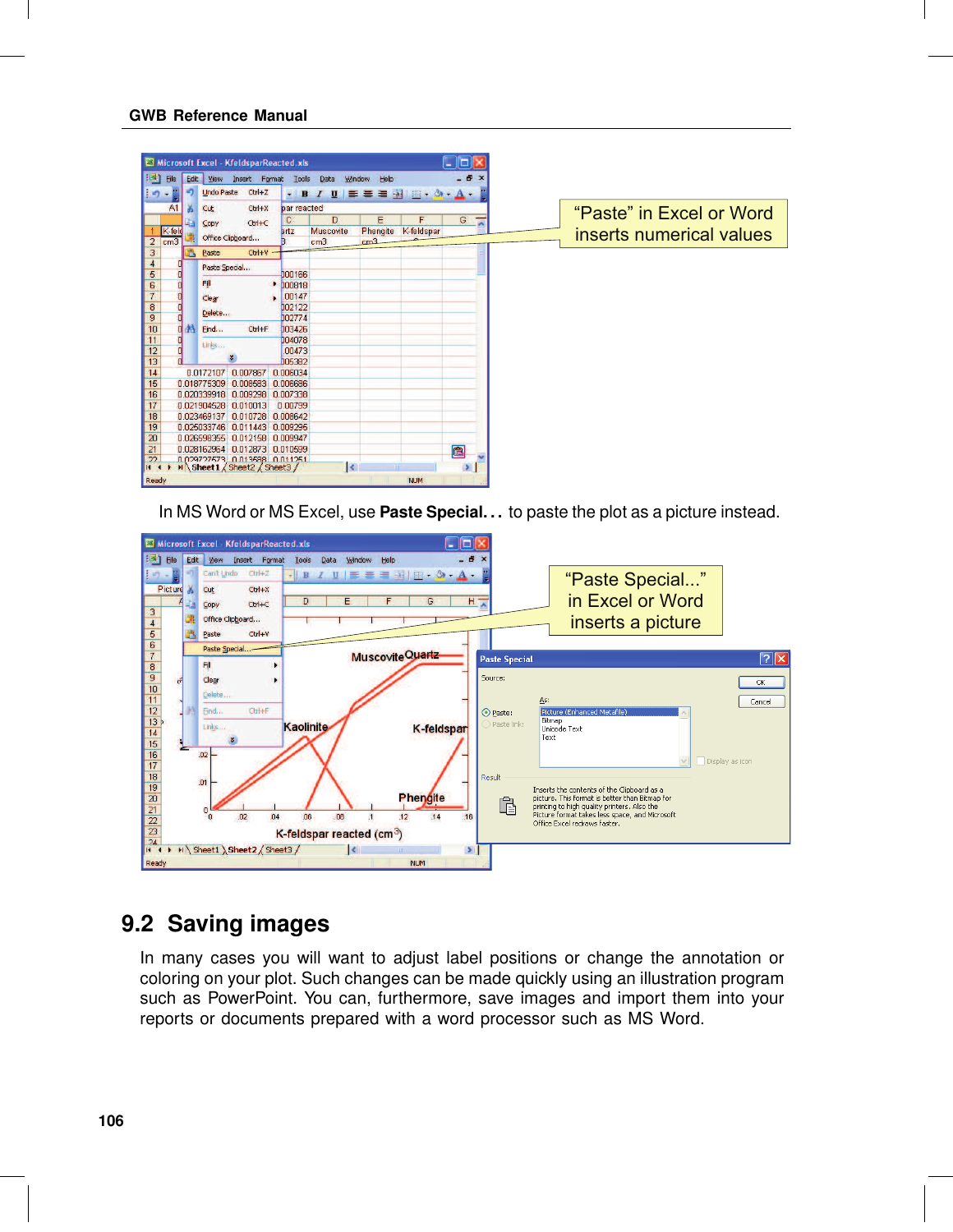To save an image, select **File** ! **Save Image. . .** from the menubar, then choose one of the file formats supported:

- $\blacksquare$  PNG (.png)
- $\blacksquare$  JPEG (.jpg)
- $\blacksquare$  TIFF (.tif)
- $\blacksquare$  Bitmap (.bmp)
- **Enhanced Metafile (.emf)**
- Adobe Illustrator (.ai)
- PDF File (.pdf)
- Scalable Vector Graphics (.svg)
- Compressed SVG (.svgz)
- Encapsulated PostScript (.eps)
- Color PostScript (.ps)
- **Black-and-White PostScript (.ps)**

**Gtplot**, **P2plot**, and **Xtplot** also support:

- Spreadsheet File (Tab delimited) (.txt)
- Text File (Space delimited) (.txt)

The programs save the plot images to files with names such as "Image\_1.eps", "Image\_2.eps", and so on; the suffix represents the file format (Encapsulated PostScript, in this case), as shown above.

Note that since each of these graphics formats has its own limitations, the plot once imported to another program may appear somewhat different than on your computer screen. Using your illustration program or word processor, however, you can quickly alter the diagram's appearance to suit your needs.

When saving a PNG, JPEG, TIFF, or bitmap file, you may specify the quality of the saved image by choosing its resolution: High, Medium, Low, or Custom. Use **Custom. . .** to set the pixel width and height of the image, and to choose whether to preserve the aspect ratio of the plot.

Use the **Spreadsheet File (Tab delimited)** or **Text File (Space delimited)** option to save into a table the numerical coordinates of the data points on the plot. The spreadsheet table may be read directly into many popular spreadsheet programs.

Certain graphics types support font embedding. PDF files should always display and print properly, regardless of fonts installed on the system. PostScript files should also, if you have used the option to embed fonts. If you may want to edit the PostScript file, however, you should deselect the option to embed fonts, because programs such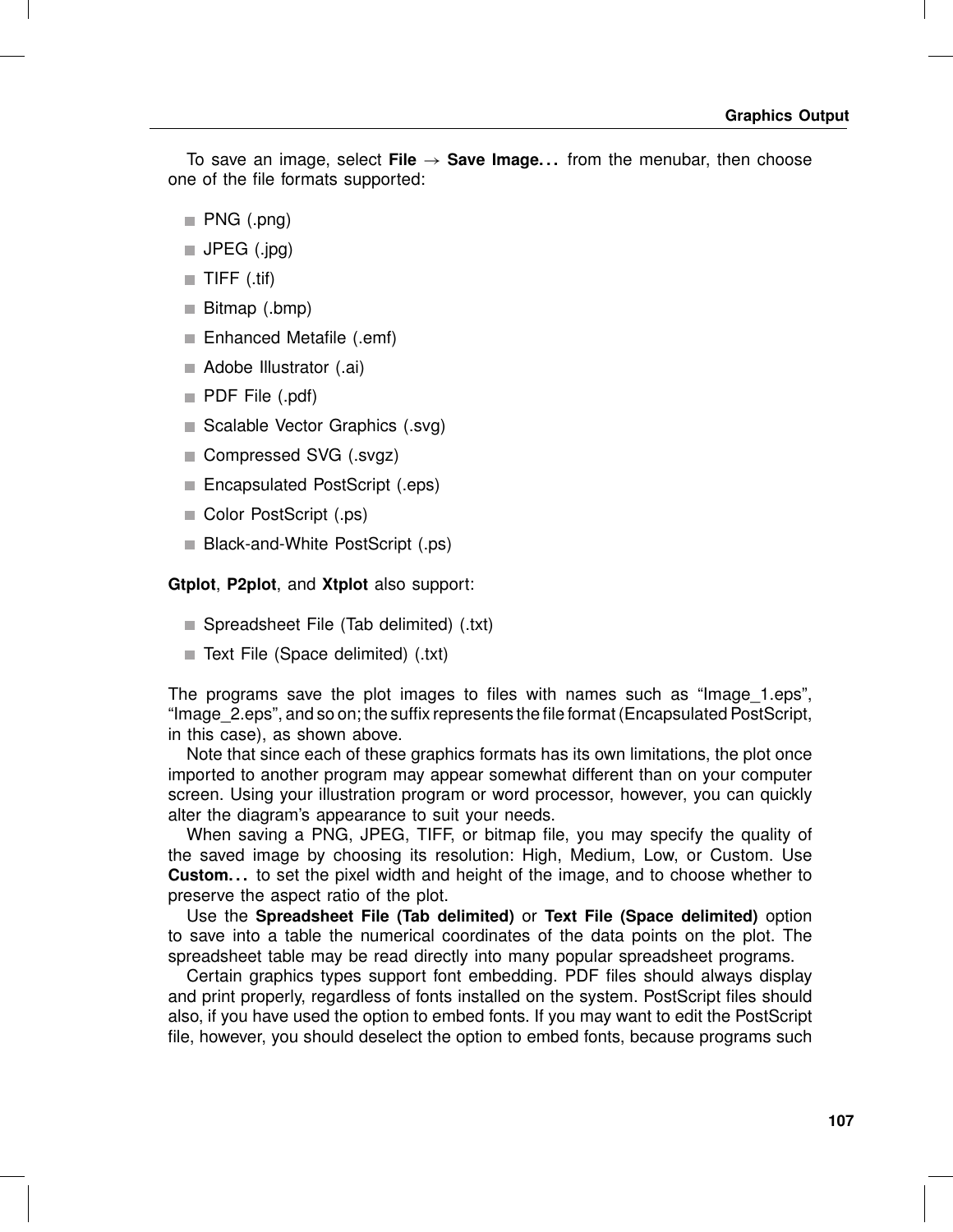<span id="page-115-0"></span>as Adobe Illustrator may restrict your ability to edit a document using embedded fonts (due to potential copyright/licensing issues). To edit these files, be sure that all of the required fonts are installed on your computer (see **Font for data markers** below).

When importing AI graphics to Adobe Illustrator, the program may prompt you to update the legacy text before you can edit the file. In this case, choose "Update". You need to release the clipping mask before you attempt to edit individual elements of the plot. Use the "Ungroup" and "Group" functions when repositioning or modifying elements.

### **9.3 Font for data markers**

We supply a special TrueType font "GWB Symbol Ext" to provide for data markers on scatter plots produced with **Act2**, **Tact**, **Gtplot**, **P2plot**, and **Xtplot**. The font is installed automatically on your computer when you install the GWB software.

The "GWB Symbol Ext" font is not subject to copyright, so you can share it freely. If, for example, you send graphics output to a colleague, you can send her the font to install on her machine. In this way, the data markers on the plots will appear correctly. You can download from the GWB website the extended font used beginning with GWB12, or the legacy "GWB Symbol" font from older versions of the software.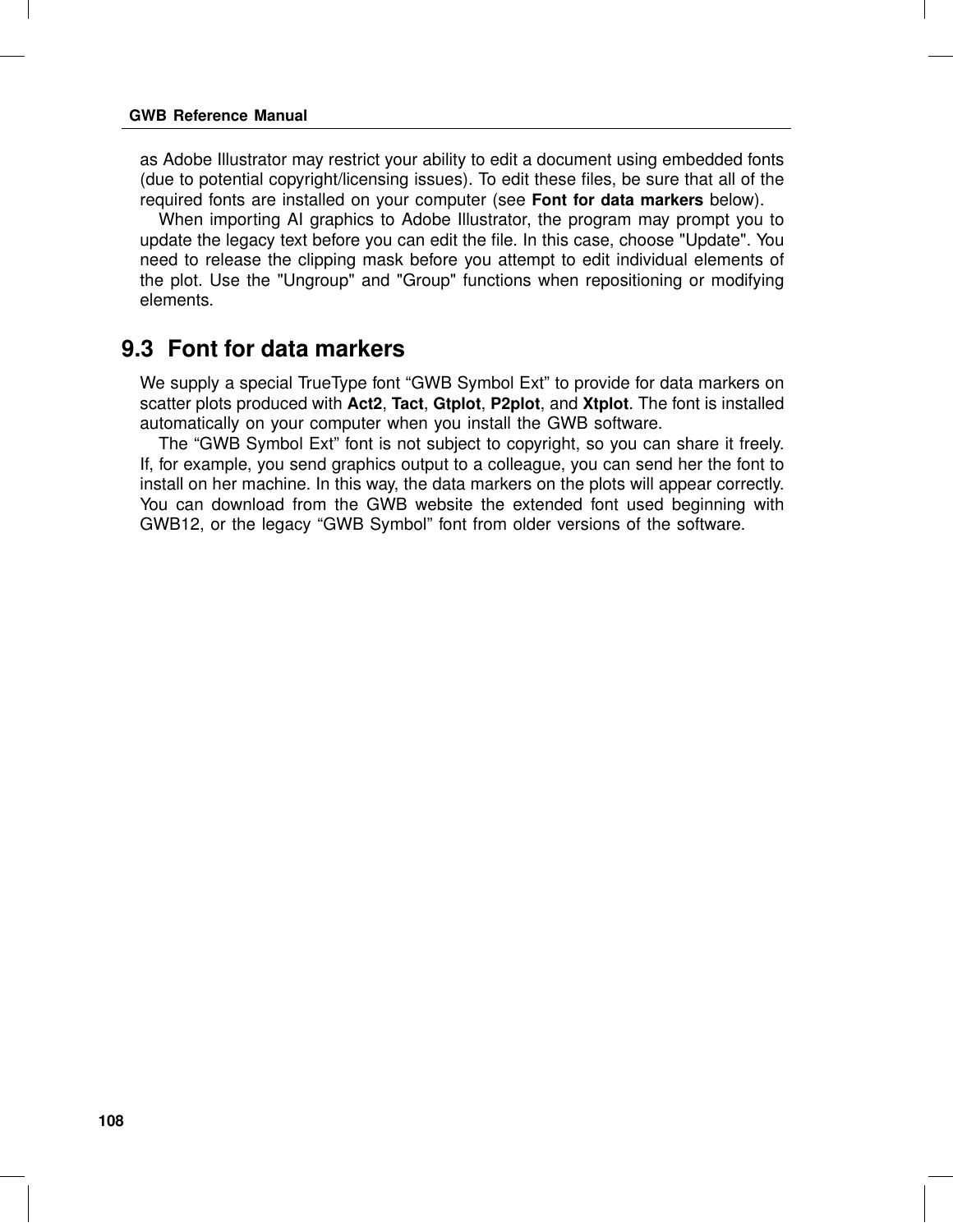## **Scatter Data**

<span id="page-116-0"></span>**Act2**, **Tact**, **Gtplot**, **P2plot**, and **Xtplot** can overlay data points (scatter data) on the diagrams that they produce. The preferred way to add scatter data is to import it from a **GSS** spreadsheet (".gss" file, see the **Using GSS** chapter of the **GWB Essentials Guide**). The old method of importing a specially formatted table from a text file still works, however.

To use this method to overlay a scatter plot of data points onto a diagram, first prepare a table of the data in a plain text (".txt") file created with an editor like Notepad.

The first line in the table is a header that names each column; e.g., Na+, pH, and so on. Enclose multiword names in quotes (e.g., "Mass solution", "Dissolved solids", etc.).

Subsequent lines contain the numeric data. A lack of data may be indicated by a string such as "n/d". To add error bars to the data points, enter a triplet of values separated by vertical bars (|). The values represent the minimum extreme of the error bar, the data point, and the maximum extreme. Exclude blank spaces from the triplet, or enclose it in quotes. The entry 0.5|2.0|3.5, for example, signifies a data point at 2.0 with an error bar extending from 0.5 to 3.5. The entry 0.5||3.5 prescribes the same error bar, omitting the symbol representing the data point.

The columns may be separated by any number of spaces or tabs. Comments may be placed anywhere in the table following a "#" sign. Comments extend from the # sign to the end of the line. You may also include, as separators in the table, blank lines or lines of dashes  $(-)$  underscores  $($ ), or equal signs  $(=)$ .

You may represent individual data points with a special symbol from among the choices in **[Figure 9.1](#page-117-0)**, a color from among the choices in **[Figure 9.2](#page-118-0)**, and a point size. To do so, append any or all of the following to the data line in question: the symbol name, its color, and its point size, using a string such as "12pt". Beginning with GWB12, the names of the unfilled markers (box, circle, delta, del, caution, mobius, and pentagram) can be appended with a cardinal direction (-n, -s, -e, -w) to produce additional shapes (e.g. box-n specifies a box in which the "north", or upper half, is filled). The box and caution symbols can additionally be appended with intercardinal directions (-nw, -se, -sw, -ne).

To load the dataset, select **File**  $\rightarrow$  **Open**  $\rightarrow$  **Scatter Data...** Choosing the file selection dialog's **Edit** button allows you to modify the contents of the scatter data file.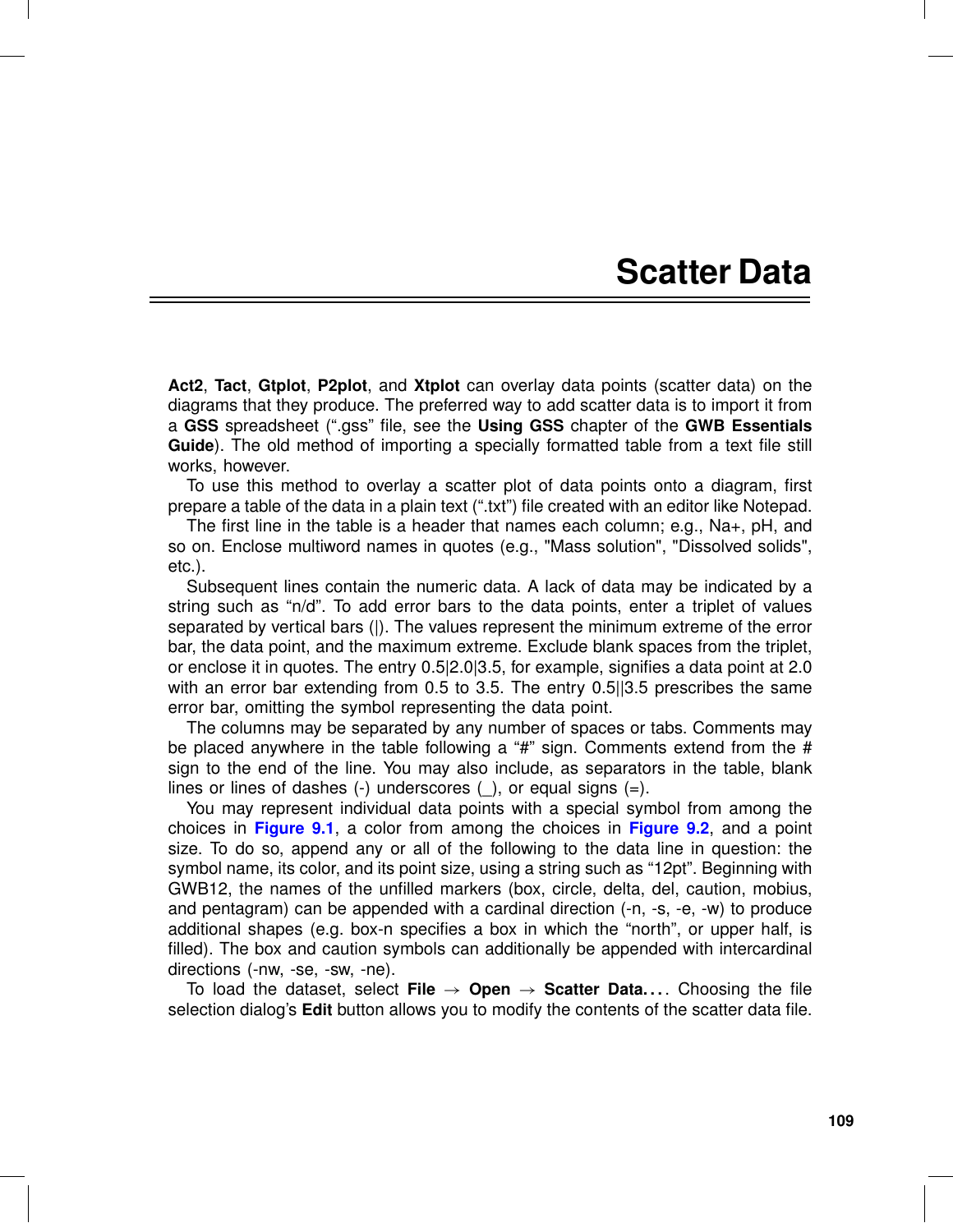|   | square    | $\Box$   | box          |
|---|-----------|----------|--------------|
|   | blot      |          | circle       |
|   | triangle  |          | delta        |
|   | yield     |          | del          |
|   | diamond   |          | caution      |
|   | bullet    | Ω        | degree       |
| ★ | star      | ☆        | pentagram    |
| X | hourglass | X        | mobius       |
|   | plus      | $\times$ | <b>Cross</b> |

<span id="page-117-0"></span>

To see the changes on the diagram, use the **Open** button to reload the data file after saving the changes. You may clear the scatter data by choosing the **OFF** button.

### **10.1 Act2 and Tact**

To overlay a scatter plot of data points onto an **Act2** or **Tact** diagram, first prepare a table of the data in terms of log activities and fugacities. The first line identifies each of the table's columns in terms of a species or gas name, the ratio of two species or gases, or with the special labels "pH", "Eh", "pe" and "T(C)". The species or gas names should be those that appear on the diagram axes, or the original basis members of the thermodynamic dataset. When the axis variable is an activity ratio, the label should be formatted as numerator species^power/denominator species^power. A power of 1 does not need to be written explicitly. The activity ratio  $a_{Ca++}/a^2_{H+}$ , for example, should be written  $Ca_{++}/H_{+}^2$ .

Subsequent lines contain the numeric data in logarithmic form, except for the linear variables pH, Eh, pe, and temperature data. An example of a table dataset to be used with **Act2** is

| pH .       | Na+ Ca++ HCO3- |                  |                                                                          |
|------------|----------------|------------------|--------------------------------------------------------------------------|
| 5.9<br>6.8 |                | $-4.4 - 3.6$ n/d | 6.5 -4.3 -3.9 -3.3 red square 12pt<br>$-3.2$ $-5.1$ $-4.0$ # sample UI-4 |

Once the table is prepared, click on **File**  $\rightarrow$  **Open**  $\rightarrow$  **Scatter Data...** to select the dataset. The program will read the data and project them onto the diagram. The **Act2** and **Tact** command

scatter *dataset\_name*

serves the same purpose.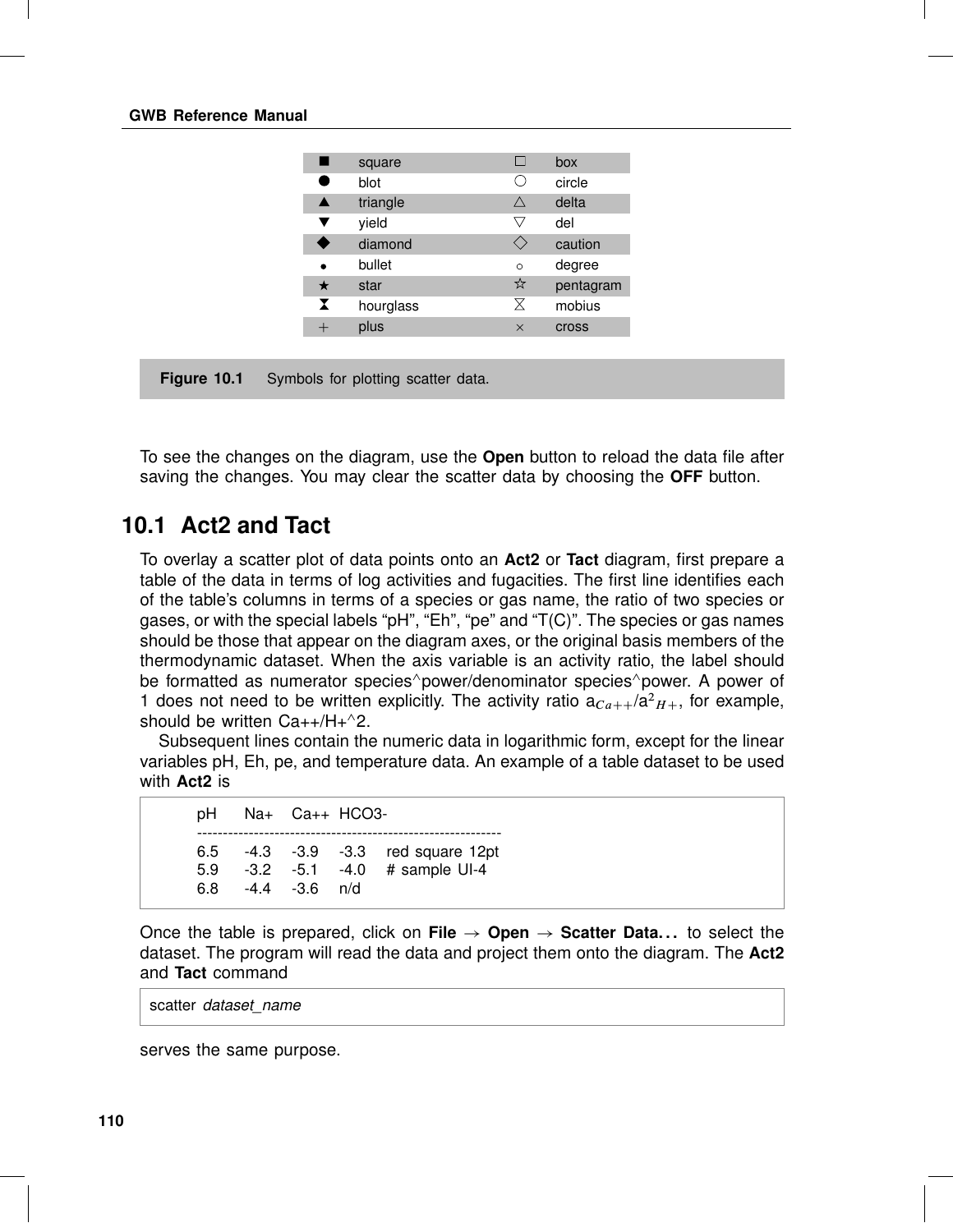| Aquamarine       | Green yellow     | Medium forest green | Red          |
|------------------|------------------|---------------------|--------------|
| Black            | Grey             | Medium turquoise    | Regal blue   |
| <b>Blue</b>      | Grey (10%)       | Medium slate blue   | Salmon       |
| Blue violet      | Grey (20%)       | Medium spring green | Sandy brown  |
| <b>Brown</b>     | Grey (30%)       | Medium orchid       | Sea green    |
| Cadet blue       | Grey (40%)       | Medium violet red   | Sienna       |
| Coral            | Grey (50%)       | Medium goldenrod    | Sky blue     |
| Cornflower blue  | Grey (60%)       | Medium aquamarine   | Slate blue   |
| Cyan             | Grey (70%)       | Medium blue         | Spring green |
| Dark slate blue  | Grey (80%)       | Medium sea green    | Steel blue   |
| Dark turquoise   | Grey (90%)       | Midnight blue       | Tan          |
| Dark orchid      | Grey (95%)       | Navy                | Thistle      |
| Dark green       | Honeydew         | Navy blue           | Turquoise    |
| Dark slate grey  | Indian red       | Old lace            | Violet       |
| Dark olive green | Khaki            | Orange              | Violet red   |
| Dim grey         | Light steel blue | Orange red          | Wheat        |
| Firebrick        | Light grey       | Orchid              | White        |
| Forest green     | Light blue       | Pale green          | Yellow       |
| Gold             | Lime green       | Pattens blue        | Yellow green |
| Goldenrod        | Magenta          | Pink                |              |
| Green            | Maroon           | Plum                |              |

<span id="page-118-0"></span>Figure 10.2 Color names for plotting scatter data.

## **10.2 Gtplot**

**Gtplot** can overlay scatter data points on all of the plot types, except the pie and bar charts. To add scatter data to the "special" plots (ternary plot, Piper diagram, etc.), you specify the fluid composition, expressed in terms of thermodynamic components, as described below.

The first line in the table is a header that names each column; e.g., Temperature, pH, Carbon, Na+, and so on. Enclose multiword names in quotes (e.g., "Ionic strength", "Dissolved solids", etc.). You label the columns as follows:

- Components: Enter the component name  $(Ca++, SiO2(aq), etc.).$
- **Minerals: Enter the mineral name as it appears in the Gtplot menus (Quartz,** Kaolinite, etc.).
- Species concentration: Enter the species name in parenthesis following the word "molality" (e.g., molality(Na+), molality(NaSO4-), etc.).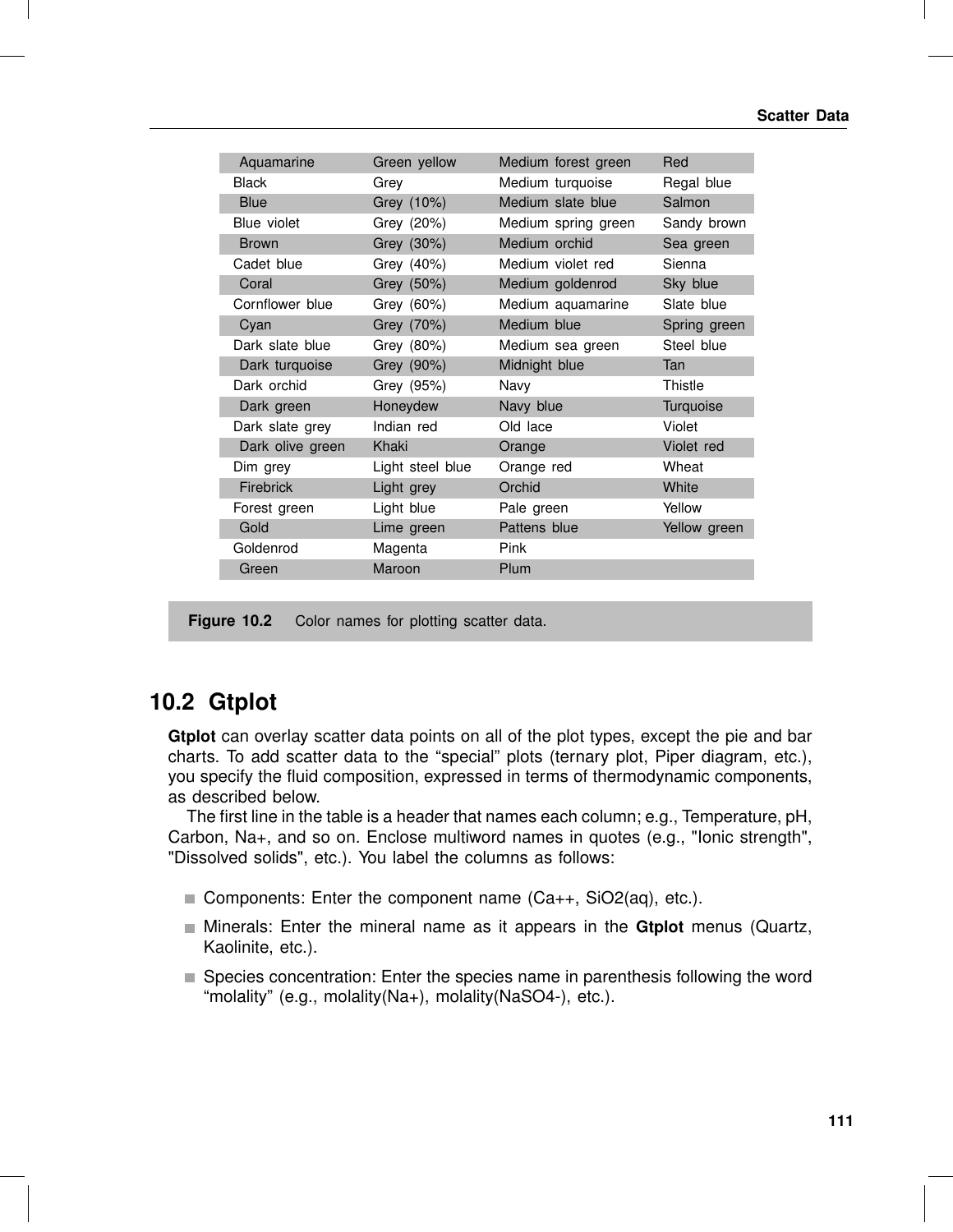- $\blacksquare$  Species activity: Enter the species name in parenthesis following the word "activity" (e.g., activity(Na+), activity(NaHCO3), etc.).
- Species activity coefficients: Enter the species name in parenthesis following the word "gamma" (gamma(Na+), gamma(NaCl), etc.).
- Elemental composition: Enter the element name (Oxygen, Carbon, etc.).
- **Fugacities:** Enter the name of the gas  $(CO2(g))$ , Steam, etc.).
- $\blacksquare$  Mineral saturation: Enter the mineral name in parenthesis following the word "logQoverK" (e.g., logQoverK(Albite), "logQoverK(Albite high)", etc.).
- Isotopic composition: Enter the fluid or mineral name in parenthesis following the isotope label (2-H, 18-O, etc.). Examples: "2–H(Bulk-system)", 18-O(CO2(aq)).
- Sorbed fractions: Enter the component name in parenthesis following the word "Xsorbed" (e.g., Xsorbed(Pb++)).
- Chemical parameters, Physical parameters, and Reactant properties: Enter the variable name as it appears in the **Gtplot** menus (Eh, "Dissolved solids", etc.).

The scatter dataset should contain numerical values for any of the following:

- The composition of the fluid, minerals, sorbate, and bulk system, expressed in terms of thermodynamic components. The components are the original basis entries in the thermo dataset, plus any decoupled redox species.
- One of the other variables (pH, Dissolved solids, Carbonate alkalinity, etc.) passed to **Gtplot** from **SpecE8** or **React**. These variables are those that appear in diagrams, or are used to calculate unit conversions.
- The masses of minerals in the modeled system.
- The concentrations, activities and activity coefficients of the dissolved species (Fe++, Na+, etc.).
- The elemental composition of the fluid, minerals, and bulk system.
- $\blacksquare$  The fugacities of gases in the fluid.
- The saturation indices (log  $Q/K$ ) for various minerals.
- $\blacksquare$  The stable isotopic compositions of the fluid, minerals in bulk, individual minerals, and the entire system.
- The fractions of the various components sorbed onto mineral surfaces.

You enter the numerical values in terms of the following units: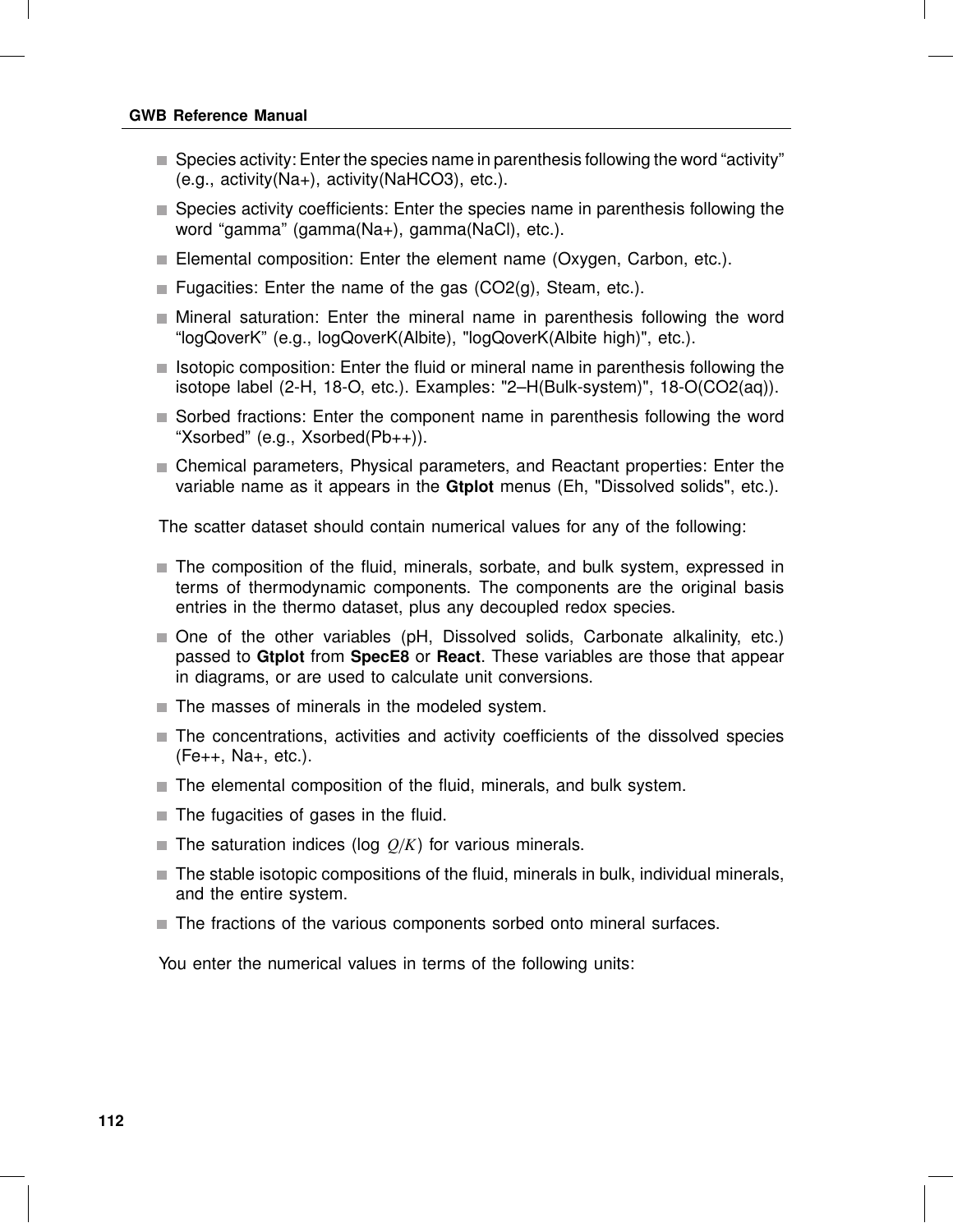- Enter component masses in mg/kg. In this case, concentrations are expressed in terms of the component species, such as  $HCO<sub>3</sub>$  or  $SO<sub>4</sub>$ . A bicarbonate concentration, then, is entered directly in units of mg  $HCO<sub>3</sub>/kg$ .
- **Masses of minerals over the reaction path are entered in grams.**
- The unit for species concentration is molality. The activities and the activity coefficients of dissolved species are unitless.
- **Elemental compositions are entered in mg/kg. These values are expressed in** terms of the elements, a convention not always followed when reporting anionic compositions. In creating a dataset, you need to convert analyses given in mg  $HCO<sub>3</sub>/kg$  to mg C/kg, for example,  $SO<sub>4</sub>$  to sulfur, and so on.
- Gas fugacities are unitless.
- Mineral saturation is entered as the saturation index, log  $Q/K$ .
- Isotopic composition is entered in permil on the scale (e.g., SMOW) assumed in the **SpecE8** or **React** calculation.
- Sorbed fractions are entered as fractions.
- Values for the chemical and physical parameters and reactant properties are entered in their native units, which are the units shown when you first select a °variable in the **XY Plot** dialog. The native unit for temperature, for example, is °C, ionic strength and Eh are given in molal and volts, and  $f_{O2}$  is entered as log fugacity. The native units for Mass solution and Mass H2O are kg; those for Carbonate alkalinity are mg/kg as  $CaCO<sub>3</sub>$ .
- $\blacksquare$  A lack of data may be indicated by a string such as "n/d".

An example of a table dataset to be used with **SpecE8** is

| pH. |     |     | $Na+$ Fe++ "Dissolved solids" |
|-----|-----|-----|-------------------------------|
| 3.3 | .15 | - 5 | 1000                          |
| 26. | .12 | 15  | 800                           |
| 6.  | .5  | n/d | 200 # Buffalo Bayou           |
| 43  | .75 | 0 1 | 450                           |

To render these data, run **SpecE8** on a problem containing  $Na^+$  and  $Fe^{++}$  to produce a "SpecE8\_plot.gtp" file, start **Gtplot**, and load the scatter dataset with **File** ! **Open**  $\rightarrow$  **Scatter Data....** From the Plot menu, choose the XY Plot, for example, and set  $Na<sup>+</sup>$  and Fe<sup>++</sup> on the axes.

Now, if you choose an appropriate unit for the axis ( $\mu$ g/kg, mg/kg, g/kg, or wt%), the data points for the Na<sup>+</sup> and Fe<sup>++</sup> columns appear on the plot. You may choose another unit, such as molal concentration or grams, but you must first include in the scatter dataset columns for Mass H2O and Mass solution so that **Gtplot** can convert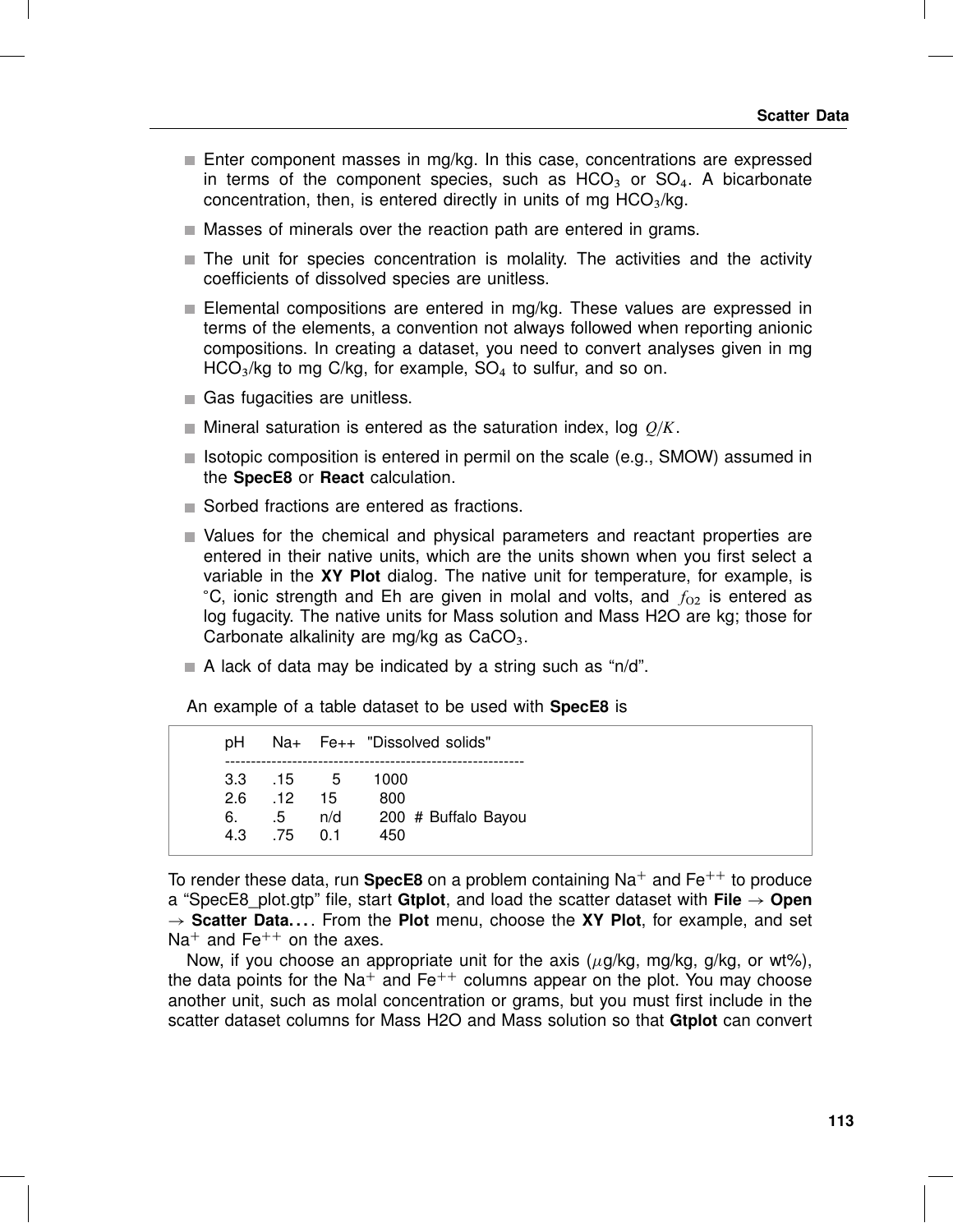the data from mg/kg to the plotting unit; if you do not do so, **Gtplot** assumes a value of 1 kg for both variables.

In "special" plots (Piper diagrams, etc.) showing the variable "HCO<sub>3</sub> + CO<sub>3</sub>", you should enter a value in the scatter dataset for Carbonate alkalinity, in mg/kg as  $CaCO<sub>3</sub>$ , so that **Gtplot** can render the variable correctly. If you do not enter a value for alkalinity, the program will render the variable in terms of the reported  $HCO<sub>3</sub>$  concentration, if available, in which case the diagram produced will not account for the speciation of carbonate.

In order to see TDS represented as circles on Piper, ternary, and Durov diagrams, you should enter a value for "Dissolved solids" for each sample.

To assign symbols to each column of variables on an  $xy$  plot, add a line to the table with symbol names, using the choices in **[Figure 9.1](#page-117-0)** (or a place holder such as "--"). Set symbol color using the choices in **[Figure 9.2](#page-118-0)**. Similarly, set point size using fields like 15pt, 30pt, and so on. For example, adding the lines

| -- | $- -$ |      | circle square |
|----|-------|------|---------------|
| -- | $- -$ | red  | green         |
| -- | $- -$ | 24pt | 30pt          |

to the example above causes  $Fe^{++}$  concentration to be represented by 24pt red circles, and Dissolved solids by 30pt green squares.

To assign symbols to each sample (i.e., each line in the dataset), append any or all of the following to the data line in question: the symbol name, its color, and its point size. The symbol specifications on the sample line will be used to represent each sample in all of the special plots. On an  $xy$  plot, you may choose whether to assign the symbol, its color, and its size according to the variable (by analyte) or the sample (by sample). For example, the table

| рH<br>Na+                                                                 |                                                | $Fe++$ "Dissolved solids"                            |                                        |                      |                                |
|---------------------------------------------------------------------------|------------------------------------------------|------------------------------------------------------|----------------------------------------|----------------------|--------------------------------|
| 3.3<br>.15<br>.12<br>2.6<br>6.<br>.5<br>.75<br>4.3<br>$-1$<br>--<br>$- -$ | 5<br>15<br>n/d<br>0.1<br>circle<br>red<br>24pt | 1000<br>800<br>200<br>450<br>square<br>green<br>30pt | circle<br>box<br>delta<br>caution 24pt | 24pt<br>24pt<br>24pt | red<br>green<br>blue<br>yellow |

would allow great flexibility in how to depict the data on an  $xy$  plot. An example of a table dataset to be used with **React** is

|  |                                | pH Eh Iron Sulfur |  |
|--|--------------------------------|-------------------|--|
|  | 3.3 .15 5 100<br>2.6 .12 15 80 |                   |  |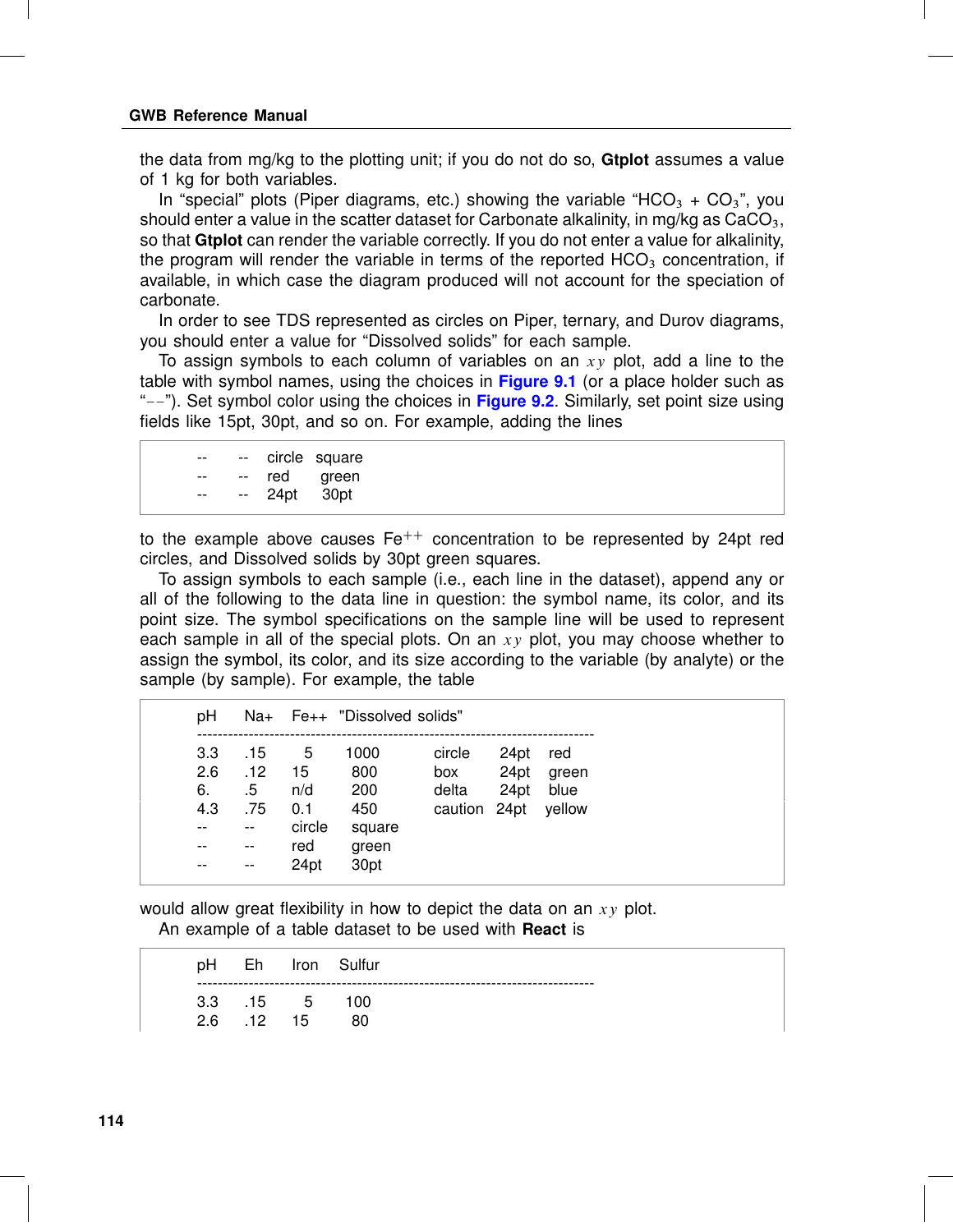| # Buffalo Bayou<br>6. .5 n/d 20<br>4.3 .75 0.1 45 |  |
|---------------------------------------------------|--|
|---------------------------------------------------|--|

To render these data, run **React** on a problem containing iron and sulfur to produce a "React plot.gtp" file, start **Gtplot**, and load the scatter dataset with the **File**  $\rightarrow$  **Open**  $\rightarrow$  **Scatter Data...** option. From **Plot**  $\rightarrow$  XY **Plot...** choose to plot the elemental composition of the fluid. (Similarly, if you had entered data in columns labeled Fe++ and SO4–, you would choose to plot components in the fluid.) Select either pH or Eh as the variable for the x axis, and iron, sulfur, or both, for the  $y$  axis.

Now, if you choose an appropriate unit for the y axis ( $\mu$ g/kg, mg/kg, g/kg, or wt%), the data points for the iron and sulfur columns appear plotted against pH or Eh. You may choose another unit, such as molal concentration or grams, but you must first include in the scatter dataset columns for Mass H2O and Mass solution so that **Gtplot** can convert the data from mg/kg to the plotting unit; if you do not do so, **Gtplot** assumes a value of 1 kg for both variables.

In a similar fashion, you could plot Eh against pH by choosing the "Chemical parameters" option from **Plot**  $\rightarrow$  XY **Plot...** If scatter values lie outside the plot axis ranges, touch **Ctrl+Z**.

| "Rxn progress" | activity (NaCl) | "logQoverK(Albite low)" |
|----------------|-----------------|-------------------------|
| .3             | $5.13e-9$       | .2                      |
| .5             | $5.15e-9$       |                         |
| .7             | 5.17e-9         | .15                     |
| .9             | $5.19e-9$       | n/d                     |
|                |                 |                         |

A second example of a scatter dataset to be used with **React** is

To render these data, run **React** on a problem containing sodium and silicon to produce a "React\_plot.gtp" file, start **Gtplot**, and load the scatter dataset with the **File** ! **Open** → **Scatter Data...** option. From **Plot** → XY Plot... choose to plot "Species activity". Select "Reaction Progress" as the variable for the x axis, and "NaCl" for the y axis. Choose to plot "Mineral Saturation" to show the scatter data for the saturation state of the mineral "Albite low".

## **10.3 P2plot**

**P2plot** can overlay scatter data points on the 2D diagrams and cross-section plots it produces. The tables should be formatted like they are for **Gtplot**.

## **10.4 Xtplot**

**Xtplot** can overlay scatter data points on all of the plot types, except the pie and bar charts. As with datasets for **Gtplot** and **P2plot**, the first line in the table is a header that names each column. Use the same labels presented for **Gtplot**, with the addition of the following variables specific to **Xtplot**: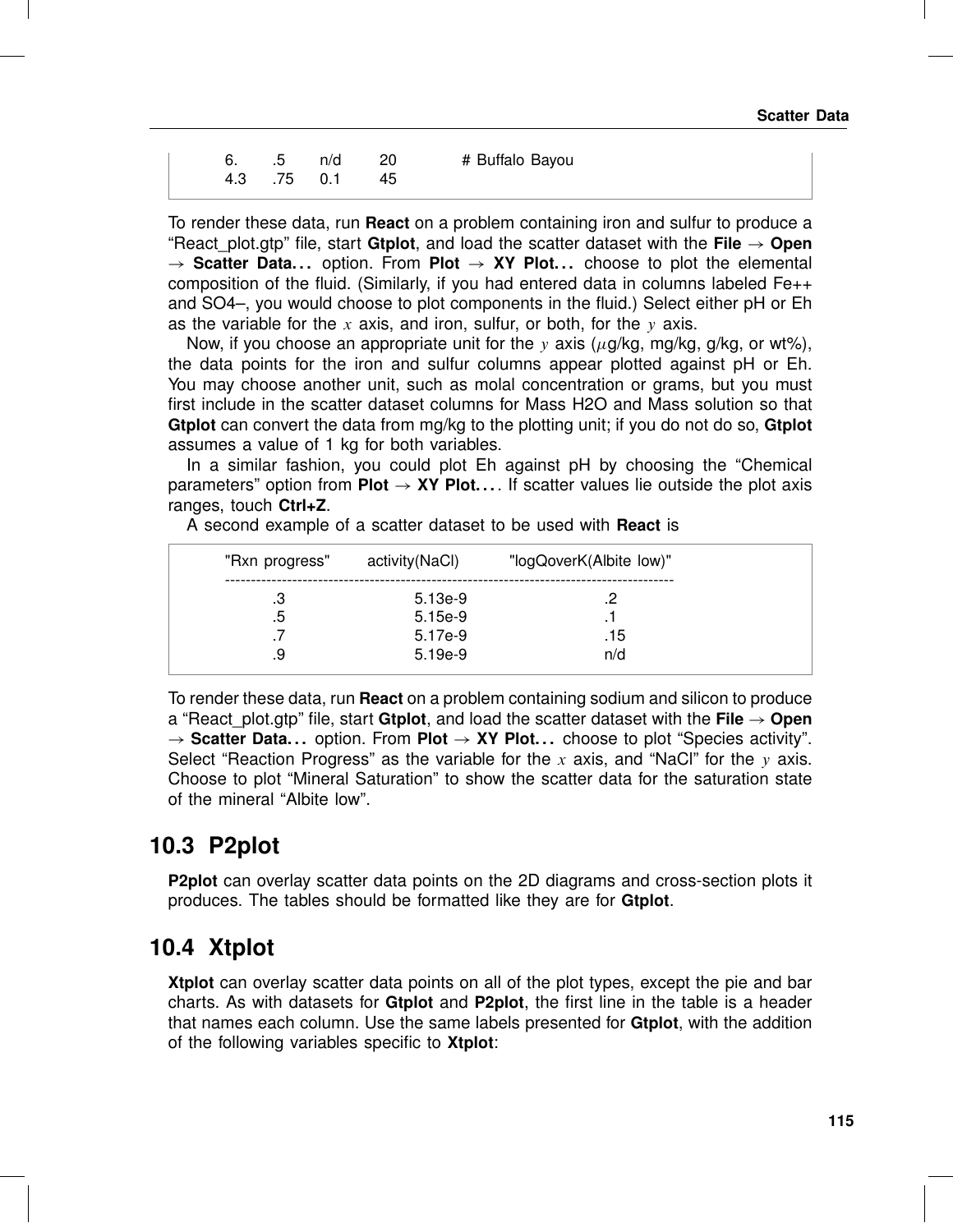■ Label position and time as Length, Width, or Time.

An example of a table dataset to be used with **Xtplot** is

|                                                  | Time pH  Zinc  Sulfur |                               |
|--------------------------------------------------|-----------------------|-------------------------------|
| .15 3.3 5 100<br>.30  2.6  15  80<br>.55 4.3 0.1 | 45                    | .50 6. n/d 20 # Sample 98-010 |

To render these data, run **X1t** or **X2t** on a problem containing zinc and sulfur to produce an "X1t\_plot.xtp" or "X2t\_plot.xtp" file. Start **Xtplot** and load the scatter dataset with **File**  $\rightarrow$  Open  $\rightarrow$  Scatter Data.... From Plot  $\rightarrow$  XY Plot... choose to plot the elemental composition of the fluid versus time. (Similarly, if you had entered data in columns labeled "Fe++" and "SO4–", you would choose to plot components in the fluid.) Select zinc, sulfur, or both, as variables to plot on the  $y$  axis.

Now, if you choose an appropriate unit for the y axis ( $\mu$ g/kg, mg/kg, g/kg, or wt%), the data points for the zinc and sulfur columns appear plotted against time. You may choose another unit, such as molal concentration or grams, but you must first include in the scatter dataset columns for "Mass H2O" and "Mass solution" so that **Xtplot** can convert the data from mg/kg to the plotting unit.

Alternatively, choose to plot "Chemical parameters" and set pH as the  $y$  axis variable. In this case, the scatter values for the column labeled pH appear on the plot. If scatter values lie outside the plot axis ranges, touch **Ctrl+Z**.

| Length | Width | activity (NaOH) | logQoverK(NaBr) |
|--------|-------|-----------------|-----------------|
| 2e4    | 2e4   | $5e-12$         | $-12$           |
| 4e4    | 4e4   | 6e-12           | $-10$           |
| 6e4    | 6e4   | 7e-12           | -6              |
| 8e4    | 8e4   | 8e-12           | n/d             |
|        |       |                 |                 |

A second example of a scatter dataset to be used with **Xtplot** is

To render these data, run **X1t** or **X2t** on a problem containing sodium to produce a "X1t plot.xtp" or "X2t plot.xtp" file, start **Xtplot**, and load the dataset with **File**  $\rightarrow$ **Open**  $\rightarrow$  **Scatter Data....** From **Plot**  $\rightarrow$  XY Plot... choose to plot "Species activity" and set "NaOH" as the y-axis variable. Select "X position" as the variable for the  $x$ axis. Choose to plot "Mineral Saturation" to show the scatter data for the saturation state of "NaBr". You must include both "Length" (X position) and "Width" (Y position) values to show the scatter data on a mapview plot.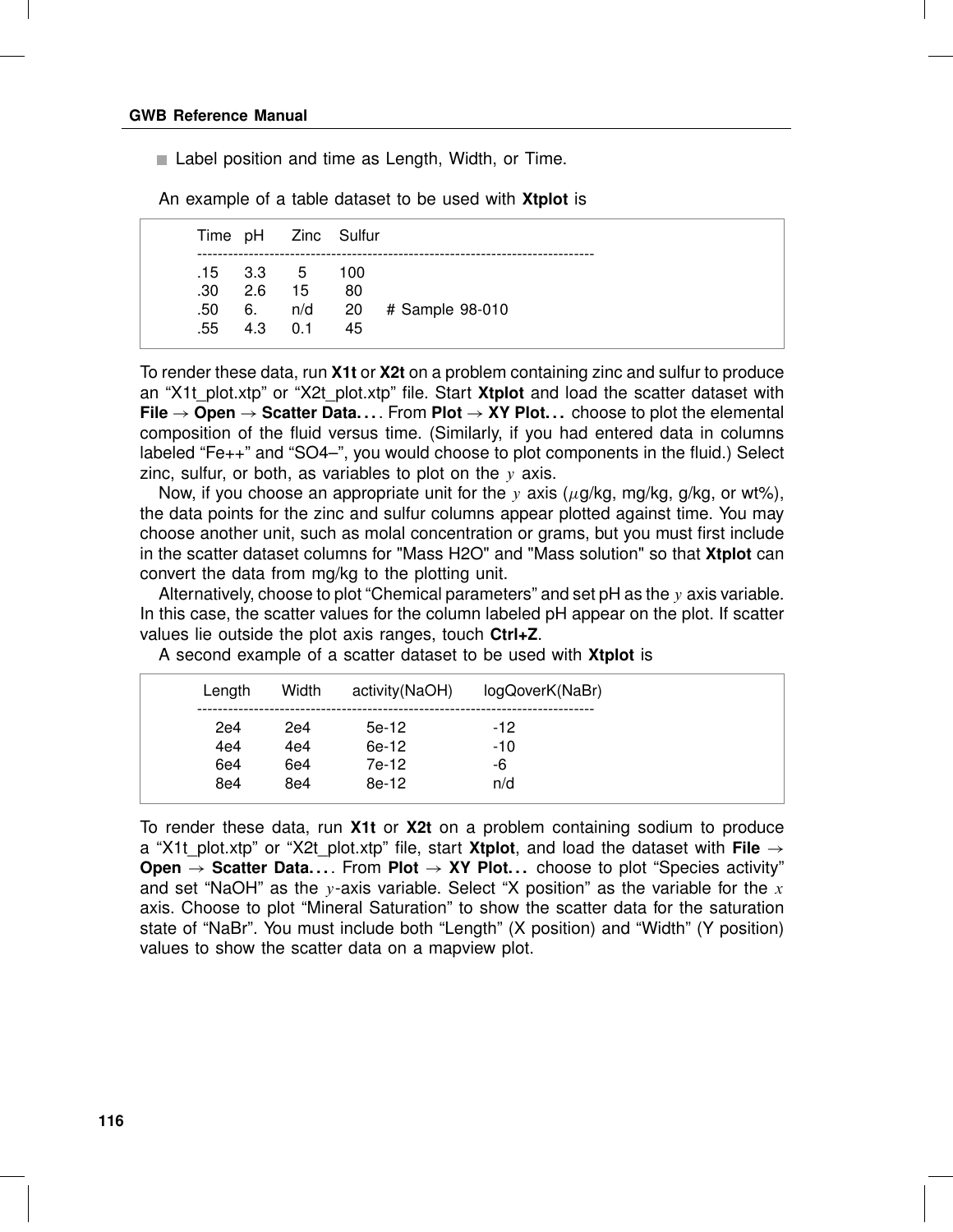# **Multiple Analyses**

<span id="page-124-0"></span>It is not uncommon to have stored in a spreadsheet the results of a number of chemical analyses that you would like to enter – one at a time – into one of the GWB applications. You might wish to use **SpecE8**, for example, to figure calcite saturation or  $CO<sub>2</sub>$  fugacity for a group of analyses.

You can store multiple analyses in a **GSS** spreadsheet, select one or more samples, then launch **SpecE8** or **React** with **Analysis** ! **Launch. . .** . An instance will be launched configured with the values in the first sample. Alternatively, you can add calculated analytes for all of your analyses to your **GSS** spreadsheet directly. See "Calculating analytes" in the **Using GSS** chapter of the **GWB Essentials Guide**.

If you have relatively few analyses in another type of spreadsheet, you may use the GWB's "drag and drop" feature. Highlight data for each analysis in the spreadsheet, left-click, drag into the GWB app, and calculate the desired result. For details, refer to the **Importing data** section of the **Introduction** to the **GWB Essentials Guide**.

Given a large number of chemical analyses, this procedure becomes tedious. It is best in this case to prepare a short script that performs the operations automatically, adding the results to the spreadsheet. This chapter describes how to do so.

You may also want to take advantage of the "scatter data" feature of the GWB, which allows chemical analyses to be overlain as data points on diagrams produced by **Act2**, **Tact**, **Gtplot**, and **Xtplot**. For more information, refer to the **Scatter data** sections of the corresponding chapter (**Using Act2**, and so on) in the GWB documentation set.

### **11.1 Calculation procedure**

Suppose you have a number of chemical analyses stored in an Excel spreadsheet, and you would like to add to the spreadsheet results calculated by one of the GWB applications. To do so, follow this procedure:

- Save the spreadsheet from Excel as a tab-delimited text file. Go to File  $\rightarrow$  Save **As. . .** and choose "Text (Tab delimited) (\*.txt)" or "Unicode Text (\*.txt)" as the file type. Excel will create a new file with a ".txt" file extension.
- **Prepare and run a GWB script, such as the one in the next section, that runs** within the GWB application. The script takes the text file as input and produces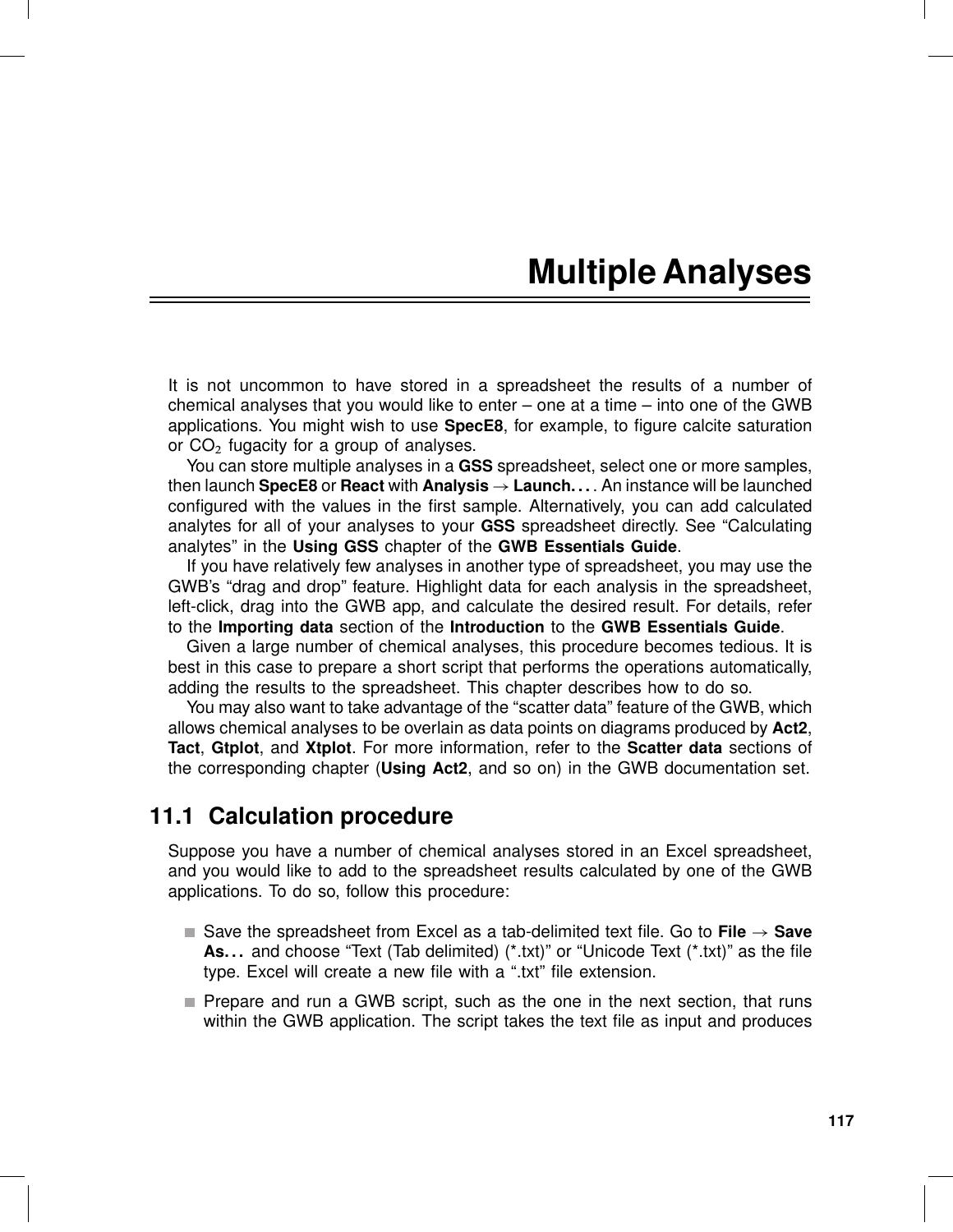<span id="page-125-0"></span>a new text file containing the original data as well as the calculation results. The **[Control Scripts](#page-66-0)** chapter in this **GWB Reference Manual** describes how to prepare GWB scripts. An example of such a script, which you may take and modify for your purposes, is given in the next section.

**Open (File**  $\rightarrow$  **Open...**; choose "All Files (\*.\*) as the file type) the resulting text file in Excel. You can now save this file as an Excel spreadsheet (a ".xls" file).

The next section carries you through an example of this procedure.

### **11.2 Example calculation**

The files installed under directory "Scripts\Spreadsheet" within the GWB installation directory (e.g., "\Program Files\GWB") provide an example of using a script to process multiple analyses from an Excel spreadsheet. To run the example, copy files "Spreadsheet.xls" and "Script.xls" from this directory to a convenient location on your computer, such as the "My Documents" folder.

The analyses are stored in file "Spreadsheet.xls". Open this file in Excel by double-clicking on it. Save it as a tab-delimited text file, as described in the previous section. This creates a file "Spreadsheet.txt".

You may examine this file with an editor such as Notepad. It looks like

| ID                                                  |  |  | $pH$ HCO3-SO4-- CI- Ca++ Mg++ Na+   |      |
|-----------------------------------------------------|--|--|-------------------------------------|------|
| GW-12                                               |  |  | 6.78 585.7 309 56 205.6 63.9 21.4   |      |
| GW-13                                               |  |  | 6.78 585.7 311 56.2 214.9 66.8 22.6 |      |
| GW-14                                               |  |  | 6.85 652.8 582 42.6 269.2 89        | 25.8 |
| GW-15 7 558.2 400 65.4 216.2 65.7 32<br>(and so on) |  |  |                                     |      |

The first line in the file contains column headers including "pH" and various basis species, and subsequent lines contain the numerical data. The headers will be used together with the numerical values to create SpecE8 commands such as

```
pH = 6.78HCO3- = 585.7 mg/kg
```
File "Script.sp8" contains a **SpecE8** script that reads "Spreadsheet.txt", calculates  $CO<sub>2</sub>$  fugacity and calcite saturation, and writes a file "Output.txt". You can modify this script for your own purposes.

The script is shown below. For clarity, **SpecE8** commands within the script are listed in bold face and comment lines are in italics; the actual file, of course, is simply a text file.

### **script start**

*# Set up the input and output.* set in\_id [open "Spreadsheet.txt" r] set out\_id [open "Output.txt" w]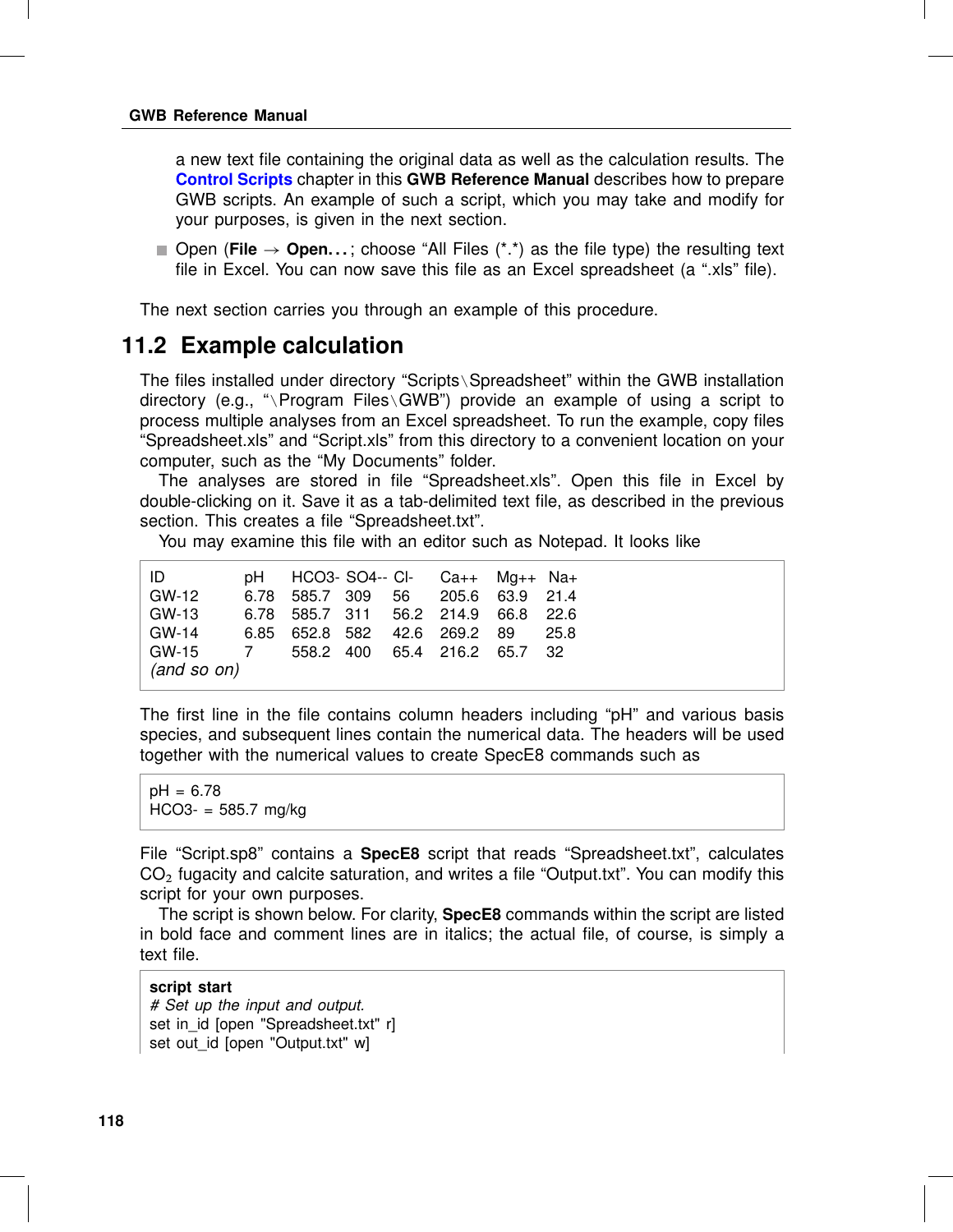```
fconfigure $out_id -encoding unicode
# First line contains column headers; check for Unicode.
gets $in_id headers
if {![string is ascii $headers]} {
  close $in_id
  set in_id [open "Spreadsheet.txt " r]
  fconfigure $in_id -encoding unicode
  gets $in_id headers
}
puts $out_id "$headers\tf CO2\tCalcite SI"
# Loop through remaining lines.
gets $in_id aline
report set_digits 4
while \{\text{Saline } != \text{'''}\}\ set i 0
  reset; balance on Cl-
   # Set basis constraints from input data.
  foreach a [lrange $aline 1 end] {
     incr i 1
     if \{[lindex $headers $i] == "pH"\} \{pH = $a
     } else {
        $a = [lindex $headers $i] mg/kg
     }
  }
   # Run SpecE8 calculation and write data + results.
  go
  foreach a [lrange $aline 0 end] {
     puts -nonewline $out_id "$a\t"
  }
  if {[report success]} {
     puts $out_id \
          "[report fugacity CO2(g)]\t[report SI Calcite]"
  } else {
     puts $out_id "Did not converge"
  }
   # Next line of input.
  gets $in_id aline
}
# Clean up.
close $out_id
```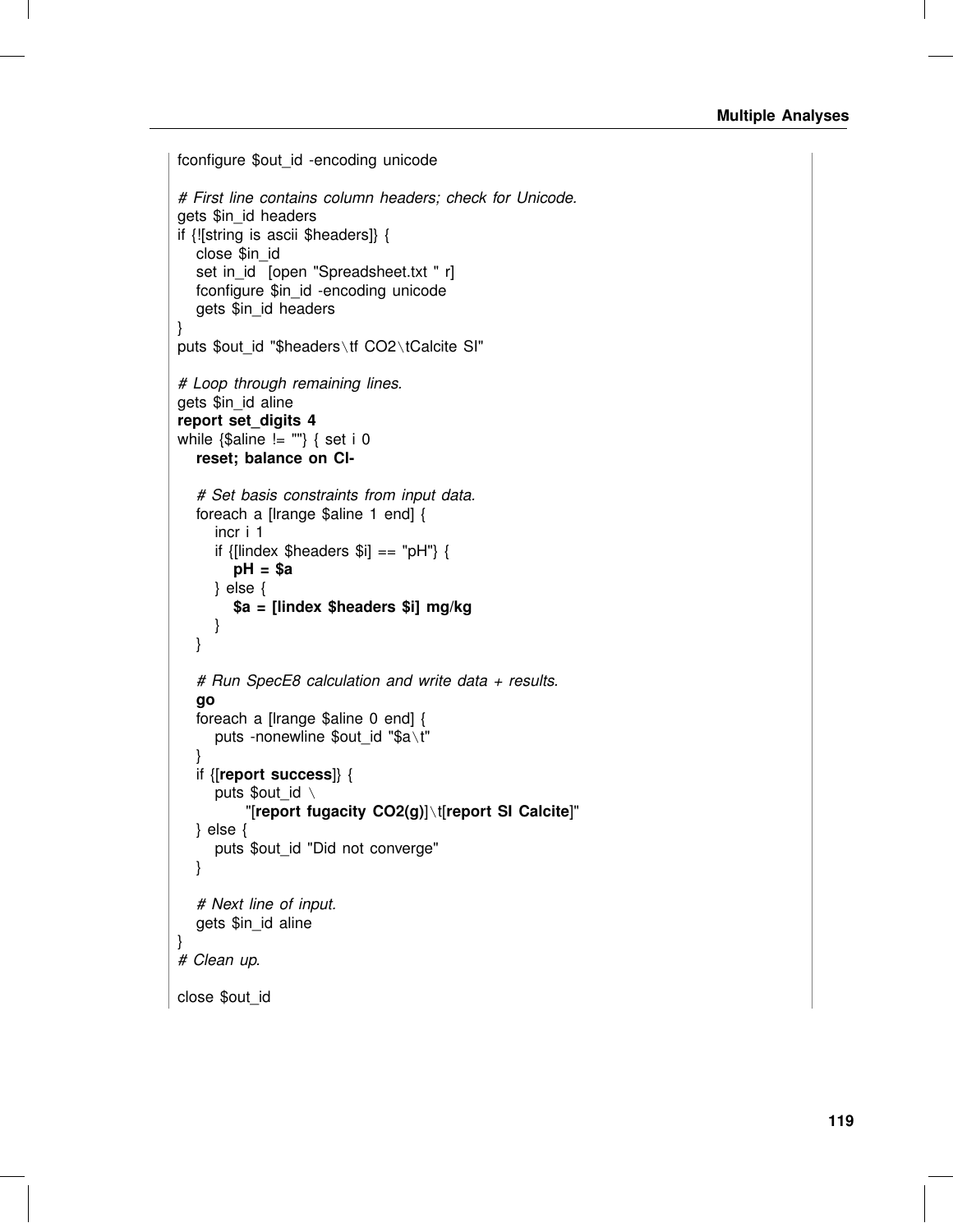close \$in\_id **quit**

Double click on file "Script.sp8" to start **SpecE8** and execute the script. The program will produce a file "Output.txt" that contains the original data with the values calculated for  $CO<sub>2</sub>$  fugacity and calcite saturation appended as new columns. The file looks like

| D     |                |                | pH HCO3- SO4-- |     | Na+ fCO2              | Calcite SI |
|-------|----------------|----------------|----------------|-----|-----------------------|------------|
| GW-12 |                | 6.78 585.7 309 |                |     | 21.4 0.06537 0.2281   |            |
| GW-13 |                | 6.78 585.7 311 |                |     | 22.6 0.06515 0.2427   |            |
| GW-14 |                | 6.85 652.8 582 |                |     | 25.8 Did not converge |            |
| GW-15 | $\overline{7}$ | 558.2 400      |                | -32 | 0.04134 0.4714        |            |
|       |                |                |                |     |                       |            |

Open "Output.txt" in Excel by selecting **File** → Open. . . and choosing "All Files (\*.\*)" for the file type. Follow the Excel "Text Import Wizard", accepting the default at each step: "Delimited" file type, "Tab" delimiter, "General" data format. The calculation results will appear as would any spreadsheet, which you may save as an Excel (".xls") file.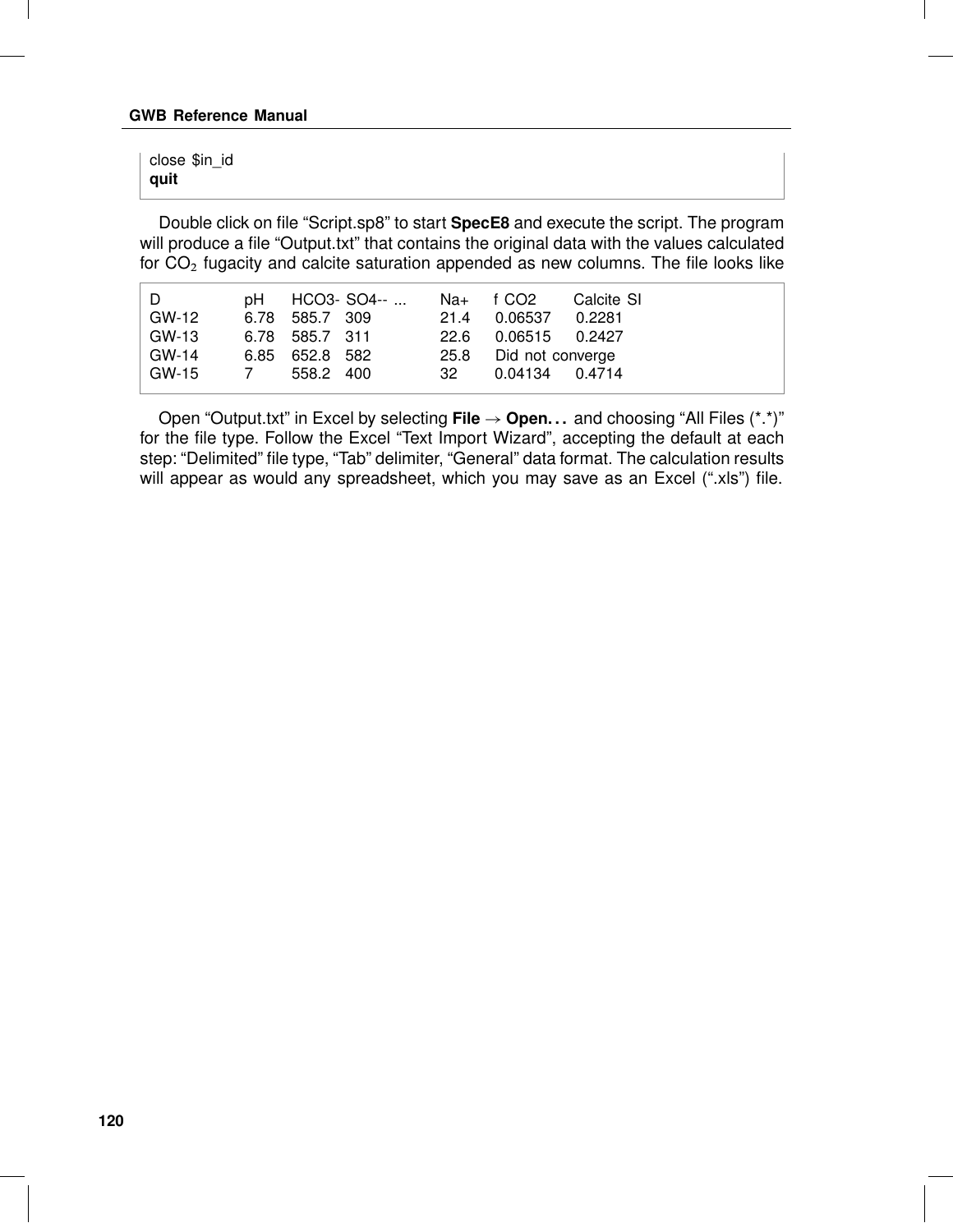# **Remote Control**

<span id="page-128-0"></span>You can run various GWB application programs not only by hand from the keyboard, but by "remote control" from a program or script you write. Note that this is now a legacy feature that has been replaced by the **[Plug-in Feature](#page-70-0)**, and is no longer supported. **Rxn**, **Act2**, **Tact**, **SpecE8**, **React**, **X1t**, and **X2t** can be run in this way. The program you write serves as the "master program", which controls the GWB application as a "slave program".

In writing a program of your own, for example, you might need to determine the saturation state of calcite in a fluid of arbitrary composition. Instead of developing code to calculate the distribution of mass and mineral saturation states in a fluid, you could invoke **SpecE8** from within your program and let it do the work for you.

Similarly, you could use the remote control feature to balance reactions with **Rxn**, calculate activity diagrams with **Act2**, or figure the results of irreversible reaction paths with **React**. In each case, you configure the GWB application by sending text commands, trigger the calculation, and then retrieve the calculation results to use for your own purposes.

You can transfer the results from the slave application to the master program with the "report" command, as described in the **[Report Command](#page-44-0)** chapter in this **GWB Reference Manual**. Or, as is especially useful with **Act2** and **Tact**, you can copy calculation results such as activity diagrams to your computer's clipboard, where they can be retrieved as graphical images. To do so, you use the "clipboard" command. Finally, you can simply read datasets, such as "SpecE8\_output.txt" produced by the GWB applications, into the master program.

Your program, the master program, controls a GWB application as a slave program through a interprocess communications device known as a "pipe". (Pipes are not available in MS Windows 98 or ME, so you cannot use the remote control feature under these operating systems.) There are two ways to set up the communications. You can create two "unnamed pipes", one for input to and the other for output from the GWB application. Or, you can establish a "named pipe", which allows bidirectional data transfer.

Using a named pipe has a couple of advantages over unnamed pipes. First, the master program's standard input and output streams are available for use in the normal manner. Second, by establishing two or more pipes with different names, any number of copies of the GWB application programs can be invoked simultaneously.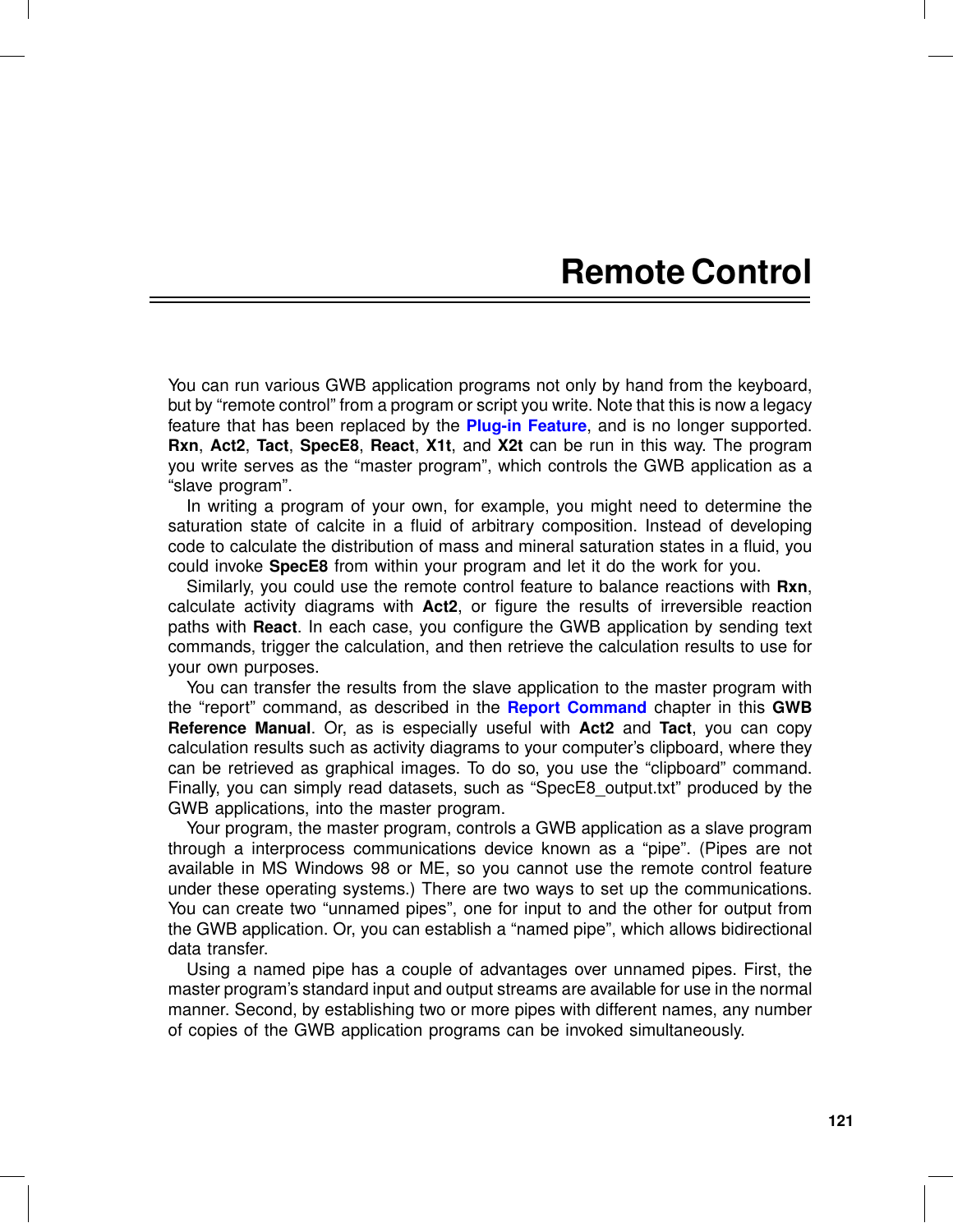<span id="page-129-0"></span>Sending data through a pipe is much like writing to a file, and receiving data is like reading from a file. Running a GWB application by remote control, therefore, involves little more than standard programming techniques already familiar to anyone with modest programming experience.

To run a GWB application by remote control, you start it from the master program using the "-pipe" command line option. This option is followed by the name of the pipe, or for an unnamed pipe the keyword "stdio". In MS Windows, pipes are located in a pseudo-directory at the top level of the file system called "pipe".

If the master program, for example, has created an unnamed pipe, it could invoke program **SpecE8** using the command

spece8 -pipe stdio

In this case, the standard output stream of the master serves as standard input to the slave, and the slave's standard output stream is the master's input stream.

Similarly, if the master program has created a named pipe called "\pipe\mypipe", it could invoke program **SpecE8** by using the command

spece8 -pipe \pipe\mypipe

The master program could then communicate with **SpecE8** by writing to and reading from the pipe.

The sections below show examples of how the remote control feature can be implemented in the C++ programming and Tcl scripting languages, using named and unnamed pipes.

### **12.1 C++ program using unnamed pipes**

In writing a program in C++, you will likely find it easiest to use a set of helper functions contained in file "RC\_helper.cpp", a copy of which is installed in the "src" subdirectory of the GWB installation directory (e.g., in "\Program Files\GWB\src"). The helper functions in this file include:

| OpenGwbApplic | Start the GWB program of interest.                   |
|---------------|------------------------------------------------------|
| SendCommand   | Transmit a command to the GWB app.                   |
|               | and, optionally, receive the results of the command. |

There is a version of each function for unnamed and named pipes. By using these functions, the programmer can avoid worrying about the details of communication between the master and slave programs.

If you #include the header file "RC helper.h" at the top of your master program, the helper functions will be available. Of course, you can modify and extend these functions for your own purposes, if you wish. The program must also be compiled with the "RC helper.cpp" file, also provided in the same location.

In the following example, included in the "src" subdirectory, a console program invokes **React** using unnamed pipes to integrate a kinetic rate law for quartz dissolution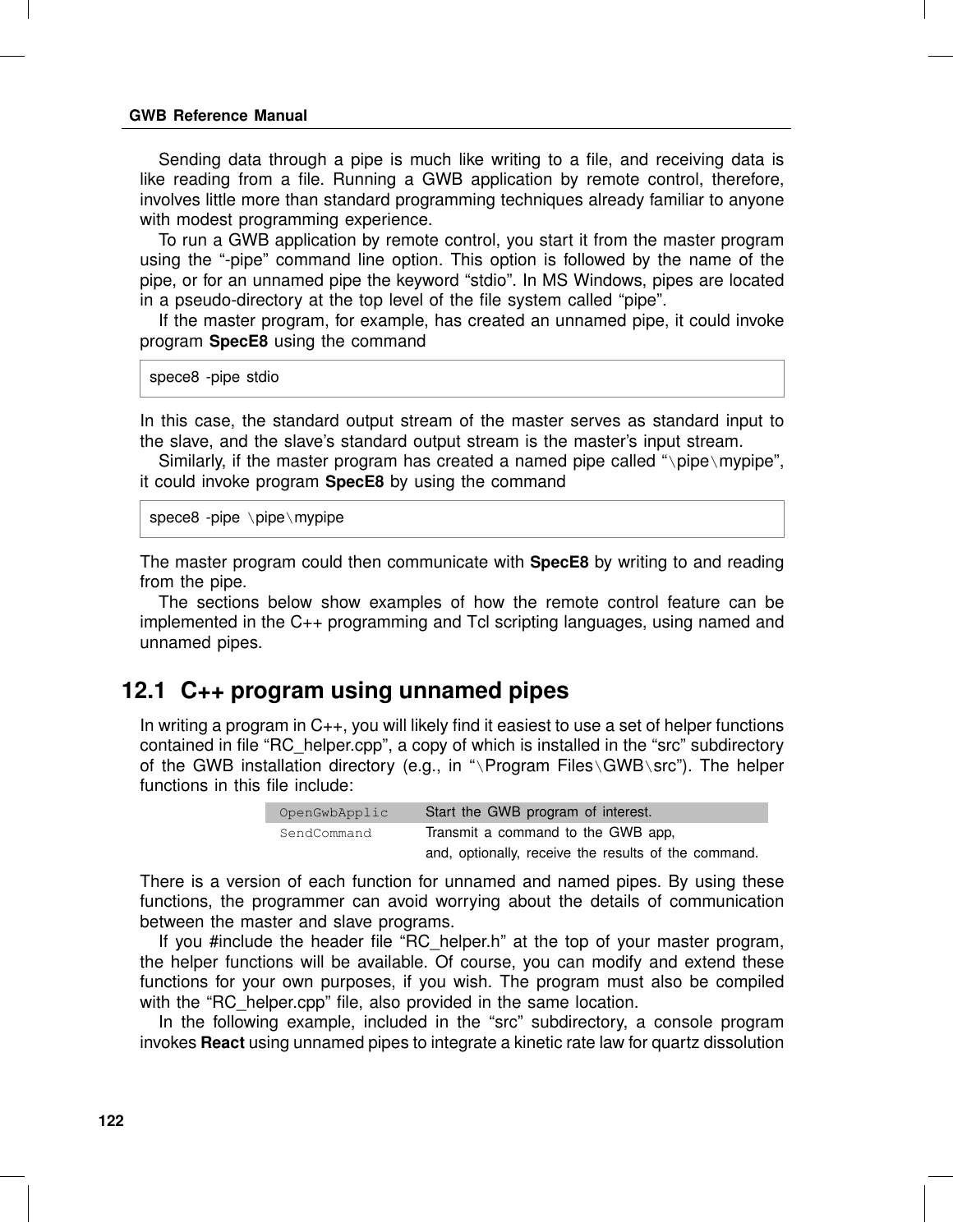at 100°C. Array "script" is a vector of pointers to the commands needed to configure **React** and trigger the calculation.

The program opens **React**, sends it the commands in array "script", uses the "report" command to request the calculation result, which it extracts from **React's** response using "sscanf". Note that since the program uses unnamed pipes, output to the console is sent via the "stderr" output stream.

```
/* RC_example1.cpp */
#include "/Program Files/GWB/src/RC_helper.h"
#include <stdio.h>
char<sup>*</sup> script[] = \{"reset",
   "time begin = 0 days, end = 5 days",
   "T = 100",
  "SiO2(aq) = 1 umolal",
   "react 5000 g Quartz",
   "kinetic Quartz rate_con = 2.e-15 surface = 1000",
   "go",
   ""
};
int main(int argc, char* argv[])
{
  char line[200];
  char discard[20];
  char** command;
  double SI_Quartz;
  fprintf(stderr, "Starting program React.\n");
  OpenGwbApplic("\\Program Files\\gwb\\react.exe");
  for (command = script; **command; command++)
     SendCommand(*command);
   SendCommand("report SI Quartz", line, sizeof(line));
   sscanf(line, "%lg", &SI_Quartz);
  fprintf(stderr, "Value of SI Quartz is %g.\n", SI_Quartz);
   SendCommand("quit");
  fprintf(stderr, "press return to exit> ");
  gets_s(discard);
   return 0;
}
```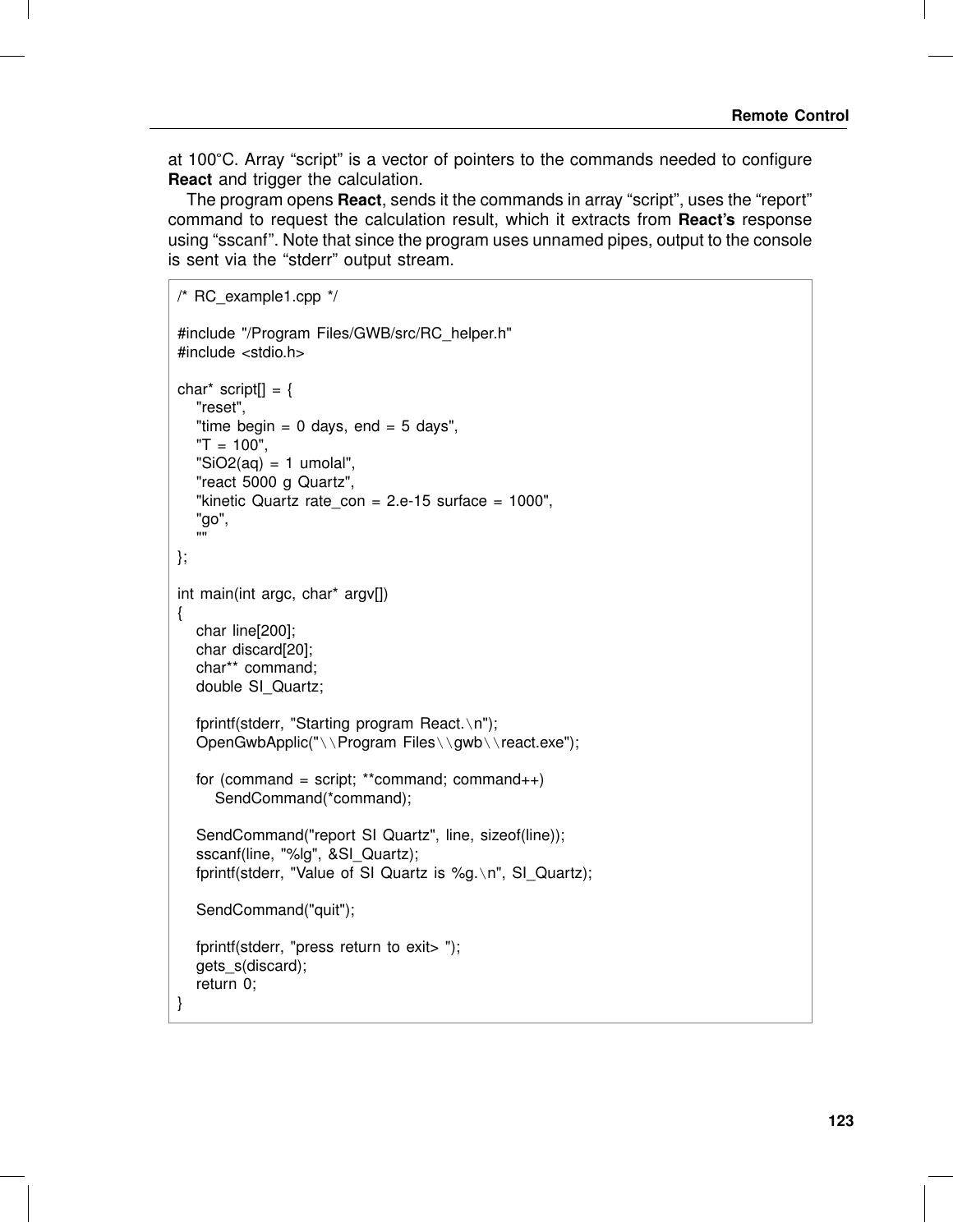## <span id="page-131-0"></span>**12.2 C++ program using named pipes**

As a second example of a master program written in  $C_{++}$ , we open two copies of **React** as slave programs; the copies run simultaneously. To do so, we establish two pipes, using the "Pipe" class defined in "RC\_helper.h". In this case, the standard I/O channels are available to the program, so we need not direct console messages to "stderr".

```
/* RC_example2.cpp */
#include "/Program Files/GWB/src/RC_helper.h"
#include <stdio.h>
char<sup>*</sup> script1[] = \{"reset",
   "time begin = 0 days, end = 5 days",
  T = 100",
  "SiO2(aq) = 1 umolal",
  "react 5000 g Quartz",
  "kinetic Quartz rate_con = 2.e-15 surface = 1000",
   "go",
   ""
};
char* script2[] = {
  "reset",
   "time begin = 0 days, end = 5 days",
   T = 100",
  "SiO2(aq) = 1 umolal",
   "react 5000 g Quartz",
   "kinetic Quartz rate con = 2.e-15 surface = 750",
   "go",
   ""
};
int main(int argc, char* argv[])
{
  char line[200];
  char discard[20];
   char** command1;
  char** command2;
  double SI_Quartz;
   Pipe pipe1("pipe1");
   Pipe pipe2("pipe2");
   printf("Open two copies of React.\n");
   OpenGwbApplic(pipe1,
```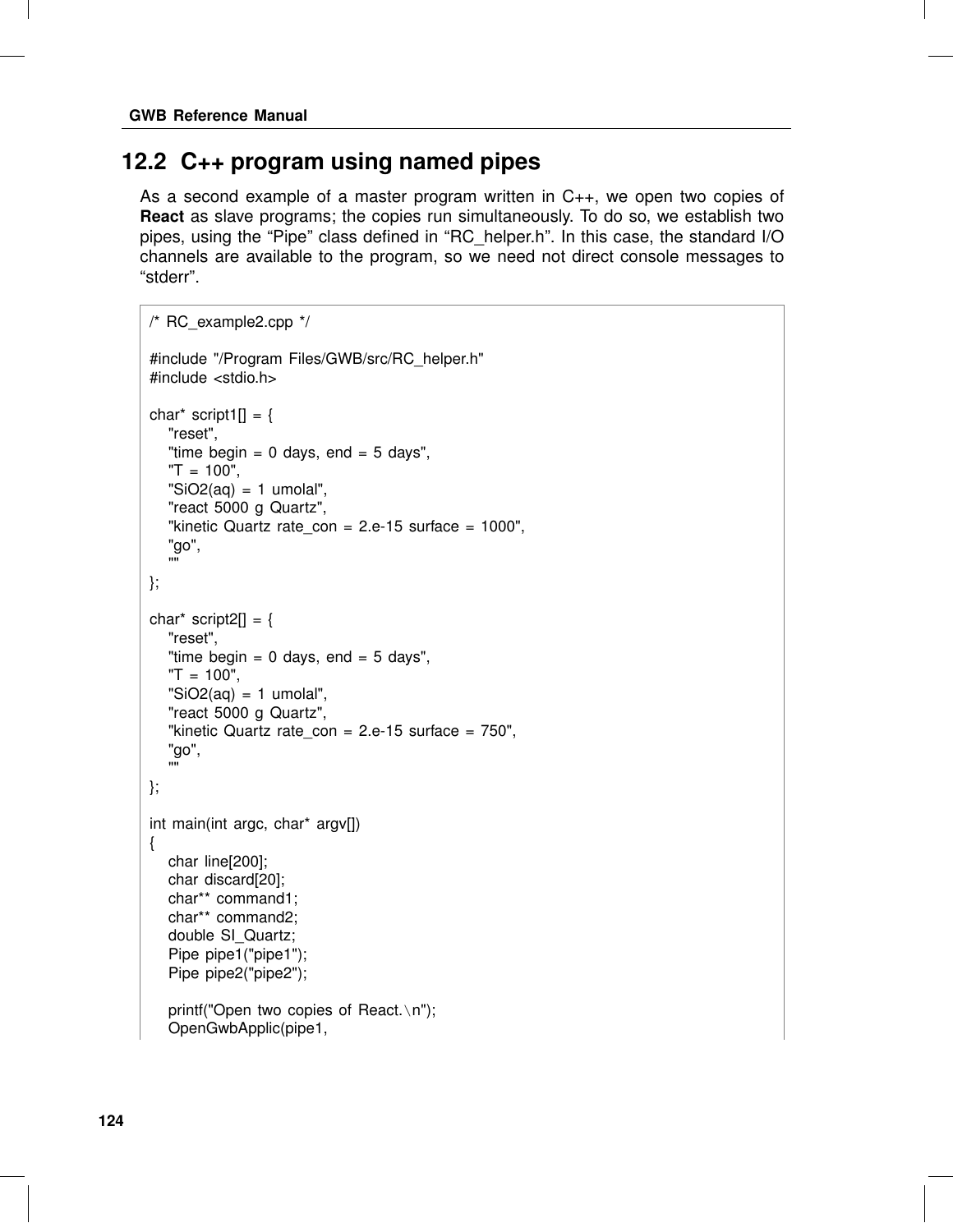```
"\\Program Files\\gwb\\react.exe");
OpenGwbApplic(pipe2,
            "\\Program Files\\gwb\\react.exe");
for (command1 = script1, command2 = script2;
    **command1 || **command2;
    **command1 ? command1++ : 0, **command2 ? command2++ : 0) {
  if (**command1)
     SendCommand(pipe1, *command1);
  if (**command2)
     SendCommand(pipe2, *command2);
}
SendCommand(pipe1, "report SI Quartz", line, sizeof(line));
sscanf(line, "%lg", &SI_Quartz);
printf("SI Quartz for 1000 cm2/g is %g.\n", SI Quartz);
SendCommand(pipe2, "report SI Quartz", line, sizeof(line));
sscanf(line, "%lg", &SI_Quartz);
printf("SI Quartz for 7500 cm2/g is %g.\n ", SI_Quartz);
SendCommand(pipe1, "quit");
SendCommand(pipe2, "quit");
printf("press return to exit> ");
gets_s(discard);
return 0;
```
## **12.3 Tcl script using unnamed pipes**

}

You may find it especially useful to invoke GWB applications from within another application or calculation environment, such as a spreadsheet, word processor, or mathematical interpreter. You can do so, as long as the environment has scripting abilities and can open pipes.

As an example, we repeat the first example above in the Tcl scripting language. As in the C++ example, a number of helper functions are available in file "RC\_helper.tcl", installed with the GWB in subdirectory src. The complete Tcl script is given below.

```
source RC_helper.tcl
set cmdlist {
  reset
   {time begin = 0 days, end = 5 days}
   \{T = 100\}{SiO2(aq) = 1 \text{ umolal}}
```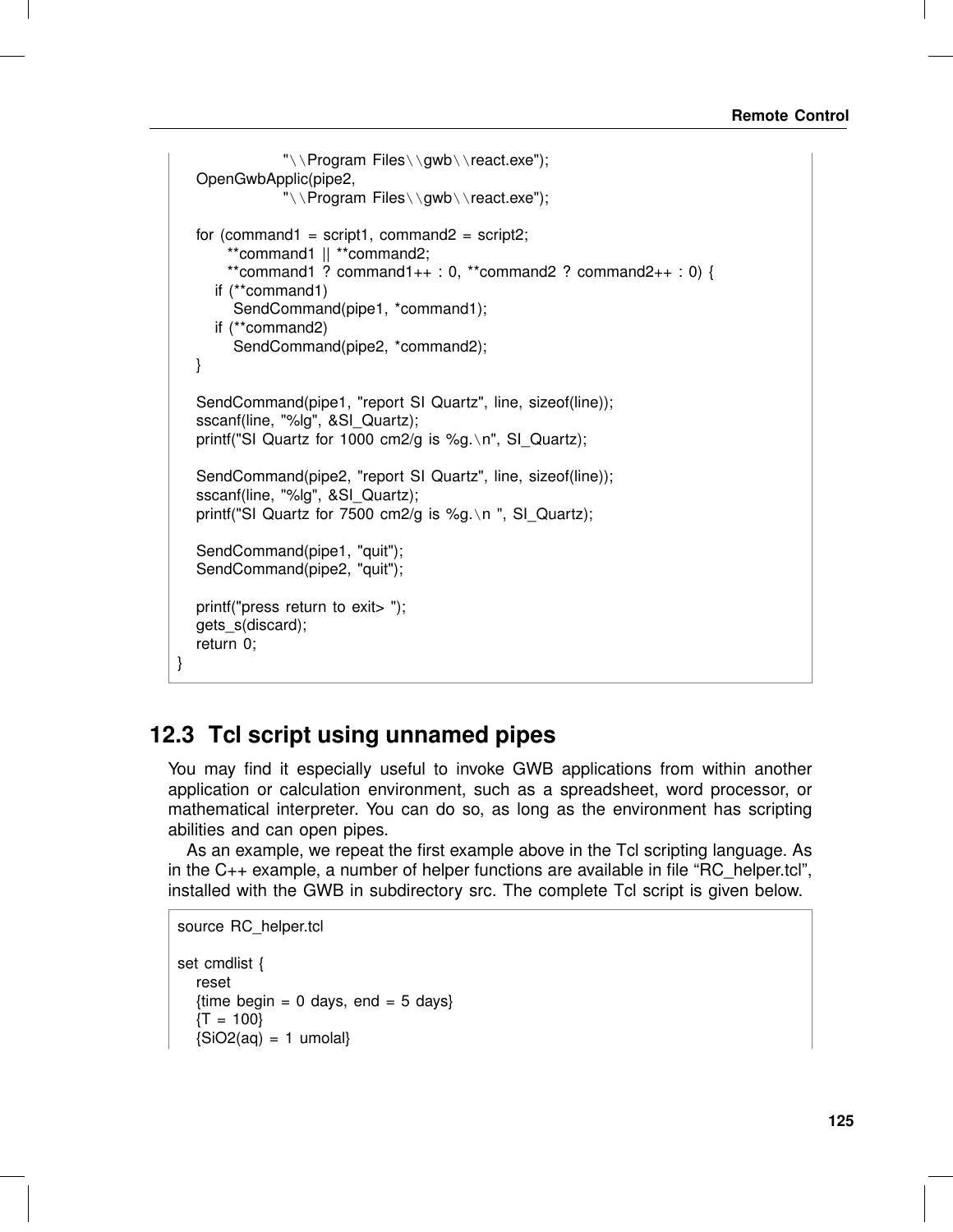```
{react 5000 g Quartz}
  {kinetic Quartz rate_con = 2.e-15 surface = 750}
  go
}
OpenGwbApplic {/Program Files/gwb/react/react.exe}
foreach cmd $cmdlist {
  SendCommand $cmd
}
SendCommand {report SI Quartz} line
puts "SI Quartz is $line."
SendCommand quit
```
## **12.4 Perl script using unnamed pipes**

As a final example, we show how to run **React** by remote control from a Perl script. The example below uses the object oriented Perl module "RC\_helper.pm", included in the "src" subdirectory of the GWB installation.

```
#!/usr/bin/env perl
use strict;
use warnings;
use lib "\\Program Files\\Gwb\\src";
use RC_helper;
my $script = <<SCRIPT;
reset
time begin = 0 days, end = 5 days
T = 100SiO2(aq) = 1 umolal
react 5000 g Quartz
kinetic Quartz rate_con = 2.e-15 surface = 1000go
SCRIPT
print "Starting program React.\n";
my \text{Sreact} = \text{RC} helper->new("\\Program Files\\Gwb\\react.exe");
for my $command (split /\n\lambda, $script) {
  $react->send_command($command);
}
my $SI_Quartz = $react->send_command("report SI Quartz");
print "Value of SI Quartz is $SI_Quartz\n";
$react->send_command("quit");
```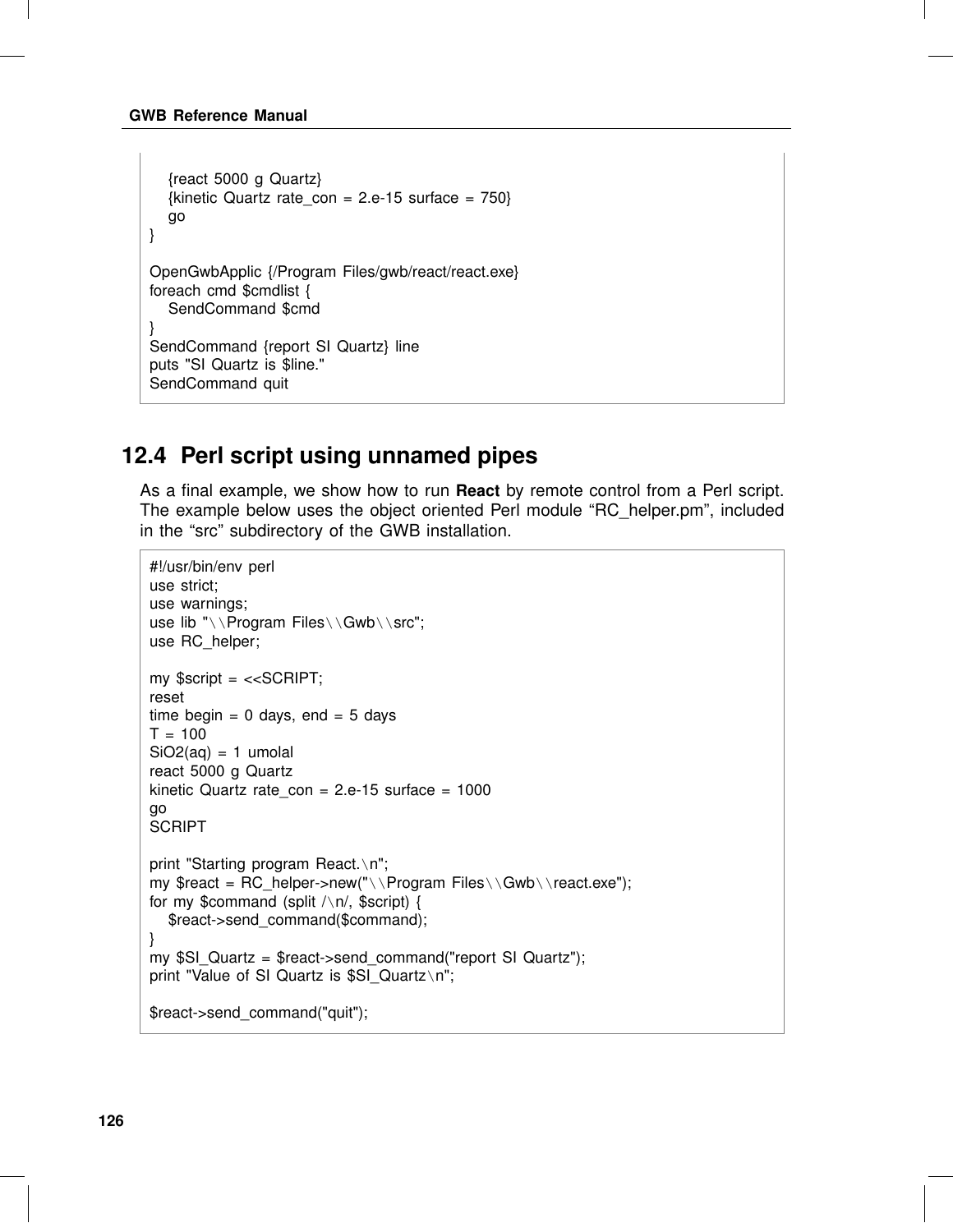# **Index**

acidity, [102](#page-109-0) activity, [42,](#page-49-0) [98](#page-105-0) activity coefficients, data for calculating, [13](#page-20-0) alkalinity, [42,](#page-49-0) [101](#page-108-0) angle, [103](#page-110-0) aqueous, [42](#page-49-0) aqueous species, in thermodynamic dataset, [15,](#page-22-0) [17](#page-24-0) arbitrary reaction definition, in surface dataset, [35](#page-42-0) arbitrary reaction definition, in thermodynamic dataset, [25](#page-32-0) basis, [42](#page-49-0) basis species, in surface dataset, [30](#page-37-0) basis species, in thermodynamic dataset, [15](#page-22-0) biomass, [42](#page-49-0) boltzman, [42](#page-49-0) bulk volume, [42](#page-49-0)  $C_{++}$  plug-in,  $64$ C++ program, [122,](#page-129-0) [124](#page-131-0) C++ programs, [67](#page-74-0) calculation procedure, multiple analyses, [117](#page-124-0) calculator, [5](#page-12-0) carbon, [103](#page-110-0) cat area, [42](#page-49-0) cd-music model, in surface dataset, [34](#page-41-0) charge, [42](#page-49-0) charged uncomplexed sites, in surface dataset, [34](#page-41-0) chlorinity, [42](#page-49-0) clipboard, [105](#page-112-0) coef\_dispersion, [42](#page-49-0) colloids, [42](#page-49-0) colonies per volume, [103](#page-110-0) color, [103](#page-110-0)

command line interface, [3](#page-10-0) compressibility, [102](#page-109-0) concentration, [42,](#page-49-0) [97](#page-104-0) configuration, [42](#page-49-0) constraints, [42](#page-49-0) contact\_area, [42](#page-49-0) control script, example, [61](#page-68-0) control scripts, [59](#page-66-1) control statements in scripts, [60](#page-67-0) corrosivity, [103](#page-110-0) couples, [42](#page-49-0) custom plug-in, [90](#page-97-0) database, [44](#page-51-0)

Deltat, [44](#page-51-0) density, [101](#page-108-0) deuterium  $(^{2}H)$ , [103](#page-110-0) diffusion and dispersion coefficients, [102](#page-109-0) discharge, [44](#page-51-0) distance, [98](#page-105-0) distribution coefficients, [102](#page-109-0)

EC, [44](#page-51-0) efflux, [44](#page-51-0) Eh, [44](#page-51-0) electrical conductivity, [102](#page-109-0) electrical potential, [98](#page-105-0) elements, [44](#page-51-0) elements, in thermodynamic dataset, [15](#page-22-0) End line, in surface dataset, [34](#page-41-0) end\_members, [44](#page-51-0) energy, [102](#page-109-0) energy content, [102](#page-109-0) equil\_eqn, [44](#page-51-0) equil favors, [44](#page-51-0) equil\_temp, [44](#page-51-0) exchange capacity, [102](#page-109-0)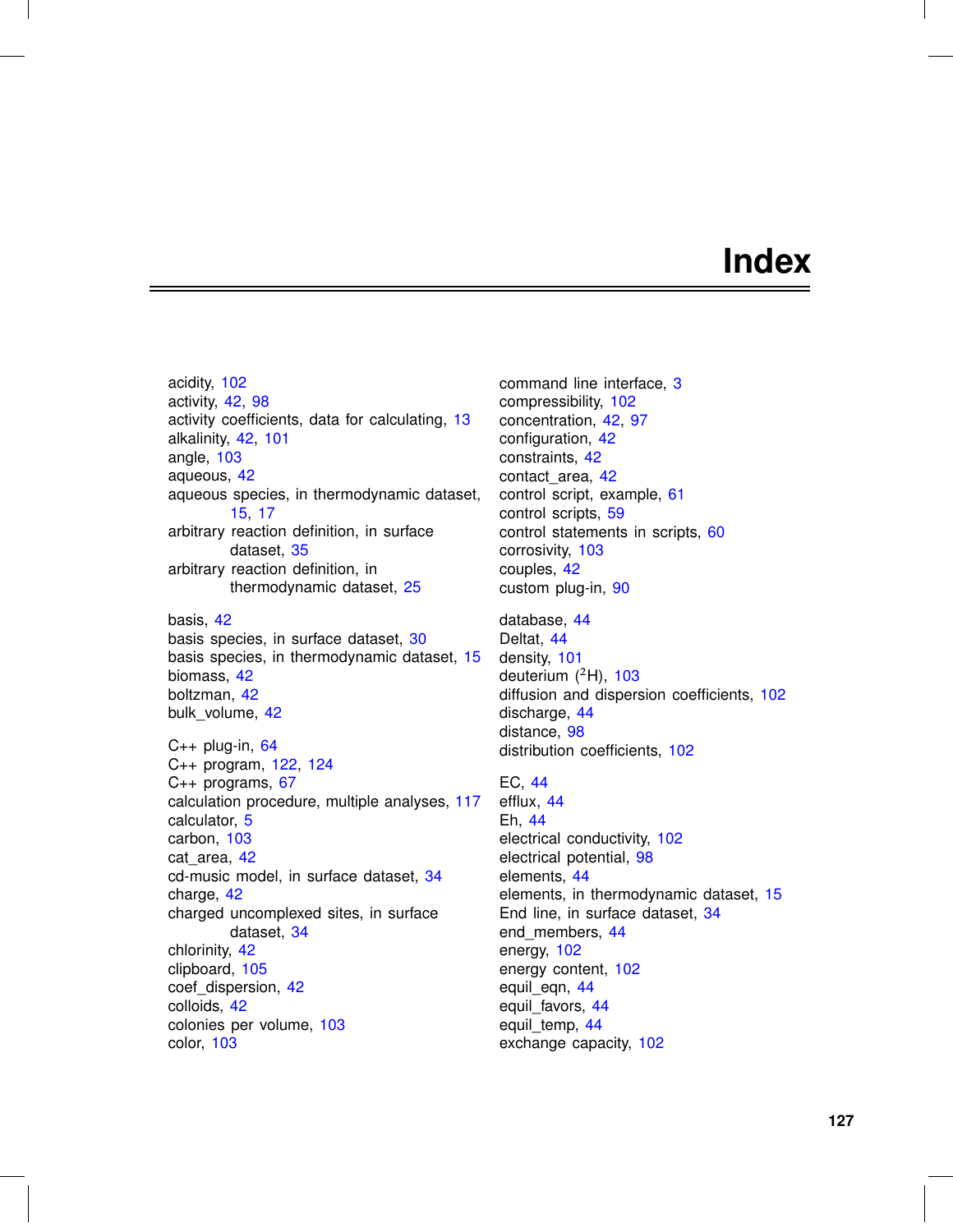exchange capacity, [44](#page-51-0) FA, [44](#page-51-0) FD, [44](#page-51-0) flow rate, [100,](#page-107-0) [101](#page-108-0) foaming agents, [103](#page-110-0) font for data markers, [108](#page-115-0) formulae for aqueous species, in thermodynamic dataset, [25](#page-32-0) Fortran plug-in, [73](#page-80-0) Fortran programs, [77](#page-84-0) free electron, in thermdynamic dataset, [18](#page-25-0) free electron, in thermodynamic dataset, [25](#page-32-0) freeflowing, [44](#page-51-0) fugacity, [44,](#page-51-0) [98](#page-105-0) fugacity coefficients, in thermodynamic dataset, [25](#page-32-0) gamma, [44](#page-51-0) gas\_pressure, [44](#page-51-0) gases, [44](#page-51-0) gases, in thermodynamic dataset, [20](#page-27-0) get default units, [44](#page-51-0) get\_units, [44](#page-51-0) graphics output, [105](#page-112-0) hardness, [46](#page-53-0) hardness carb, [46](#page-53-0) hardness\_ncarb, [46](#page-53-0) header data, [12,](#page-19-0) [28](#page-35-0) header variables, in thermodynamic dataset, [13,](#page-20-0) [24](#page-31-0) heat capacity, [102](#page-109-0) heat source, [102](#page-109-0) history substitution, [3](#page-10-0) hyd\_pot, [46](#page-53-0) imbalance, [46](#page-53-0) imbalance\_error, [46](#page-53-0) inert\_volume, [46](#page-53-0) influx, [46](#page-53-0) initial lines, [12,](#page-19-0) [28](#page-35-0) initial lines, in thermodynamic dataset, [24](#page-31-0) IS, [46](#page-53-0) isotopes, [46,](#page-53-0) [56](#page-63-0) iterations, [46](#page-53-0) Kd, [46](#page-53-0)

keyboard shortcuts, [7](#page-14-0)

Legacy features, [2](#page-9-0) legacy formats, surface datasets, [34](#page-41-0) legacy formats, thermodynamic datasets, [24](#page-31-0) legacy temperature expansion, for virial coefficients, [22](#page-29-0) logfO2, [46](#page-53-0) logk, [46](#page-53-0) logks, [46](#page-53-0) logQoverK, [46](#page-53-0) mass, [46](#page-53-0) mass reacted, [48](#page-55-0) mass remaining, [48](#page-55-0) mineral mass, [48](#page-55-0) mineral\_volume, [48](#page-55-0) minerals, [48](#page-55-0) minerals, in thermodynamic dataset, [19](#page-26-0) mixing fraction, [48](#page-55-0) mobility, [48](#page-55-0) multiple analyses, [117](#page-124-0) multiple analyses, example calculation, [118](#page-125-0) mv, [48](#page-55-0) mw, [48](#page-55-0) named pipes, [124](#page-131-0) naqueous, [48](#page-55-0) nbasis, [48](#page-55-0) ncolloids, [48](#page-55-0) ncouples, [48](#page-55-0) nelements, [48](#page-55-0) nend\_members, [48](#page-55-0) new temperature expansion, for SIT coefficients, [23](#page-30-0) new temperature expansion, for virial coefficients, [22,](#page-29-0) [23](#page-30-0) ngases, [48](#page-55-0) nisotopes, [48](#page-55-0) nlogks, [48](#page-55-0) nminerals, [48](#page-55-0) Nnode, [48](#page-55-0) nreactants, [48](#page-55-0) nsolid\_solutions, [48](#page-55-0) nsorbed, [50](#page-57-0) nsorbing\_surfaces, [50](#page-57-0) nstagnant, [50](#page-57-0) nsurf\_species, [50](#page-57-0) Nx, [50](#page-57-0)

Ny, [50](#page-57-0)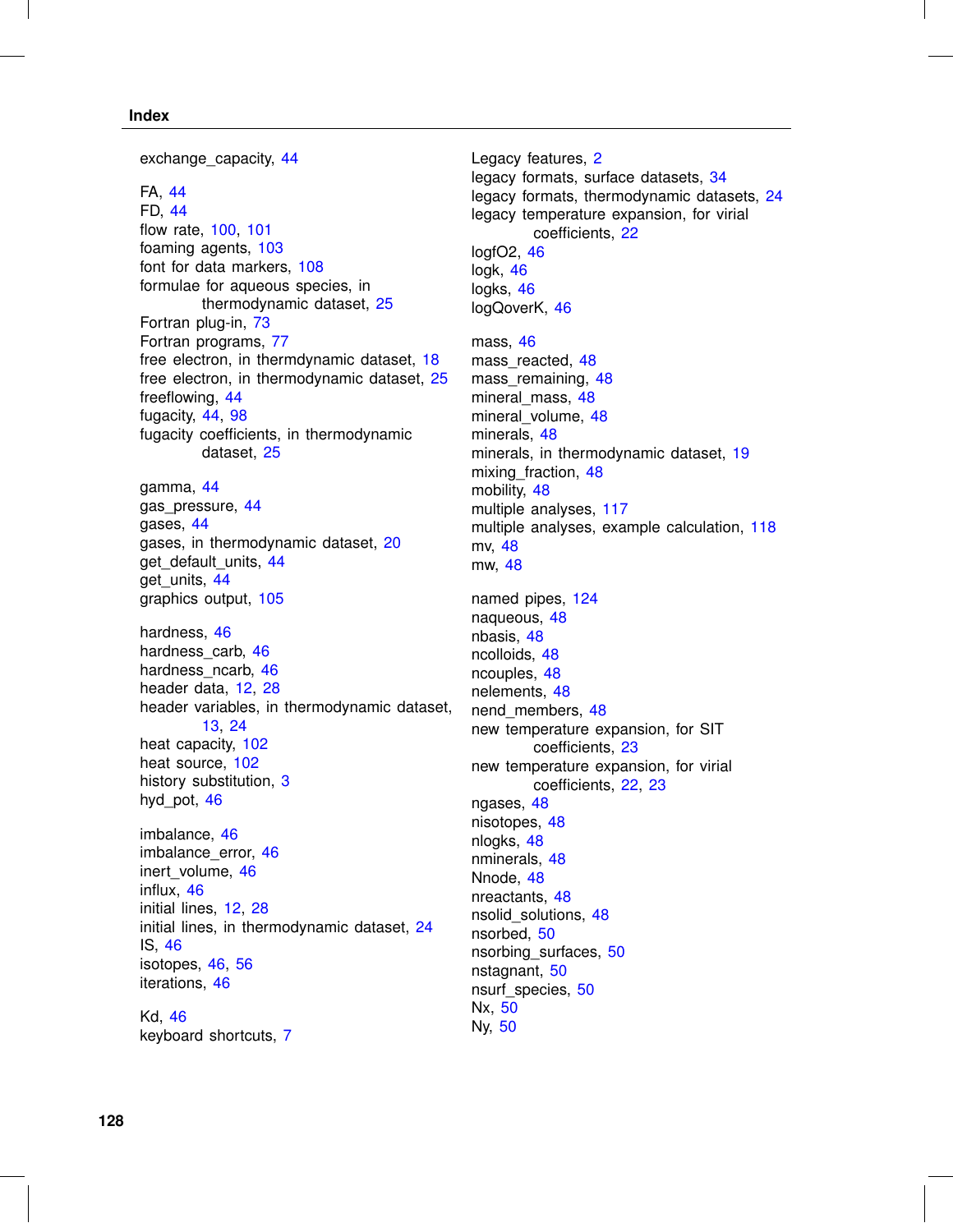odor, [103](#page-110-0) online documentation, [6](#page-13-0) options, [50](#page-57-0) oxide components, in thermodynamic dataset, [20](#page-27-0) oxygen, [103](#page-110-0) oxygen demand, [103](#page-110-0) pe, [50](#page-57-0) percent removal, [102](#page-109-0) Perl script, [126](#page-133-0) permeability, [50,](#page-57-0) [102](#page-109-0) pH, [50,](#page-57-0) [98](#page-105-0) Pitzer coefficients, in thermodynamic dataset, [21](#page-28-0) plug-in feature, [63,](#page-70-1) [64,](#page-71-0) [73,](#page-80-0) [77,](#page-84-0) [84,](#page-91-0) [90](#page-97-0) PMC, [103](#page-110-0) polydentate sorption, in surface dataset, [34](#page-41-0) polyfit, [50](#page-57-0) polynomial expansions, in thermodynamic datasets, [11](#page-18-0) pore volumes, [102](#page-109-0) porosity, [50](#page-57-0) pressure, [50,](#page-57-0) [102](#page-109-0) principal temperatures, in thermodynamic dataset, [13,](#page-20-0) [24](#page-31-0) PV, [50](#page-57-0) Python plug-in, [84](#page-91-0) Python programs, [87](#page-94-0)

Q/K, [102](#page-109-0)

QoverK, [50](#page-57-0)

```
radioactive emission per volume, 103
radioactive exposure over time, 103
50
50
reactant_area, 50
50
reactants, 50
reaction, 50
reaction rate, 98–100
reactions, in surface dataset, 29
reactions, in thermodynamic dataset, 14
redox couples, in thermodynamic dataset, 25
redox coupling reactions, in thermodynamic
       dataset, 16
remote control, 121
report command, 37
```
results, [66,](#page-73-0) [76,](#page-83-0) [86,](#page-93-0) [93](#page-100-0) rxn rate, [52](#page-59-0) saving images, [106](#page-113-0) scatter data, [109](#page-116-0) scripts, interaction with application, [60](#page-67-0) sections, in a surface dataset, [27](#page-34-0) sections, in a thermodynamic dataset, [9](#page-16-0) set digits, [52](#page-59-0) set\_node, [52](#page-59-0) set units, [52](#page-59-0) SI, [46](#page-53-0) Sionst, [52](#page-59-0) SIS, [52](#page-59-0) SIT activity model, in thermodynamic dataset, [24](#page-31-0) SIT coefficients, in thermodynamic dataset, [21](#page-28-0) site density units, in surface dataset, [35](#page-42-0) solid solutions, in thermodynamic dataset, [19,](#page-26-0) [25](#page-32-0) solid\_solutions, [52](#page-59-0) soln\_compressibility, [52](#page-59-0) soln\_density, [52](#page-59-0) soln\_expansivity, [52](#page-59-0) soln\_mass, [52](#page-59-0) soln\_viscosity, [52](#page-59-0) soln\_volume, [52](#page-59-0) sorb area, [52](#page-59-0) sorbed, [52](#page-59-0) sorbing minerals, in surface dataset, [30](#page-37-0) sorption capacity, [102](#page-109-0) sorption capacity, [52](#page-59-0) special characters, [5](#page-12-0) species pairs and triplets, virial coefficients for, [22](#page-29-0) species, in surface dataset, [29](#page-36-0) species, in thermodynamic dataset, [14](#page-21-0) specific discharge, [101](#page-108-0) spelling completion, [3](#page-10-0) stagnant, [52](#page-59-0) startup files, [6](#page-13-0) success, [52](#page-59-0) sulfur, [103](#page-110-0) surf charge, [52](#page-59-0) surf charge0, [52](#page-59-0) surf chargeb, [52](#page-59-0) surf\_charged, [52](#page-59-0) surf\_potential, [52](#page-59-0)